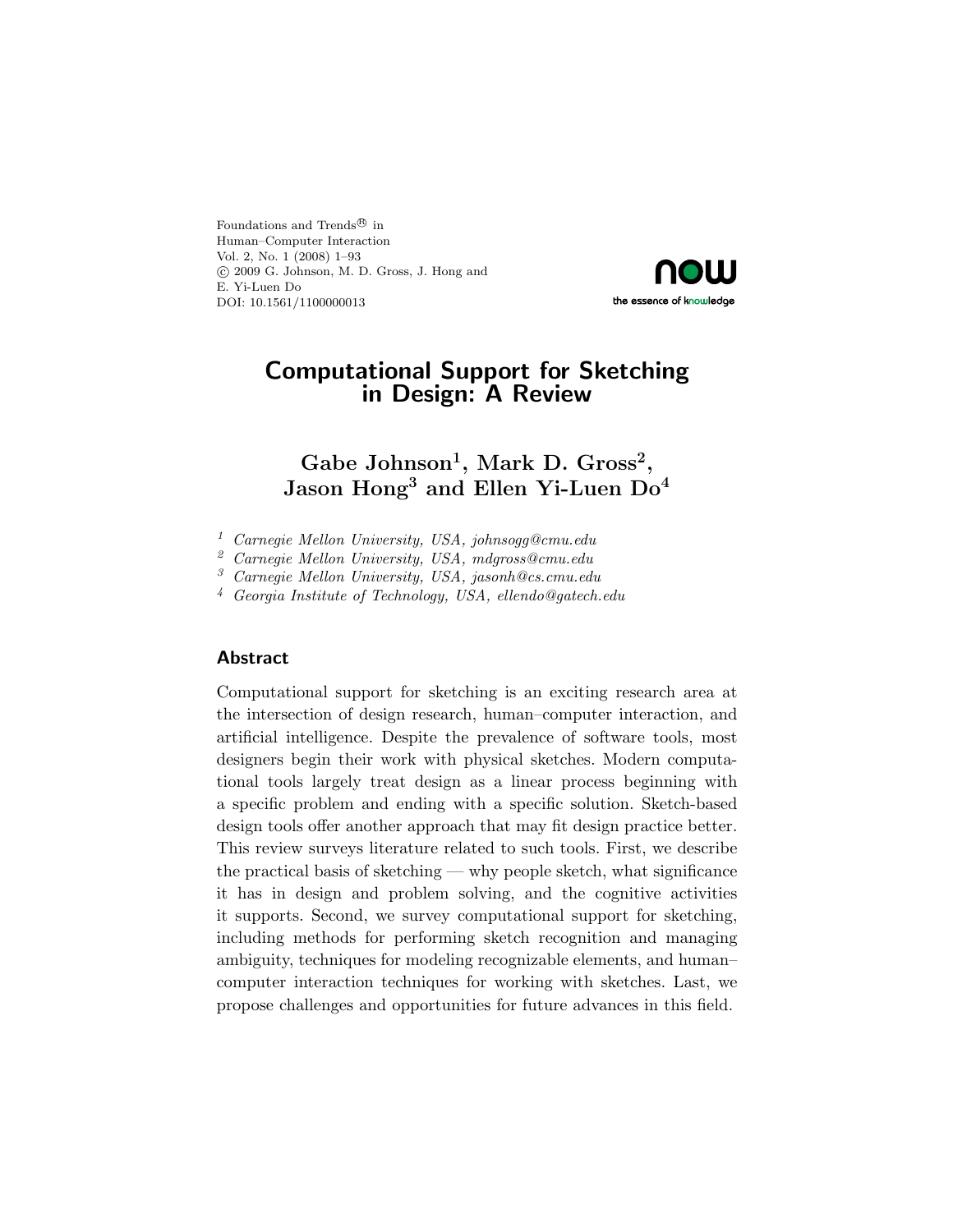# **1 Introduction**

People often sketch when solving problems. Some sketches are personal; others are collaborative. Some sketches help people make quick calculations and are quickly forgotten; others serve longer-term purposes. For professional designers, sketching serves as a means for thinking about problems as much as it does for communicating proposed solutions. For people who are not designers, sketching is a natural means for quickly recording spatial information such as directions to a point of interest.

Design can be seen as an iterative process of problem-framing and exploring possible solutions within the current conception of the problem. Sketching allows people to visually represent ideas quickly, without prematurely committing to decisions. A sketch is not a contract: it is a proposal that can be modified, erased, built upon. The rough look of hand-made sketches suggests their provisional nature.

Some theories of cognition give the human mind two distinct tasks: to perceive the world via our senses, and to reason about what our senses provide. In contrast, the late psychologist Rudolf Arnheim argues that perception and thinking are inseparable: "Unless the stuff of the senses remains present the mind has nothing to think with" [11]. Visual thinking is valuable in evaluating what is and designing what might be.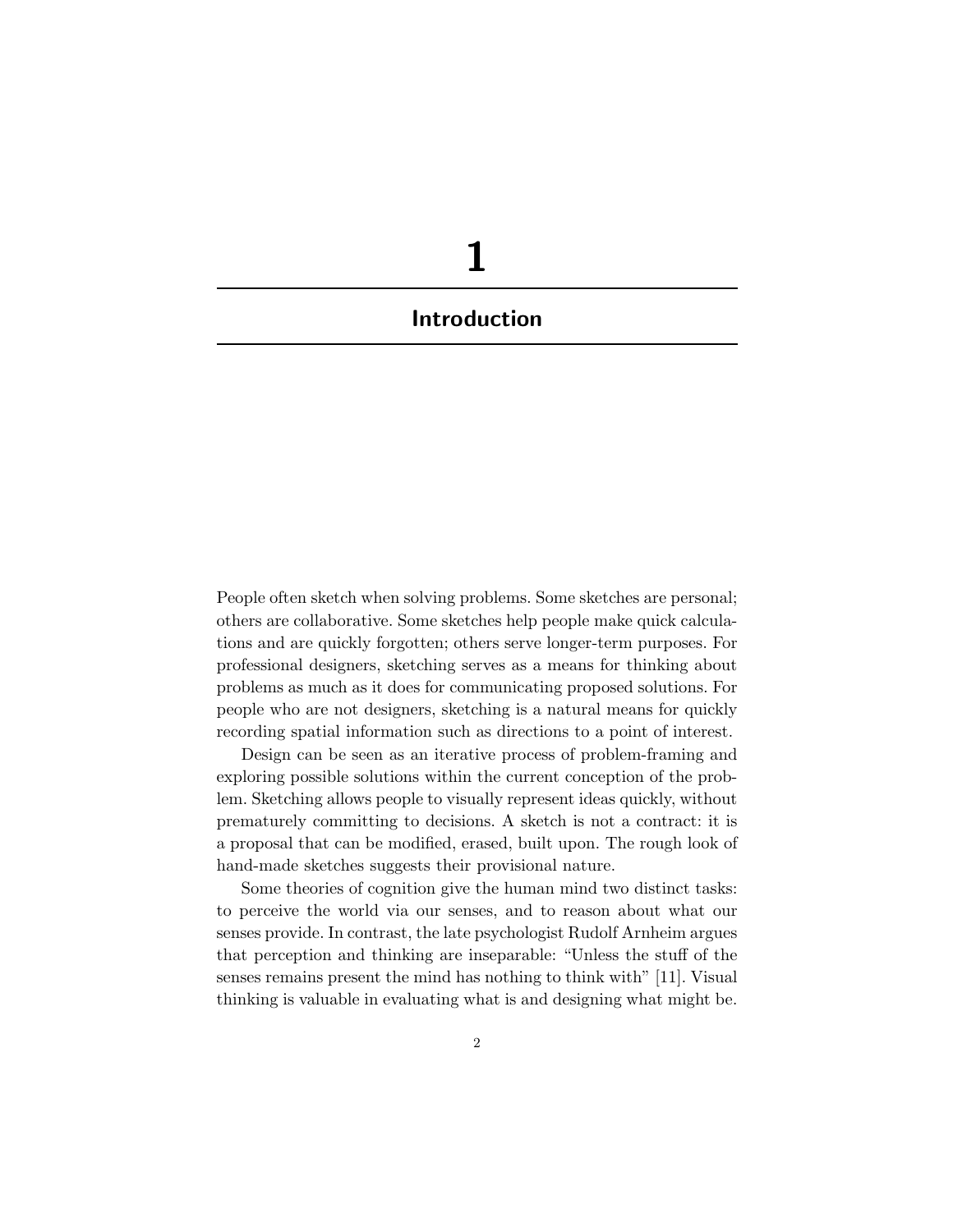Sketching allows people to give form to notions that are otherwise imaginary; the act of seeing fuels the process of reasoning.

The term "sketch" is used in many ways in vernacular and academic work. Some speak of sketching as a process — we sketch out an idea by talking about it, drawing pictures, or play-acting while considering possible solutions or problem formulations. Alternately we may use the term "sketch" to mean the product of an exploration, as when we make a prototype out of modeling clay, cardboard, or code.

In this survey, we define a *sketch* based on the utility hand-made drawings afford: sketches are quickly made depictions that facilitate visual thinking. In this way, sketches may include everything from doodles to roughly drawn circuit diagrams to an architect's quick isometric projection. We restrict neither the drawing medium nor the subject matter. Sketches are most often two-dimensional graphic depictions, but often incorporate textual annotations.

Sketching has been a topic of interest to computer scientists and HCI practitioners for quite some time. Early efforts such as Sketchpad [161] and GRAIL [39] hinted at the potential of pen-based interfaces. In fact, many of today's sketch-related research challenges were suggested by these systems 45 years ago.

Recently there has been a recurrence of interest in supporting sketching with computation. Computers can recognize user input and let people interact with drawings in ways that are impossible with paper alone, augmenting the sketching process in various ways. A rough sketch may contain enough information to infer the user's intentions. The drawing could then come alive, for example providing a simulation. Alternately the user's sketch may serve as a search query. Beyond recognition, a computer can render, rectify, or beautify a user's sketchy input into some other representation. Computation also supports editing operations that are impossible with physical sketches, for example, enabling collaborators in different locations to share an electronic drawing surface.

Researchers from many disciplines have contributed to knowledge about sketching and computational techniques for supporting it. Their diversity makes it difficult to get a complete sense of what has been done on this topic. This review draws from journals, conference proceedings,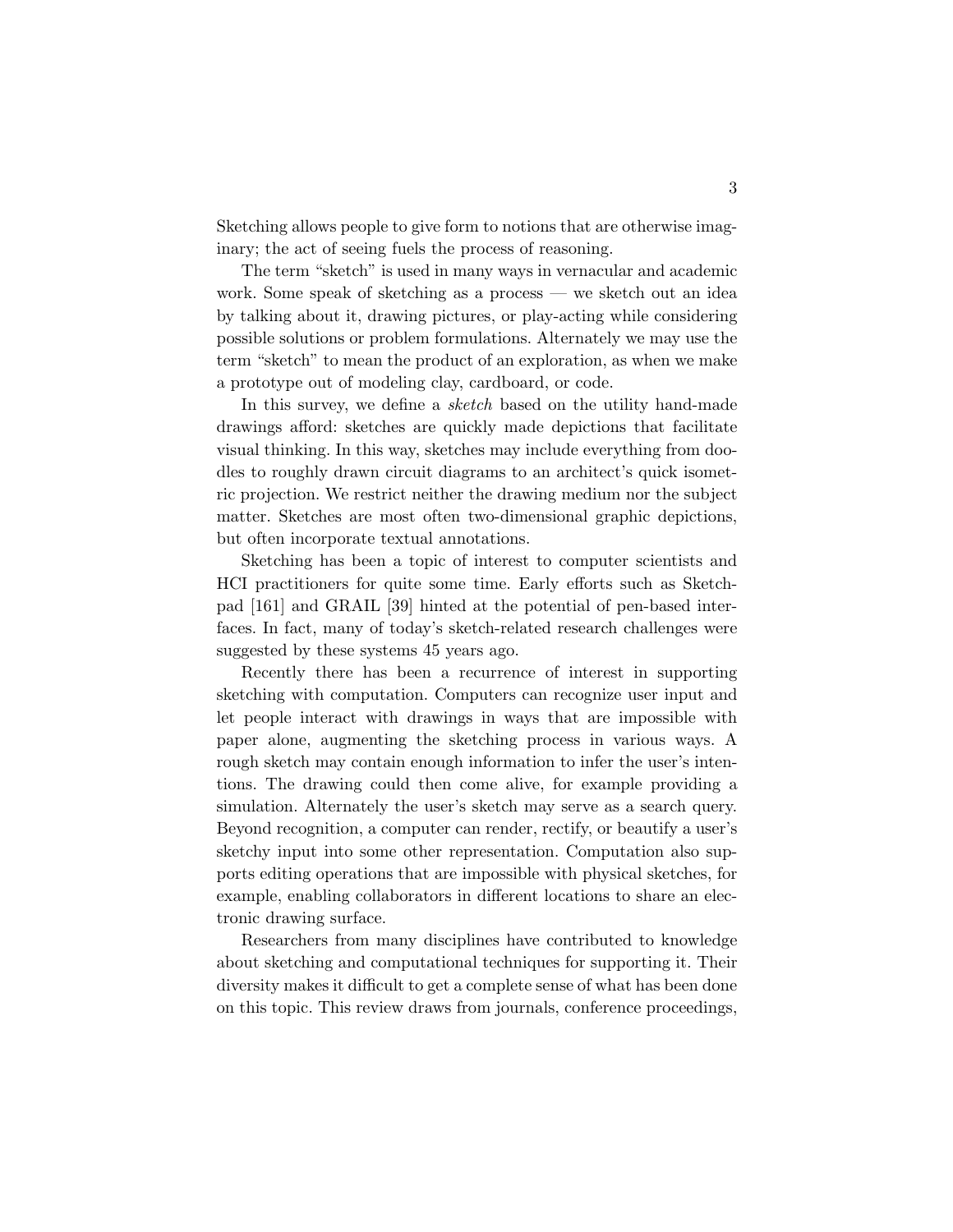### 4 *Introduction*

symposia and workshops in human–computer interaction, cognitive science, design research, computer science, artificial intelligence, and engineering design. These fields certainly overlap; however research in sketching lacks a unifying publication venue.

Some who study sketching as an element of design practice published in the *Design Studies* journal. Sketching has become a recurring theme at HCI conferences like CHI, UIST, IUI, and AVI, and visual languages conferences such as IEEE's VL and VL/HCC. The Association for the Advancement of Artificial Intelligence (AAAI) held symposia on diagrammatic representation and reasoning [49] and sketch understanding. The community brought together by the AAAI sketch understanding symposia continues meeting at the annual Eurographics Sketch-Based Interaction and Modeling workshop (SBIM). Related work has been published in computer graphics venues such as *Computers and Graphics* and the NonPhotorealistic Animation and Rendering conference. There is also a substantial amount of work published in various journals for electrical, mechanical, or software engineering.

Surprisingly, few surveys on sketch recognition and interaction have been published. Readers interested in pen computing in general may find Meyers' earlier review helpful [109]. That survey covers pen-related hardware, handwriting recognition, and presents a brief history of the traditional and computational use of pens but only briefly mentions sketching. Ward has compiled an online annotated bibliography of pen computing references that spans most of the 20th century [176].

## **1.1 A Brief History of Pen and Sketching Systems**

Sketchpad was the first to demonstrate many techniques in computer science, human–computer interaction, and computational design [161]. It was an interactive design system allowing an engineer to create models by drawing with a light pen on a graphical display. The user could apply constraints (such as "make this line parallel to that line and maintain that relation") that relieved the burden of manually maintaining such relations. Figure 1.1 shows the user defining the shape of a rivet through a combination of drawing and constraint specification.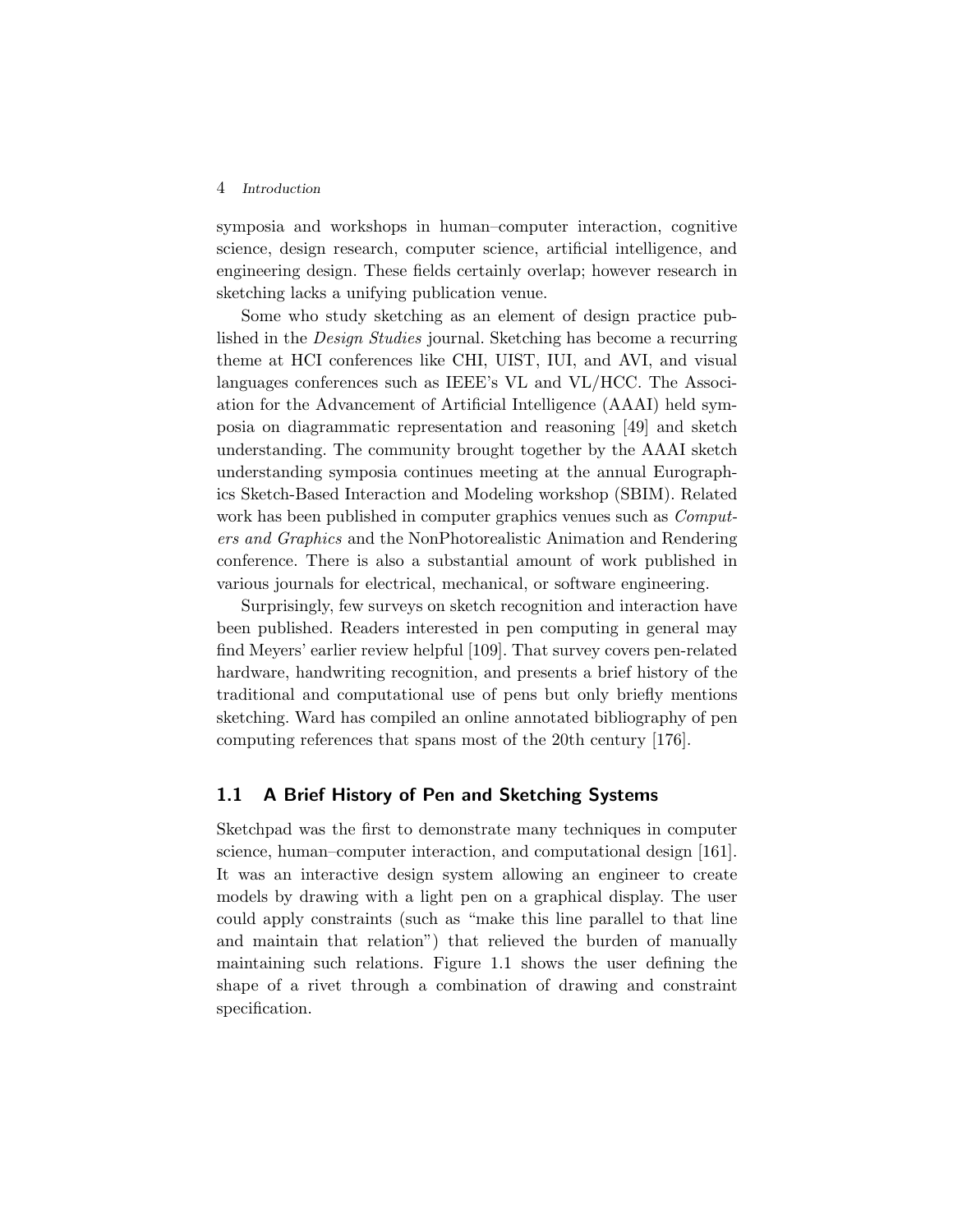RAND's GRAIL system (GRAphical Input Language) interpreted stylus input in a particular visual programming language for creating control sequence flowcharts [39]. GRAIL allowed users to quickly specify these programs graphically, rather than textually. To provide input, users drew or wrote freely on a digitizing tablet. GRAIL then attempted recognition using domain and contextual information to determine what the input meant (see Figures 1.2 and 1.3). The user could add semantically meaningful model data (boxes, arrows, writing) and issue commands (erase a line, move a box, change the data type of a node) without explicitly entering a mode.



Fig. 1.1 Sketchpad supported users in creating design drawings using pen input (right hand) and constraints (specified by buttons aligned vertically at left).



Fig. 1.2 On left, a GRAIL user draws a model element in place. At right, the rectified element is displayed as a box.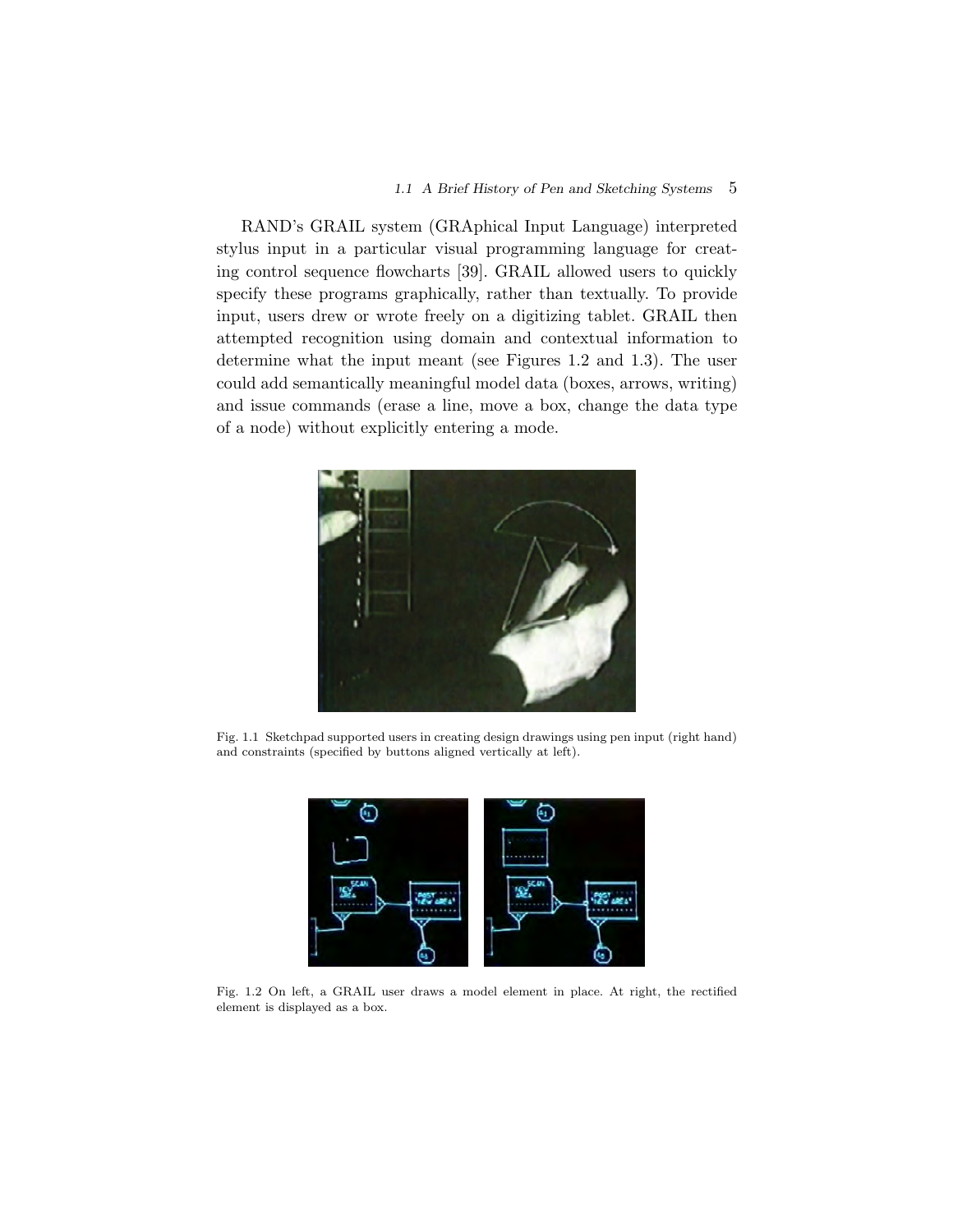#### 6 *Introduction*



Fig. 1.3 GRAIL's sketch interpretation is context sensitive. At left the user crosses out the connector, which is interpreted as a delete command, shown at right.

Alan Kay discussed Sketchpad and GRAIL in a 1986 lecture. A portion of that talk is available on the Internet as part of the New Media Reader [83, 177]. Kay shows the video of these pioneering systems and provides insightful commentary, reminding viewers that much of the work in computer support for sketching has roots from several decades ago.

There was no widely used pointing device until the Macintosh brought about the mouse's widespread adoption in the mid 1980s. Owing to the success of the mouse, pen and sketch-based interaction was largely ignored for years. This began to change when commercial pen computing products came to market in the early 1990s, bolstered by the prospect of interaction based on handwriting recognition. Companies such as GO and GRiD developed and sold pen-based tablet devices. IBM's early ThinkPad computers (700T and 710T) were tablets. Yet these products fared poorly, and by 1995 many pen computing ventures had gone out of business. Pen computing did find a niche in the personal digital assistant (PDA) market with devices such as the Apple Newton and subsequently the more popular Palm Pilot. However, today's PDAs typically favor on-screen keyboards over stylus input. Tablet PCs are currently gaining popularity, primarily for making hand-written notes.

# **1.2 Sketching Challenges in HCI**

The strength of sketching input lies in the speed and fluidity with which people can express, interpret, and modify shapes and relationships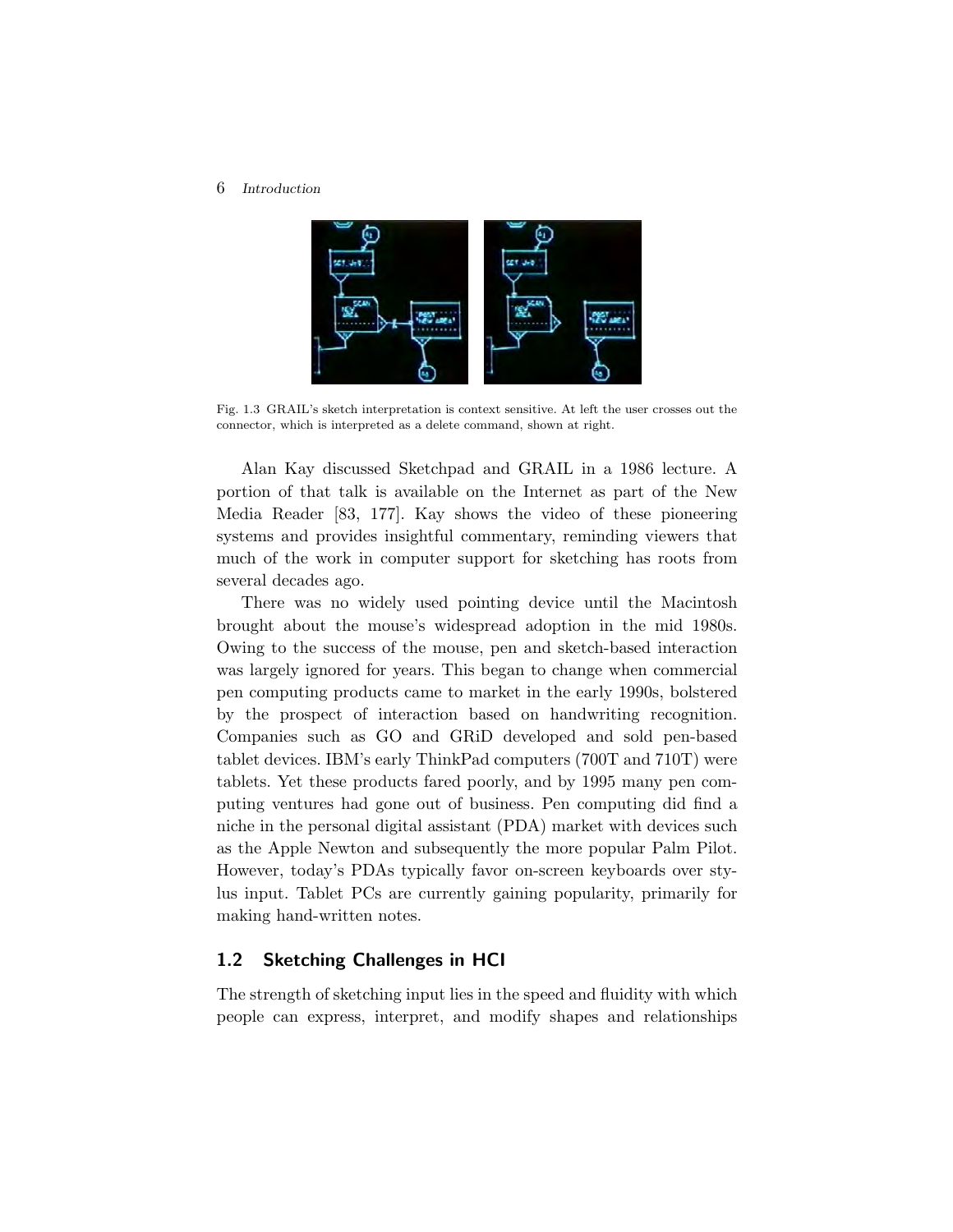among drawn elements without necessarily attending to details such as alignment or precise measurement. These strengths can also be seen as the weaknesses of sketching. The equivocal, imprecise nature of freehand drawing that so benefits humans is exactly why machines have difficulty recognizing sketches.

Those who aim to create useful and usable systems based on sketch recognition face a set of challenges including:

- Make hardware to support pen-based interaction.
- Build comprehensive, robus toolkits for building sketch-based systems.
- Create robust sketch recognition algorithms.
- Develop user friendly methods for training and modeling recognizable content.
- Design better interaction techniques for sketch-based systems.

This review elaborates on each of these challenges. Progress in one area will likely require simultaneous work in others. For example, in order to fully explore interaction design issues in recognition-based interfaces, we first need sufficiently robust and accurate sketch recognizers. In order to build recognizers capable of interpreting sketches made by any person in any domain we must have methods for modeling domain content. This in turn requires appropriate hardware and interaction methods.

### **1.3 Research Themes in Sketch-Based Interaction**

This review details the primary themes of research shown in Figure 1.4: support for design, hardware, sketch recognition, and human–computer interaction techniques.

*Traditional sketching*: (Section 2) Sketching plays a crucial role in the practice of design. Sketching helps designers think about problems and offers an inexpensive but effective way to communicate ideas to others. The practice of sketching is nearly ubiquitous: One recent study of interaction designers and HCI practitioners found that 97% of those surveyed began projects by sketching [116]. We must understand the purpose and practice of sketching as it is done *without* computation if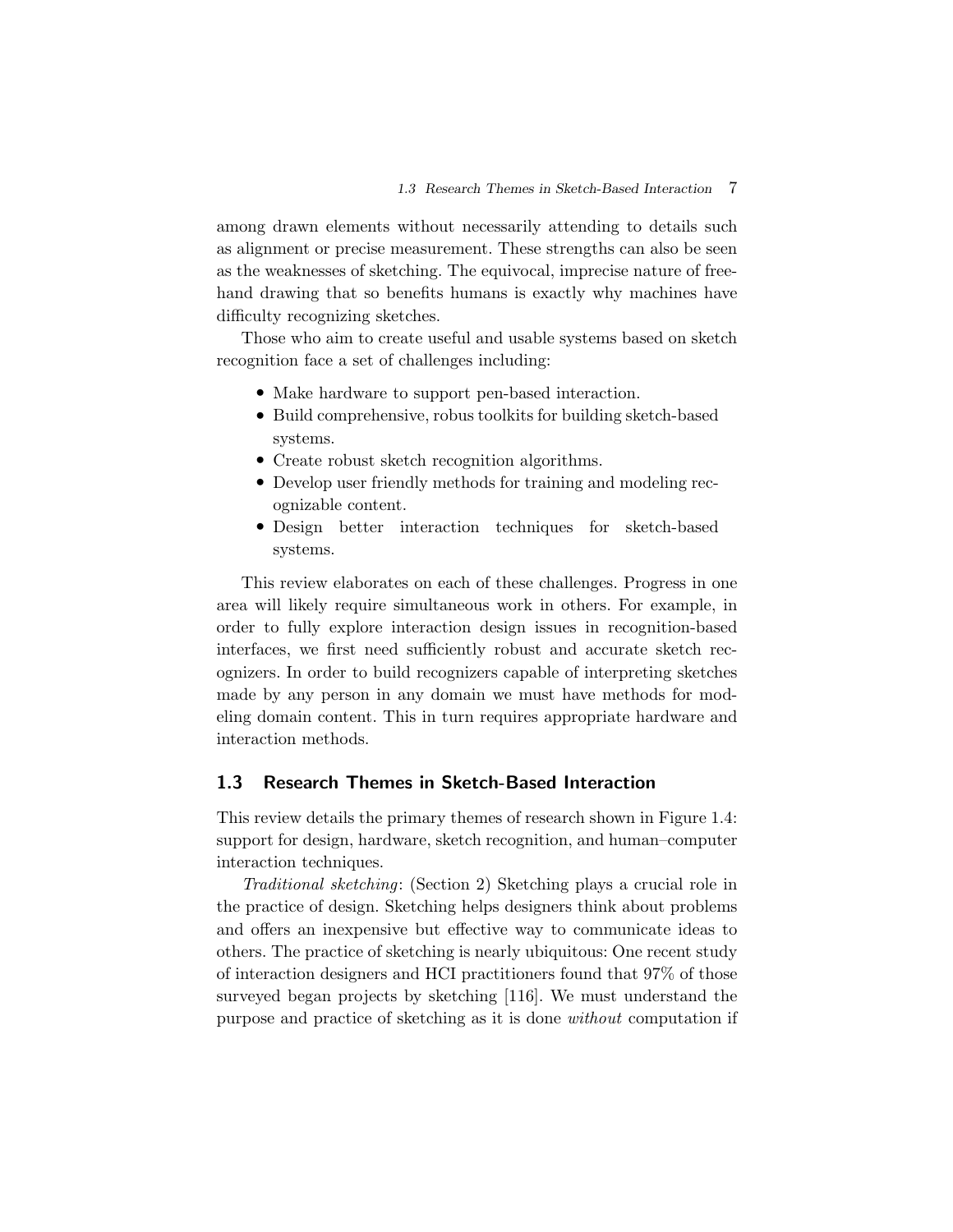### 8 *Introduction*



Fig. 1.4 Research themes for sketch-based interaction in design.

we hope to effectively support it *with* computation. Most research in computational support for design sketching has focused on the *early* phases when designers are exploring high-level ideas. Fewer sketchbased design systems support *later* stages of design when decisions must be formalized. This section provides a basis for thinking about how, why, and when (and when not) we may augment sketching with computation. This discussion covers the cognitive affordances of sketches and describes several empirical studies.

*Hardware*: (Section 3) Physical devices supporting pen-based input have existed since RAND's digitizing tablet was developed in the 1950s. Sensing technology (input) comes in many forms. Sutherland's Sketchpad system in the early 1960s accepted input from a light pen [161]. Some devices promote using fingers rather than pens, trading accuracy for convenience. Pen-based devices range in size from small (such as PDAs or "pentop computers") to medium (Tablet PCs) to large (electronic whiteboards). Other hardware considered by sketching researchers includes electronic paper and ink. The device's size and means for providing input dictate how and where it may be used, and how mobile it is. New kinds of devices will lead to new ways of interaction.

*Sketch recognition:* (Section 4) Recognition is central to many research systems in sketching. For this reason, a large portion of this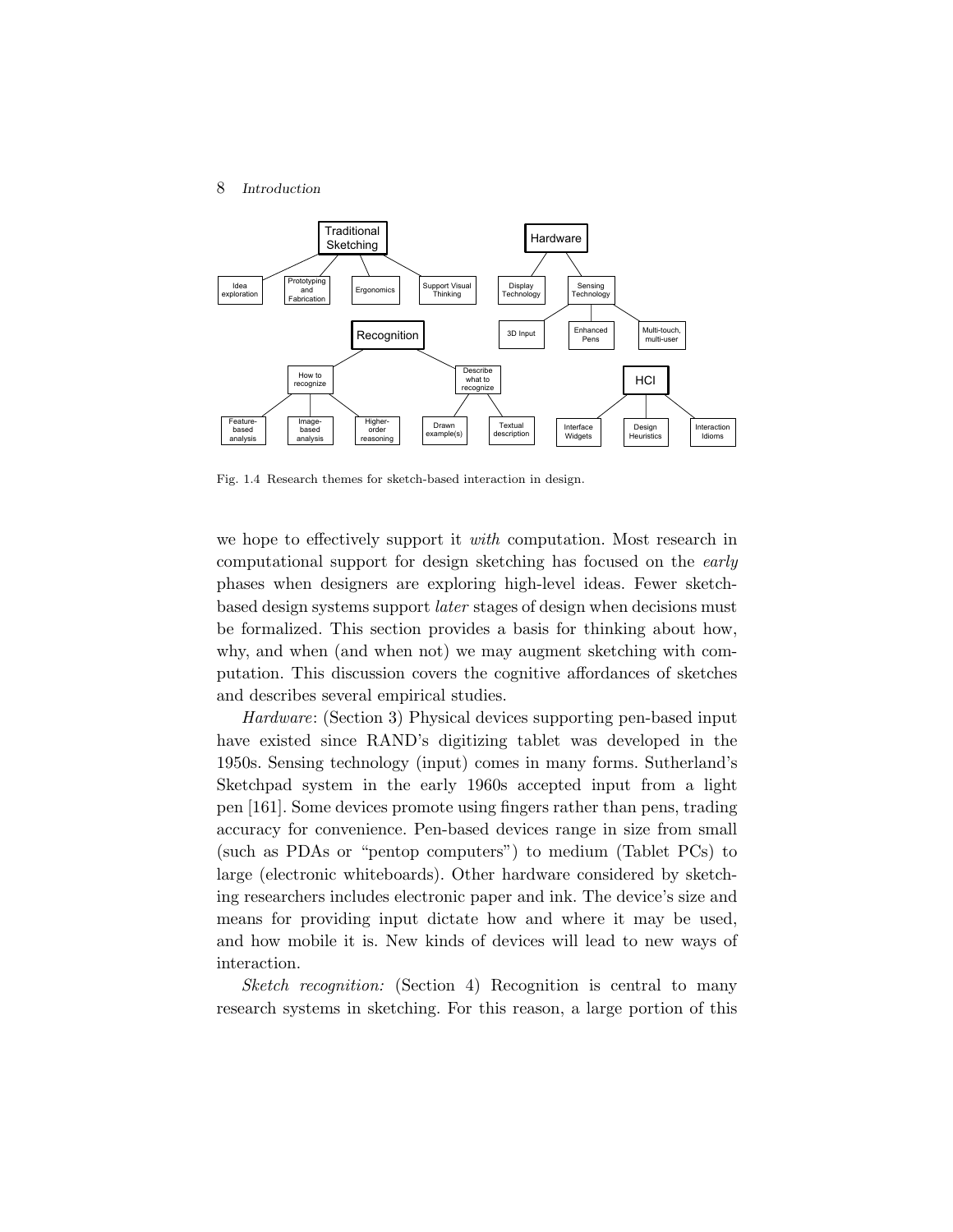review is allocated to discussing sketch recognition. Some drawn marks indicate domain elements, others should be taken as commands, while others are annotations. As with other recognition-based modes of interaction such as speech, sketch-based systems must have a model of what is to be recognized, as well as algorithms for performing that recognition. Some recognition techniques rely on input features such as corners, lines, and pen speed. Other techniques compare the image formed by user input with known elements. Still other techniques use artificial intelligence methods such as Bayesian Networks for reasoning about likely sketch interpretations. To recognize input the system must first have a model of what may be recognized. Models are frequently made by drawing examples. Other useful modeling strategies involve textual languages describing the shape and relationships among visual elements.

*Human–computer interaction*: (Section 5) User interfaces based on recognizing human speech, gestures, and sketching pose interesting challenges for researchers in human–computer interaction. New sketching input hardware, for example, may promote new interaction styles or allow people to interact with computers in new contexts, or collaborate in new ways. Because sketch input may be ambiguous, the interface should not necessarily treat it in the discrete, deterministic way that mouse and keyboard input is treated. Further, resolving ambiguity may be delegated to the user, which requires good interaction design.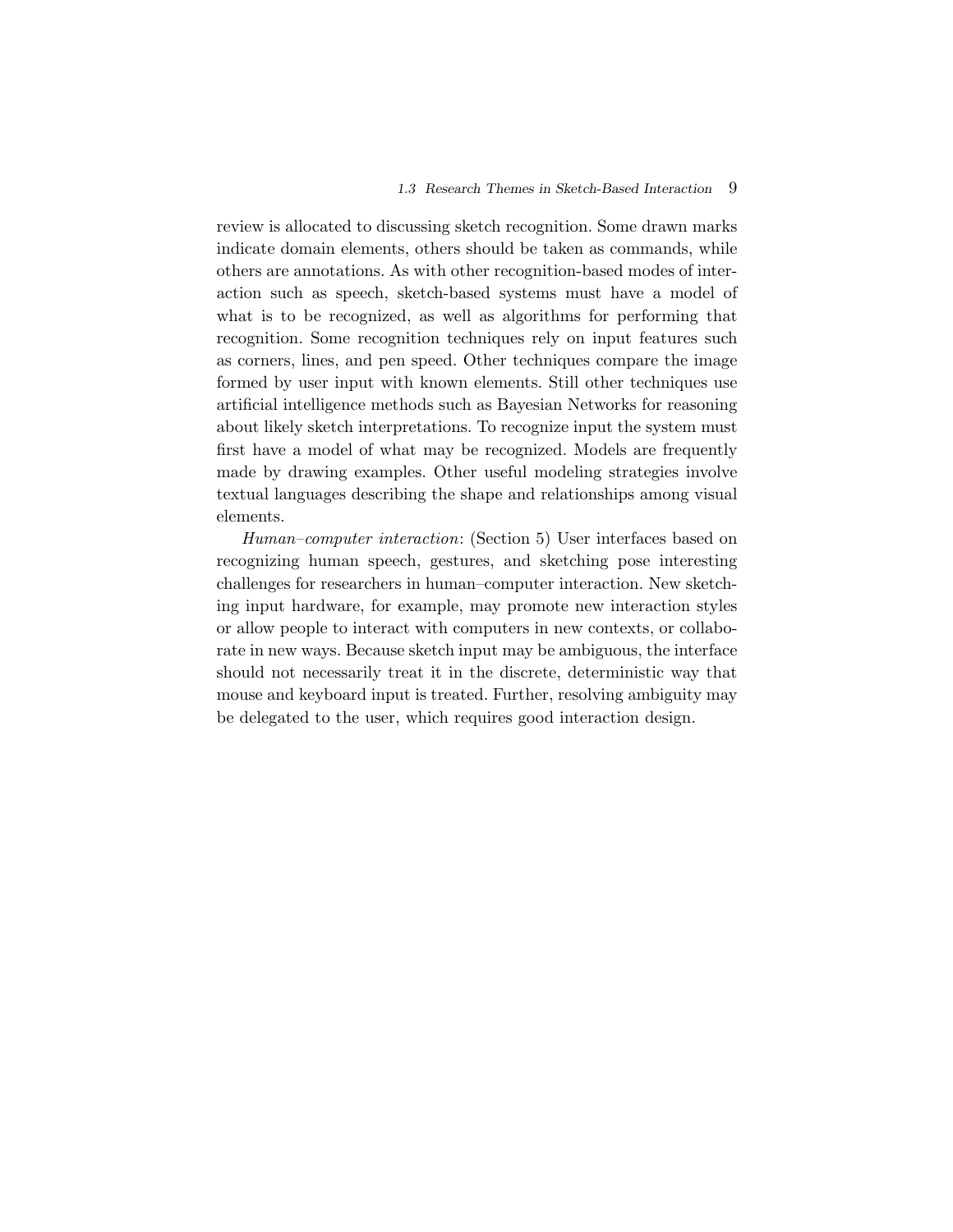# **2**

# **Traditional Sketching**

Sketching is the traditional method for early-phase design when both problems and solutions are unclear. Whereas some might view design as a process that begins with a fixed problem definition and progresses by optimization within constraints to refine the problem solution, to others, the practice of design is as much a matter of *defining* the problem as *solving* it.

Sketching enables people to work with abstract and uncertain elements, interpreting and re-interpreting marks on the page that may be ambiguous or hold alternative contending semantics. Sketched figures, pictures, and maps help people to focus their thoughts or to explain ideas to others [36].

We talk about different kinds of renderings: artistic sketches, study sketches, drawings, diagrams, schematics, blueprints, and so on. Although the boundaries are not always clear, each is characterized by the means of production, the kind of information it communicates, and the role it plays in problem-solving.

Sketches support quick, informal information processing. We may write a phone number on the whiteboard near our desk rather than typing. Or, we may choose to make quick calculations or "To-Do" lists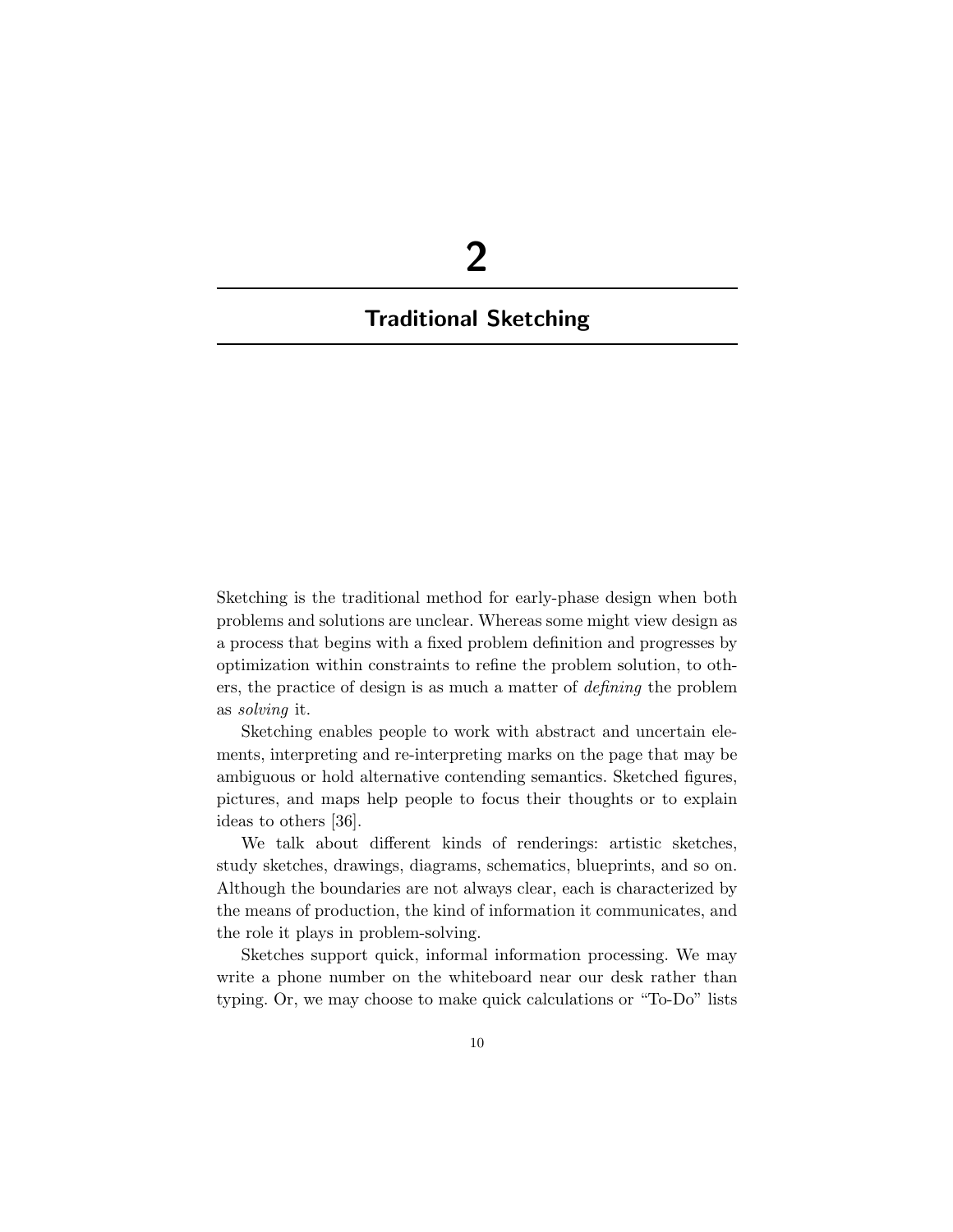

(a) Project management diagram showing task precedence of two projects. Hastily drawn boxes and arrows represent abstract activities.

(b) An architect's floor plan sketch. It includes text, spatial information, and symbols representing household items like a piano or dining table.

Fig. 2.1 Sketches vary in domain and in the visual characteristics of marks.

on a sheet of paper because they are portable and easy to make. In his book *How to Solve It*, George Polya recommends drawing figures to help understand and solve problems in mathematics [134]. Sketches help us to visualize and restructure problems to make solutions more readily apparent. For example, the drawings in Figure 2.1 were made by practitioners in different domains. Each depiction helps designers to think about problems or possible solutions.

There is still a gap between what we know about how and why people sketch and what kinds of things we can do to support it computationally. To provide a basis for discussing computational support we first survey the design and cognitive aspects of *traditional* sketching done with physical media.

# **2.1 Sketching in Design**

While designing, we iteratively explore and refine the problem definition and proposed solutions. Sketching supports this creative search process. We set out on our design task with some high-level goals. However, due to the ill-structured [157] and "wicked" nature of design [137],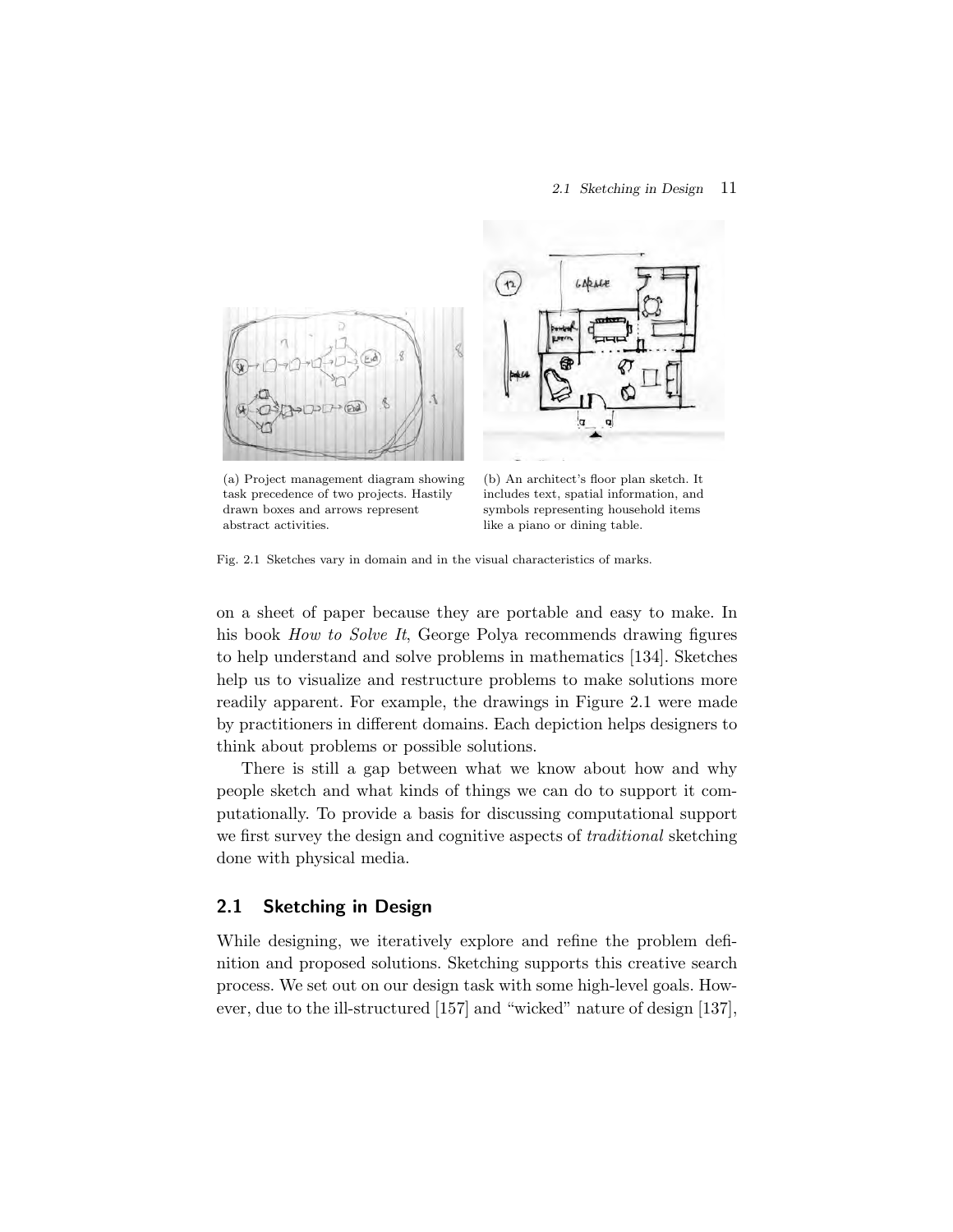### 12 *Traditional Sketching*

we encounter unforeseen opportunities and constraints as designing progresses. Those opportunities and constraints may be implicit in the original problem description, but designers expose them as they explore. The discoveries are incorporated into the understanding of the problem and potential solutions. Design problems are "not the sort of problems or puzzles that provide all the necessary and sufficient information for their solution [28]." So it goes with sketching. We draw different views of our model, which allows us to perceive the problem in new ways.

Designers engage in a sort of "conversation" with their sketches in a tight cycle of drawing, understanding, and interpreting [148]. Goldschmidt describes this as switching between two reasoning modes: "seeing that" and "seeing as" [51]. Seeing *that* is the process of recognizing the literal, descriptive properties of the drawing. Seeing *as* is figurative and transformative, allowing the designer to re-interpret parts of the sketch in different ways. For example, a designer may draw a sofa and see that the wood constituting the back rest and the rear supports come into contact. In this way, the designer can see how the two parts could be redesigned as one. The designer may be able to extract more information from the sketch than is consciously put into it [52].

Care must be taken to support this reflection when making design software that employs sketch recognition. If the system interprets drawings too aggressively or at the wrong time, it may prevent the human designer from seeing alternative meanings; recognize too little and the software is no better than paper. This is discussed further in Sections 4.1 and 4.3.

Expertise plays a role in sketching as well. Design students begin to sketch from the first day. Proficiency in sketching goes beyond applying marks to the page — one must also interpret and re-interpret drawings in order to use them effectively. Suwa and Tversky studied differences between student and professional architects, finding that professionals had greater skill in transformative reasoning [162]. Buxton points out the importance of recognizing the disparity between sketchers who can expertly *see as* and *see that*, and those who can not [21, p. 118]. Trained designers skillfully examine the content from multiple perspectives, extracting different interpretations.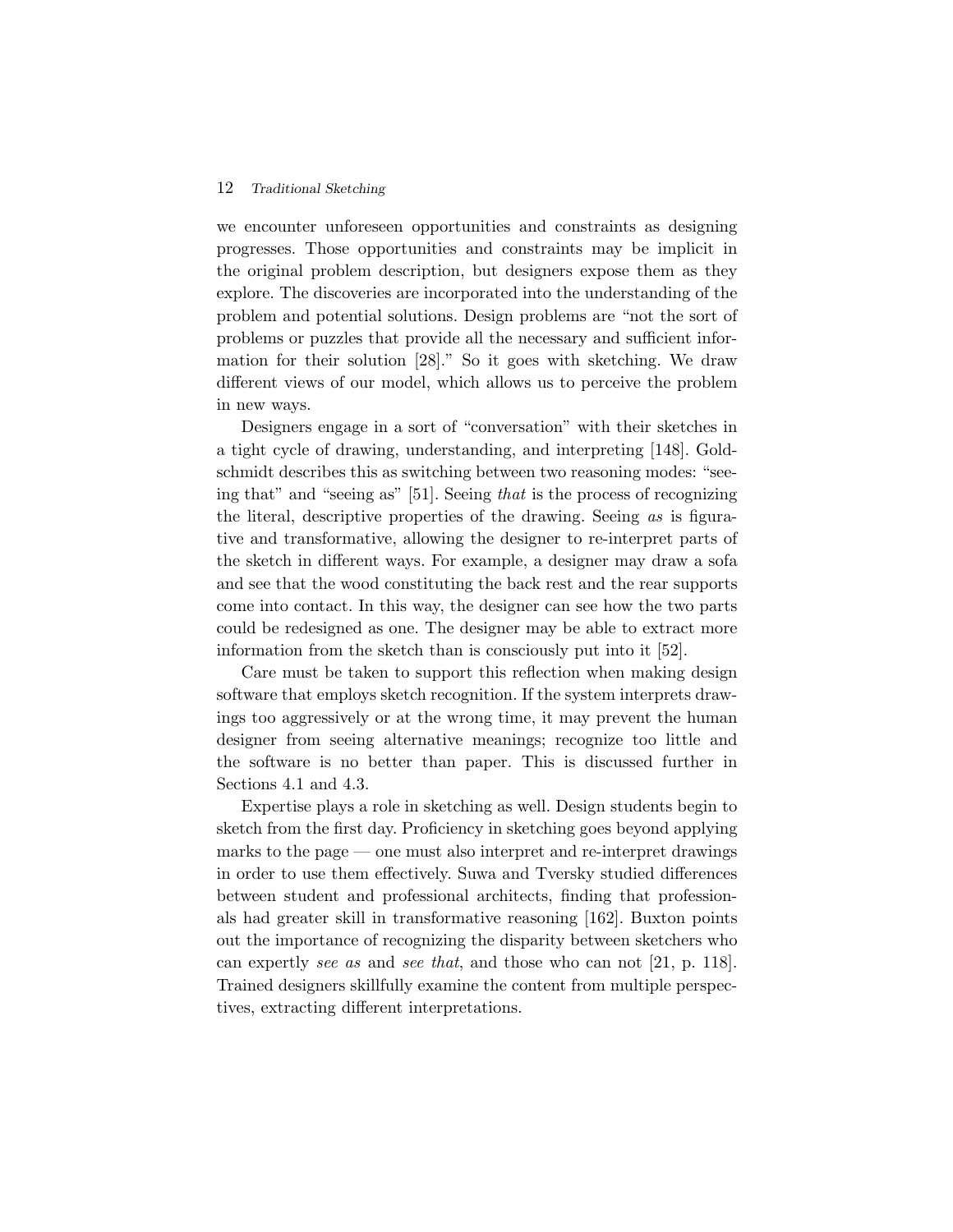Experimental and observational evidence suggest that people of comparable skill use consistent methods when making drawings. This consistency applies to the motor action of drawing [171] and to higherlevel semantic notation. For example, the type of an architectural drawing (e.g. floor plan, elevation, bubble diagram) can be discerned by identifying particular visual elements the designer employs [36, 121].

# **2.2 Prototyping and Fidelity**

Newman and Landay conducted ethnographies of web designers, focusing on the use of informal design techniques [122]. The designers were observed making models in various media (such as on paper or with a computer) at various levels of fidelity. Designers always sketch at the beginning of a web design project, exploring numerous highlevel options. Frequently this early sketching phase is accompanied with construction of low-fidelity prototypes made on paper or with Microsoft PowerPoint<sup>TM</sup> [12]. As the design progresses and designers begin making incremental edits, they move to higher fidelity models. Client meetings are an important forcing function in web design projects. When meeting with clients, designers want to show polished prototypes produced with computer software. Therefore, designers used electronic tools earlier in the process than they would otherwise have preferred.

Today, most software tools support incremental refinement and specification of details but do not adequately support idea generation or exploration [163]. Designers who begin using software tools in the early phases of design tend to make superficial explorations of possible solutions. Further, because tools are poor for exploration but good for specifying details (font, line weight, and color), designers tend to focus on nuances that are not yet important. Observing that current tools are inadequate for creative pursuits, researchers have developed calligraphic tools such as SILK and DENIM, which aim to support the early phases of design [92, 99].

Paper sketches dominate the early phases of design as people generate new ideas, in a process Goel terms "lateral transformations" [50]. But as soon as the web designer believes he or she will make incremental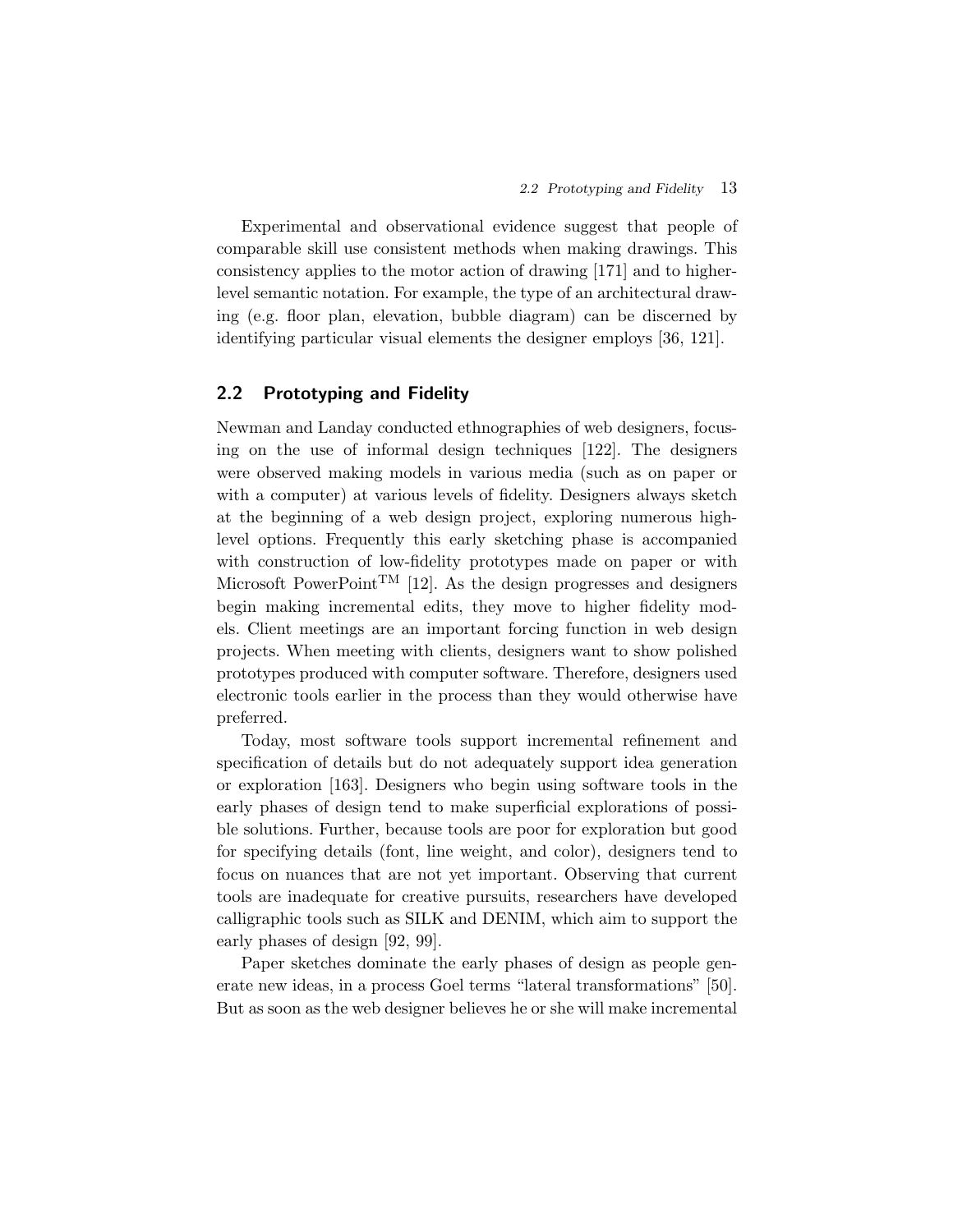### 14 *Traditional Sketching*

revisions (which Goel calls "vertical transformations") they switch to a computer tool.

It is not always best to use high-fidelity models for testing designs. Walker and Takayama observed web site developers performing usability tests of ongoing interface designs. They found that high-fidelity, computer-based models are not significantly better than low-fidelity, paper-based models when testing design ideas [174]. This finding supports the conventional wisdom that inexpensive and quickly made lowfidelity prototypes are appropriate in iterative design, building, and testing.

## **2.3 Sketches as a Symbol System**

Goodman provides a comprehensive framework for analyzing the properties of various symbol systems, including sketches [53]. Goel places sketching in Goodman's framework, noting that sketches have *overloaded semantics*, they are *ambiguous*, *dense*, and *replete* [50]. These properties describe one particular sense of sketching in which the drawer's marks may be idiosyncratic.

Sketches have "overloaded semantics": The same symbol may mean different things depending on context. Further, a sketched symbol may be "ambiguous," meaning that the symbol affords more than one plausible interpretation. Figure 2.2 illustrates these properties. A lumpy shape can be used to indicate many things including clouds, trees,



(a) Overloaded semantics: The cloud and tree have similar shapes but different meanings due to context.



(b) Ambiguity: Changing the drawing slightly changes our interpretation. The object on the left may be a cloud, or it may be a cartoon thought bubble.



(c) Additional information helps us reason about the intended identity of elements. Text inside the cloud indicates it is a cartoon thought bubble.

Fig. 2.2 Overloaded semantics and ambiguity.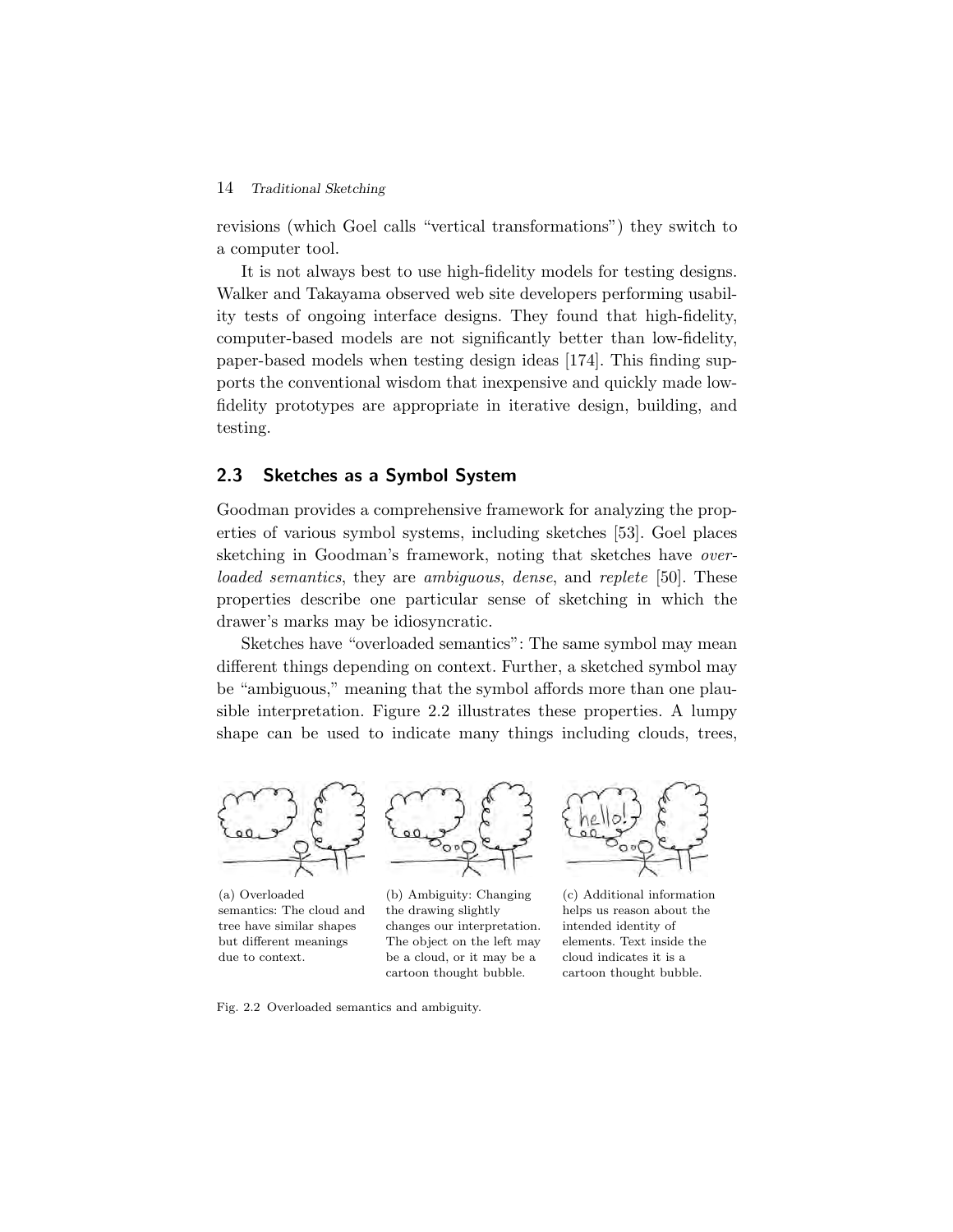or thought bubbles. We interpret the shape differently depending on context.

Sketched symbols are "dense," indicating there is a continuous range between instances of the same symbol. While there may be minute visual discrepancies between symbol instances, Goel claims that such symbols are also "replete": no aspect of the sketched symbol may be safely ignored (Figure 2.3).

The pen strokes constituting a sketch serve various functions. Ink may indicate abstract domain symbols (e.g. diode, treble clef), object boundaries, actions (e.g. arrows indicating containment or movement), dimensions and units, annotations, region texturing, and so on. Some parts of a sketch are more dense and replete than others. For example, a diode's properties do not change if it is drawn with a slightly larger triangle. However, subtle variations in how a desk lamp is drawn might lead to substantially different aesthetic responses to it.

Gross and Do discuss some properties of hand-drawn diagrams from the perspective of building tools to support design drawing activities [59]. The authors distinguish sketches from diagrams, noting that diagrams are "composed of primitive elements chosen from a small universe of simple symbols — boxes, circles, blobs, lines, arrows." This list is certainly not exhaustive, but it does illustrate the general idea that diagrams have a limited vocabulary. In practice, sketches and diagrams from various dialects may be combined (e.g. mathematical notation on the same page as circuit diagrams and hand written notes).

Freehand diagrammatic drawings are abstract, ambiguous, and imprecise. *Abstract* symbols denote elements whose identities or properties are not (yet) important or known. For example, Figure 2.1(a) shows a project management diagram of two hypothetical projects. The



Fig. 2.3 Different instances of the same stick figure vary along a continuum (dense). However, the visual properties of individual symbols may (or may not) communicate additional information (replete). Is the figure at the right waving?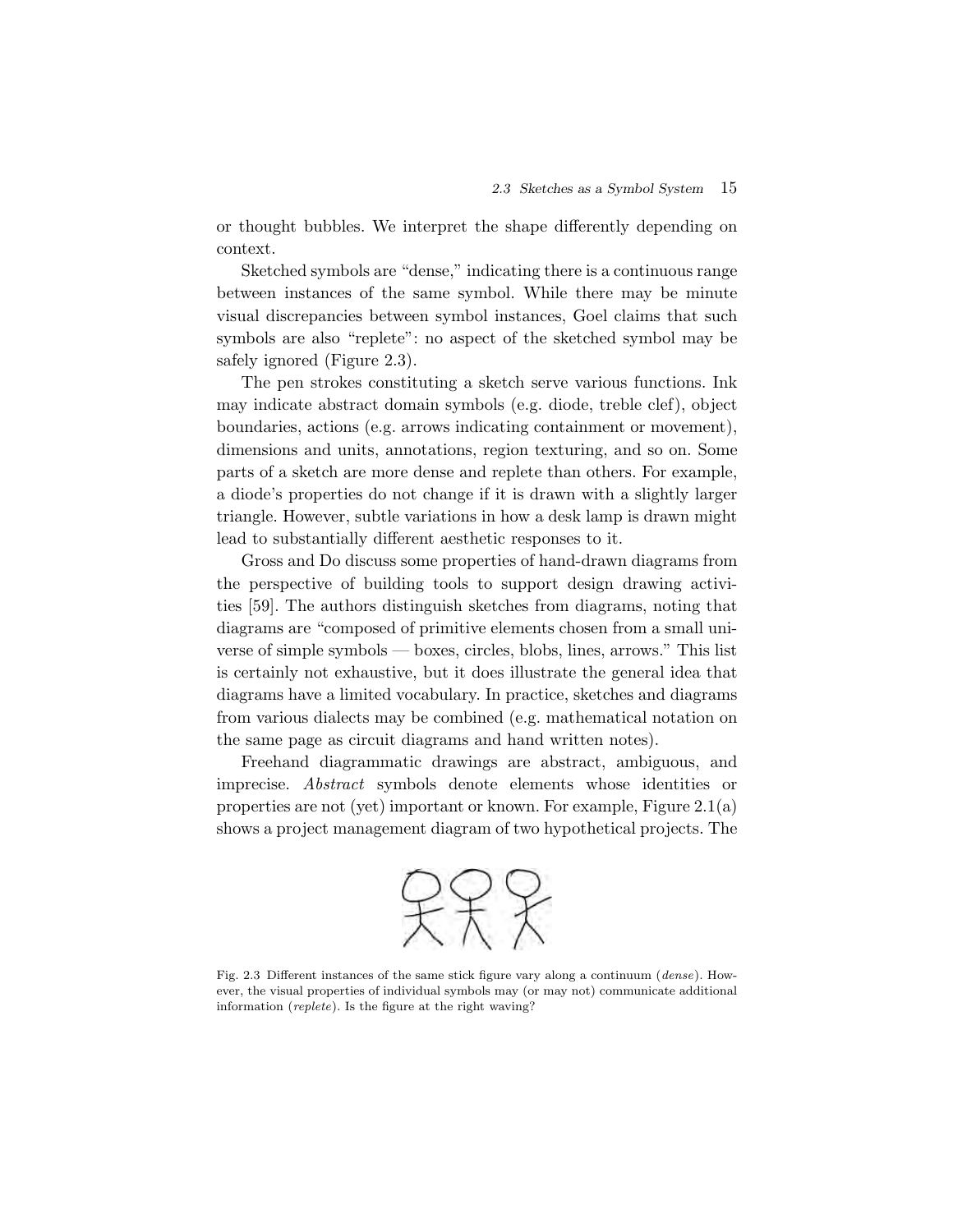### 16 *Traditional Sketching*

activities composing each project are abstract — they could represent anything. The value of the sketch is that it shows the project's network topology and does not draw attention to what the specific activities are.

An *ambiguous* symbol has many plausible interpretations. The floor plan sketch in Figure 2.1(b) shows several rectangles indicating rooms, furniture, shelves, or counters. Human observers can confidently disambiguate the intended meaning of some rectangles, but others remain unclear. The bottom-right of the sketch shows two armchairs and a sofa with an ambiguous rectangle in the middle that could plausibly represent either a rug or a coffee table.

Last, freehand diagrams are *imprecise*. Imprecision allows designers to work with rough values (e.g. "about two meters wide") and avoid premature commitment. Imprecision also indicates that the design is by no means final.

The notational properties of sketches make them powerful tools for supporting visual thinking. Designers may leverage ambiguities in their sketches to see new meanings, for example. However, these same properties present challenges for accurate software recognition.

The degree to which a drawing is ambiguous, imprecise, and abstract varies among instances, and people might interpret them differently. A rough sketch is useful to designers, especially for brainstorming and incremental development of ideas. But in order for the sketch to be transformed into a finished product (e.g. for manufacturing), it must be made unequivocal, precise, and concrete. The process of moving from the informal sketch to the formal specification involves drawings that are semi-ambiguous, partially precise, and with some abstractions given definite identities.

### **2.4 Cognitive and Mechanical Aspects of Drawing**

Larkin and Simon compared *diagrammatic* notation with *sentential* (written or spoken) systems, suggesting that spatial notation often affords more efficient information processing than an equivalent written statement [93]. *Efficiency* of information processing refers to how much computation is necessary to translate input into understanding. For example, we may state the relationship between supply and demand in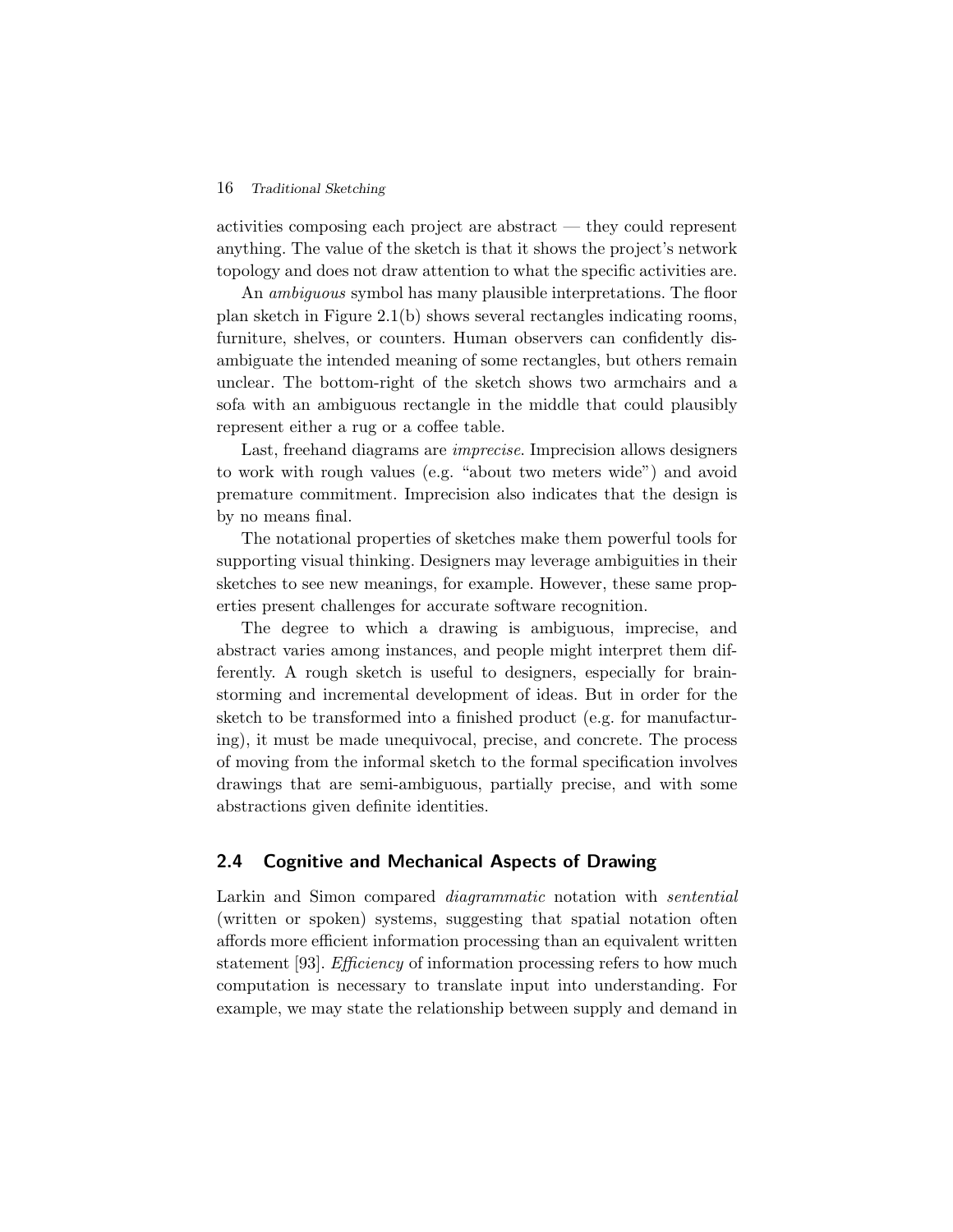

Fig. 2.4 Sentential and diagrammatic representations of supply and demand provide equivalent information.

a market economy with a mathematical (sentential) description as in Figure 2.4(a). Market equilibrium is found where the values of supply and demand intersect. In a sentential representation, we must calculate to find equilibrium. However, given a graph (diagrammatic) as in Figure 2.4(b), we directly see where the supply and demand curves intersect and immediately read the associated values. Even though the representations provide equivalent information, the diagrammatic form can be more efficient, depending on the viewer's goals.

When people sketch, they "incorporate relevant information and omit the irrelevant" [168]. Drawing allows people to use paper as external storage, reducing and augmenting cognitive load. Diagrammatic notation schematizes domain information [170]. Hand-drawn route maps, for example, are usually made with a simple visual vocabulary consisting of rectangles or circles indicating buildings, lines or arcs representing paths, and junctions where paths intersect [169]. The shape and curvature of buildings and paths is drawn approximately. Given a well-drawn map, humans have little trouble reconciling differences between the map and the physical world it represents.

Spatial representations offer a powerful means for learning in many domains. Sketching allows learners to represent concepts as they understand them, and allows more experienced people to spot inconsistencies or areas where additional learning is needed [42].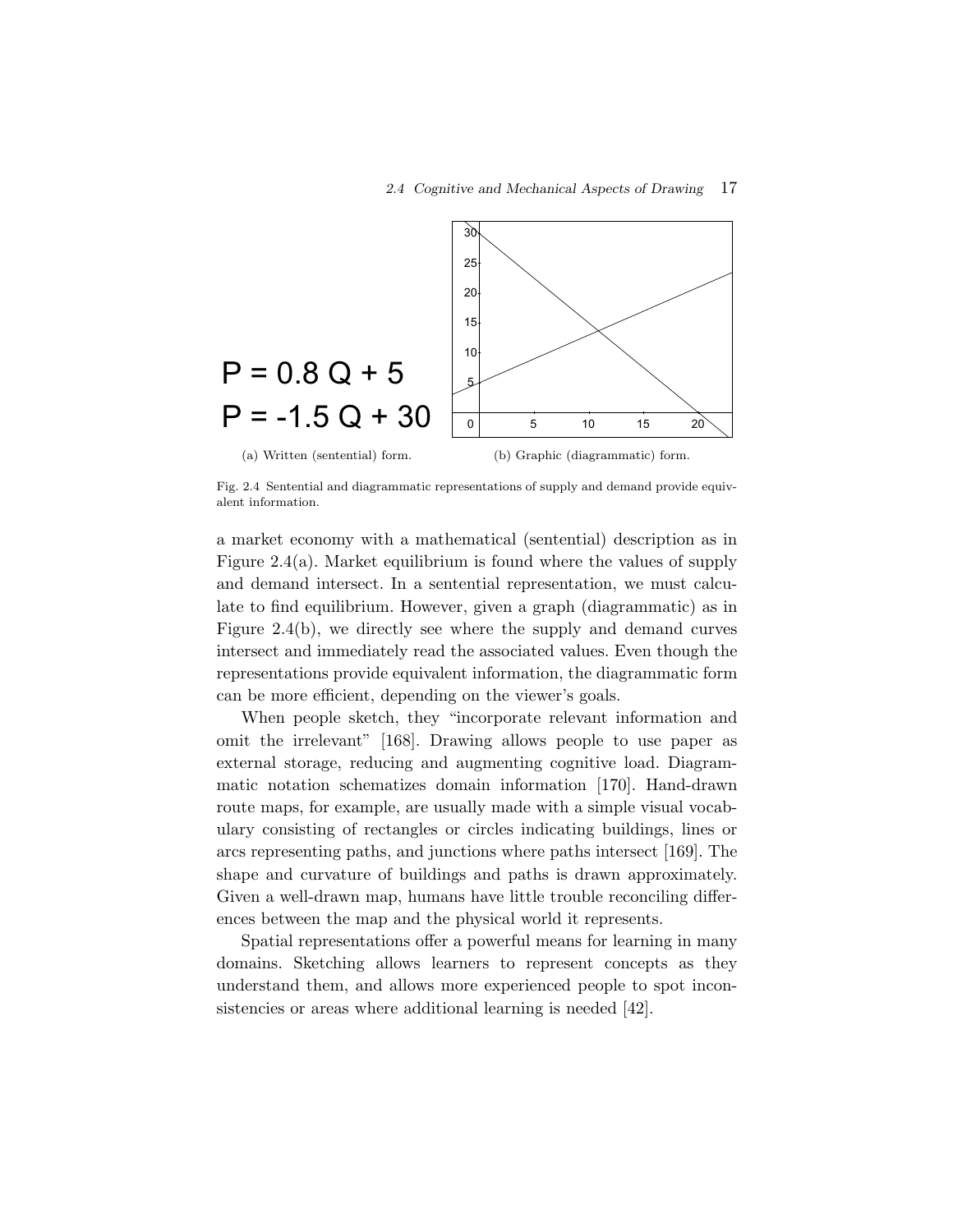### 18 *Traditional Sketching*

Van Sommers extensively studied how people draw [171]. This includes the mechanics of using one's arm, wrist, hand, and fingers when drawing. His research examines the effects of culture, handedness, and expertise on how drawings are made. He found that of the many possible ways of making a drawing, subjects tended to use consistent strategies. For example, subjects were asked to trace over short lines scattered about a large sheet of paper. The lines did not overlap and represented the full range of rotations. Right-handed drawers had a strong tendency to draw from left to right and top to bottom. Lefthanders also showed the tendency to draw top to bottom but showed a slight preference toward drawing right to left.

Sezgin gives a compelling example of consistent stroke ordering [151]. Participants were asked to draw common objects such as the stick figure shown in Figure 2.5 thirty or more times. This stick figure has six components: the head, a torso, two arms, two legs. The lines can be drawn in 720 distinct sequences  $(6! = 720)$ . However, participants used only about five of those component orderings to draw the figure. Further, each participant showed a strong individual bias to draw the symbol using the same sequence (e.g. head, torso, legs, and finally the arms).

A drawer's preferred direction of making strokes depends on the semantics of whatever is being drawn. Van Sommers shows that although people will choose to draw arbitrary lines according to a preference (largely determined by handedness), people will deviate from



Fig. 2.5 A stick figure with six components can be drawn in any one of 720 possible orders, but only about five are used in practice [151]. Two of those orders are shown in this sketching style diagram.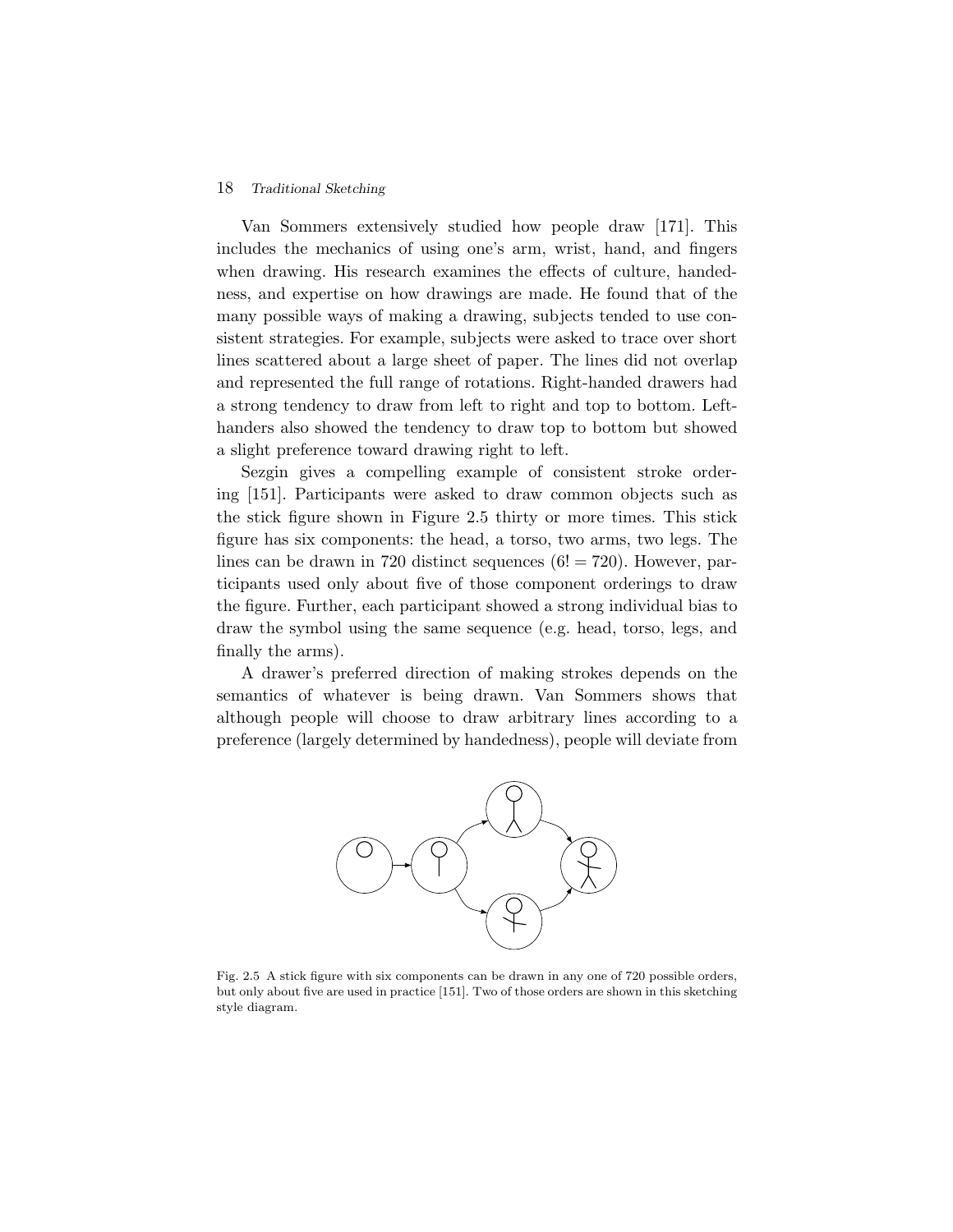those preferences when drawing things that hold meaning. Participants were asked to draw common things, including a rake and cigarette smoke. We know from experience that a rake is held at the top with the rake's fingers contacting the ground. Cigarette smoke rises. Van Sommers' participants generally drew the rake from top to bottom, but the smoke from bottom to top. He posits this is because our knowledge of an object's properties informs the way we draw it.

Stroke ordering can also be affected by perceptual properties of a drawing, even if the drawing's meaning is not clear. Van Sommers asked experiment participants to trace over the picture in Figure 2.6. Each "grape" in a cluster has a boundary. The number represents the mean position in the drawing sequence. The grape "on top" is usually drawn first, with neighboring grapes drawn next.

Van Sommers uses the term *anchoring* to explain the sequence that some strokes are made. Anchoring is an example of a control strategy for making marks. The grape "on top" serves as a convenient anchor for drawing its neighbors. It is easier to control the start and end locations of a mark if there is already something to attach it to. Another control strategy for making marks is *containment*. In depictions with a structure enclosing something else (such as a bowl of fruit), the container is



Fig. 2.6 "Grape Clusters" drawn by right-handed participants in van Sommers' study showing the mean position in the drawing sequence.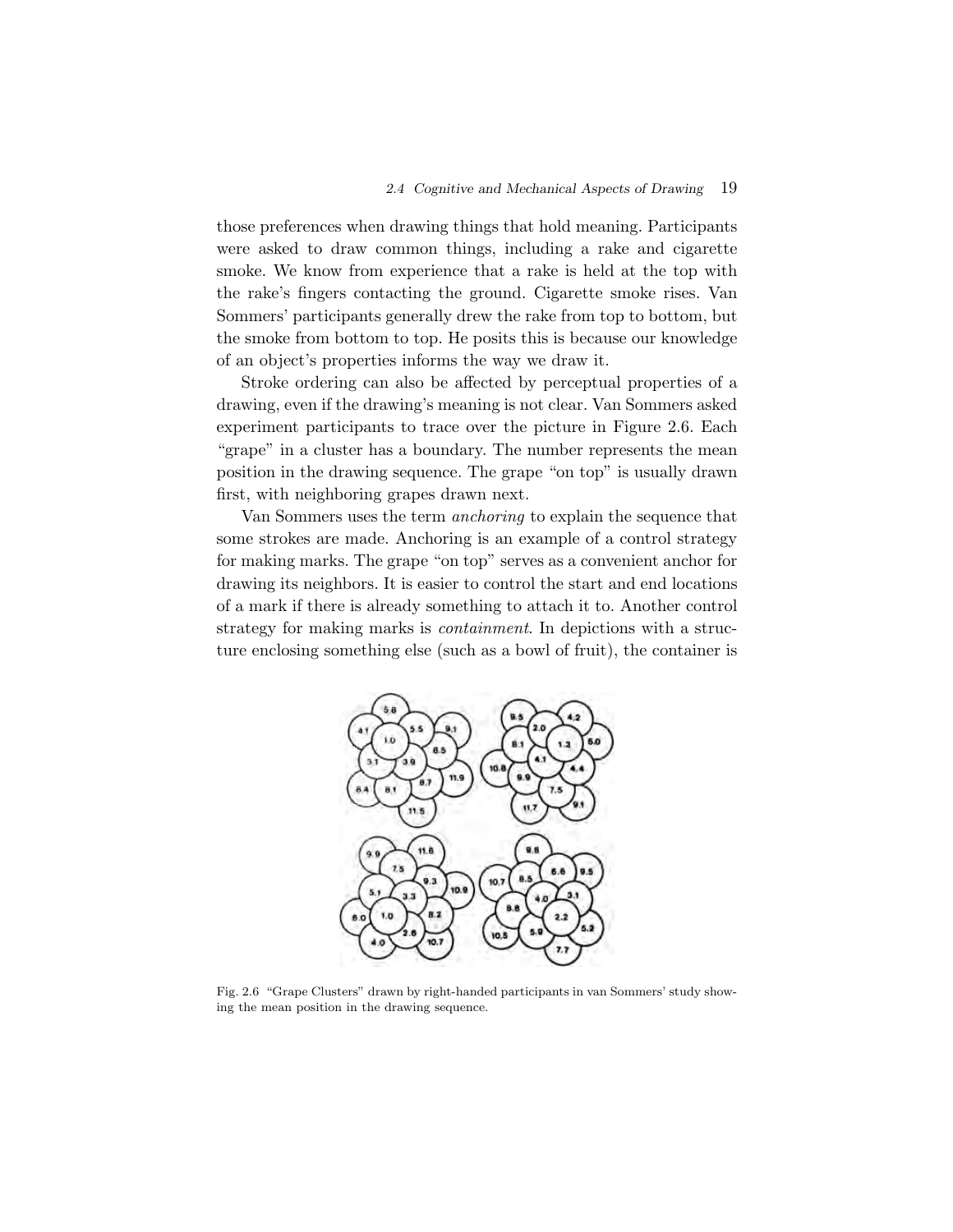### 20 *Traditional Sketching*

typically drawn first. Anchoring and containment may be useful control strategies for improving sketch recognition efficiency.

Some researchers have noted the prominent place of sketching in design and have studied sketching as a tool. A series of experiments by Goel looked at the cognitive affordances of sketching [50]. These studies compared traditional pencil-and-paper sketching with sketches made with a computer drawing application. Participating designers were asked to design an artifact using either a software paint program or using pencil and paper. The software tool was modified to only support structured input such as straight lines, rectangles, and ellipses. He found that the structured notation system (computer application) did not afford the same level of rapid exploration of design ideas as using an unstructured system (pencil-and-paper freehand sketching). Sketching supports designers in easily trying many ideas, which Goel calls *lateral transformations*. This is distinguished from *vertical transformations*, characterized by refining ideas rather than exploring new ones.

The transformation types identified by Goel correspond to the activities done at different stages of design described by Newman and Landay [122]. Early in the design process designers are concerned with idea generation and exploration (lateral transformations). Later on designers make iterative revisions and refinement (vertical transformations). The goal of many computational sketching tools is to support lateral transformations.

# **2.5 Summary: Traditional Sketching and Computation**

If we hope to effectively support sketching with computation, we must first understand the practical aspects of traditional sketching.

Sketching is an important — perhaps necessary — tool for doing design. It gives us a way to quickly make provisional drawings, which help us efficiently make sense of spatial, relational information. Sketches let us make marks that are as vague or specific as we need. Because sketched elements can easily be ambiguous, rough drawings afford different interpretations. We may therefore reflect on our sketches and see new meaning in existing marks. People sketch in part because they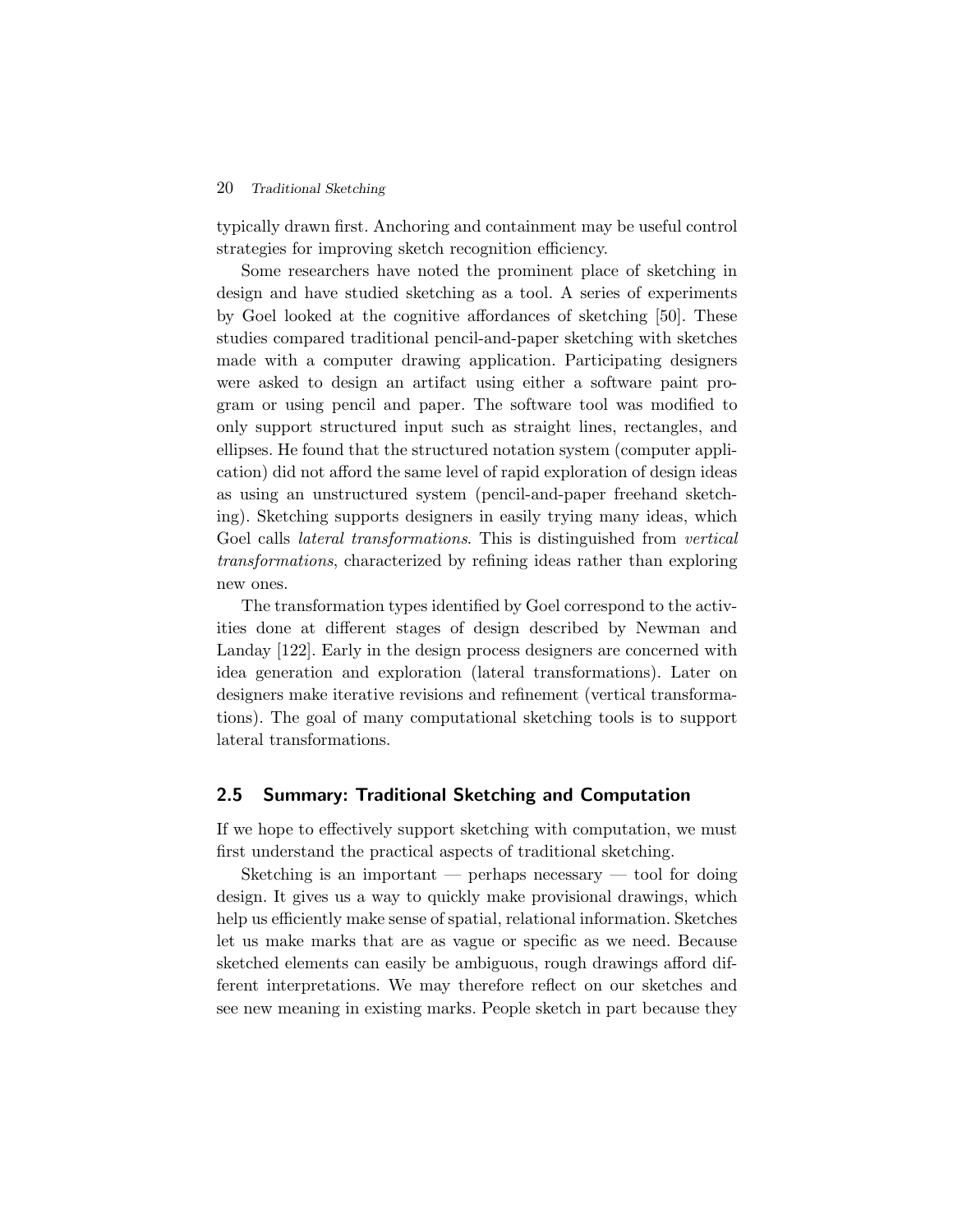do not know exactly what they are making — sketching facilitates exploration.

Low-fidelity prototypes are especially important as tools to test ideas during early design. This is because they are easy to make, allowing designers to quickly expose problems before committing to decisions. Sketching is a common method of creating such prototypes.

In order for computers to recognize sketches, we must develop techniques to transform imprecisely made marks into discrete symbols. However, some of the properties that make a sketch useful for a human (overloaded semantics, ambiguous, imprecise, etc.) complicate the task of computer recognition.

We can make use of consistencies in how people draw to inform recognition. First, we observe that some kinds of sketches are made using restricted visual vocabulary, e.g., diagrams of electronic circuits or web page layouts. Second, consistencies in the mechanical act of drawing (such as anchoring and containment) can be used to further guide recognition. For example, recalling Figure 2.5 we know that people are likely to use only a small number of ways to draw a stick figure even though there are hundreds of possible stroke orderings. This can help make recognition strategies more efficient by utilizing commonly used patterns before less frequently used ones.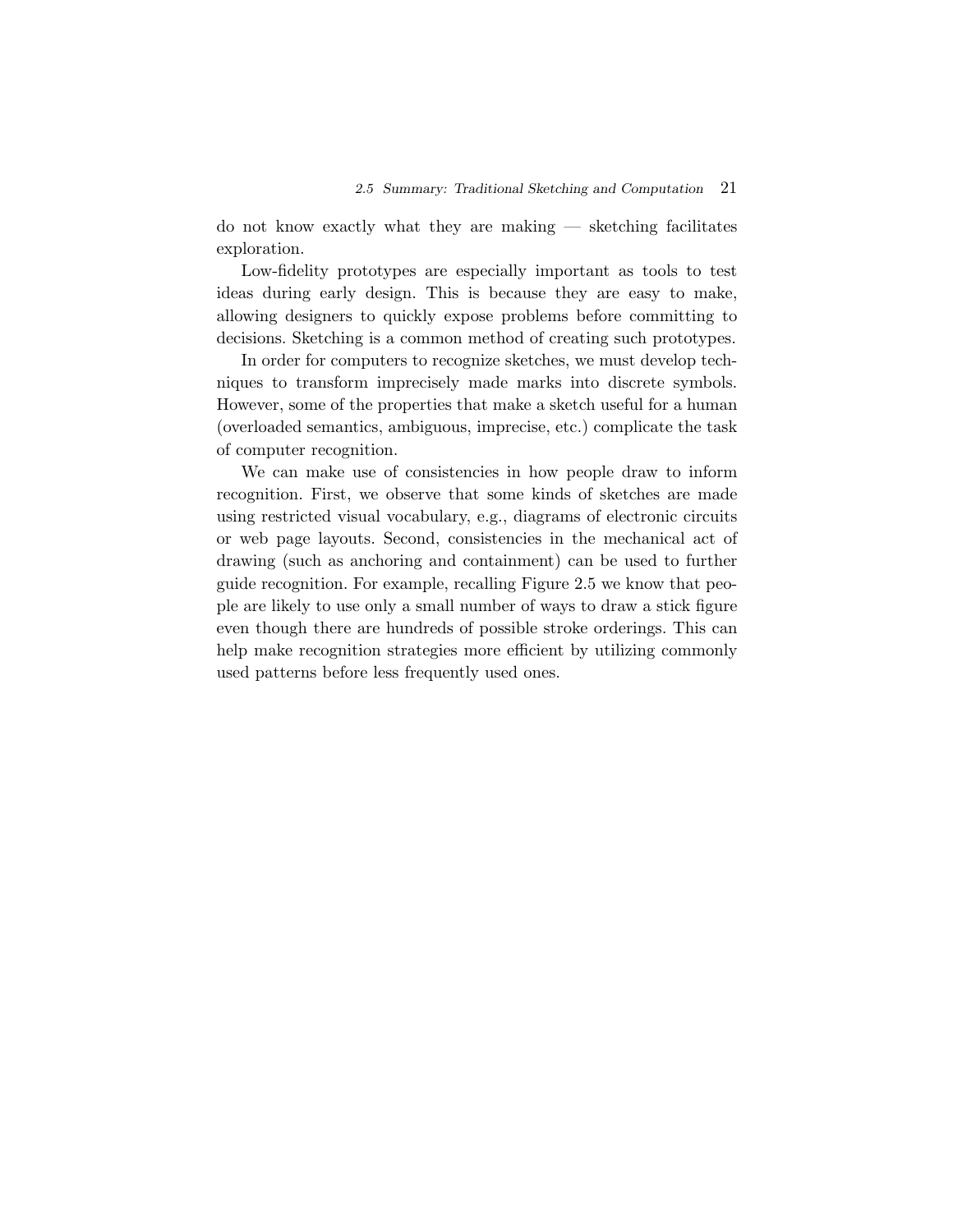# **3**

# **Hardware Support for Sketching**

Today's pen hardware is largely oriented toward reading and writing text. However, when considering hardware support for design activities, we may compare current computational hardware with the physical artifacts designers use in practice. Designers can quickly draw on sheets of paper, and flip through them easily. Or we might pin the papers next to each other on a wall to compare and contrast ideas. The tip of the pen instantly deposits as we draw exactly where we have made contact with the page. We can use two hands to rotate the paper to a desired angle or use secondary devices such as a straight edge in aid of careful drawing.

It would be simplistic to argue that computational support for sketching should exactly mimic practices supported by physical media. However, current hardware lacks the portability, responsiveness, and feel of tools of traditional design practice. Commercial development and research continue to improve hardware support in these categories.

Many devices such as PDAs, tablet-style computers, and wallsize interactive screens feature some kind of pen (stylus) or touch input. While pen-based systems have been available to researchers for decades, only since the mid-1990s have systems become inexpensive and common.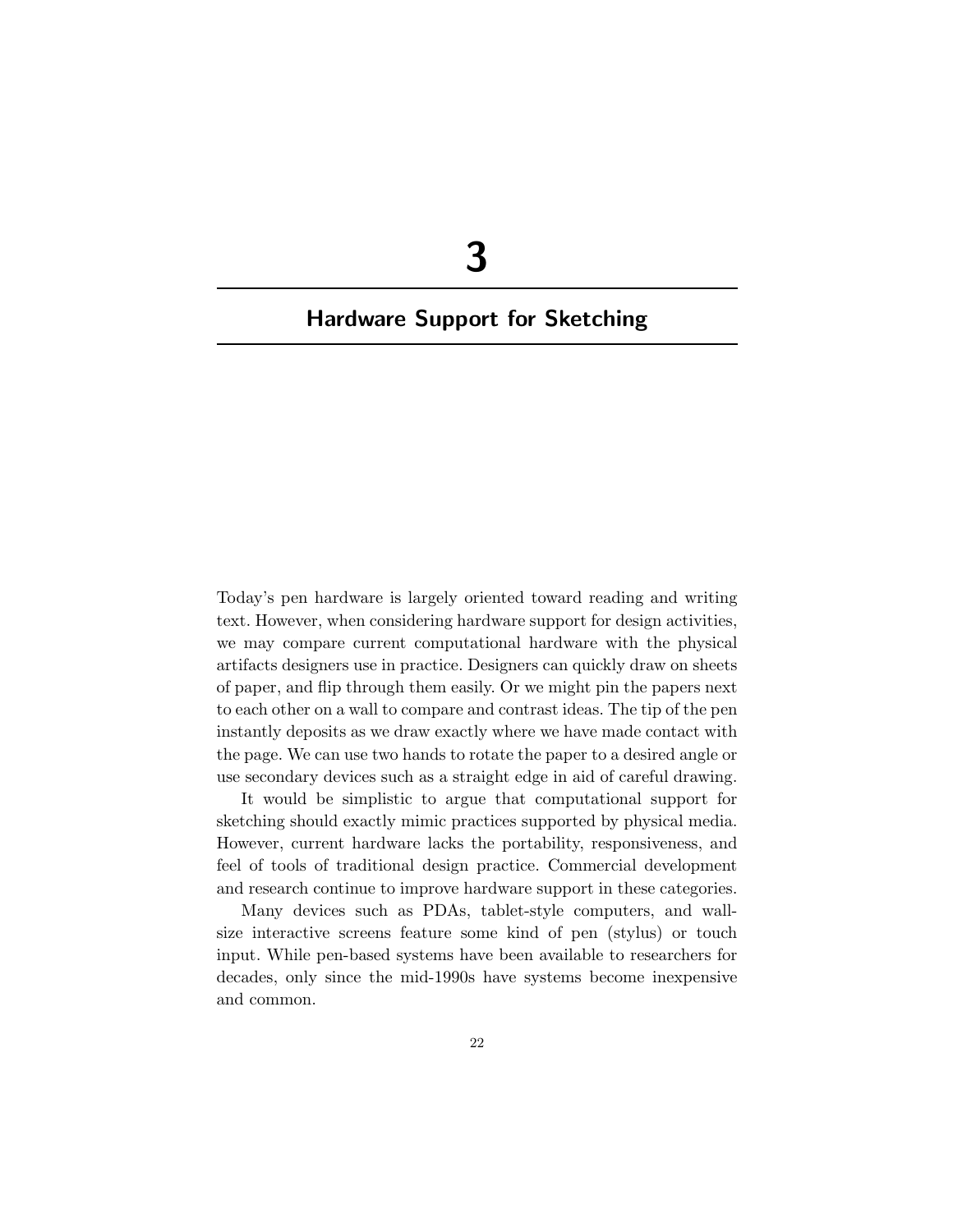Hardware for sketching can be separated into two groups: those that support input only, and those that support input and output.

Some digitizing tablets afford input by letting people write or draw with a stylus. These are not output devices — they do not display the user's marks. Sketches are also input by scanning drawings. For example, PARC's research system ScanScribe analyzes marks made with everyday pen and paper to produce a computationally enhanced version of the drawing [141]. It is common for a single device to provide both input and output where the drawing surface is the same as the display surface, as exemplified by Tablet PCs.

Here, we consider hardware that is appropriate for use in sketchbased interactive systems. This hardware ranges from small (pen computers, PDAs) to medium (tablets, desktop workstations) to large (table top or whiteboard systems).

## **3.1 Computationally Enhanced Pens and Paper**

We begin our discussion of sketching hardware with commercially available devices such as the Anoto Pen [7]. They are slightly larger than ordinary pens, but small and light enough to use like any other pen. They mark the paper with ink, letting users keep a paper record of their use. Pen activity can be transmitted as it is used, or stored for later use.

The Anoto Pen is used on special paper featuring a pattern of tiny dots. Each sheet has a unique pattern. A small infrared camera monitors a region near the pen's tip. Firmware decodes the local pattern of dots and determines where the user is marking.

Device producers have licensed Anoto's technology and produced their own pens, such as Logitech's io2 or LeapFrog's Fly pen. The Fly recognizes a limited set of user actions and provides audio feedback with a small speaker housed inside the pen. For example, the user can draw a simple calculator on Anoto paper and then use it to perform basic arithmetic. The pen speaks the calculations it makes.

Paper Augmented Digital Documents (PADD) are a class of "digital documents which one can manipulate either electronically or on paper" [62]. It provides ways to bridge the gap between virtual and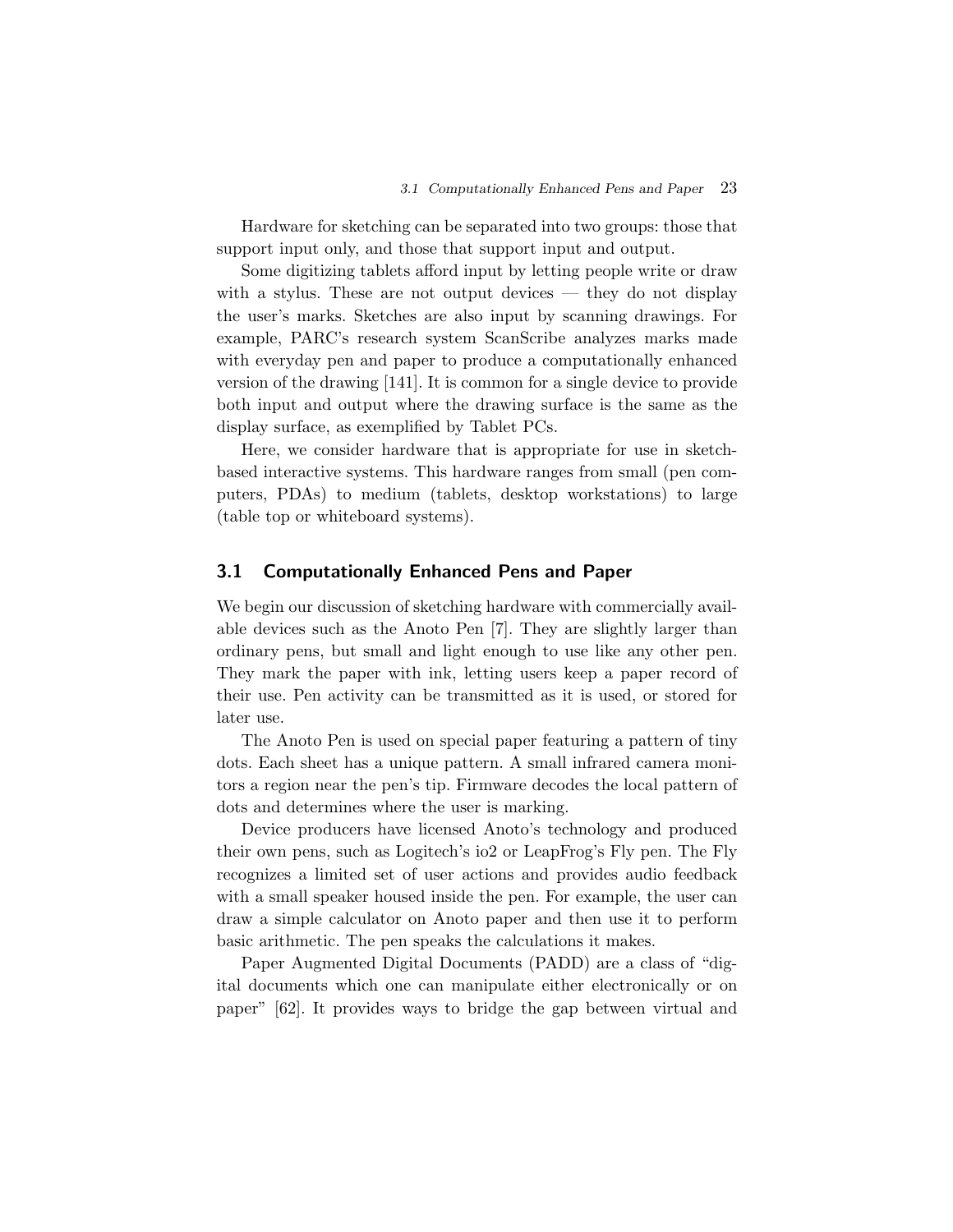### 24 *Hardware Support for Sketching*

physical paper. For example, ModelCraft enables users to manipulate electronic 3D models using paper as the input device [158]. Paper-Point allows control and annotation of PowerPoint presentations using printed copies of slides [156]. West et al. describe their Anoto-based MEMENTO system that elders use to create digital scrapbooks using paper [178]. MEMENTO and PapierCraft and other augmented paper technologies leverage the convivial, easy-to-use aspects of pen-andpaper while enabling people to easily manipulate virtual artifacts.

Another enhanced ink pen device was the CrossPad, sold from 1998 to 2001 [30]. It allowed users to write on a traditional pad of paper using an ink pen. The pen's location was calculated by a receiver clamped to the writing pad. Ink data could later be transferred to a PC, which performed handwriting recognition.

### **3.2 Input Surfaces and Styluses**

Many digitizing tablets sense pressure [109]. Designers often use heavier lines to indicate object boundaries, and lighter lines to indicate subtle (but potentially important) texturing, shading, or curvature. Devices that sense pressure can allow designers to create thicker or darker lines without changing drawing tool modes.

Pressure sensing has been implemented in a number of ways, for example, two conductive layers with current flowing in orthogonal directions. The layers do not touch and may be separated with a nonconductive layer of fluid. When something (a pen, a finger) contacts the upper surface, voltage changes are measured at layer edges. The contact location is calculated by interpolation. Other touch surfaces sense electrical properties of things contacting them — this is why a gloved finger will not work on many laptop trackpads. Wacom<sup>TM</sup> tablets and similar inductive devices depend on a special stylus that resonates in an electromagnetic field generated by the tablet surface. Still other tablets detect acoustic [33] or optical disturbances for calculating input position.

Some sensing surfaces report a single location of contact, but multitouch surfaces identify more than one input coordinate. Recent multitouch systems have become popular, including Han's Frustrated Total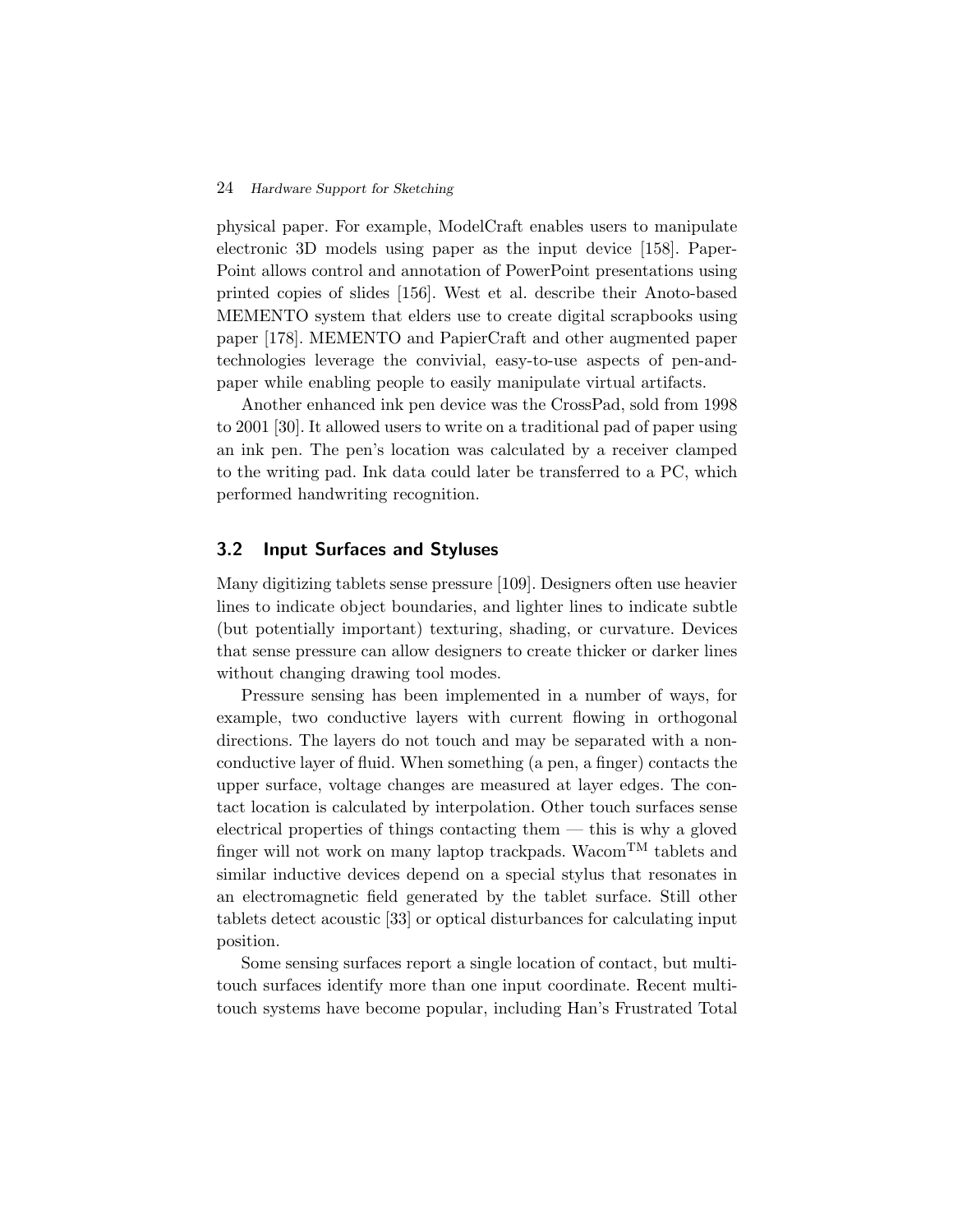Internal Reflection technique [65] and Microsoft's Surface system [110]. MERL's DiamondTouch is a multi-touch tabletop display that also supports multi-user interaction. DiamondTouch discerns individual users based on different capacitance levels as the user completes a circuit between the surface and a pad placed on their chair.

Input surfaces that are intended to be used with fingers or hands offer different interaction experiences than pen-oriented drawing surfaces. For example, users may trace shapes with a single finger, use two fingers to zoom in or out, or use whole-hand gestures for issuing other commands. These interaction techniques may provide opportunities for developing innovative sketching applications.

### **3.3 Distinction Between Pen and Mouse**

Regardless of sensing technology, all these devices allow users to provide input in a way that is much closer to traditional writing than a mouse allows. Although pen and mouse input share many properties (both allow users to interact with 2D displays) they have several key differences.

Mouse input affords *motion* sensing while pen input affords *position* sensing [67]. In other words, while mice produce the relative *change* in  $(x,y)$  locations, pens directly provide absolute  $(x,y)$  locations. Users can configure tablets to report relative position, thereby behaving like a mouse.

Form is also extremely important. A stylus affords people to use the fine motor abilities of their fingers to control the tip of the pen, whereas hand and forearm muscles dominate mouse usage. Fingers can be used to move the mouse, but not with the same dexterity possible with a pen. Depending on the type of work, a pen may be ergonomically superior to a mouse, or the other way around.

Digitizing tablets can detect more than the stylus position. Some devices sense stylus pressure, its angle relative to the tablet, or its rotation. The nonwriting end of the stylus is sometimes used as an alternate tool mode (e.g. as an eraser).

Some styluses have buttons. While buttons are an indispensable part of a mouse, they are often difficult to use on the barrel of a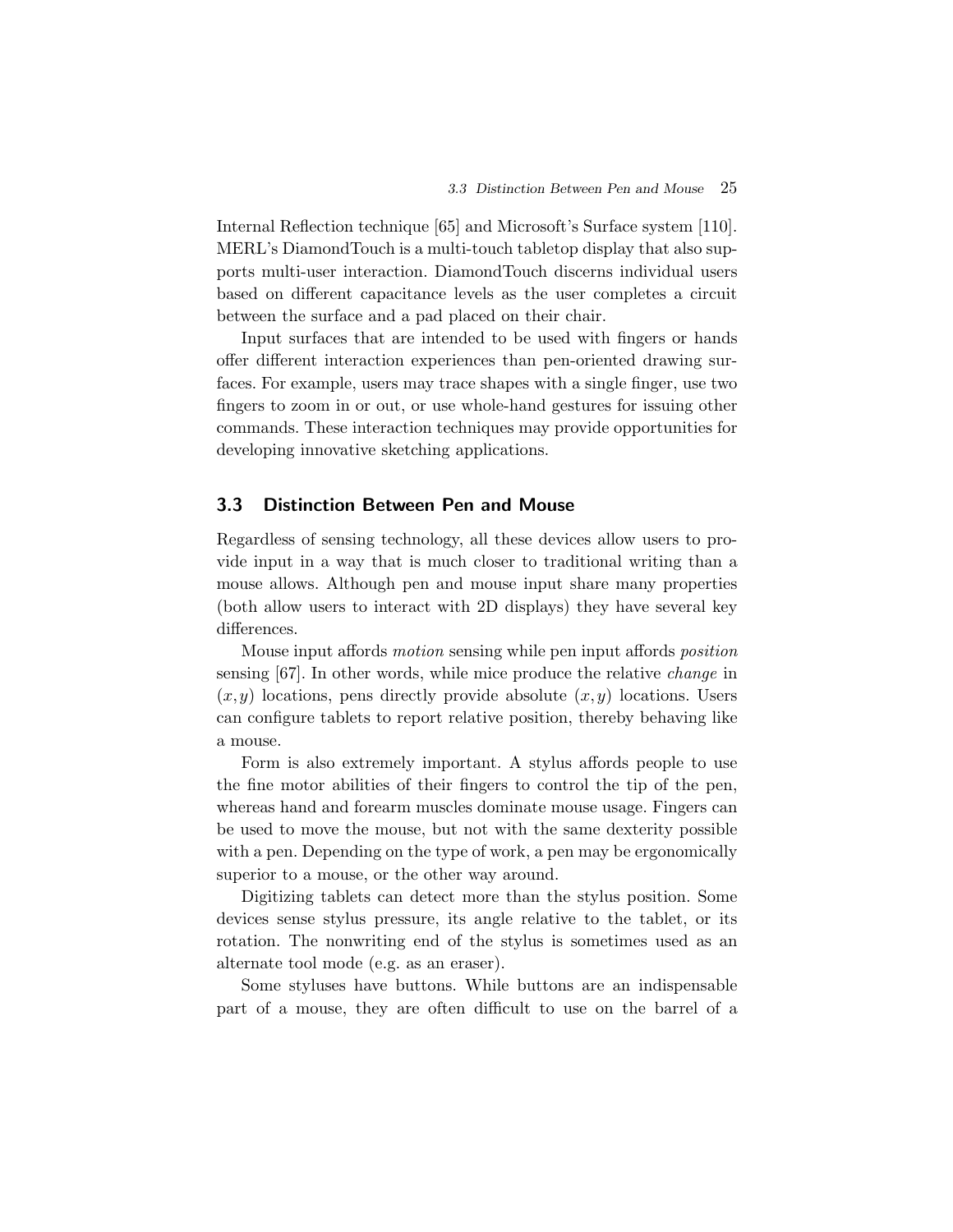#### 26 *Hardware Support for Sketching*



(a) Pressing a mouse button exerts force perpendicular to the operating plane.

(b) Pressing a stylus button is likely to cause accidental pen tip movement.

Fig. 3.1 The force required to press a mouse button compared with a stylus button.

pen [132]. The force of a *mouse* button click is orthogonal to the device's plane of use and has negligible effect on target accuracy. However, pressing buttons on a *stylus* can move the tip of the pen, making it difficult to press the button while pointing at particular objects (see Figure 3.1). Further, pressing a button on a computer stylus usually requires the user to adjust the pen in hand. This action may be distracting and uncomfortable for long term use.

### **3.4 Large Displays for Drawing**

Groups of people often gather around traditional whiteboards to brainstorm or exchange ideas. They draw pictures and diagrams, maintain lists of text, and so on. Whiteboards are also effective for leaving asynchronous messages in the physical workspace where co-workers can see them. People sometimes photograph whiteboards or scan pages of sketches in order to record works-in-progress.

Electronic whiteboards such as the SmartBoard or those produced by PolyVision more readily afford interactive usage than ordinary whiteboards. For example, collaborative systems such as Colab [160] and Tivoli [131] support meetings as people maintain checklists or collaboratively draw. Systems can dynamically change their displays as people interact with them, resizing or moving objects, or checking items in a list [117]. Large displays let more people have simultaneous access to the drawing surface, which presents challenges in sensing, and distinguishing between different users' pens.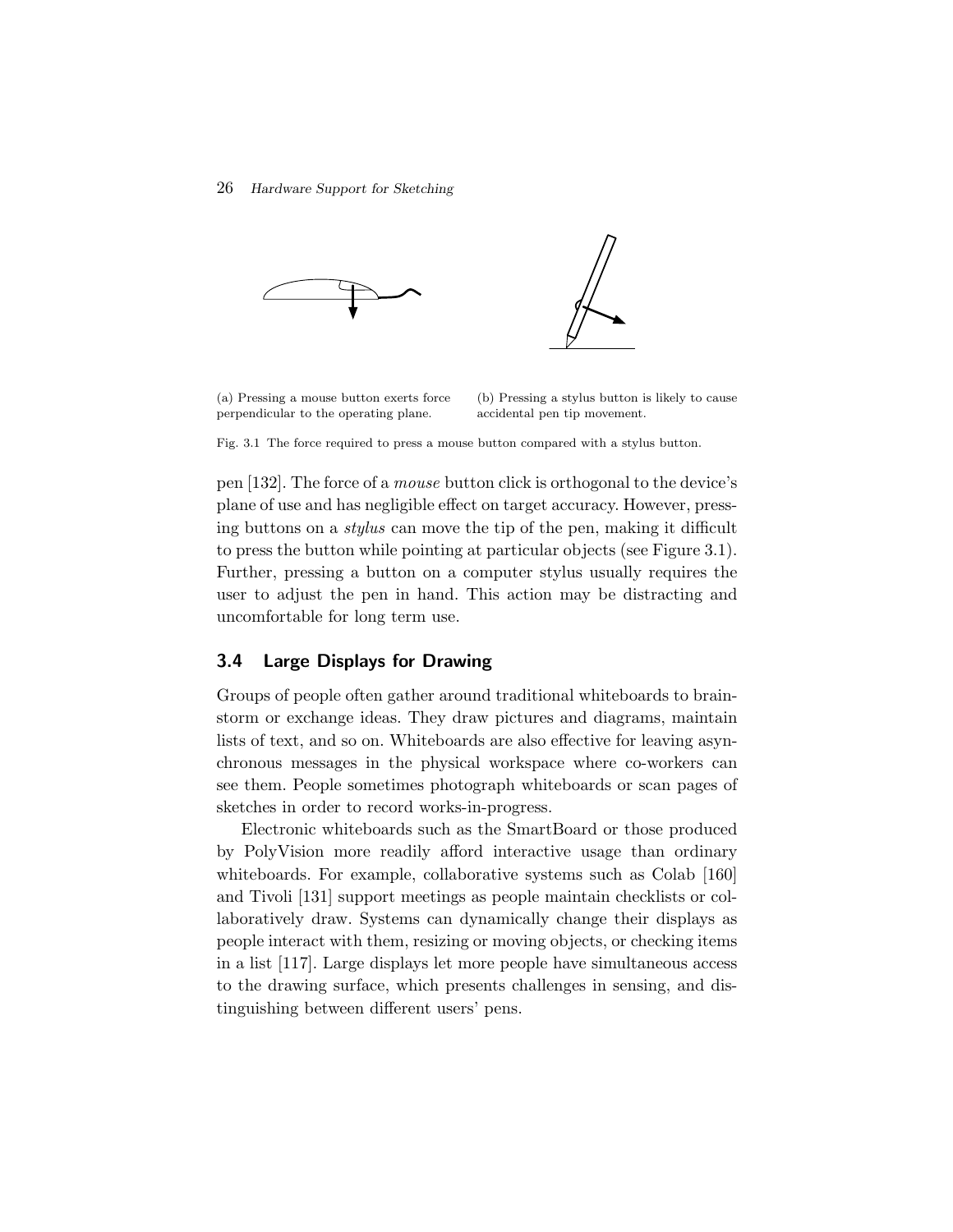### *3.4 Large Displays for Drawing* 27



Fig. 3.2 Lee's portable projection approach enables detection of drawing surface size and orientation as well as pen input. This is effective on flat surfaces as in (a) or curved surfaces as in  $(b)$ .

Large displays have historically lacked portability, requiring a good deal of time to install and calibrate. However, Lee recently demonstrated a portable approach for projecting images on large surfaces such as walls or tables, shown in Figure 3.2 [95]. The projector emits patterns of time-multiplexed visible and infrared light. The infrared light is decoded by sensors, providing a host computer with fast and accurate location detection. The system uses sensors embedded in the display surface to calculate the surface size and orientation relative to the projector. Sensors may also be embedded in objects such as pens, enabling alternate methods of user input. Equipping a pen with a focusing lens allows it to become a short-distance pointing device as in Figure 3.2(b) [96, p. 62].

At least two methods for capturing marks on ordinary whiteboards utilize physical ink-like markers. The first uses traditional markers whose activity can be detected by nearby sensors or cameras as the user works, such as the Mimio commercial system. Whiteboard markers are placed in sleeves whose position is calculated by the system hardware. Ju et al. used a Mimio in the WorkspaceNavigator [77]. PARC's ZombieBoard [112, 140] used the second method: scanning the whiteboard optically using a still camera. The ZombieBoard enabled users to interact with the computer by drawing special symbols. For example, users could delimit a region of the whiteboard to be scanned by drawing its boundary. To invoke the scan, the user would draw a button on the region boundary and draw an X or check mark inside.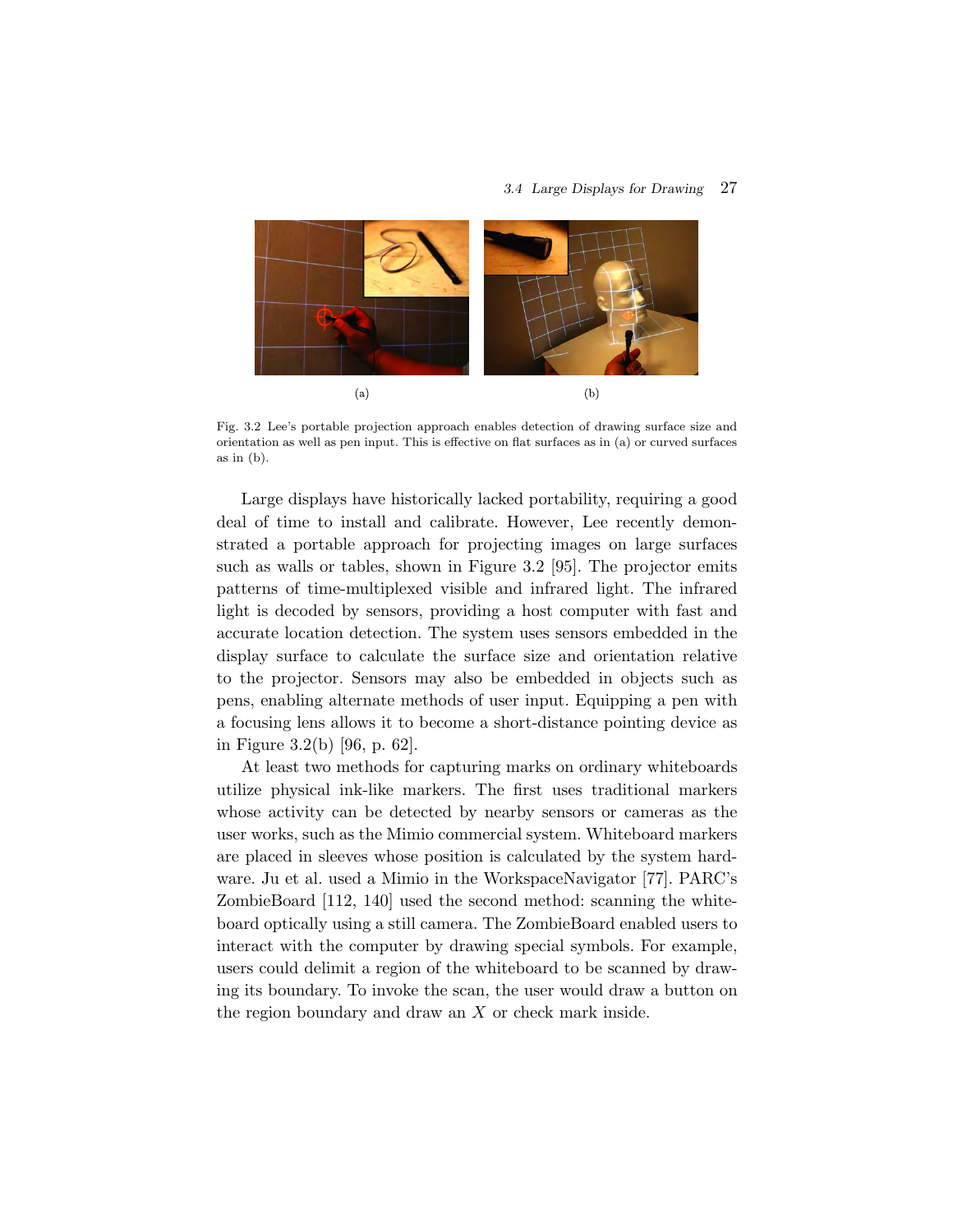# **4**

# **Sketch Recognition Techniques**

Just as speech and gesture recognition gives us powerful new interaction avenues, sketch recognition allows a different paradigm for interacting with computers. This section summarizes strategies for performing sketch recognition.

An important subset of sketch interpretation is handwriting and character recognition, which is responsible for converting a person's handwriting into text. Microsoft's Tablet PC API includes handwriting recognizers for several languages, as well as symbol and gesture recognizers for notation systems such as music or mathematics. The recognition supported by the Tablet PC and other commercial handwriting recognizers (e.g. Apple's Inkwell [10]) is more closely aligned with what Larkin and Simon refer to as "sentential" [93], as user input is expected to proceed in a linear, serial fashion. This contrasts with "diagrammatic" representations that are expressed over a 2D plane.

Modern pen-based computer systems like PDAs or Tablet PCs have handwriting recognition software that has usable accuracy rates. Recognition accuracy is typically measured by the deviation between what the user intended and the machine's interpretation. *Error tolerance* refers to the recognition inaccuracy rate a user is willing to accept.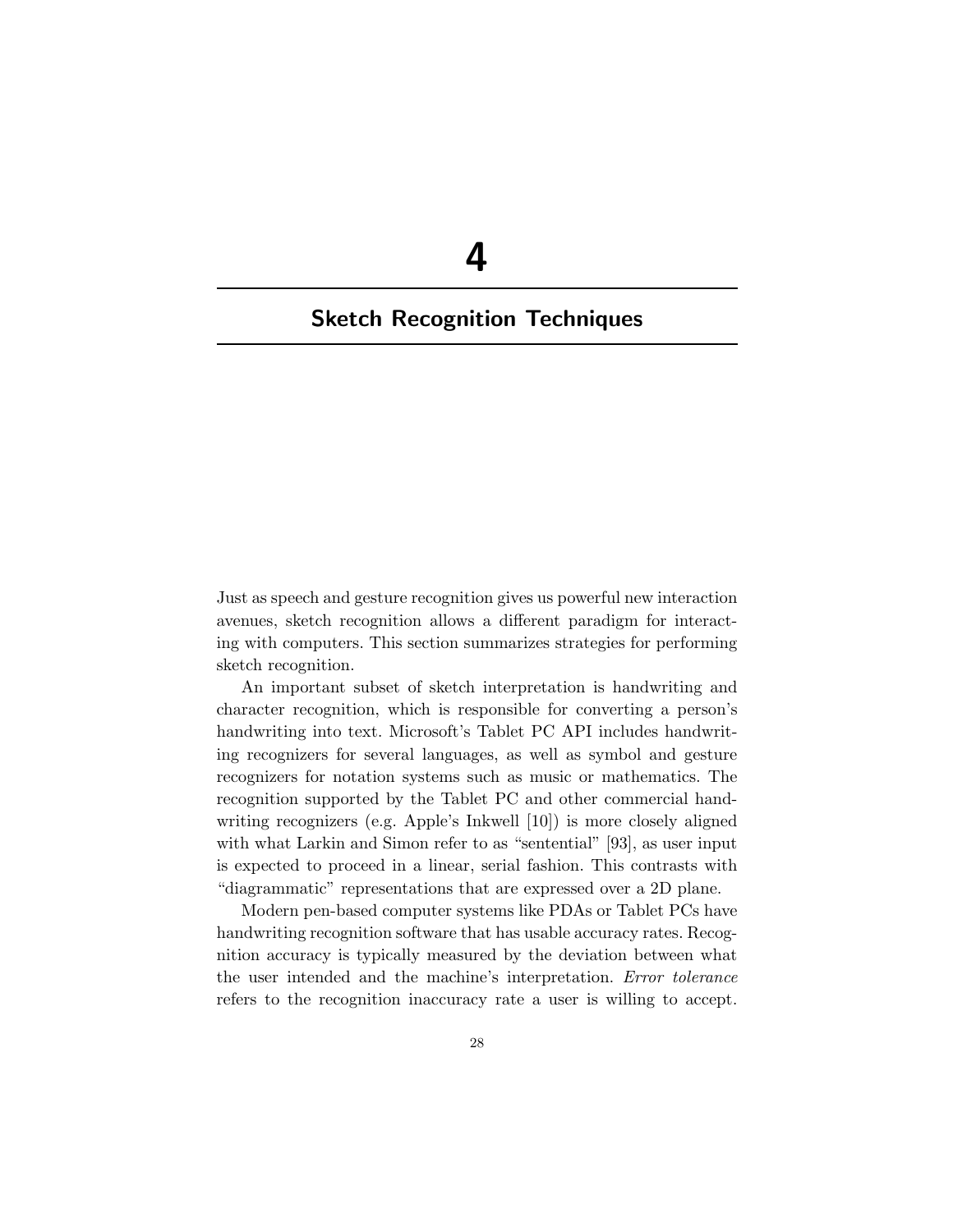One study involving a modified typewriter found that typists do not notice a word  $0.5\%$  error rate,  $1\%$  is manageable, but  $2\%$  is unacceptable [25, p. 79]. It is unclear if there are similar accuracy thresholds for sketching, though studies have been conducted for related recognition tasks. For handwriting recognition, adults find 3% minimally acceptable, with 1% considered "very good" [91]. The acceptable accuracy level depends a great deal on the expected benefit of the task. Users will accept 20% error rates if the tool brings greater productivity, but are intolerant of  $\arccos<sup>1</sup>$  when the perceived benefit is smaller [44]. Another study examining user acceptance of hand gesture recognition error rates found users would tolerate mis-recognition up to 10% when equivalent keyboard commands could be employed [81].

There are a number of methods for improving recognition. Many PDAs recognize characters from a constrained symbols set (Latin letters, Arabic numerals), using different areas of the input surface for drawing numbers and letters. This approach is not natural, but many users quickly learn the alternate way of writing. In contrast, Microsoft's Tablet PC handwriting recognizer allows people to write in their own handwriting, at any location or angle. Microsoft's recognizer incorporates a language model (e.g. spelling, grammar) to guide interpretation.

Recognition is the centerpiece of many software prototypes that support sketching. Although the research focus of many systems is not recognition, such systems use automatic interpretation of sketches to explore new methods of interacting with computers and new ways of designing [60, 61, 99]. Such projects rely on reasonably accurate recognizers. Recognition is therefore a topic that affects nearly all aspects of research on sketch-based systems. For this reason, a substantial portion of this review is devoted to aspects of sketch recognition. This includes timing issues, determining what to recognize and how those elements can be recognized, and interaction issues (see Table 4.1).

 $1$ <sup>1</sup> It is unclear if the values described in these articles measure *character* or word recognition error rates. Santos et al. describe handwriting recognition error rates of approximately 10% in terms of characters [139].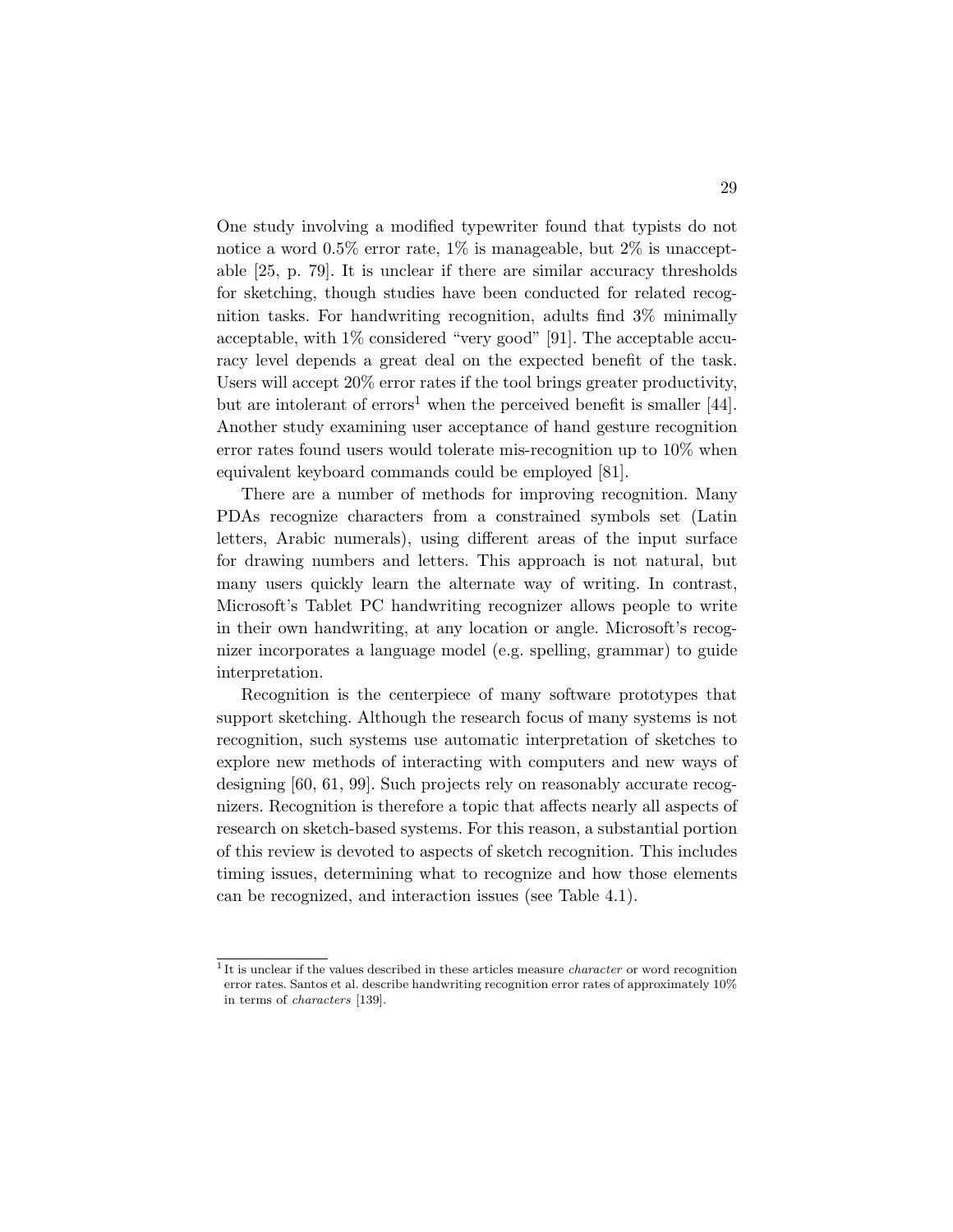### 30 *Sketch Recognition Techniques*

Table 4.1 Topics in sketch recognition.

| Topic                         | Section       | Remark                                                                                                                                                                           |  |
|-------------------------------|---------------|----------------------------------------------------------------------------------------------------------------------------------------------------------------------------------|--|
| When to recognize             | 4.1           | Recognition is powerful but may also distract users<br>from their task.                                                                                                          |  |
| What to recognize             | 4.2           | Sketches may represent objects (e.g. tables and<br>chairs) and spatial or functional relationships<br>between those objects (e.g. chairs positioned)<br>around table perimeter). |  |
| How much to<br>recognize      | 4.3           | Sometimes only a portion of a sketch need be<br>recognized.                                                                                                                      |  |
| How to segment                | 4.4           | Sketches contain many different symbols that may<br>overlap. Recognizers must isolate groups of marks<br>for consideration.                                                      |  |
| How to recognize              | 4.5, 4.6, 4.7 | Many recognition techniques exist, and are reliant<br>on segmentation methods.                                                                                                   |  |
| Training<br>recognizers       | 4.8           | In order to recognize something we first need a<br>concept of whatever is to be recognized.                                                                                      |  |
| Managing<br>recognition error | 5.1           | Recognition sometimes results in inaccurate,<br>ambiguous, or undesired results.                                                                                                 |  |
| Reacting to<br>recognition    | 5.2           | Upon recognition the system must determine how to<br>respond: provide visual feedback, issue a search<br>query, or take no outward action.                                       |  |
| Toolkits for<br>recognition   | 5.3           | Software packages facilitate easier engineering of<br>new recognition systems.                                                                                                   |  |

# **4.1 When to Invoke Recognition**

It is important that sketching systems *aid* design exploration and not simply *computerize* it [120]. For example, a sketch recognition system might zealously identify parts of the user's drawing as it is made, replacing the rough sketch with lines or curves. This removes the opportunity for reflection and re-interpretation that is so important to the early phases of design [51, 147, 163]. Premature recognition may interrupt the designer's flow of thought and interfere with the task at hand. Instead we may want the computer to eavesdrop silently, and provide help only when we need it.

A system can provide the user feedback of sketch recognition on different occasions: (1) immediately after receiving a single stroke of input, (2) as the user works, when feedback may be appropriate, (3) only upon request, or (4) never. Many interfaces attempt immediate recognition of gestures for invoking commands, such as with marking menus [87] or PDA device character input [127]. This is commonly called *eager*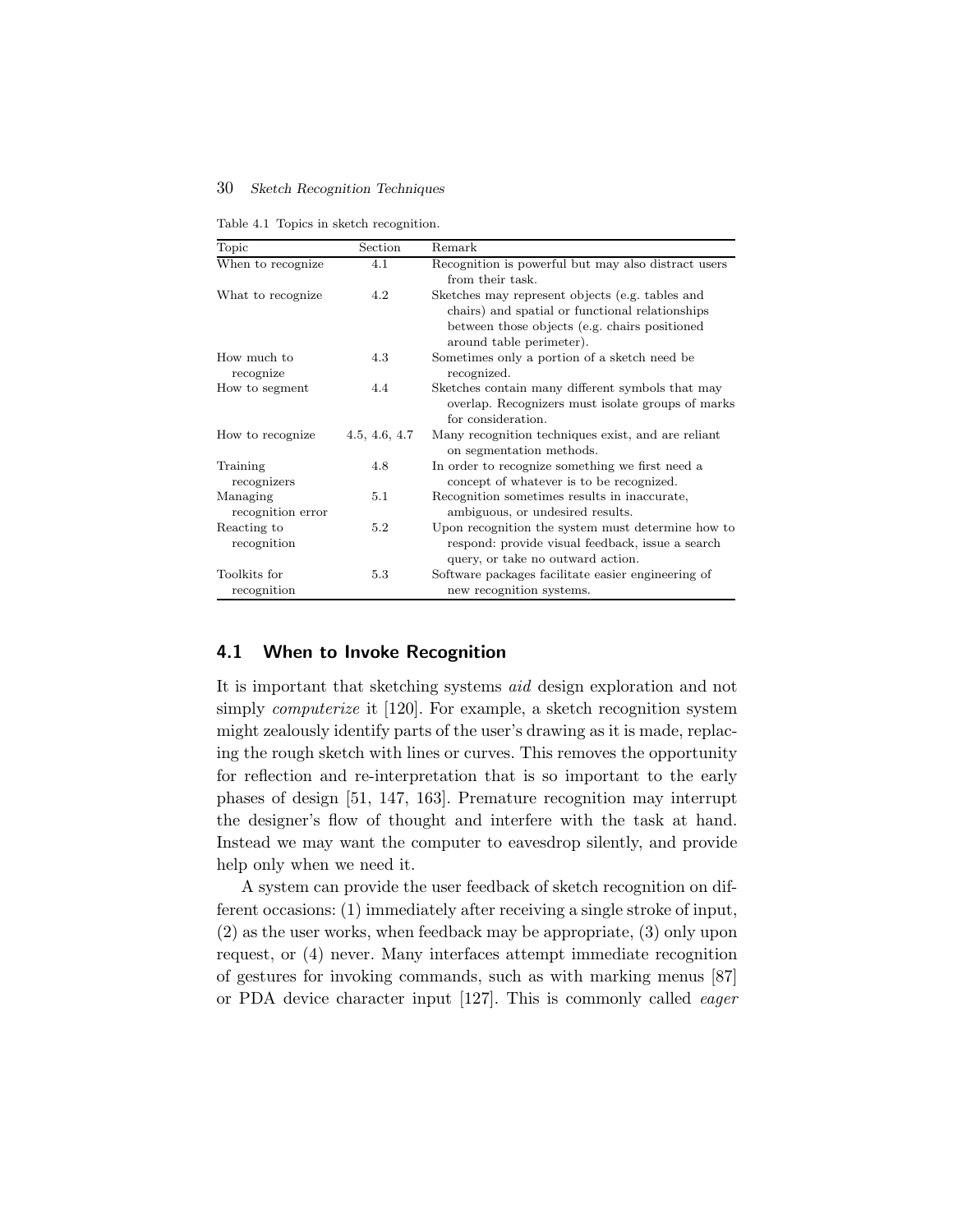recognition [20]. Other systems [4, 59, 72] perform recognition in the background, deferring judgment until adequate information is available. This is termed *lazy* recognition. Most modern research prototypes take this approach. Last, some systems wait until the user explicitly requests recognition [92], or avoid recognition entirely [43]. Combinations of these approaches are common.

One method for identifying sketch input is to sidestep the recognition process altogether and tell the system what you are about to draw by choosing from a list or pressing a button. Forbus and colleagues take this approach as they "engineer around the need for recognition" in their *nuSketch Battlespace* system (nSB) for managing courses of action for military commanders [43]. In order to position an object such as an armored unit or a movement path, the nSB user selects an item from a palette of glyphs and draws on the map. The system interprets the user's ink differently depending on which type of object is selected. For example when placing military units, the ink's centroid is taken as the intended location; when defining a region for those units to defend, the boundary is used.

### **4.2 What Should be Recognized**

User input in sketch-based applications may be provided in two broad categories. The first category, often referred to as *digital ink*, includes stroke timing information. Time data might be used by sketching applications to determine how quickly the user was drawing, or when strokes were made relative to one another. Many recognition algorithms depend on the presence of time information. The second category describes user input for which time data is unavailable. This category of sketch input is used by applications that depend on scanned or photographed input. Section 4.5 describes the differences between these two categories of sketch input from the recognizer's perspective.

Different kinds of design drawings ("model ink") in many domains might be recognized: artistic sketches, study sketches, drawings, diagrams, schematics, blueprints, and so on. In addition to model ink comprising those drawing types, user input may be interpreted as a command ("command ink"). The particular rules about what should be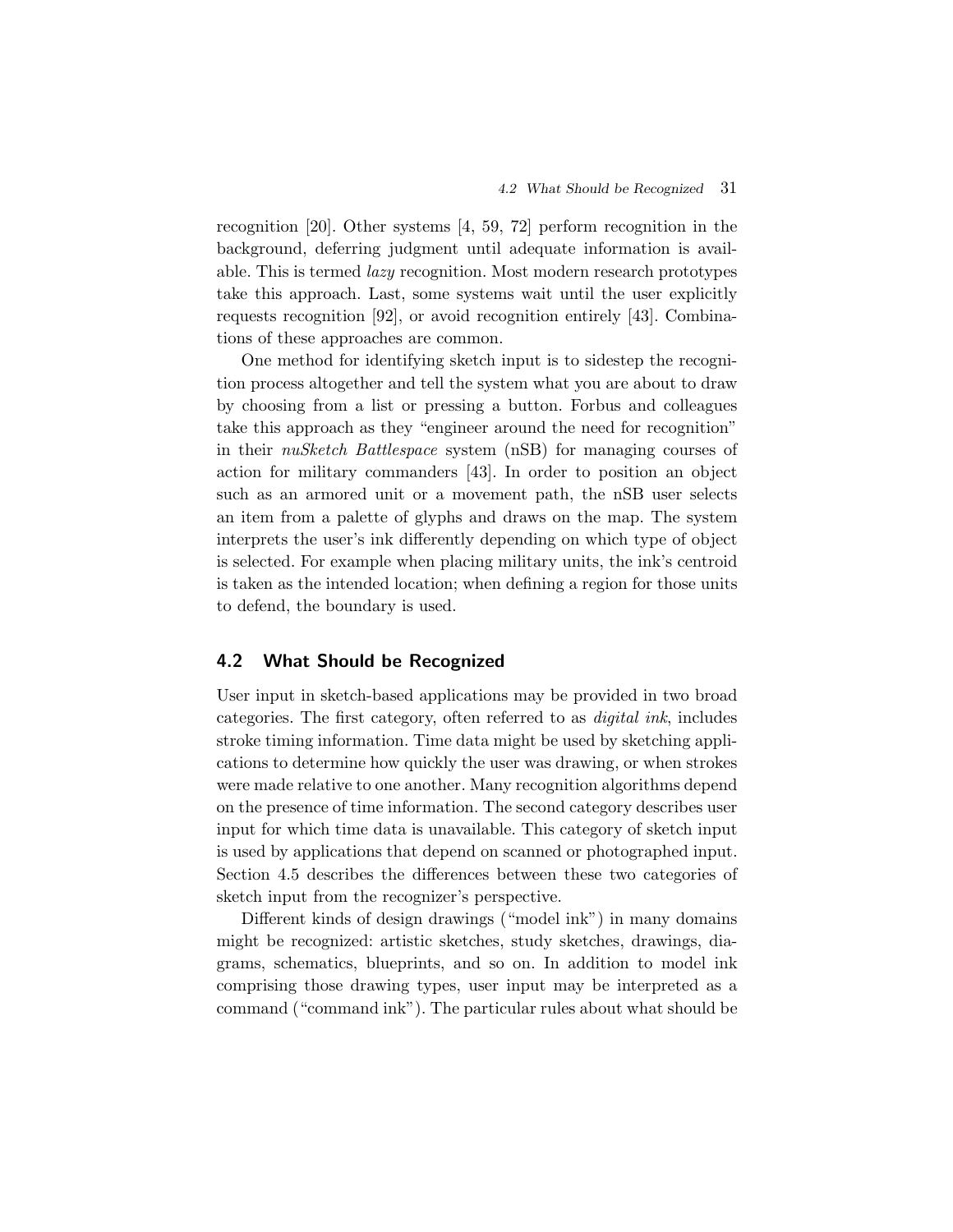### 32 *Sketch Recognition Techniques*

recognized depends on the domain (architecture or circuit design), kind of model (floor plan or timing diagram), and other application-specific requirements. Sketches often contain hand-written labels or annotations, which are common targets of pen-based recognition.

Diagrams usually have a domain-specific grammar describing how vocabulary items relate [90]. For example, boxes may connect to other boxes via lines, those lines may have arrowheads to indicate direction. Diagrams are good candidates for recognition because the various elements and their relations can be described formally. Table 4.2 summarizes various recognizable classes.

Artistic sketches and those drawings meant to authentically convey three dimensional form comprise a different recognition challenge. Nealen et al. (who are concerned with modeling 3D form) suggest that "sketching a shape is inverse NPR (NonPhotorealistic Rendering)" [119]. Drawings indicating physical form are not symbolic in the way diagrams are, and not all drawings of 3D objects are necessarily meant to capture literal shape. For example, many consumer products

| "What" to recognize  | Examples                                                                                | Remark                                                                                                                                                           |
|----------------------|-----------------------------------------------------------------------------------------|------------------------------------------------------------------------------------------------------------------------------------------------------------------|
| Genre                | Mathematical graph,<br>architectural floor<br>plan, web site layout,<br>circuit design. | It may be sufficient to recognize a<br>sketch is of a certain kind without<br>asking the user. The program<br>could assume the sketch is in a<br>certain domain. |
| Characters (writing) | Alphanumerics, math<br>symbols.                                                         | Usually with other characters, in<br>words and sentences.                                                                                                        |
| Geometric shapes     | Dots, lines, rectangles,<br>blobs.                                                      | Geometric shapes are often drawn in<br>relation to others.                                                                                                       |
| Spatial features     | A is contained in, is<br>above, is larger than B.                                       | Spatial relations among elements<br>may influence recognition.                                                                                                   |
| Entities             | Domain-specific notation<br>such as diodes,<br>transistors.                             | Contextual clues can help<br>disambiguate semantics of domain<br>symbols.                                                                                        |
| Artistic nuance      | Shadows, textures, color.                                                               | Ink that modifies an existing<br>element, perhaps suggesting 3D<br>shape.                                                                                        |
| Commands             | Object selection, delete,<br>copy, move, etc.                                           | Command ink specifies operations on<br>the drawing.                                                                                                              |
| Intention            | Drawing's function or<br>behavior, e.g. circuit<br>breaker.                             | Requires detailed domain knowledge<br>and reasoning.                                                                                                             |

Table 4.2 Kinds of elements to be recognized.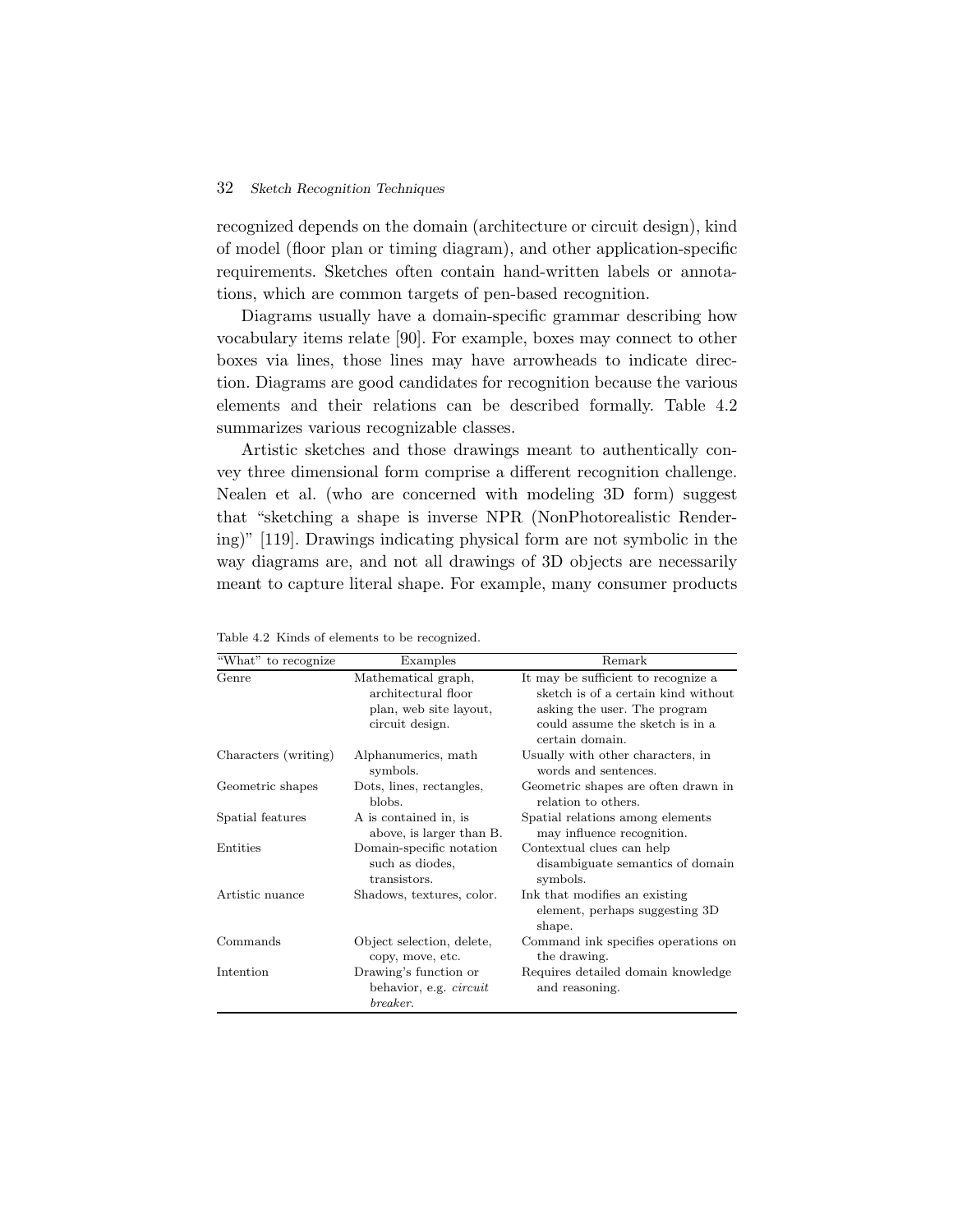

Fig. 4.1 A sketched circuit breaker [159].

come with assembly instructions featuring simplified diagrams of 3D objects to draw attention to only those features and relationships relevant for assembly.

Perhaps the most useful aspect of a sketch is the intention it captures. The circuit breaker shown in Figure 4.1 probably would not work correctly if it were manufactured exactly as shown, yet the intent of the drawing is clear to a person familiar with such engineering sketches [159].

# **4.3 How Much Recognition is Appropriate**

The nuSketch Battlespace system shows that a sketch-based system need not support recognition at all [43]. It aims to enable users to quickly work with spatial data and issue commands that operate on that data. To support this goal, nSB only utilizes some properties of the user's ink. For example, the boundary or center of the ink may be important, but the system need not recognize the ink as a particular symbol.

Designers often create paper "storyboards" for showing high-level structure or expected behavior without needing to specify details. DENIM (for web site designers) and DEMAIS (for multimedia designers) allow users to create such storyboards [16, 99]. Both these systems recognize a limited subset of the user's sketch input. Ink that is not interpreted as belonging to a special set of gestures or symbols is simply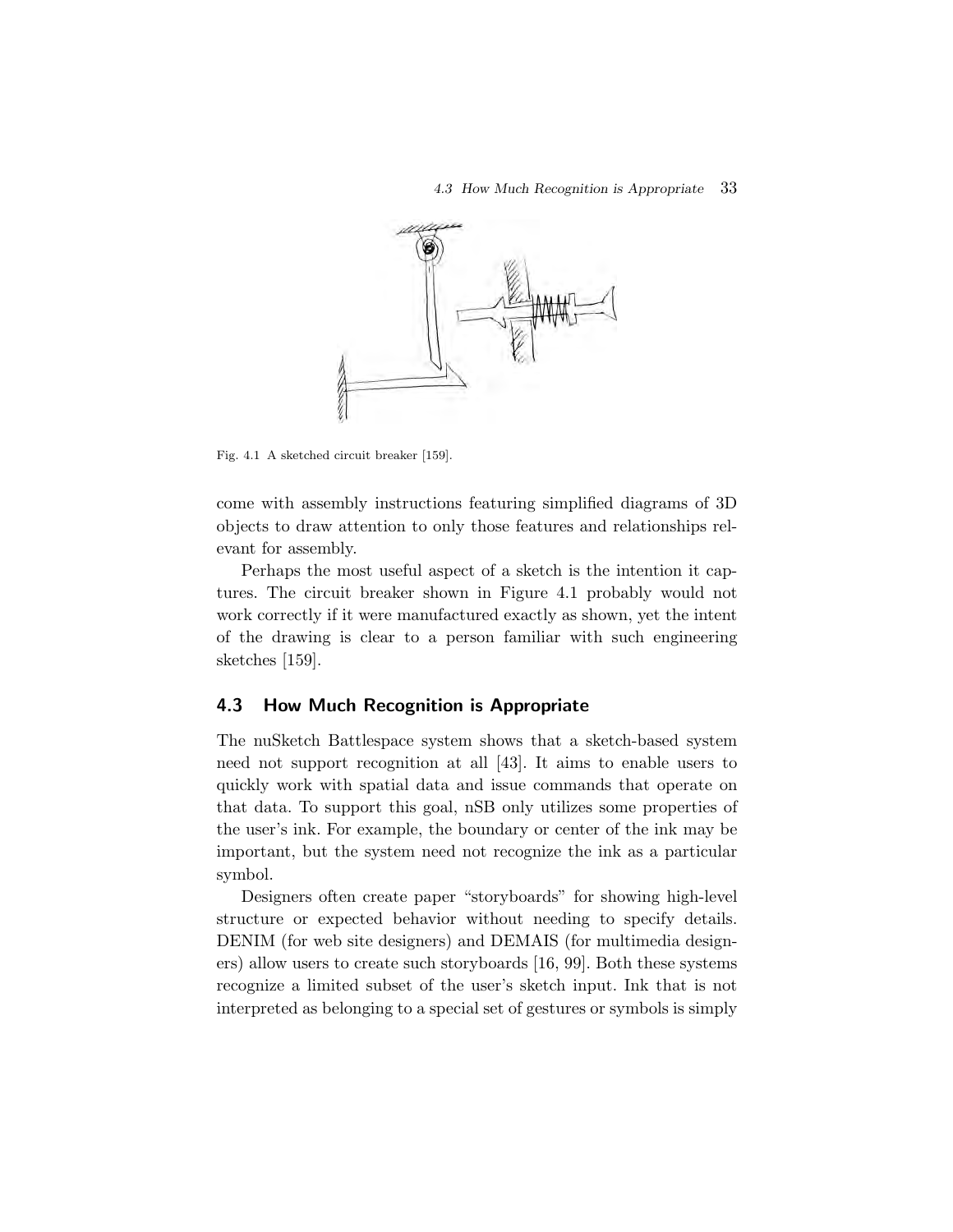### 34 *Sketch Recognition Techniques*

left on the canvas. This allows designers to capture ideas by sketching naturally without being interrupted by unwanted feedback.

# **4.4 Segmentation and Grouping**

Segmentation and Grouping are related processes of breaking down user input and finding related ink. Segmentation involves partitioning undifferentiated sketch input into parts (analogous to identifying word boundaries in speech recognition [25]). Grouping is the process of forming logical collections of data (analogous to determining which spoken words compose a sentence).

It is sometimes appropriate to break apart continuous pen strokes into multiple segments, for example in recognizing cursive writing, or finding corners in continuous pen strokes. Alternately, it may be necessary to group related strokes in order to recognize compound objects such as a triangle drawn with three distinct strokes. To further complicate matters, there may be a number of reasonable ways to segment user input [104], based on information such as pen speed, stroke order, perceptual qualities, domain knowledge or curvature [84]. Multi-modal systems may be able to use additional information such as a user's speech or pointing gestures to help segment and recognize sketches [8, 126]. Which segmentation technique is appropriate depends on what kind of sketch input the application expects. The technical challenge is simplified if the system requires users to complete each symbol before moving on to another, or if each symbol must be drawn using a conventional stroke order. However, such requirements work against the goal of supporting unconstrained, fluid sketching.

The following describes three strategies for segmenting and grouping continuous input strokes. They include the use of temporal data, perceptual organization, and delimiter-based approaches.

## **4.4.1 Temporal Segmentation Techniques**

A common and effective method for segmenting ink is to use time. Temporal data comes in (at least) three flavors. First, we may look at the order strokes are made. For example, the letter  $t$  is usually drawn with the vertical stroke followed by the horizontal crossing. Second,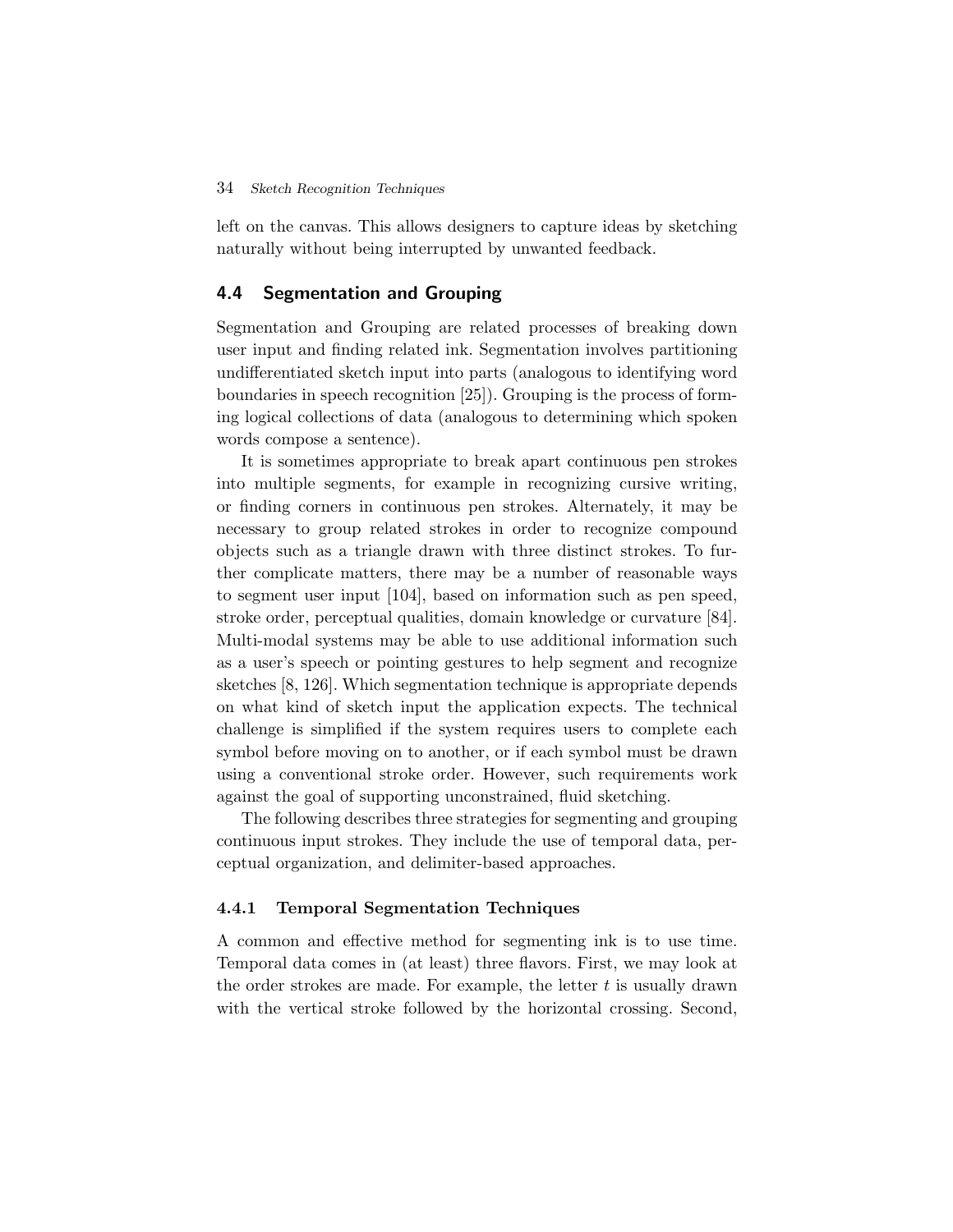timing information for individual  $(x, y)$  points tells us how fast the user was drawing at any given location, which helps identify corners. Last, a significant delay between individual strokes may be interpreted as a delimiter between elements, just as a pause in speech may indicate two distinct sentences.

Even for simple sketches there may be a very large number of possible ways to segment ink. We can use stroke ordering to reduce computational complexity of grouping and recognition [152]. Sezgin notes that common depictions (like stick figures) tend to be drawn using one of a small set of stroke orderings. However, it is also common for people to begin drawing one recognizable entity *X*, move to another, and return to complete *X* later on. For example, many people cross their *t'*s and dot their *i'*s after writing all letters of a word. In Sezgin's terms, the user's marks are *interspersed*.

Another use of time for grouping ink looks at the velocity of the stylus as the user moves it, to identify locations of interest such as corners [31, 150], or places where the drawer may be taking extra care to be precise.

A series of strokes with short intervals may constitute a recognizable entity. For example, people may draw a compound entity like a television as a square enclosing a circle with a *V* -shaped antenna along the top. People tend to draw the three parts right after one another, and then pause to think about what to do next. A significant pause between pen activity might delimit objects. Such timeout-based approaches are easy to implement but some users find it imposes an unnatural feel to the application [40, 182].

#### **4.4.2 Perceptual Organization**

Spatial data can also help with ink grouping. A simple location-based approach forms groups based on ink proximity: if stroke *A* overlaps or comes close to overlapping stroke *B*, group them together. However, this strategy breaks down if distinct entities overlap.

Gestalt psychologists offer the *laws of perceptual organization* to explain how people make sense of visual scenes. Humans perceive scenes not only using what is shown but also with "invisible extensions as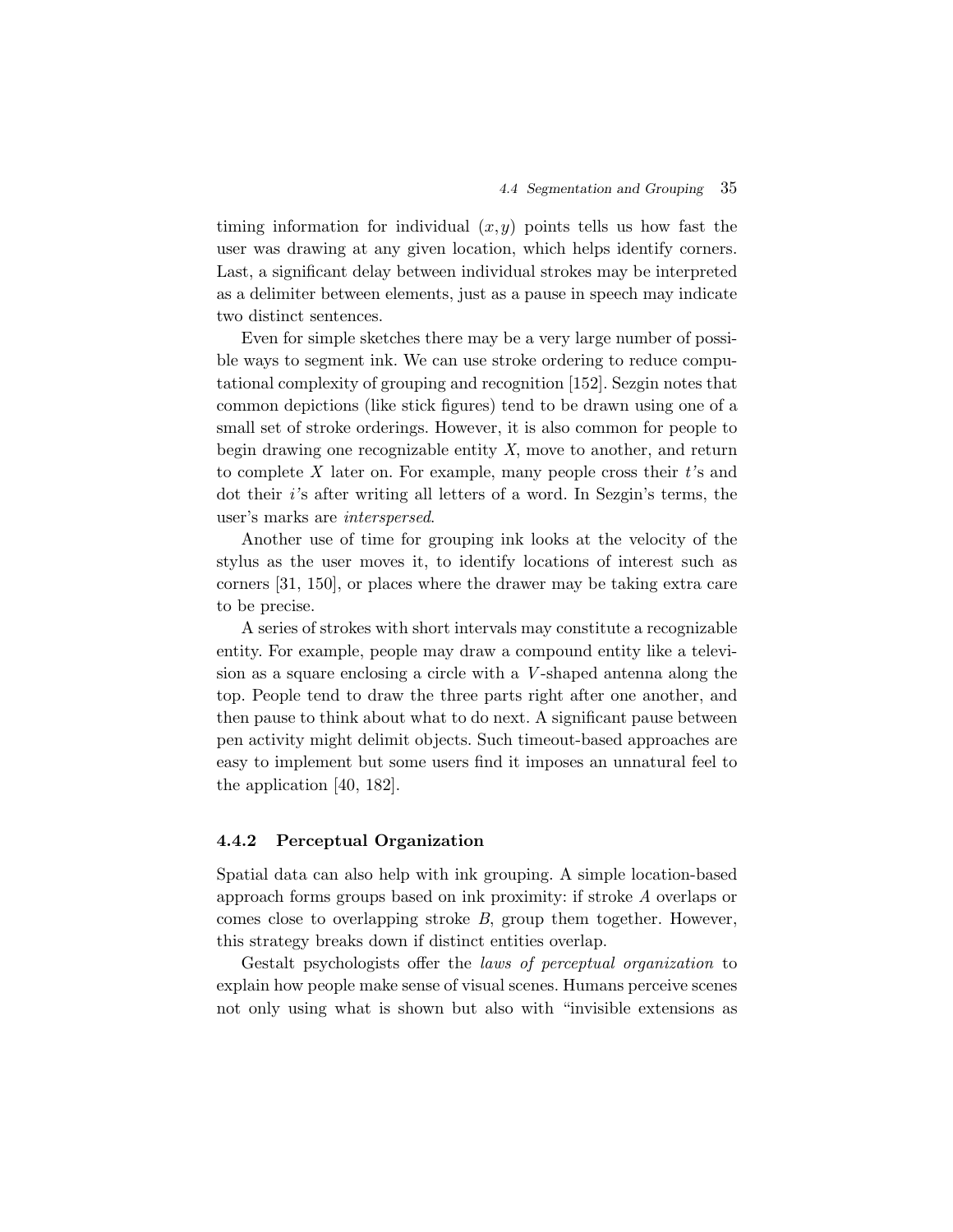#### 36 *Sketch Recognition Techniques*



Fig. 4.2 Some principles of perceptual organization [78]. (a) Proximity: elements near one another are seen as belonging to a group. (b) Similarity: objects sharing features such as shape belong in the same group. (c) Symmetry: two shapes symmetric about horizontal and vertical axes, suggesting they belong together. (d) Continuation: the simplest explanation is two straight lines, not four lines meeting in the middle. (e) Closure: a large circle emerges from an arrangement of smaller circles.

genuine parts of the visible" [11]. The rules of perceptual organization include *proximity*, *similarity*, *closure*, *continuation*, and *common fate* [78] (see Figure 4.2).

Perceptual organization supports grouping at many levels. At a low-level, we can use perceptual rules to analyze the relationship among individual ink strokes to find plausible groupings for recognition. Mahoney and Fromherz show how perceptual organization rules can reduce the number of plausible stroke groupings into a ranked list of groups, which helps improve recognizer efficiency [103]. For example, an object may be drawn on top of background elements, as illustrated by the stick figure and horizon from Figure 2.2. Because the horizon has strong continuity from the left to the right of the stick figure, it is plausible the two halves should be grouped. The marks forming the stick figure are in close proximity, and share similar sizes, suggesting they may form a logical whole.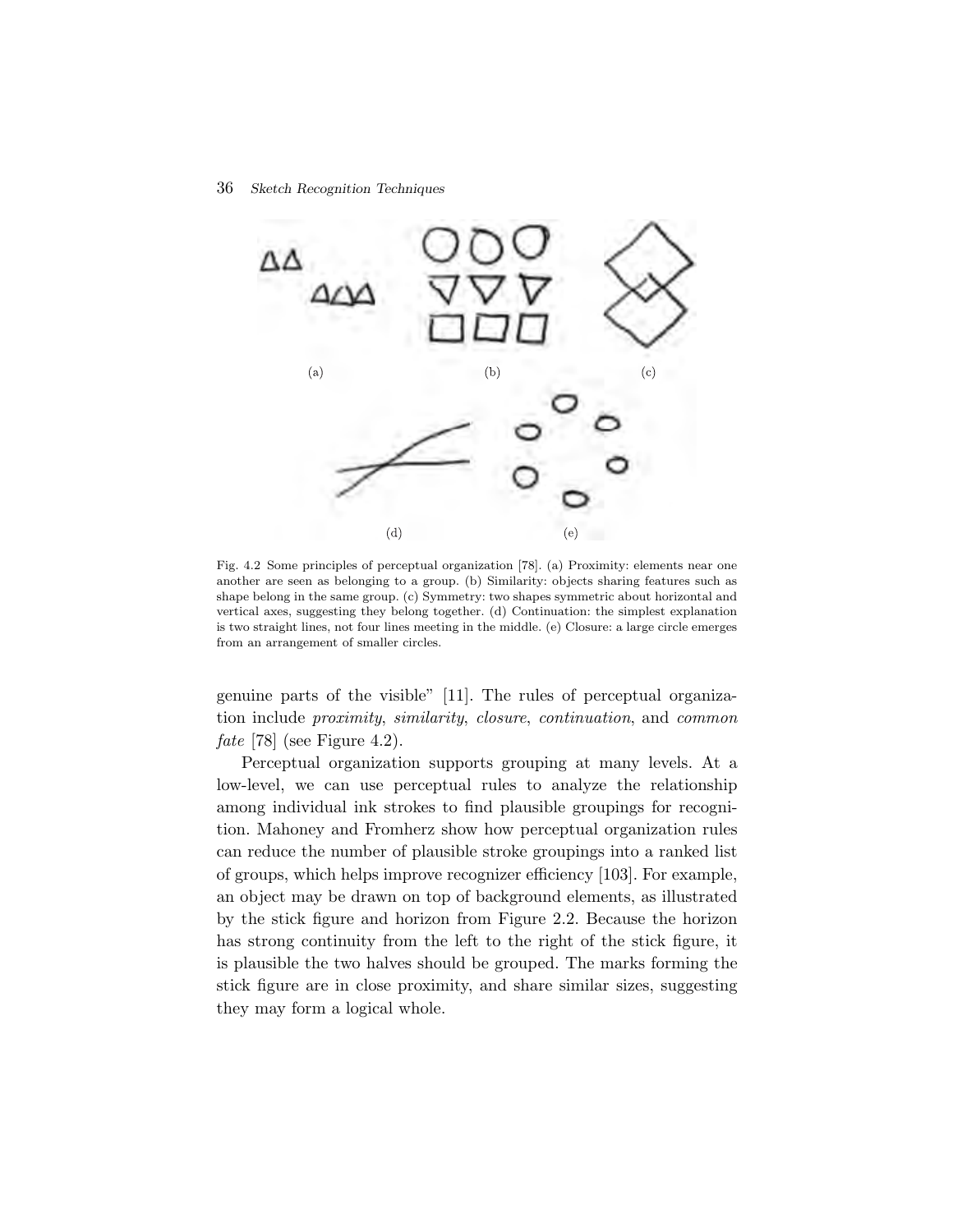PerSketch and ScanScribe explore how perceptual organization rules can be used on a number of levels [143, 144]. Drawings are analyzed in a manner approximating Marr's three-stage visual information processing theory [106]. In the early phase, ink is broken into "elemental curve fragments" called Prime objects (Primitive objects in ScanScribe). In the middle stage, Prime objects are put into plausible groups using perceptual organization rules. These groups are called Composite objects. Composite objects may include Primes as well as other Composites. In the last stage, domain rules are applied to combinations of Composite objects, identifying which combinations of composite objects are reasonable according to the subject matter (e.g. chemical modeling or electrical engineering).

Gennari et al. [48] propose a segmentation approach based on finding dense areas of ink and areas where the perceptual qualities of the ink changes. The Gennari system analyses input as the user draws, calculating features such as ink density. This approach is designed to work for node-and-edge diagrams whose symbols do not overlap.

#### **4.4.3 Context-Aware Segmentation**

Particular aspects of the domain's graphical language may afford the opportunity to use clever strategies for segmenting ink. This section describes two methods for forming groups of marks by analyzing ink.

Kara and Stahovich's SimuSketch is a sketch-based interface for creating graphical node-and-edge network diagrams in the Simulink application. Simulink supports users in simulating dynamic systems with a visual programming approach wherein boxes (nodes) represent functions or processes, and connectors (edges) represent inputs and outputs. SimuSketch looks for *markers* in the input sequence — easily identifiable symbols used to group other (nonmarker) ink. In particular, SimuSketch looks for edges between nodes (see Figure 4.3).

Shilman's work on parsing handwritten notes incorporates context awareness for discerning the structure of a sketched document [154] (see Figure 4.4). Shilman's algorithm integrates two related tasks in document analysis. The first challenge is to discern marks as either writing or pictures. The second challenge is handwriting layout analysis-grouping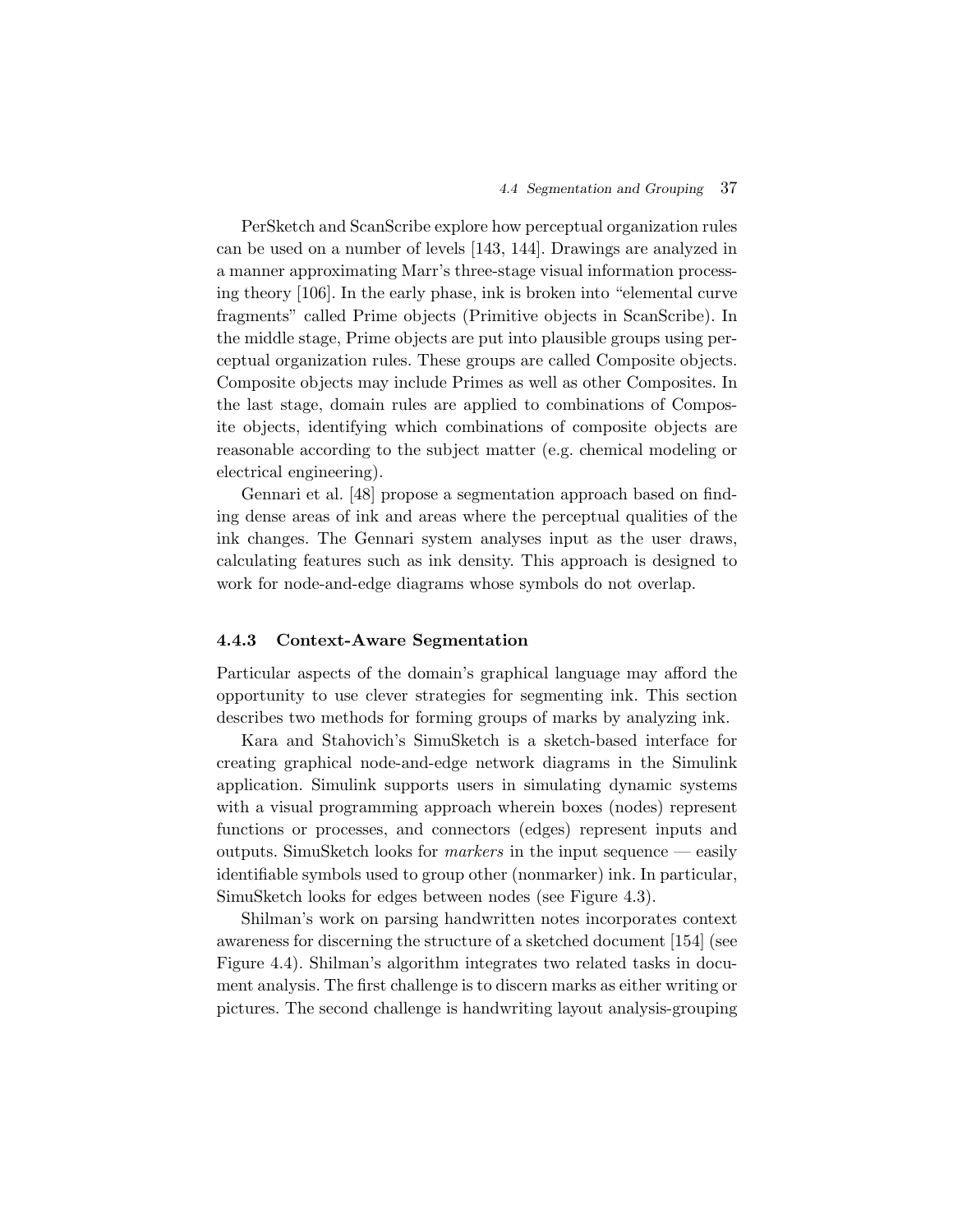

Fig. 4.3 SimuSketch exemplifies delimiter-based, multi-phase parsing of sketches. The first stage identifies arrows as delimiters. In the second stage, clusters of remaining ink are recognized as domain symbols.



Fig. 4.4 Analysis of hand-written notes discern writing from drawings. Left: the original electronic document. Right: the same document after handwriting has been recognized [154].

ink that has been identified as writing into compound entities such as words, sentences, and paragraphs. By combining these two processes, Shilman et al. can perform a limited feature-based recognition on ink in order to test if it is text. The intuition is that "if you look at a page of ink with squinted eyes or from a distance, you can distinguish writing from drawing by its regular, linear structure." This approach uses features such as stroke length and curvature as well as information derived from the spatial and temporal relationship between fragments of ink. Marks are labeled as either "text" or "drawing" using these local and global features with a decision tree classifier.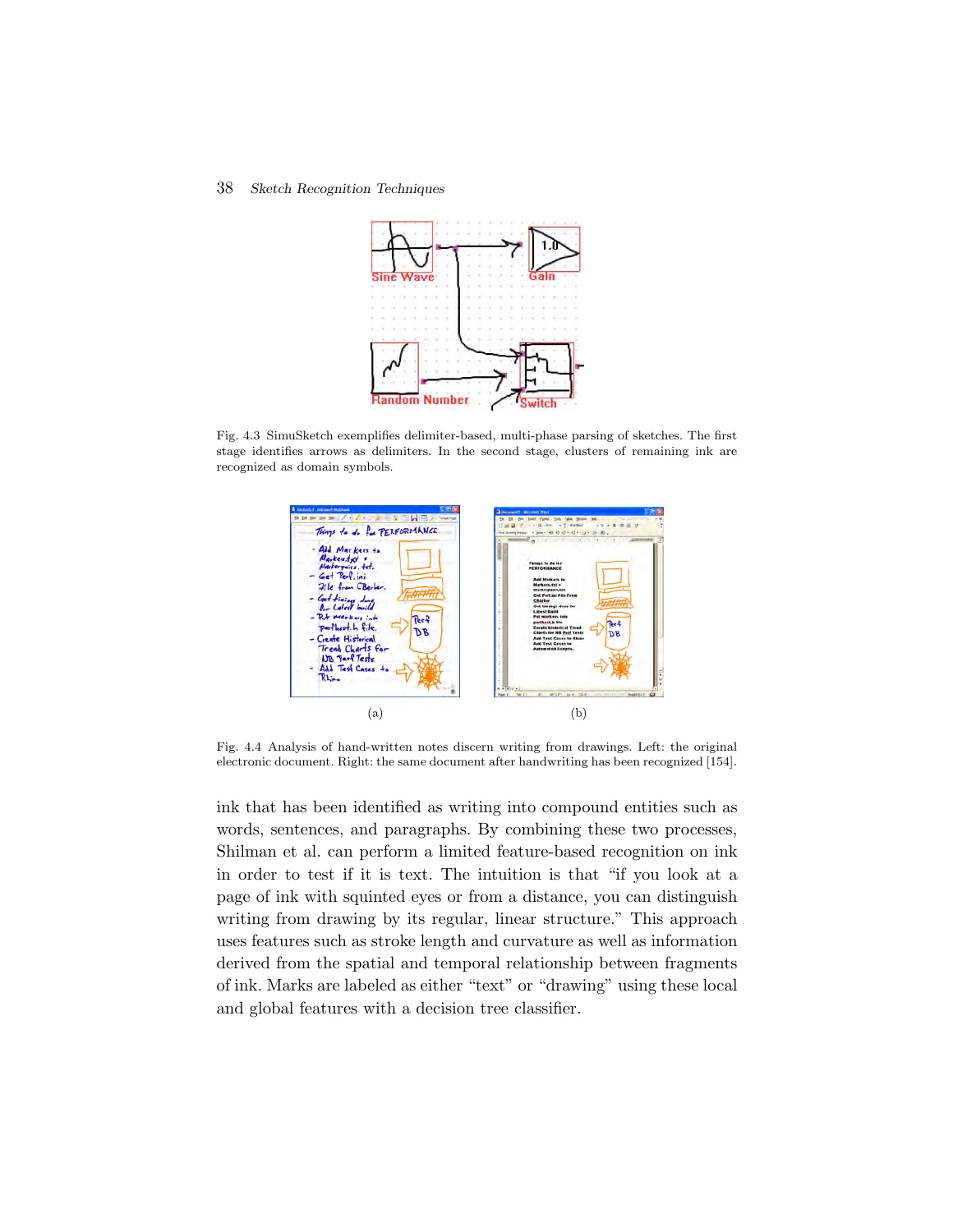# **4.5 Overview of Recognition Techniques**

This section gives a brief overview of various approaches for performing sketch recognition.

Regardless of the input device, we identify two broad categories of sketch recognition: *online* and *off-line*. Online recognition is analogous to your friend watching you sketch. Your friend may see how fast you make a stroke, in which order you make marks, and perceive what you say and how you gesture as you sketch. Interpretation happens as the drawing is made. Off-line recognition is analogous to your friend seeing your sketch for the first time after you have finished it. Recognition happens after the drawing is complete, irrespective of the order or speed strokes were made. While off-line recognizers only have access to the finished drawing, online recognizers potentially have access to data such as pen pressure, time, speech, and gesturing.

Pen input is generally captured as a sequence of time-ordered 2D coordinates. Other data such as pressure or (in a multi-user environment) user identity may be available depending on the input hardware. A single sequence of ink captured while the stylus is touching the drawing surface is commonly called a *stroke*.

Online recognition strategies are further divided into two categories: single-stroke and multi-stroke recognizers. Single-stroke recognizers are appropriate for tasks such as interpreting freehand gestures. Singlestroke approaches are simpler to implement than multi-stroke strategies because user input is clearly divided into pieces. This process could be relatively simple: a multi-stroke recognizer might simply expect multi-stroke objects to be drawn in a prescribed fashion. Or, multi-stroke recognizers might be more complex, for example hypothesizing which individual strokes (or segments of strokes) belong together, using Markov models or Bayesian Networks to aid hypothesis testing.

We need some way of representing the *entities* for recognition. By "entity" we refer to classes that may be recognized: boxes, lines, chairs, AND-gates, and so on (see also Table 4.2). The examples a recognition system has learned are called *classes*, and user's input are *candidates*. Three methods of presenting classes are covered here: hard-coded,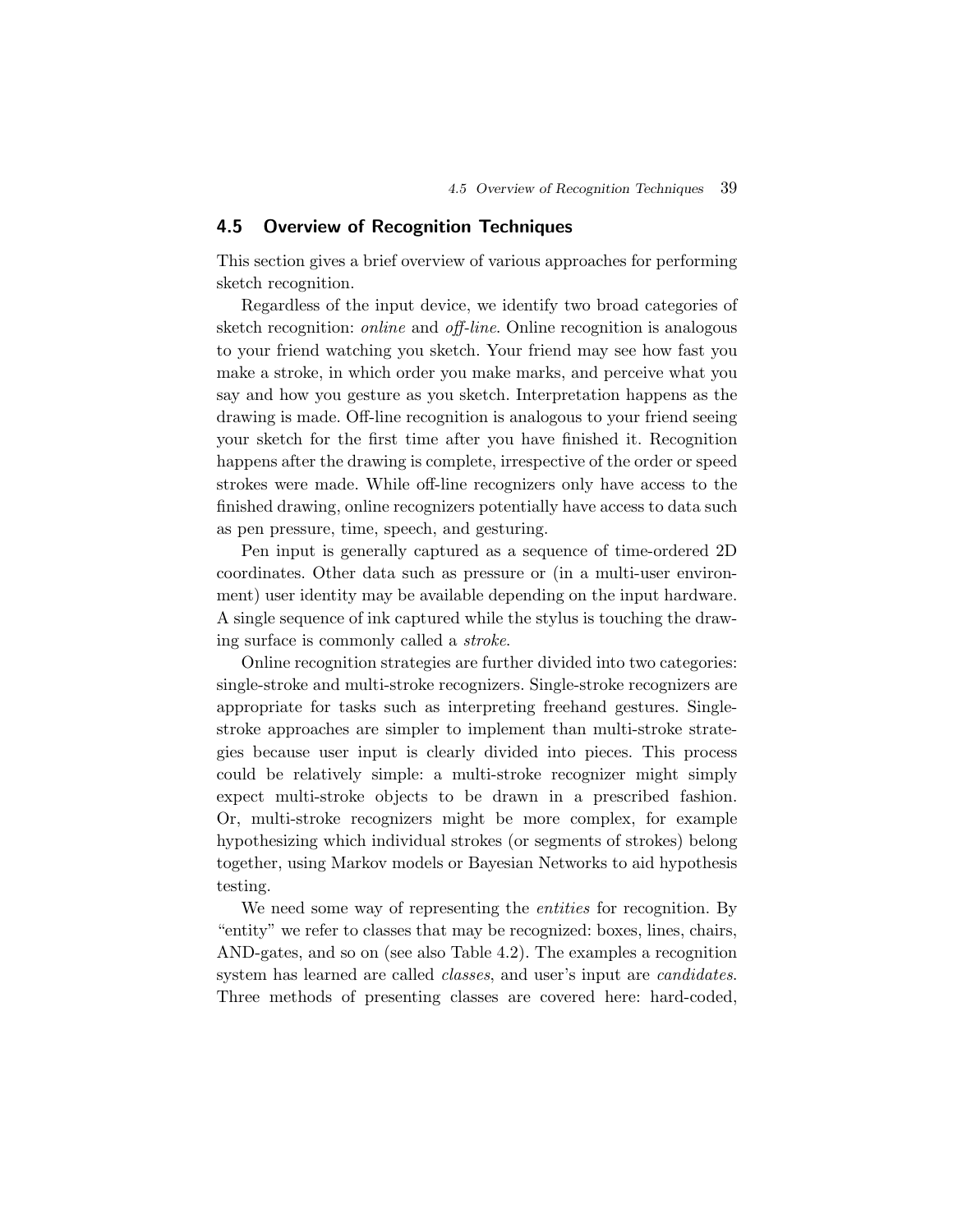visual example, and textual description. Particular instances of these methods are described later.

# **4.5.1 Hard-Coded Recognizers**

One common approach is to hard-code recognition routines directly. For simple or limited graphical vocabularies this may be appropriate. A circle (or a zero, or the letter "O," or the sun, etc.) can be recognized with a short program looking for input points that are roughly equidistant from the stroke's centroid. However, *ad-hoc*, hard-coded recognizers are difficult to maintain and extend. For example, if we wish to extend our circle recognizer to interpret a sun with rays of light coming out of it, we would have to also recognize lines, then coordinate the recognizer to consider those particular lines together with the circle, and ensure that the lines are positioned and angled correctly. Further, sketch recognition applications must be able to discern different kinds of elements. The recognizers for each of these elements may conflict. A new recognizer may cause an existing recognizer to stop working correctly, leading to maintenance, debugging, and testing problems.

# **4.5.2 Visual Matching**

Another strategy for representing classes is to create a library of drawn examples. Some techniques that use this approach are the Ledeen recognizer [123], the Rubine recognizer [138], Quill (based on Rubine) [102], Kara's recognizer [80], and the \$1 Recognizer [179]. The accuracy of some of these approaches can be improved if multiple training examples are provided. Other techniques require only a single training example.

Some of these approaches are *feature-based*. Such strategies compute properties such as stroke length, stroke path, minimum or maximum angle, or aspect ratio. A user's candidate entity is compared with classes using these features. An alternate approach is to treat visual examples as *graphical templates*, where candidates and classes are compared using some form of distance function.

User tests of recognition systems employing visual libraries commonly include 30 or fewer classes [80, p. 13]. For many applications a database of that size is appropriate. It is unclear how large these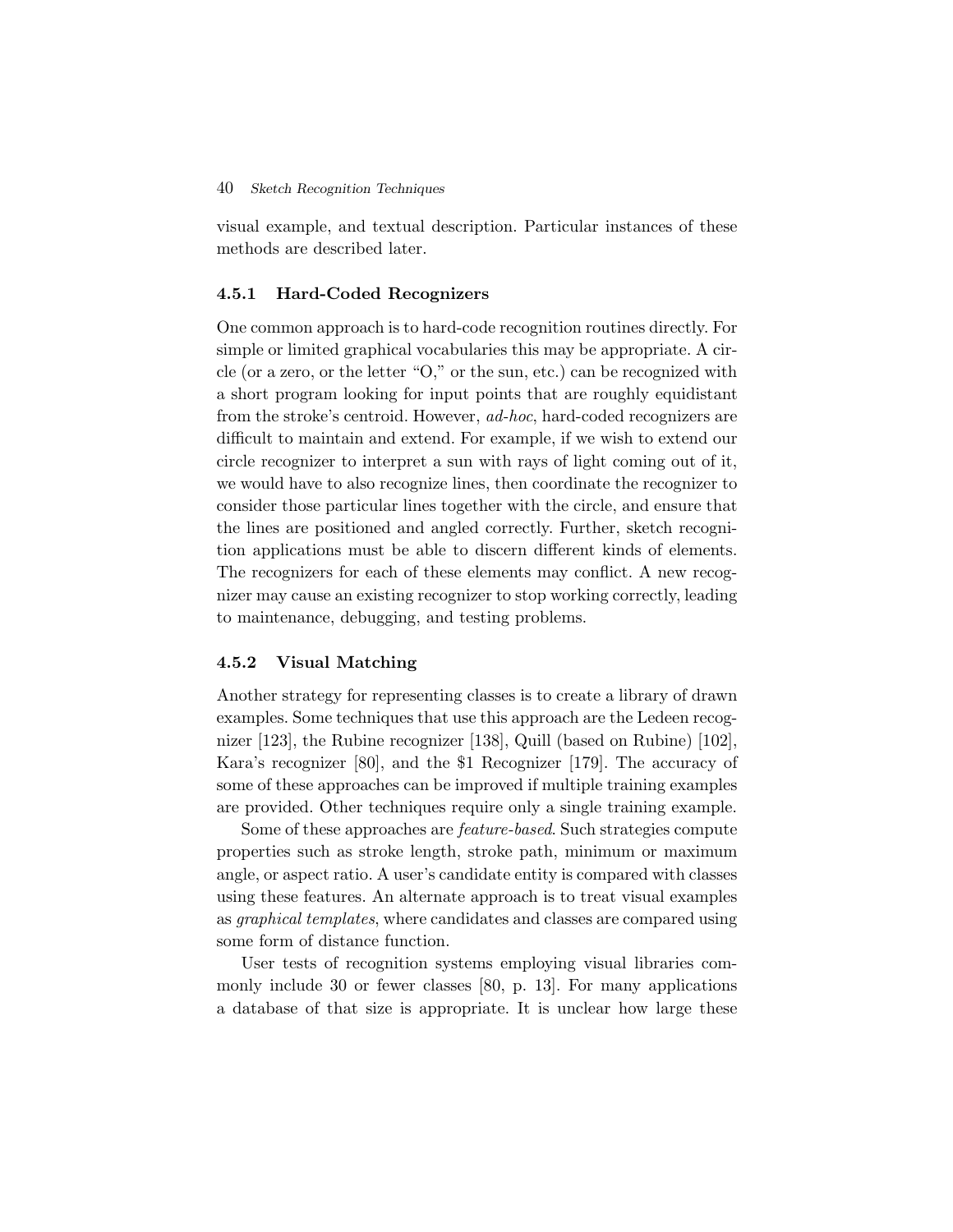database can be: on one hand, human users have limited ability to recall how uncommon symbols must be drawn; on the other hand, recognition systems must search its (potentially extensive) library for matches. The larger the database, the greater probability of matching multiple classes, possibly leading to ambiguity.

Library-based recognition schemes differ in how quickly the algorithm searches its class database. Quill and the Rubine Recognizer compare user input to each symbol, while other strategies (such as Kara's recognizer) use efficient methods that exclude large portions of the library before performing computationally intensive comparisons on the remaining symbols. All of the methods discussed in the previous paragraph provide interactive performance on the target hardware. For example, the 1\$ recognizer produced results within about one second using a consumer-grade PDA from 2006 with 16 symbols in the recognition library [179].

# **4.5.3 Textual Description**

Classes may be described textually using a programming language [17, 26, 63, 128]. These notations have two primary strengths. First, humans can read them. The television symbol described in Section 4.4.1 may be described with natural language as "a square with a slightly smaller circle positioned at its center." A formal symbolic language for that statement is still quite legible (assuming one understands the function semantics):

```
(define television
(and (centered square circle)
     (slightly-smaller circle square)))
```
Another strength of this kind of notation is that it allows the developer to describe entities at a level of abstraction that accommodates variability between entity instances. An *abstract* triangle is a threesided, two-dimensional convex shape whose internal angles sum up to 180◦. A *particular* triangle may have side lengths of 3, 4, and 5, and be oriented so that its long edge is horizontal. We may define triangles and other entities as abstractly or concretely as the language allows.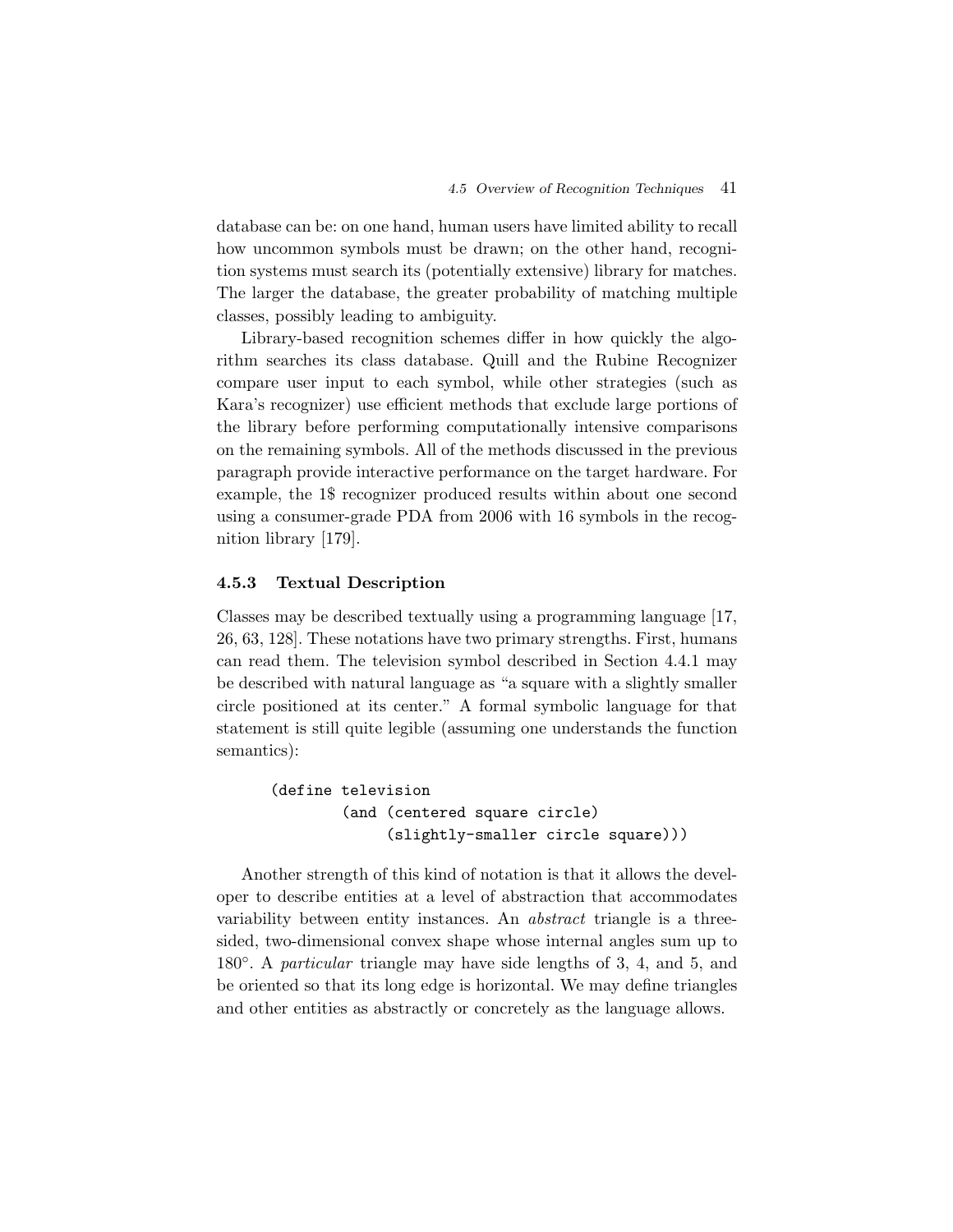# **4.5.4 Managing Ambiguity**

Futrelle's classification scheme of types of ambiguity in diagrams includes two high-level categories: lexical and structural ambiguity [45]. Lexical ambiguity refers to the "word" level, when the meaning of a particular symbol is in question. Structural ambiguity refers to confusion arising from the composition of symbols.

Shilman augments this scheme with two additional types of ambiguity that arise in sketch recognition: label and attribute ambiguity [153]. Label ambiguity is present when the symbol's identity is unclear. For example, a quickly drawn rectangle might be interpreted as a circle. Attribute ambiguity refers to the features of a sketched element: the exact location of a quickly drawn rectangle's corner may be unclear.

Two sketching systems that focus on managing ambiguity at different stages of user interaction are BURLAP and SketchREAD. A technique built into BURLAP [104] addresses domain independent ambiguity management at the GUI toolkit level, while SketchREAD [4] offers a method for using domain knowledge to disambiguate domain symbols.

BURLAP is a calligraphic application based on SILK [92] that enables people to draw user interfaces. As the user draws, BURLAP forms a list of plausible interpretations. At some point the system may need to pick one interpretation. Mankoff et al. call this process *mediation*, performed by agents called *mediators*. Some mediators may engage the user by displaying a pick-list of choices or visually indicating the ambiguity. Other mediators automatically execute and do not involve the user.

BURLAP exemplifies a framework for mediating ambiguity in recognition-based interfaces called OOPS [105]. OOPS consists of a library of error correction and ambiguity management techniques that work with existing GUI toolkits at the input-event level.

Alvarado and Davis's SketchREAD system demonstrates a technique for modeling recognition ambiguity [4]. The SketchREAD application is a domain-independent sketching tool. It accepts a textual description of classes to learn to recognize in a particular domain [63]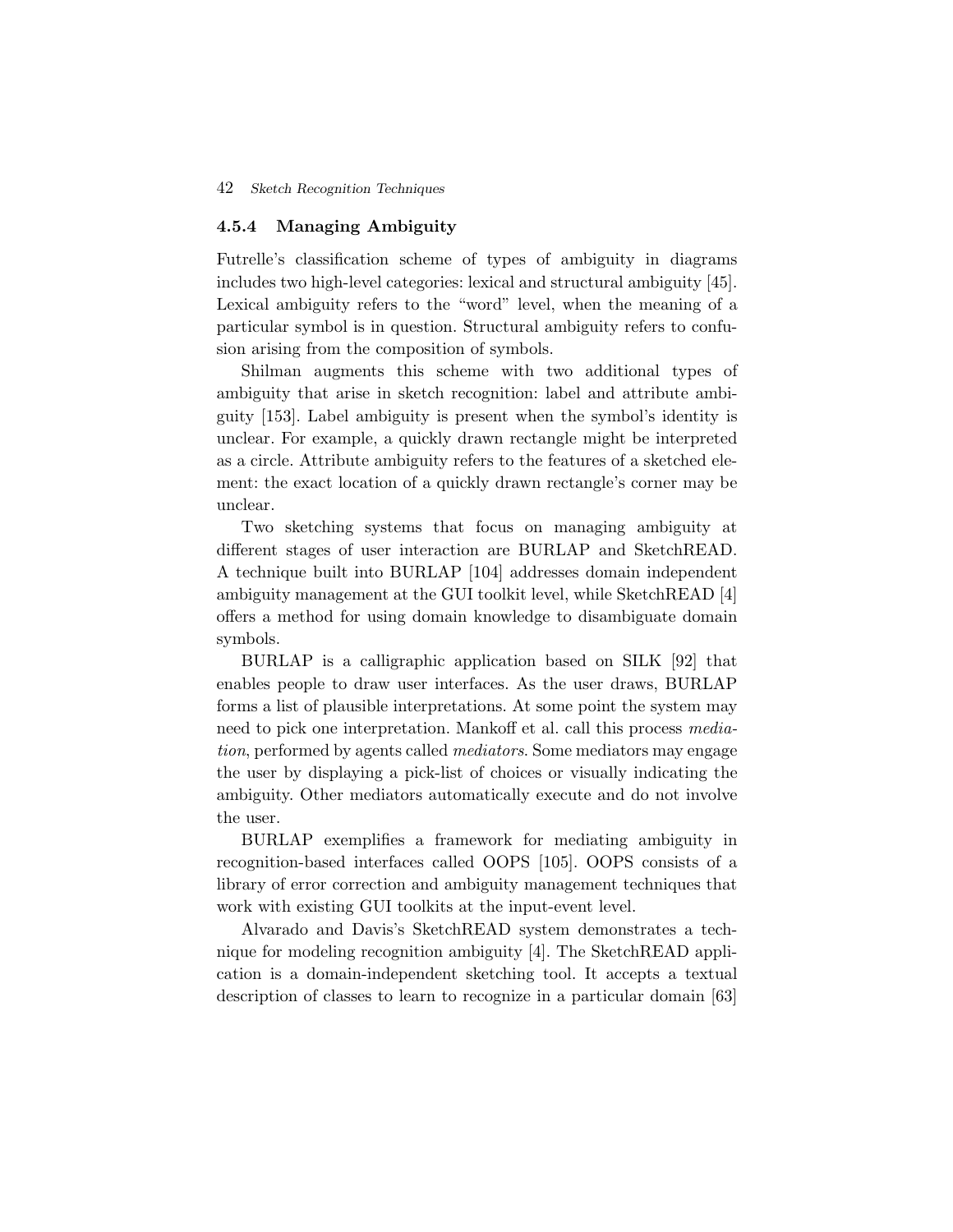(see Section 4.8). SketchREAD uses Bayesian Networks to reason about the user's input based on domain understanding [5].

Bayesian Networks also allow us to encode relations of compound objects that can further influence the belief in a hypothesis. Alvarado and Davis give an example from a circuit design application [4]. A diode is depicted as a triangle with a line tangent to one of the corners and parallel to the opposing triangle edge (see Figure 4.5). A person typically draws a triangle first. The system calculates the probability  $P(triangle)$  that the marks depict a triangle. In circuit diagrams, triangles are strongly correlated with diodes, so at this point there is a *partial hypothesis* that the person is drawing a diode. Next, when the diode's line is drawn the system calculates  $P(line)$ . Because a diode consists of a triangle and a line, the Bayesian Network tests the hypothesis that the drawing is a diode by calculating the joint probability of the triangle and line interpretations. Even if one of the two parts (triangle or line) were drawn sloppily, the higher-level hypothesis *diode* can guide us to a meaningful interpretation. If additional information is present (such as connecting wires), additional belief values can be used to support or reject the hypothesis that the drawing depicts a diode.

A nice property of this recognition strategy is that it supports efficient re-interpretation on an ongoing basis as the user continues to work. The system endeavors to make sense of each new input stroke, making use of established interpretations and associated probabilities. While naïve systems may exhaustively test all possible interpretation hypotheses, SketchREAD's hypothesis pruning enables the system to test only the most likely interpretations. SketchREAD's interpretation speed scales roughly linearly with the number of strokes, compared to the exponential runtime used by some other approaches.



Fig. 4.5 A diode is drawn as a triangle with an adjacent line.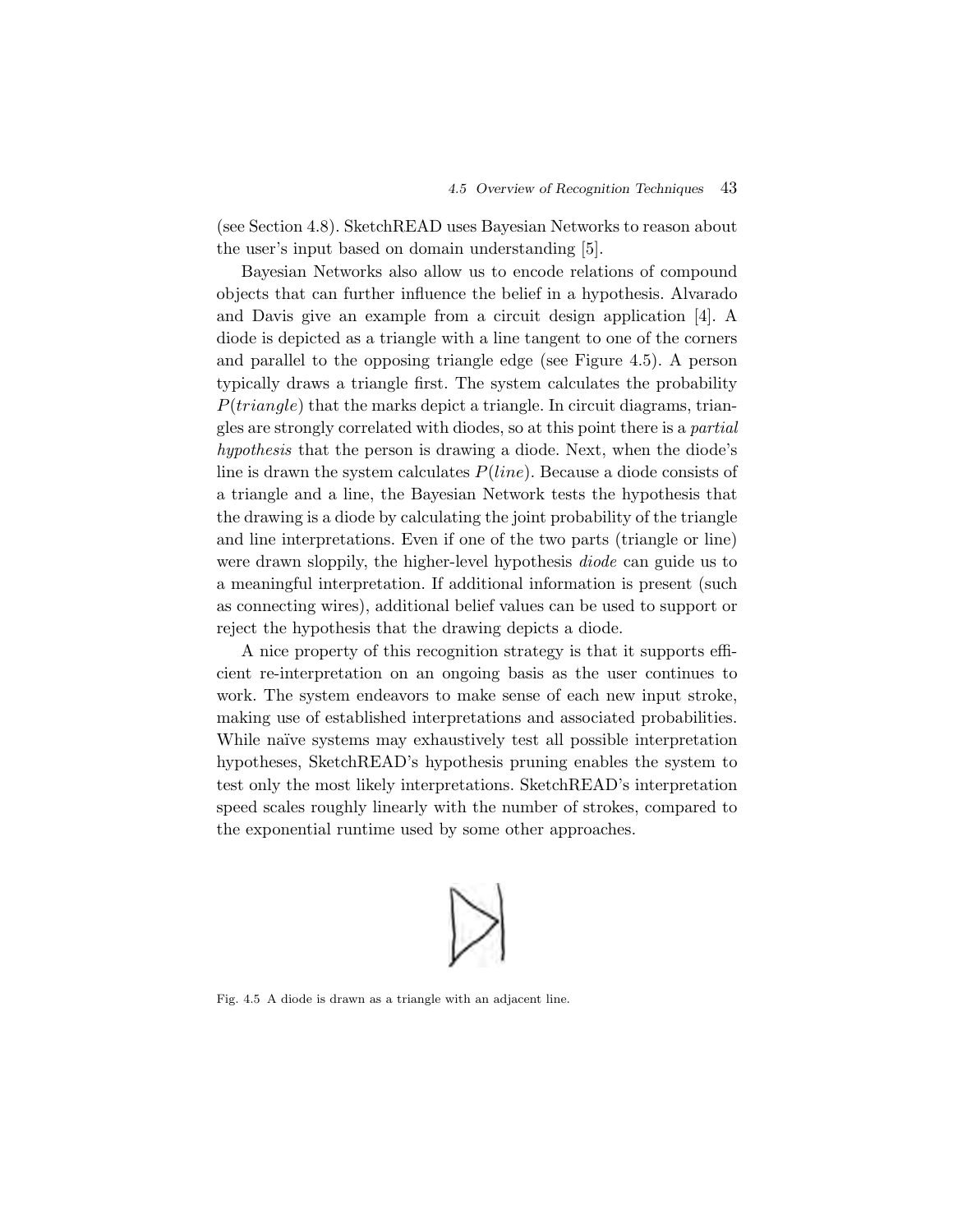# **4.6 Pattern Recognizers**

Various methods have been investigated for performing recognition of sketch input. The methods covered have been known variously as character recognizers, glyph recognizers, and pattern recognizers. They operate on isolated strokes or segments of strokes and do not perform higher-level reasoning based on domain semantics or context.

All these recognition approaches work using the same general strategy, and although each has its own strengths and weaknesses, no single one is best for everything. The general strategy has not changed since the earliest online character recognition systems [56, 123]. The first step is to learn a dictionary of *classes*. These serve as instances of the elements the recognizer can handle. The recognition system converts user input into *candidates*. The candidate is then compared to classes in the dictionary, producing a similarity metric for each comparison. Sketch-based applications can use higher-level methods to reason about the most likely choice or choices. Alternately, the best match from the low-level recognizer might be used.

While the recognition strategies described below share a high-level strategy, they differ in how they represent candidates and classes and how they are compared.

#### **4.6.1 Ledeen Recognizer**

The Ledeen character recognizer is efficient and easily trained [123]. User input is scaled to fit inside a three-by-three grid of nine cells. Each stroke's starting cell is noted, and each stroke's path through the grid is encoded. This approach accommodates multiple stroke input but does not specify how multiple strokes should be grouped to be considered together. Newman and Sproull suggest considering multiple strokes together if less than half a second of latency separates strokes.

Some user input is not easily handled with this scheme. For example, straight vertical or horizontal lines would require scaling one dimension significantly more than another, leading to an unreliable path order. Dots also give this approach trouble. Problematic strokes like dots and vertical or horizontal lines are recognized by special-case algorithms instead of the  $3\times3$  grid approach. GRAIL employed a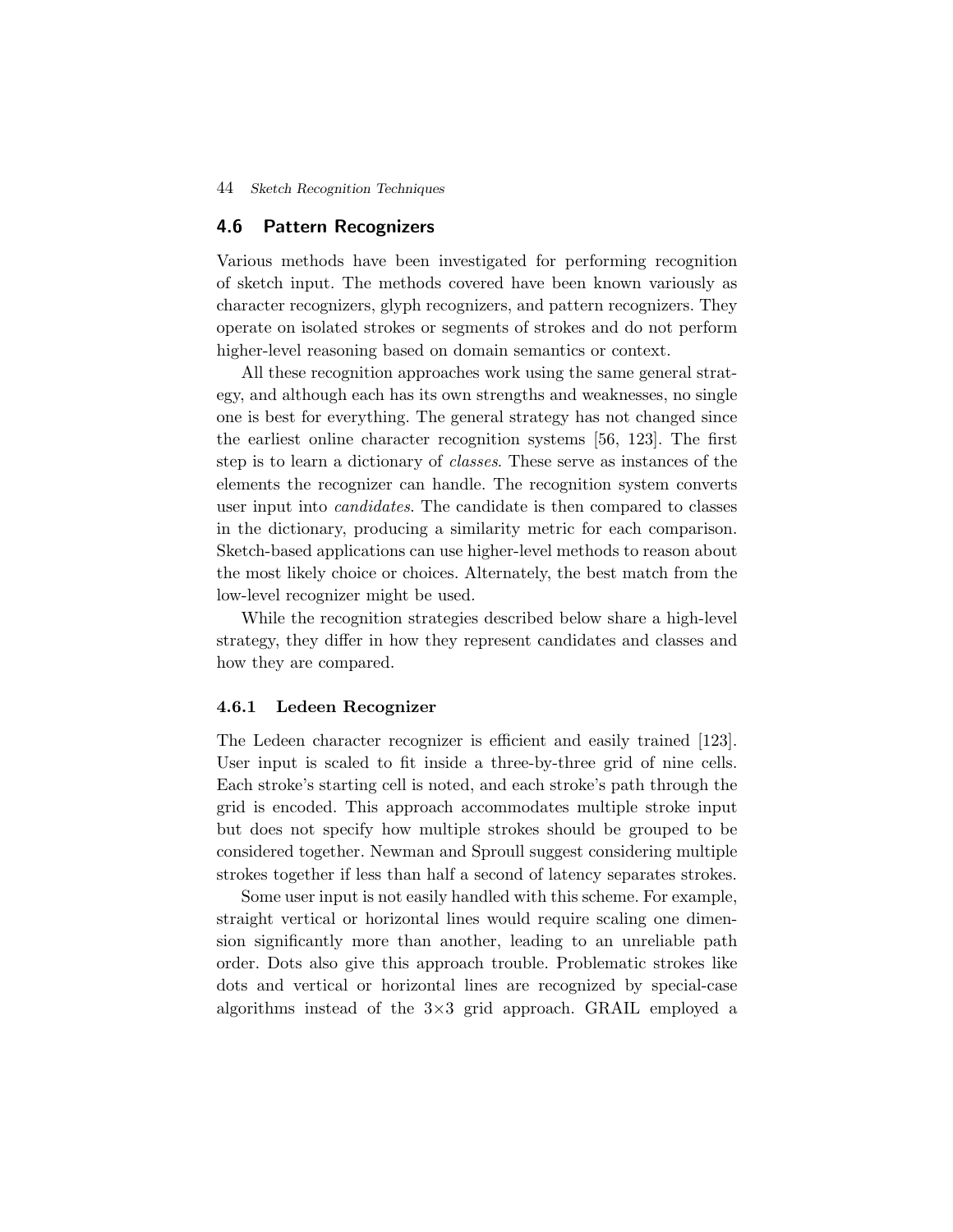multi-stroke, context-sensitive recognition strategy very similar to the Ledeen recognizer [56].

### **4.6.2 Rubine Recognizer**

Rubine's feature-based recognition approach was demonstrated by a system called GRANDMA (Gesture Recognizers Automated in a Novel Direct Manipulation Architecture). The features involve geometric properties of single strokes such as start/end locations, total gesture length, sine/cosine of initial angle, and so on. Each feature must be calculable in constant time to ensure efficiency.

Some features are more effective than others for classifying a given symbol. If a number of examples are provided (typically 15 or more produce good results), the trainer uses linear discriminant analysis to determine the most effective features for classifying a particular entity.

Rubine's work was extended with a recognition system called gdt (later renamed Quill) [102], and added several feature types such as aspect ratio and curviness. Quill was incorporated into SATIN [69], a toolkit for building sketch-based applications.

# **4.6.3 Kara's Recognizer**

A recognition technique developed by Kara and Stahovich [80] differs from stroke-oriented, feature-based approaches such as Rubine's. Instead, it compares the spatial distance between down-sampled bitmap representations of symbols. Kara's recognizer does *not* rely on geometric features like corners, angles or lines, and operates on input regardless of temporal information. Further, it accommodates multi-stroke entities as easily as single-stroke entities.

The technique first applies a polar coordinate transformation about a cleverly chosen pivot point. Input is incrementally rotated from  $-\pi$ to  $+\pi$  radians and compared with a class entity to determine a rotation that best aligns two symbols. This "pre-recognition" step helps exclude unlikely matches.

After rotating the user's input the algorithm creates an  $n \times n$  downsampled bitmap ( $n = 48$  works well). Next, the recognizer applies four spatial distance classifiers to compare user input against known classes.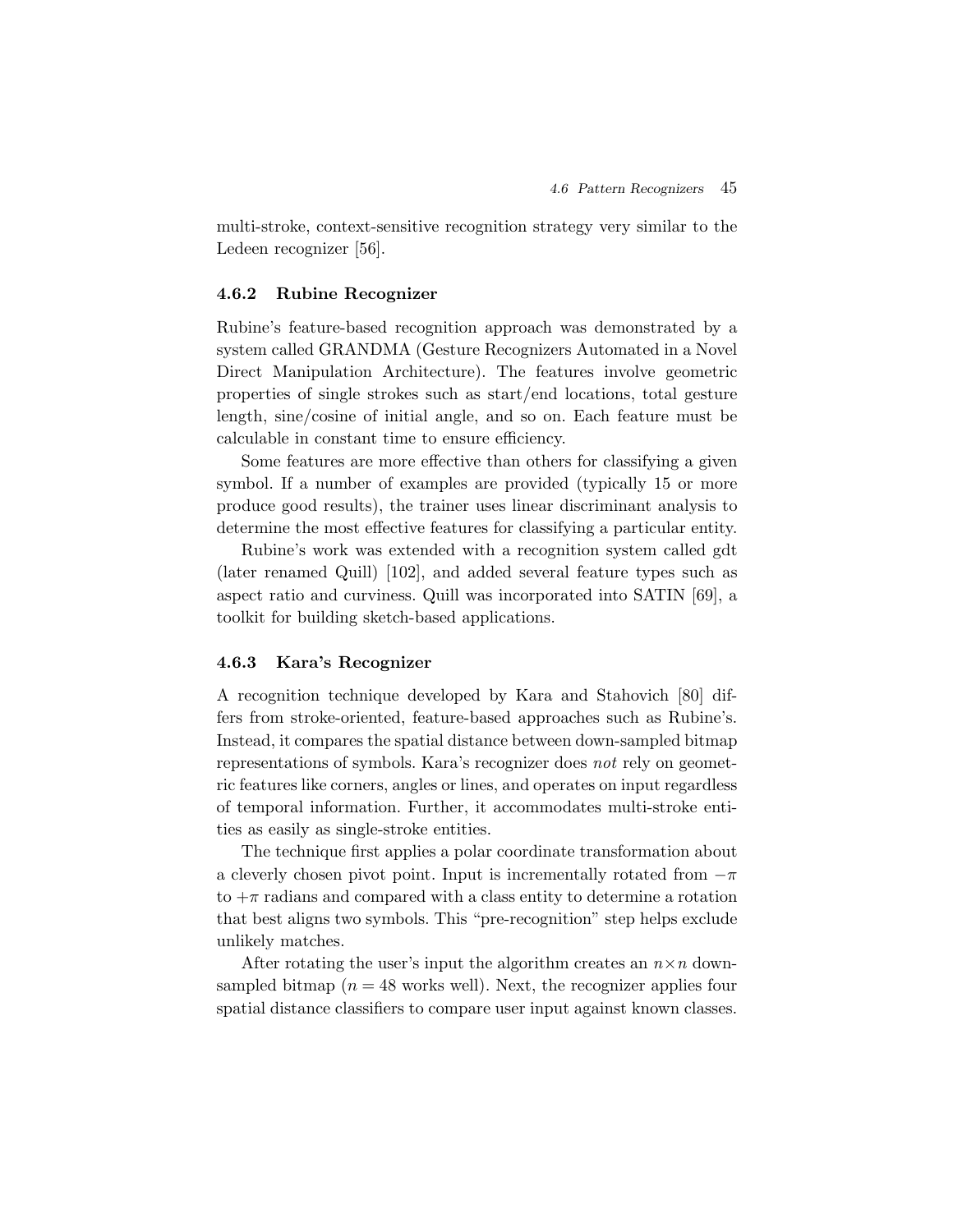The results of each classifier are converted into comparable forms and combined to produce a single recognition value describing the similarity between the user input and classes.

# **4.6.4 Cali Recognizer**

Fonseca et al.'s nontrainable Cali recognizer can identify geometric shapes at any angular orientation or aspect ratio [40, 41]. These shapes may consist of any number of strokes, as they are segmented based on a timeout (see Section 4.4.1). To identify the shape (triangle, cross, etc.) Cali first finds geometric properties based on the input: the convex hull, the largest triangle and quadrilateral inscribed inside the hull. Additional geometric properties are calculated based on these shapes, including areas and perimeter values and aspect ratios. These values are then used to search through prior statistical data regarding the shapes to be recognized. This approach uses fuzzy logic to determine membership in statistical equivalence classes. For example, the recognizer for the shape "Line" reports true if the input's aspect ratio "is very thin."

A trainable variant of Cali compared several learning algorithms for building the statistical equivalence classes: K-nearest neighbors, inductive decision trees, and Naive Bayesian Networks. Testing showed Naive Bayesian Networks the easiest to train with the best recognition rates.

# **4.6.5 \$1 Recognizer**

The \$*1 Recognizer* [179] is notable because of its ease of use, algorithmic elegance and power. This technique is designed for use on PDA-like devices that accept pen-based, gestural input for characters and commands. The \$1 Recognizer requires only a single training example to be effective. Users may easily create their own gestures  $-$  it is trainable on the fly.

The algorithm processes candidate and class input the same way. It begins by resampling input into a number of points  $(n = 64$  was found adequate). This enables \$1 to compare strokes of different sizes and drawing speeds. Next, the input is rotated so the angle formed by the input's centroid and initial point is 0◦. After rotation the input is scaled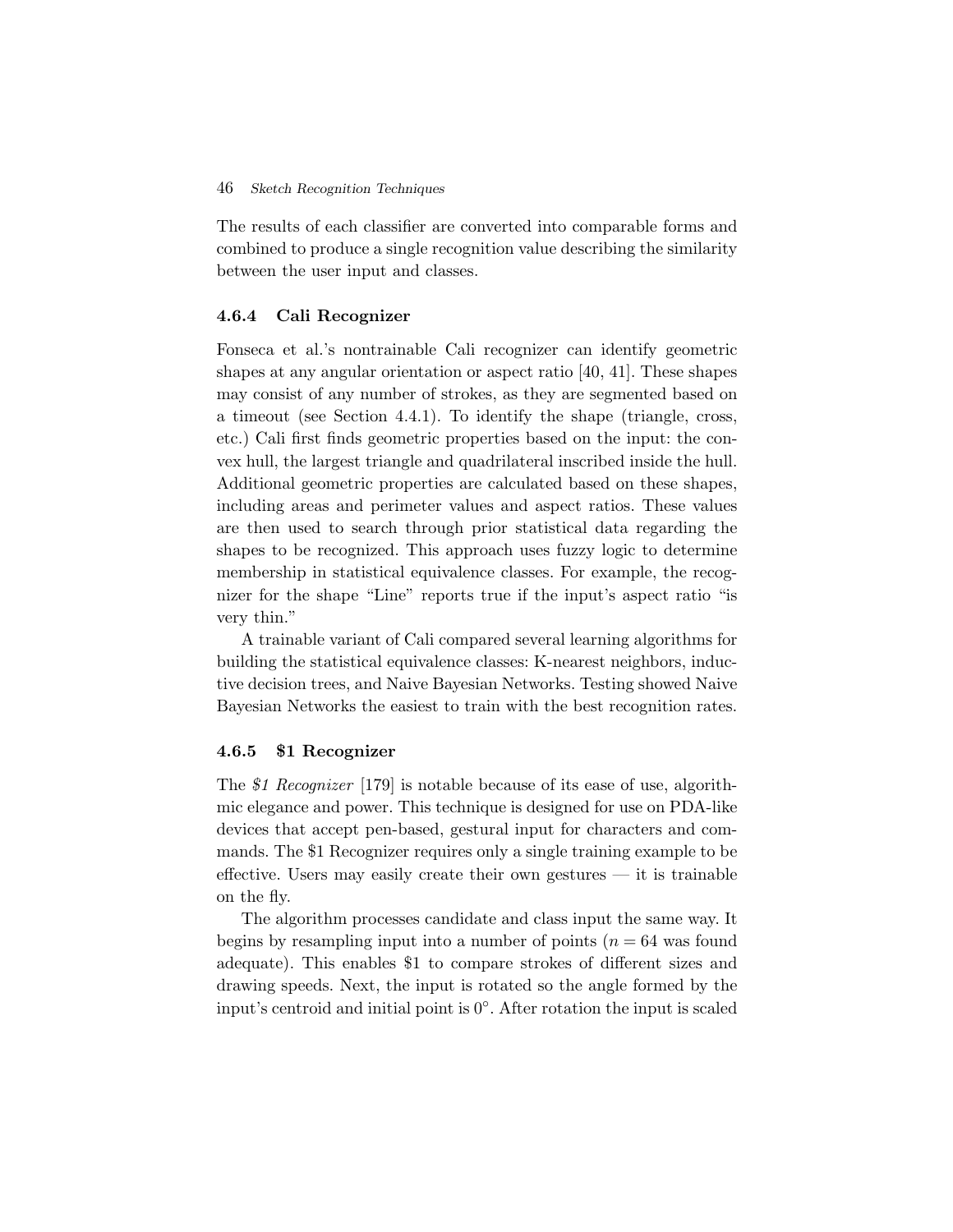nonuniformly to fit inside a square. Like the Ledeen algorithm, the \$1 Recognizer must handle certain classes of input (e.g. straight lines) differently because scaling the input nonuniformly would distort it too much. Last, the candidate is compared to each class in the dictionary by summing the error of corresponding points.

# **4.6.6 Graph Matching Techniques**

The techniques discussed earlier are best used for online recognition because they require timing data regarding stroke path (e.g. Ledeen's approach) or where strokes begin and end (e.g. \$1 or Kara recognizers). But online recognition is not always possible. A designer may scan a paper sketch and expect to use it as the basis for further work. In such cases, off-line recognition might be employed. Graph-based recognition techniques are commonly used for this purpose in the document analysis and engineering diagram research community.

The first step in graph-based off-line recognition is to convert the input image from a raster to a vector representation [166]. Vector endpoints and junctions form graph nodes, and edges represent lines between them. Because graph nodes contain additional information such as (x,y) position, these structures are called *attributed relational graphs*.

A full drawing's corresponding graph can be searched for identifiable portions, or subgraphs using *subgraph isomorphism* algorithms [97]. Lladós has proposed an heuristic technique for error-tolerant pattern matching using subgraph isomorphism [101]. For example, suppose we are interested in finding the pattern shown in Figure 4.6(a) in the test image shown in Figure 4.6(b). After converting both the example pattern and the test image to attributed relational graphs, this technique begins searching through the test image graph for sequences that resemble the example pattern's graph. When this algorithm finds a near match, it employs edit operations on the test image graph to force an exact match. Recognition confidence is measured in terms of how much the observed graph must be edited in order to match the expected graph. As shown in Figure  $4.6(c)$ , the approach is rotation and scale invariant and tolerates some degree of distortion.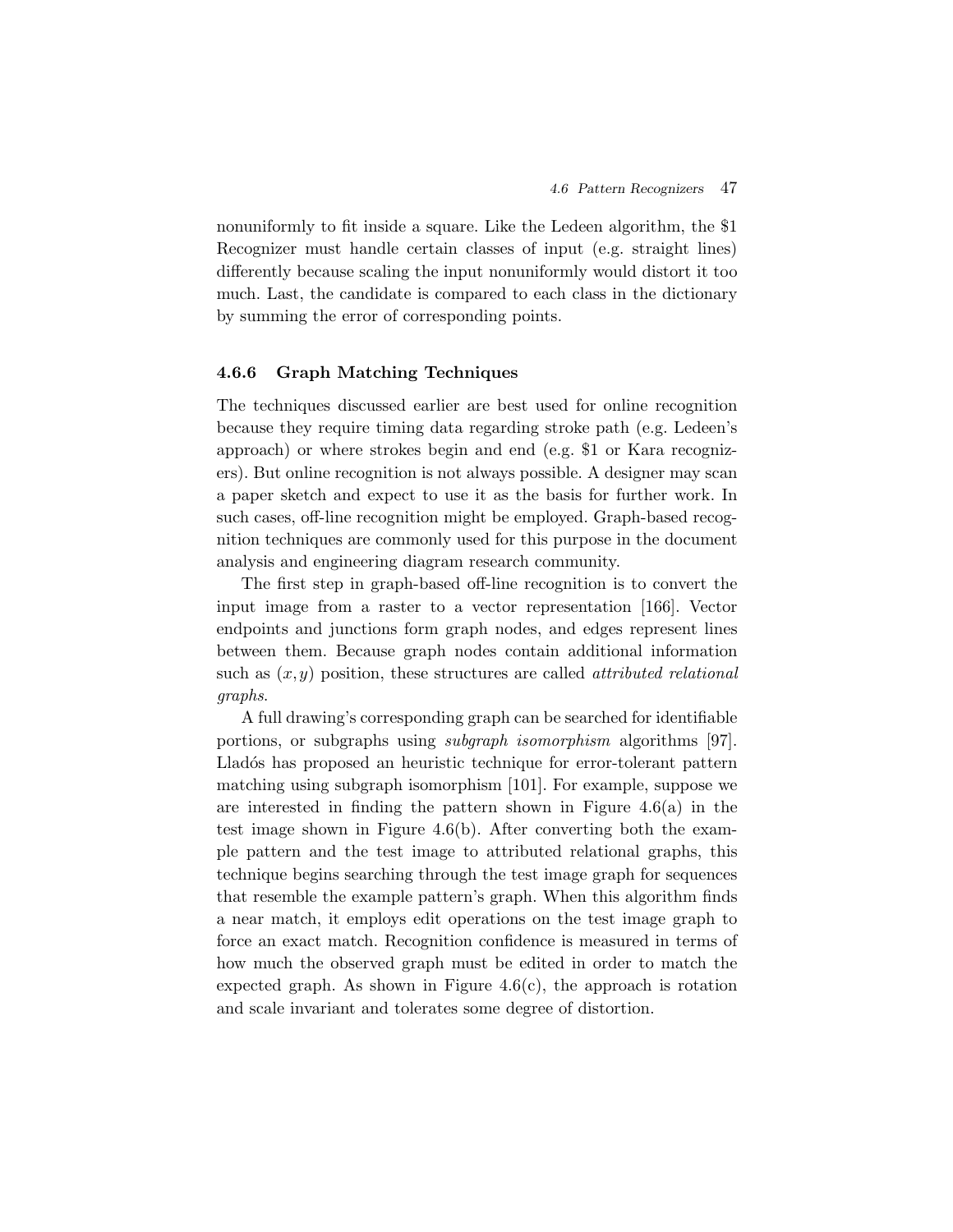

Fig. 4.6 Example of graph-based pattern matching [101]. An example pattern is shown in (a). The complex test image in (b) contains several distorted, scaled and rotated instances of the pattern. Portions of the example pattern found in the test image within acceptable error tolerance are shown in (c) with thick lines.

# **4.7 Recognition of 3D Scenes**

Although many sketches represent abstract entities that lack physical form (e.g. UML diagrams), many others have physical, 3D interpretations. In this section, "recognition" refers to reconstructing 2D sketch input as 3D models. In this sense the recognition is syntactic (e.g. identifying a rectangular parallelepiped) rather than semantic (e.g. identifying a shoe box). Reconstruction of 3D scenes has been studied in the robotics and computer vision community as well as by CAD researchers.

Three-dimensional recognition is essentially "reverse projection." The strokes on the drawing surface provide  $(x, y)$  data but not depth  $(z)$  [100]. Because z could take on any value there are an infinite number of ways the 2D drawing could be turned into a 3D model. Fortunately knowledge of solid geometry restricts the possible interpretations: the surface of a 3D object cannot pass through itself, so any interpretation that involves self-intersecting surface planes is invalid. There are many ways to compute particular z values for sketched 3D models. Analytic approaches include line and junction coding [23, 71] and solving linear equations [55]. Other approaches attempt to fit sketch input to likely constructions such as primitive 3D structures such as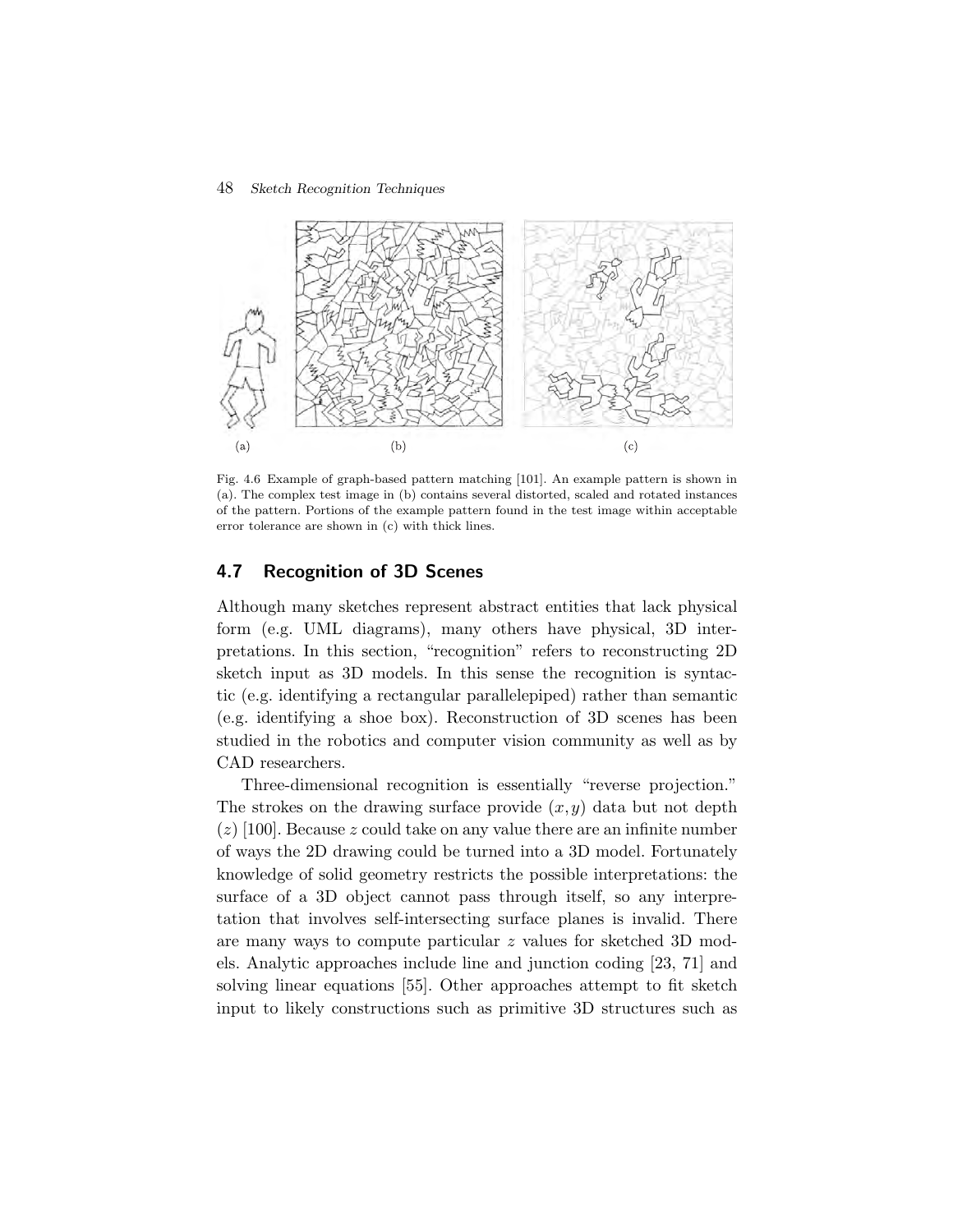cylinders [175], or by finding likely geometric constraints like parallelism and symmetry [155]. Many 3D sketch recognition systems employ a combination of these approaches.

People can recognize sketches as long as they are made from a familiar vocabulary. We also make inferences about 3D shape based on 2D perceptual qualities such as parallelism, right angles, and alignment to primary axes. Further, drawings of 3D objects often use shading to show shadows and contours. Frequently when people draw a 3D object, they draw only the visible contours, leaving the rest to the imagination. It is not difficult to look at a box and be able to "see" the edges and corners that are obscured by the solid geometry (although the imagined edges might in fact be wrong). Some have developed heuristic methods for hidden-line inference [82, 115] that "reconstruct" a 3D object without access to a complete 2D wireframe. A wireframe model shows edges in a "see-through" view; hidden lines are shown through surfaces.

Design software need not reconstruct full 3D models to be useful. Instead, the recognition system could build a 2.5D interpretation of a 2D sketch. A 2.5D model contains depth information only for geometry visible from a single vantage point, so the recognition system is relieved of the difficult task of inferring the full 3D structure. Recent work from Microsoft Research Asia demonstrates an interactive 2.5D recognition and rendering system [22]. Figure 4.7 shows sample output of this approach.

# **4.7.1 3D Curve Analysis**

Three-dimensional recognition begins much the same way as 2D recognition. Individual marks constituting a drawing are classified into



Fig. 4.7 "Sketching reality" allows users to create 2.5D architectural models by sketching [22].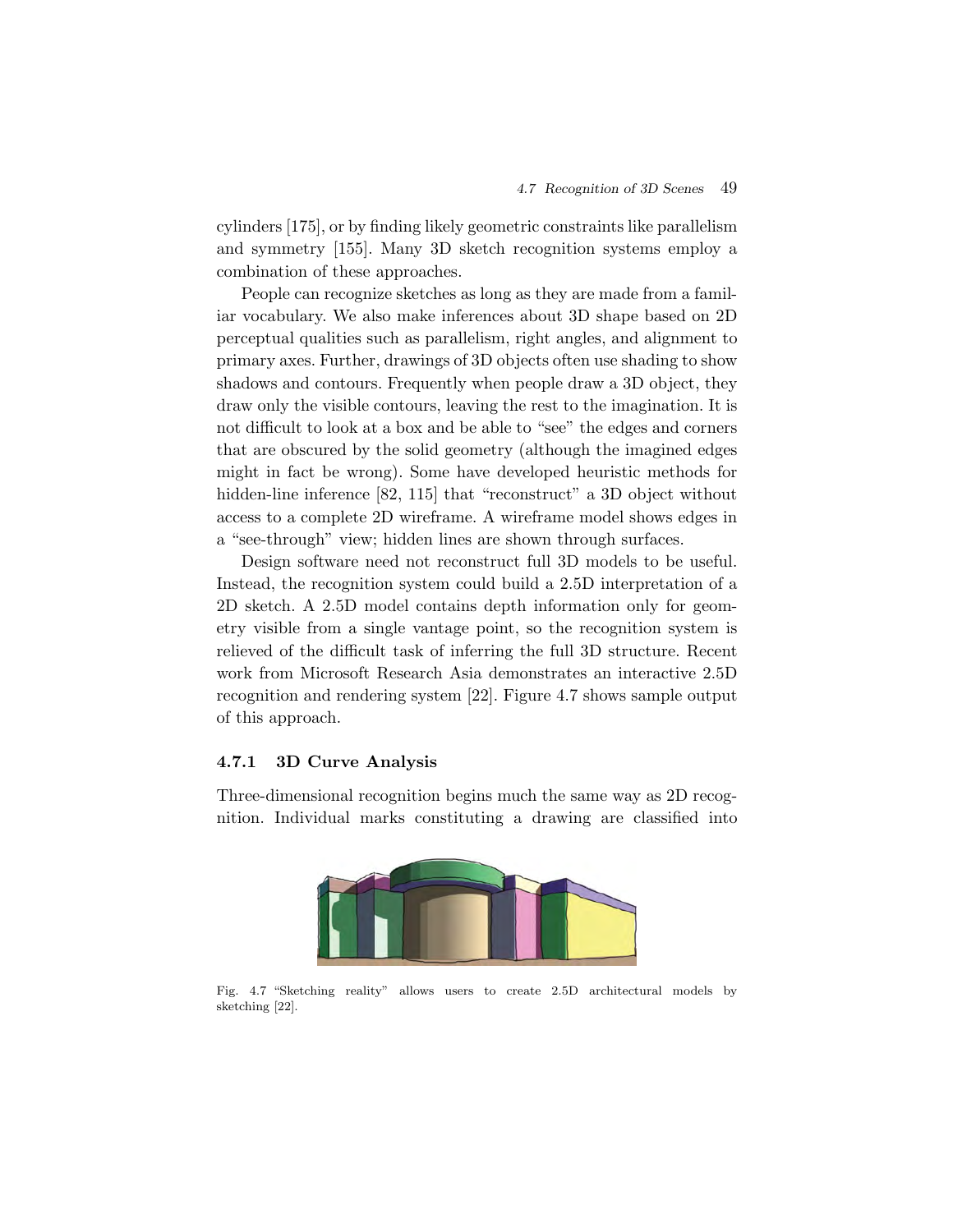features such as lines, curves, and junctions. The recognizer must determine the relationship between these features. For example, if a line represents an edge between two faces, what is the dihedral angle? There are a number of ways to perform this analysis. Two are discussed briefly below.

One approach to 3D stroke analysis is to label drawn and emergent elements such as lines, vertices, and faces. The Huffman–Clowes method [23, 71] identifies various ways' faces of a drawn polyhedron may relate (see Figure 4.8). This helps reconstruct the 3D geometry of the object based on the 2D drawing. A Huffman–Clowes label indicates whether the line represents a concave or convex edge. Edges are labeled "obscuring" if one of the adjoining faces is not visible. Given a line drawing, there may be more than one possible way to assign Huffman–Clowes labels [165] (see Figure 4.9). Schweikardt and Gross used Huffman–Clowes to interpret sketches of 3D objects in their Digital Clay system [149].



Fig. 4.8 An illustration of Huffman–Clowes labels. Arrows indicate edges whose faces are obscured. + and − identify edges as convex and concave.



Fig. 4.9 A Necker Cube illustrates difficulty when forming 3D interpretations of 2D line drawings. The wireframe shown in (a) can be interpreted in two equally valid ways, shown in (b) and (c) with hidden edges removed.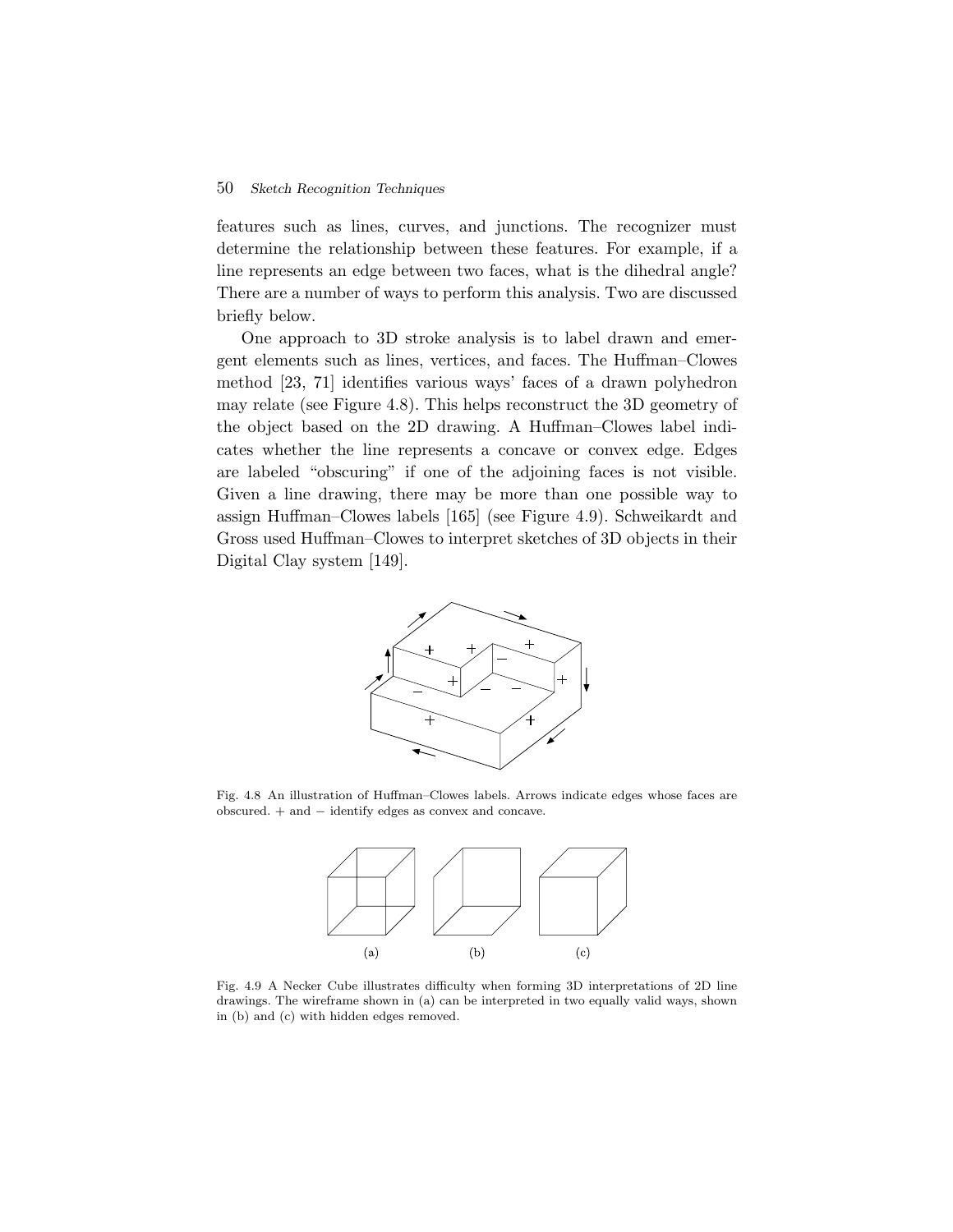Shpitalni and Lipson use regression to classify input strokes and clustering to identify 3D vertices shared by multiple lines. Stroke classification fits input to conic sections using a linear system of equations [155]. This approach is effective for detecting straight lines, parabolic arcs, and hyperbolae. A sharp (or filleted) corner, for example, can be found with a hyperbolic conic section. After detecting curves, neighboring curve endpoints are merged when appropriate.

# **4.7.2 Gesture-Based 3D Recognition**

One way to provide input for a 3D sketching system is gestural commands for creating or editing solid geometry models. SKETCH [182] and SKETCH-N-MAKE [19] recognize gestural commands to represent certain 3D forms. For example, when the user draws two parallel lines, the system generates a cylinder. The drawing direction defines whether the solid is additive (upward gestures) or subtractive (downward gestures).

# **4.7.3 Direct and Indirect Solid Model Drawing**

Teddy [75] interprets user input as the outline of an object. The object is then inflated to provide a smooth, blobby object. Subsequent edits are done by explicitly changing modes and entering commands as appropriate. For example, an object in Teddy may be extended by drawing an attachment point on the existing object followed by an outline of the new part of the object.

Not all the user's marks denote object boundaries. Designers draw shadows, stipple dots, or little lines to indicate curvature or surface texture. Cohen leverages this to create 3D models from sketches by drawing shadows of objects [24]. In this system, ink is interpreted either as solid model geometry or as the *shadow* of that geometry projected onto a floor plane below.

# **4.7.4 Imposing and Inferring 3D Axes**

Finding depth values for vertices in a 3D sketch is easier if the drawing conforms to an axis system, and if the object's faces are known to be generally parallel to these axes. It may be reasonable to impose a 3D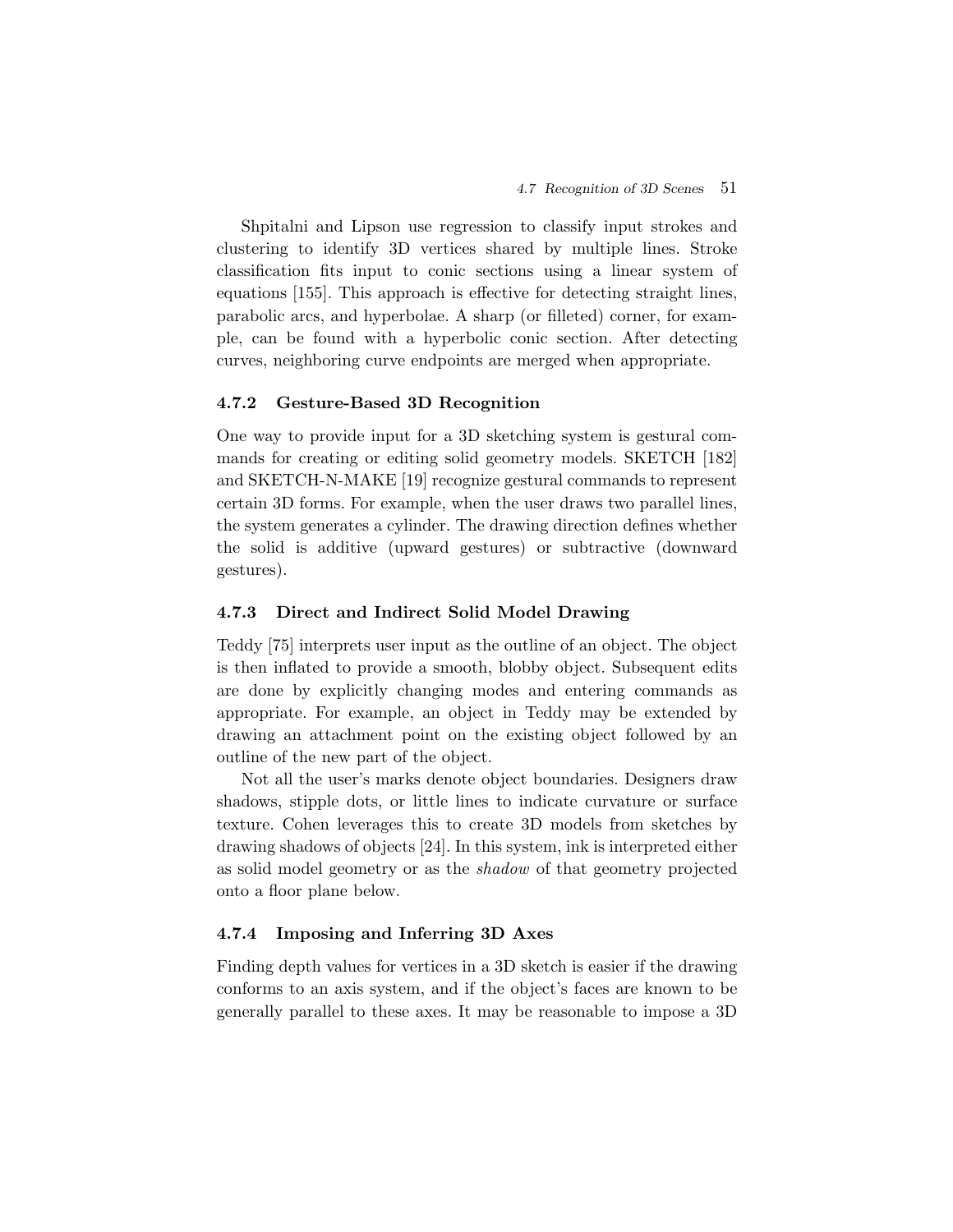axis scheme on the user. Alternately, the system can interpret a user's drawing and infer an axis system.

Chateau allows people to design 3D objects (like French villa-style buildings) using a constrained vocabulary of lines and angles [72]. In Chateau, ink is interpreted as wireframe elements that may connect to existing pieces on an explicit "drawing plane."

A coordinate system helps orient the user's marks so the overall geometry can be found. However, some 3D sketching systems do not provide a default 3D axis. The user may draw objects from any perspective. One approach forms an Angular Distribution Graph (ADG) showing how often lines are drawn at each angle [100, 108]. The ADG allows the software to infer a coordinate system based on an analysis of the drawing itself.

Tsang presents two methods for guiding 3D reconstruction [167]. In their system, recognition works in the context of two kinds of guides. First, a 2D image may be imported and placed in the drawing environment. The position and curvature of sketched input is influenced by these images. Second, the system analyses the drawing and suggests 3D wireframe models from a database composed of prior work by the user or by third parties.

# **4.7.5 Styling Based on Existing 3D Geometry**

In many 3D sketching systems, the visual representation is often beautified during reconstruction from 2D to 3D. Beautification may substantially change the character of the drawing so it no longer looks "sketchy."

The work by Nealen and colleagues builds on the Teddy-like approach of generating smooth 3D objects based on a sketch [118, 119]. Users may draw on the surface of 3D objects as a way to issue modeling commands. To stretch a region of interest, the user first draws on the object to create the control points, then drags them to stretch the surface.

Often designers create new instances of known object types. For example, when designing the shape of computer speakers, designers work from experience with other speakers. By providing a 3D wireframe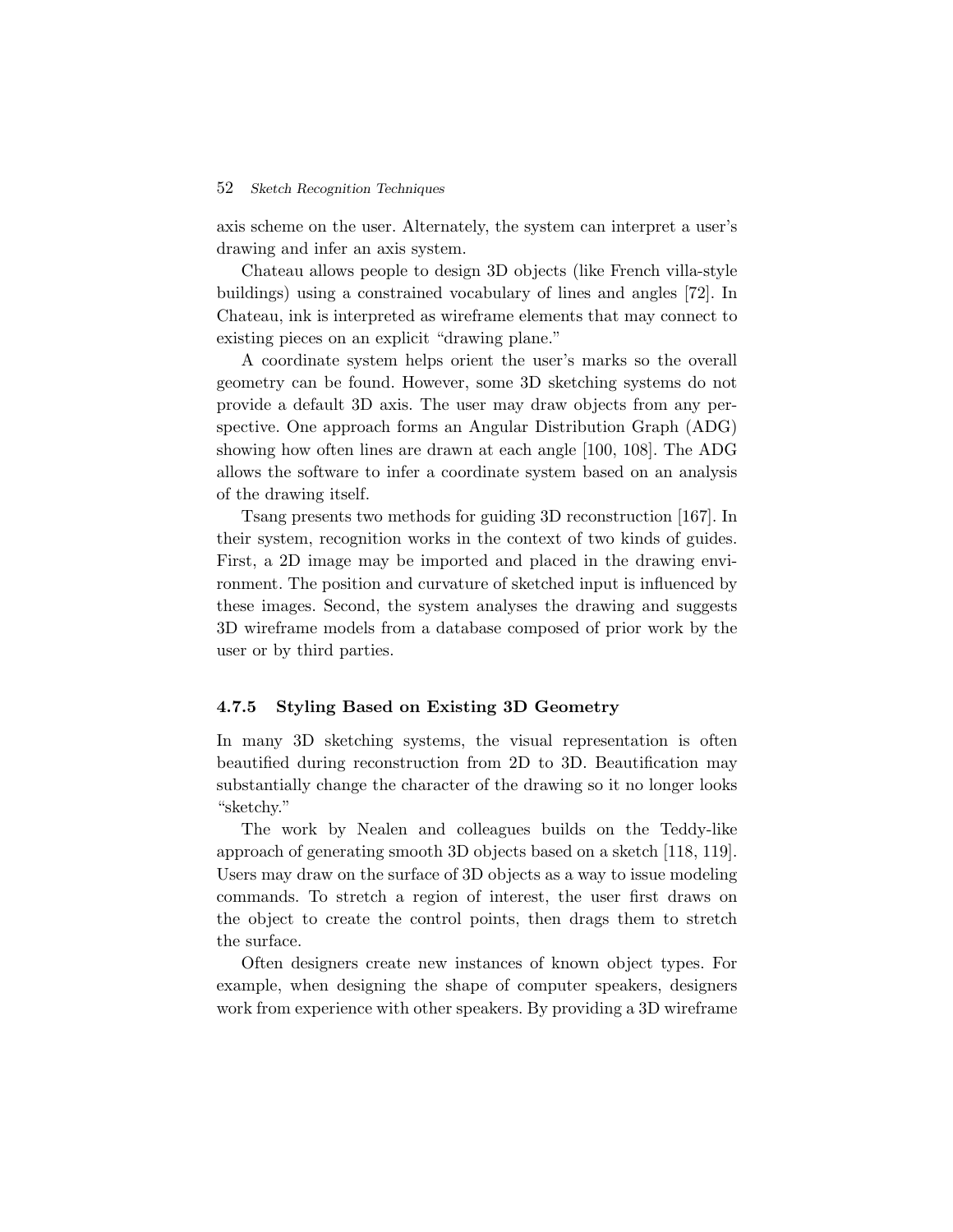that is approximately the same shape as the desired object, a designer can sketch around the wireframe to create a new shape [79, 111]. The user's marks are recognized in the context of the wireframe, enabling the designer to quickly create a new styled instance of an existing class of objects without having to first make the wireframe.

A related approach is shown in the domain of organic plant modeling [6]. Instead of a geometric wireframe, this approach applies a mathematical model specifying the target domain based on knowledge of plant biology. This technique allows designers to quickly converge on a specific, highly refined 3D model by sketching. To be sure, this advantage comes at the cost of generality.

# **4.8 Recognition Training and Domain Modeling**

In order for a sketch recognizer to interpret user input it first needs a representation of whatever elements it is intended to identify. There are two broad categories of methods for acquiring the model from users. The first is to provide drawn examples; the second is to provide written descriptions.

Many of the pattern recognizers discussed here provide user interfaces for capturing training examples. In general these all work the same way: users provide pen input and then label that input. The Rubine recognizer and Quill require multiple training examples to determine which analyzed features should be used to classify candidate input.

An alternative approach to providing drawn examples is to describe symbols with some sort of text description [107]. Costagliola et al. refer to these as *Sketch Grammars*, or SkGs for short [27]. An SkG is a BNF-like description of how low-level elements like lines and circles can combine to form higher-level elements. The combinations are described in terms of geometric shapes and constraints describing their relative lengths, positions, and angles. Once an entity's grammar is defined it may be used to compose more complex elements. The grammar-based recognition approaches covered here all share similar constraint types such as *parallel*, *perpendicular*, *above*, *below*, *smaller-than*, and *centered-inside*.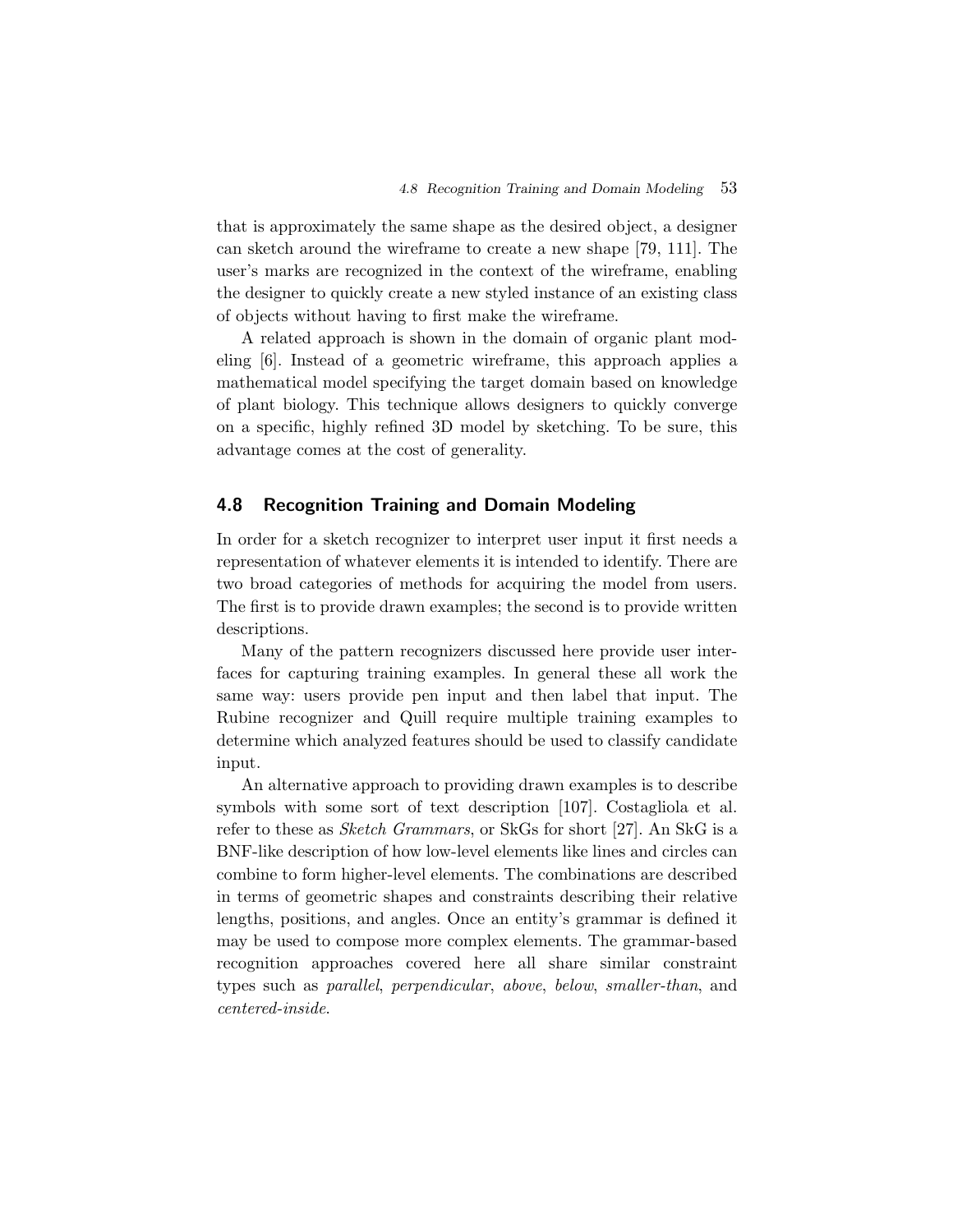Current work on sketch parsing leverages prior work from the visual languages community. Lakin describes visual language parsing as "the process of recovering the underlying syntactic structure of a visual communication object from its spatial arrangement." Lakin's vmacs system [90] supports users in providing unstructured graphic input that can optionally be parsed by a visual grammar in order to formally describe the structure of the depiction.

Grammar-based diagram parsing by Futrelle and Nikolakis focused on parsing scientific figures as they appear in publications [46]. This research used vector graphics rather than rough sketches, but it could be applied to interpreting hand-drawn diagrams.

Compound objects were defined in the Electronic Cocktail Napkin (ECN) as a set of elements and spatial relations [60]. The ECN generated symbolic constraint descriptions from the user's sketch input. The user could then modify the description by adding or deleting constraints, or generalizing or making them more specific. The ECN used a hybrid recognition approach involving a low-level pattern-based recognizer to identify symbols and a high-level grammar-based approach to recognize pattern configurations.

Constraints are often used to prescribe relations between elements during design ("ensure line A remains perpendicular to line B, even if line B moves"). But constraints may also be used to describe relations exhibited by recognizable elements. Rather than using constraints as rules for enforcing some conditions, they can be used to search for configurations that match known elements. Pasternak's ADIK system searches constraint declarations as a method for performing diagram recognition [128]. To use the above example, a user may define a plus symbol using constraints such as "line A is perpendicular to line B." Other constraints would specify the relative size and positions. ADIK constraints also specify tolerances so hand-made drawings could be recognized.

Hammond's LADDER language [63] builds on work pioneered by systems like ADIK by enabling users to textually describe how domain elements are drawn by stating the element composition and constraints governing those elements. LADDER allows programmers to prescribe how the element should be recognized, displayed, and how users could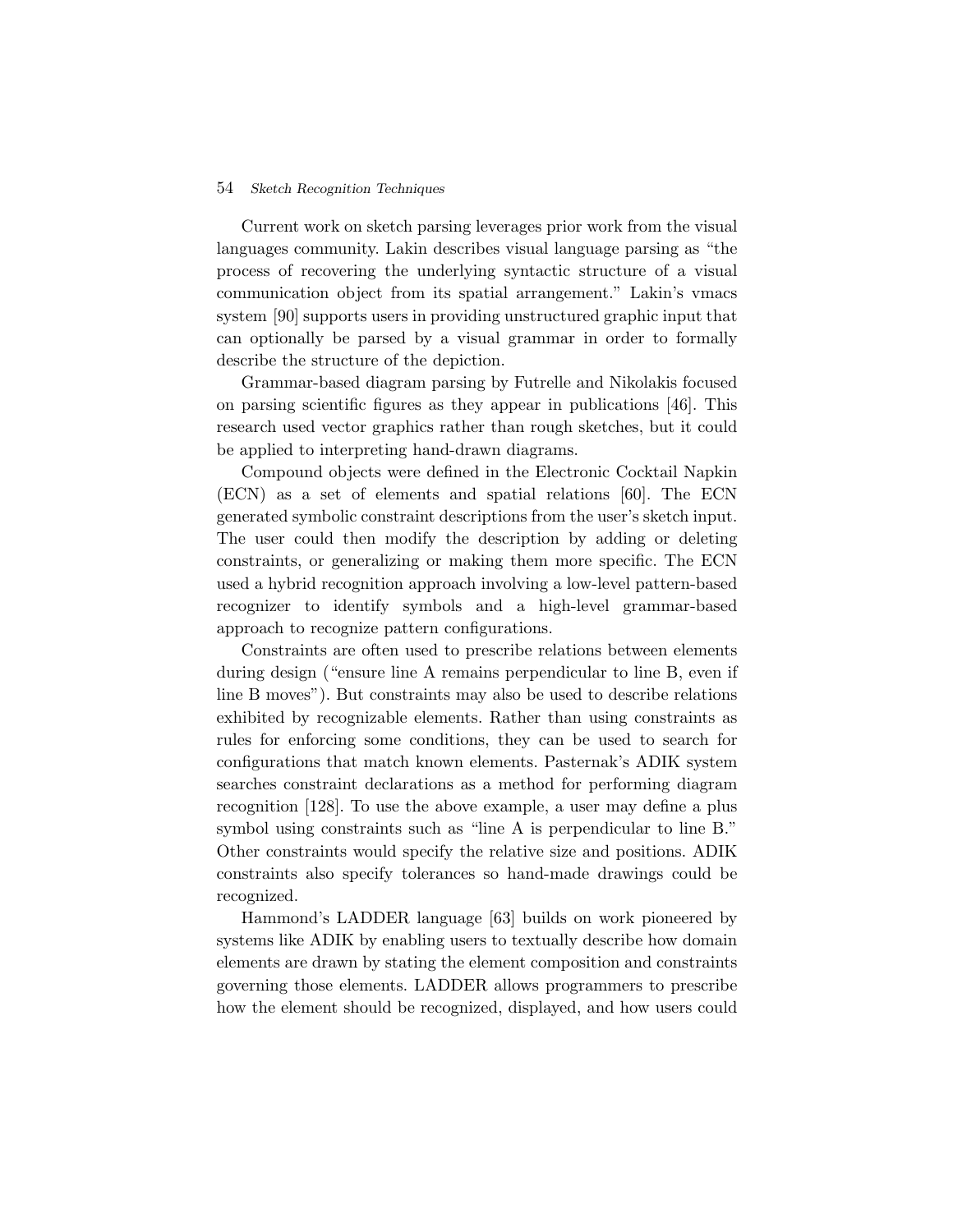interact with the elements once recognized. For example, an object's "editing" definition may specify whether an object may be rotated.

Recognizers like Ledeen or Rubine learn based on drawn examples. A challenge with those approaches is that they must determine which features of the drawing are important and which are not, generally without user assistance. The salient features are extracted from training examples. Grammar-based approaches may be difficult to write, especially if recognizable classes have visual features that are cumbersome to describe verbally. After all, drawings (sometimes) encode nuances that are difficult to describe in words.

A third approach builds on the two others described above by combining the benefits of grammatical descriptions with drawn examples. Shilman describes a system similar to LADDER that incorporates the use of a statistical model for parameterizing the spatial relations between drawn elements [153]. Typically, a relationship such as "A is directly above B" is interpreted as either *true* or *false* based on some threshold values that give definition for the word *directly*. Shilman's approach allows the system to learn statistical distributions based on training set examples. In this case, the statement "A is directly above B" can take on various levels of truth. Shilman uses a labeling scheme based on a naïve Bayesian classifier.

Another hybrid approach involves generating grammars based on analysis of sketches [64, 172]. Users provide either a sketch or a textual description of a new element to recognize. The system then generates a shape that is close to (a "near miss") the user's original input. The user then adds or removes constraints as necessary to improve the match. This iterative process of shape generation and constraint refinement continues until the system produces a satisfactory model from the description of constraints.

This section has discussed several aspects of sketch recognition, including when, what, and how much to recognize. Algorithms for segmentation and reasoning have also been reviewed. Last, we described approaches for training recognition systems to learn symbols, make use of contexts, and understand domain semantics. The challenges in this section are primarily technical. The following section continues the topic of sketch recognition from the perspective of human interaction.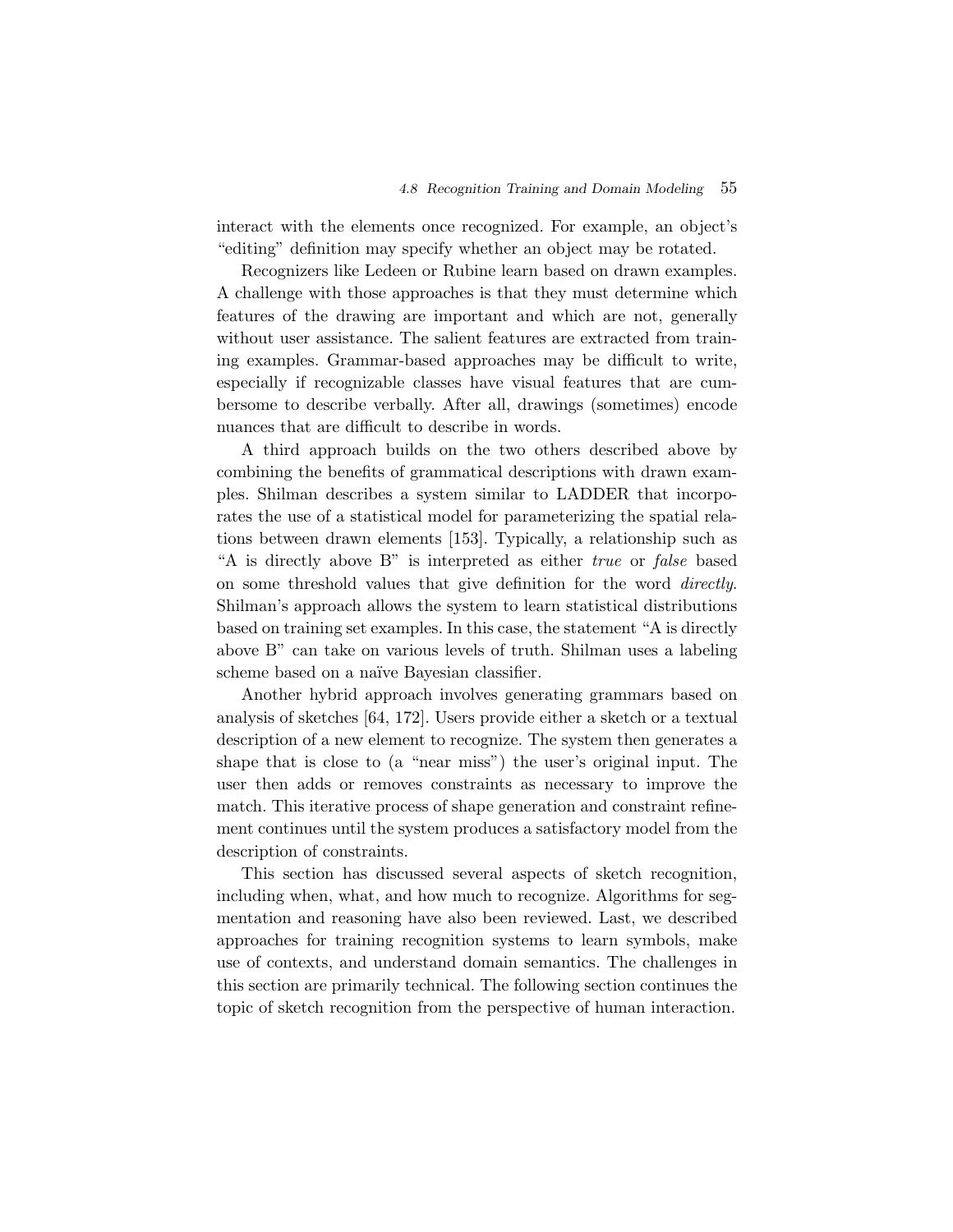# **5**

# **Interaction in Sketch-Based Software**

The computational support for sketching discussed in previous sections dealt with a wide range of topics, from hardware to data structures and algorithms. While previous sections focused on the technology itself, here we look more closely at people's interaction with sketches as mediated by computational systems.

Traditional design software uses a familiar array of interaction controls and idioms: buttons, toolbars and palettes, menus, double-clicking and right-clicking mouse buttons, scrollbars, keyboard shortcuts, and so on. With few exceptions, these approaches give the user unambiguous methods to express their intentions.

However, sketching design tools must "interpret" user input as messages that could have multiple meanings. If the user encircles an object, the system must decide if this constitutes selection, or if the circle is part of the existing object, or if the circle is part of some other object, or if the new ink is an annotation. The semantics of sketched user input may depend heavily on the domain as well as the functionality the application supports.

There are several high-level classes of operations the system might need to interpret: model, environment, and recognition/rectification operations.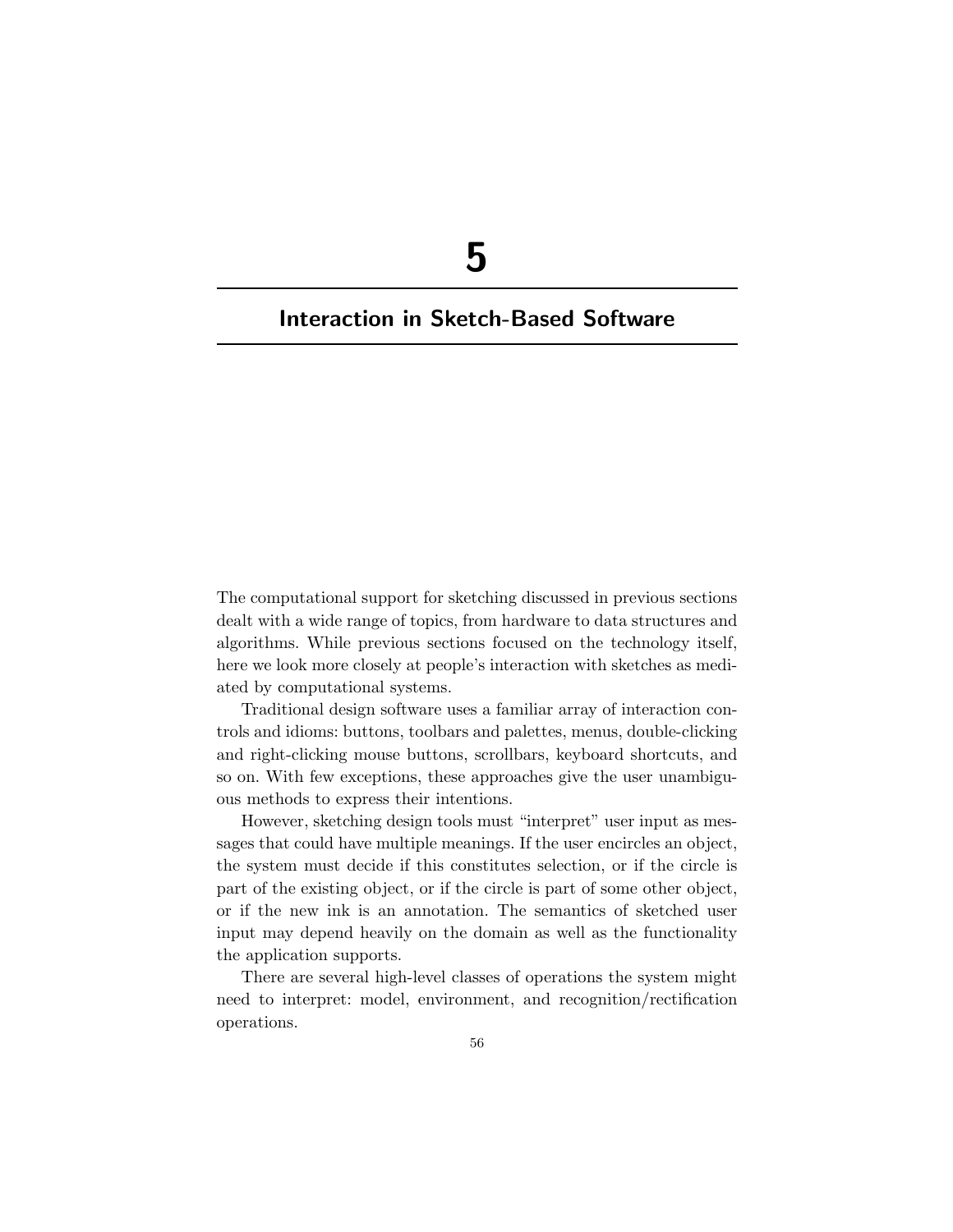# *5.1 Managing Recognition Error* 57

*Model operations* are those marks that specify creation of new, or modify existing, portions of the model. Some actions (such erasure) require a target or operand, suggesting the need for sketch-based selection techniques. Freehand annotations are important for informal work: they allow designers to record provisional ideas in context. Such notes might be considered part of the model. If the hardware supports it, pen properties such as pressure or angle could be used in subtle ways to signal different kinds of input — soft marks could indicate texture or shading, for example.

*Environment operations* are messages that change the state of the design tool itself in some way. They may specify changes in viewing parameters such as zooming, rotating, panning, or switching between "rough" and "rectified" renderings. Users might issue commands for performing some task immediately, from simple requests like printing to more involved tasks such as invoking a simulation. Environmental commands are often issued using buttons or menus, or they may be issued by gestures. However, interface components designed for keyboard and mouse hardware may be inappropriate for use in sketch-based systems.

*Recognition operations* allow users to initiate or interact with a process. Some systems enable users train the recognizer by specifying new objects or relationships among objects, which requires training techniques. The sketching system may also let users to trigger the recognizer rather than recognizing automatically. Some recognition systems are noninteractive and simply use the "best" interpretation. Other systems are interactive, enabling the user to choose among alternatives. As with some model operations, users may be allowed to select specific portions of their drawing for recognition.

The distinction between the above operation classes is often blurred. For example, a gesture to erase an object (a model operation) must be recognized before it is executed.

# **5.1 Managing Recognition Error**

In any but the most trivial of tasks, sketch recognition will occasionally fail. Either the recognizer does not correctly interpret the user's sketch, or the recognizer is unable to produce an interpretation. Perhaps the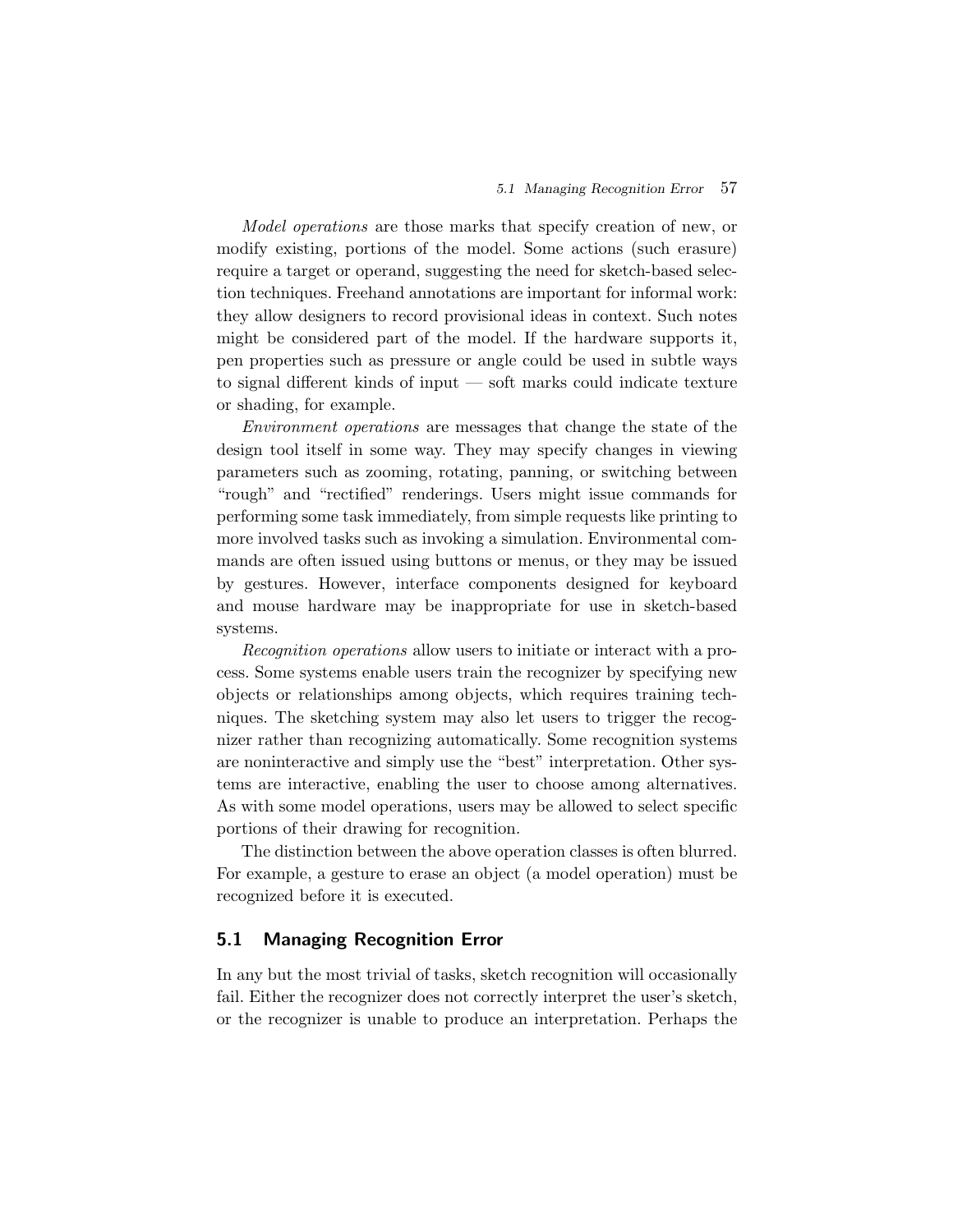#### 58 *Interaction in Sketch-Based Software*

user's sketch was drawn in such a way that even a human observer could not correctly interpret it. Maybe the user drew something the recognition system was not intended to handle. Regardless of the reason for the failure, it is important to manage problems that arise due to failed recognition. The particular strategy for managing error depends in part on when the system employs recognition.

Consider an application whose recognition process assigns a numeric confidence value describing how well a candidate entity matches entries in the recognition library. The multiple matches are put into an *nbest list* ordered by confidence levels. When the recognizer is obliged to report the most likely interpretation, it can simply respond with the item with the highest confidence value. Alternately the recognizer could respond with multiple interpretations [4, 60], but most applications are not designed to accommodate that. Recognition results may be inappropriate or inaccurate in a number of ways, summarized in Table 5.1.

The system may attend to inappropriate or inaccurate recognition automatically or interactively. Interactive methods include suggestive interfaces that provide alternative interpretations [72]. Some systems like BURLAP [104] use both automatic as well as interactive methods.

# **5.2 Reacting to Sketch Input**

The system must determine when and how to react once it recognizes sketched elements. One action is to give the user feedback of recognition results. Textual, visual, and audio feedback have been used. Another type of action triggered by recognition is to invoke a command or program. Finally, recognized ink may be transformed into an interactive

| Incorrect:  | The user drew $X$ but the recognizer confidently found Y.       |
|-------------|-----------------------------------------------------------------|
| Ambiguous:  | The user drew $X$ , but the recognizer is unable to confidently |
|             | discern the possible interpretations of $X, Y$ , or $Z$ .       |
| Uncertain:  | The user drew $X$ , but the recognizer could not confidently    |
|             | find any interpretation.                                        |
| Unintended: | The system correctly recognized $X$ but the user was not ready  |
|             | to work with recognized elements yet.                           |

Table 5.1 Categories of sketch recognition difficulties.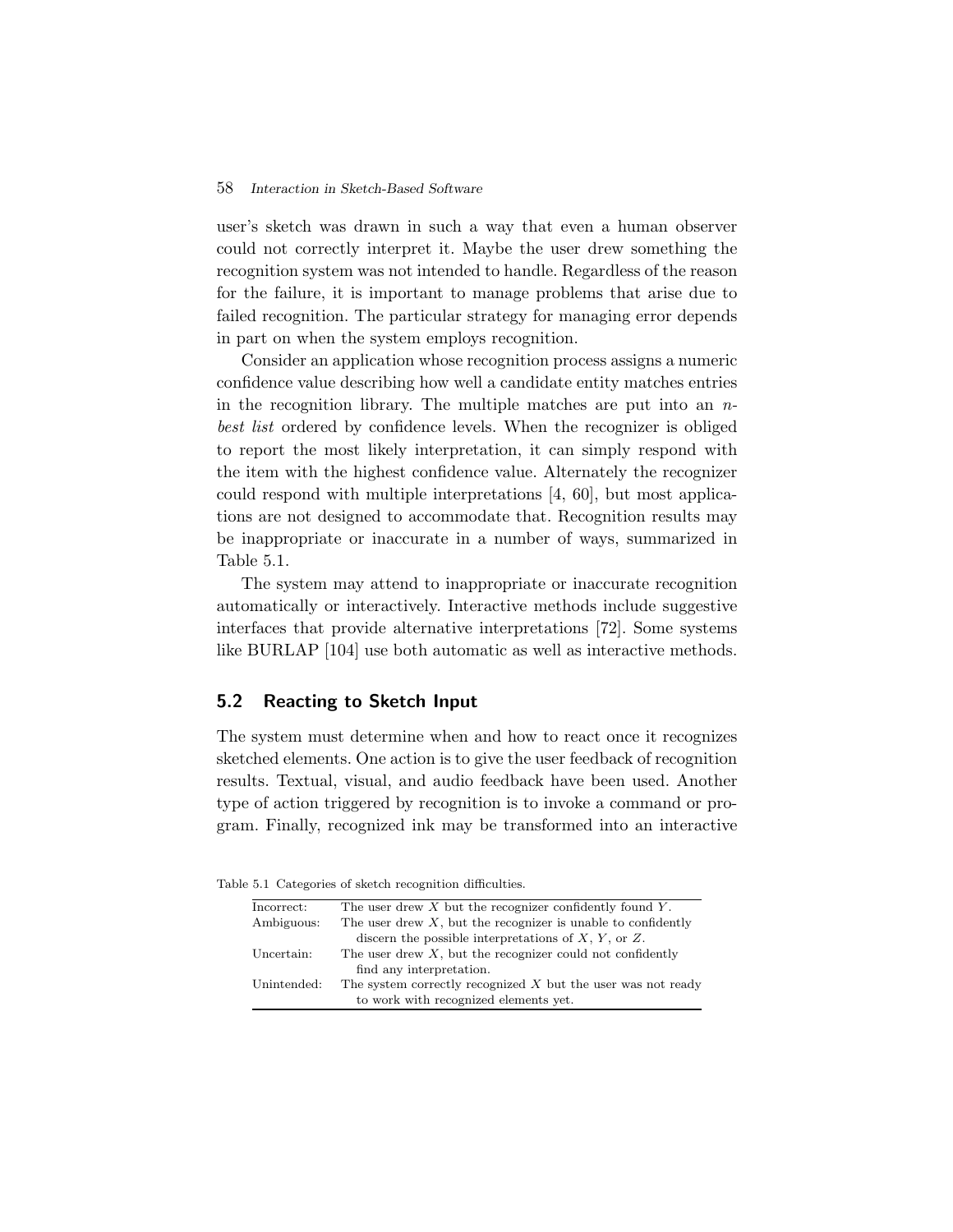object whose behavior is consistent with whatever it depicts, such as a sketched scrollbar turning into a manipulable scrollbar [92].

Taking action based on recognition events can be problematic because of the inherent ambiguity and uncertainty of sketches. Passive feedback of recognition (such as an *n-best list* menu) can be ignored. However, some forms of feedback may have lasting effects: a sketched gesture inaccurately recognized as a delete operation cannot be easily ignored.

The Electronic Cocktail Napkin could be configured to *rectify* (and unrectify) user input but it is turned off by default [58, 59]. Rectification (sometimes called *beautification*) represents the user's input in a less sketchy form, and is one method of providing visual feedback. Some researchers feel that rectification is harmful because the input's rough character reminds viewers the design is unfinished. Alvarado's informal user studies of ASSIST suggests that the system should clean up a drawing after the user finishes rather than rectifying as they draw [2, p. 91].

Beautification is not always antagonistic to design, however. Published diagrams are usually "cleaned up" such that lines are made rectilinear, or other graphic elements are made the same size or similar spacing. Pavlidis and Van Wyk describe a system for beautifying rough drawings after they have been drawn [130]. This approach calls for automatic inference and satisfaction of graphic constraints.

While some systems wait for users to explicitly request rectification, Teddy renders user input as 3D shapes as they are provided [75]. Arvo and Novins demonstrate a novel method of rectifying 2D user input while maintaining the rough, hand-drawn qualities in the context of interactive sketches [13]. The lines have a "shape memory" that gives them a tendency to maintain their initial visual characteristics as users stretch, move, and bend them.

Do investigated the context and intention of hand drawn design diagrams in order to invoke appropriate tools [35, 36]. The *Right Tool Right Time* system is based on the observation that as people sketch, the symbols they draw might indicate the tools they need to support their activity. For example, an architect who is thinking about what is visible from a vantage point may draw sight lines on a floor plan. If the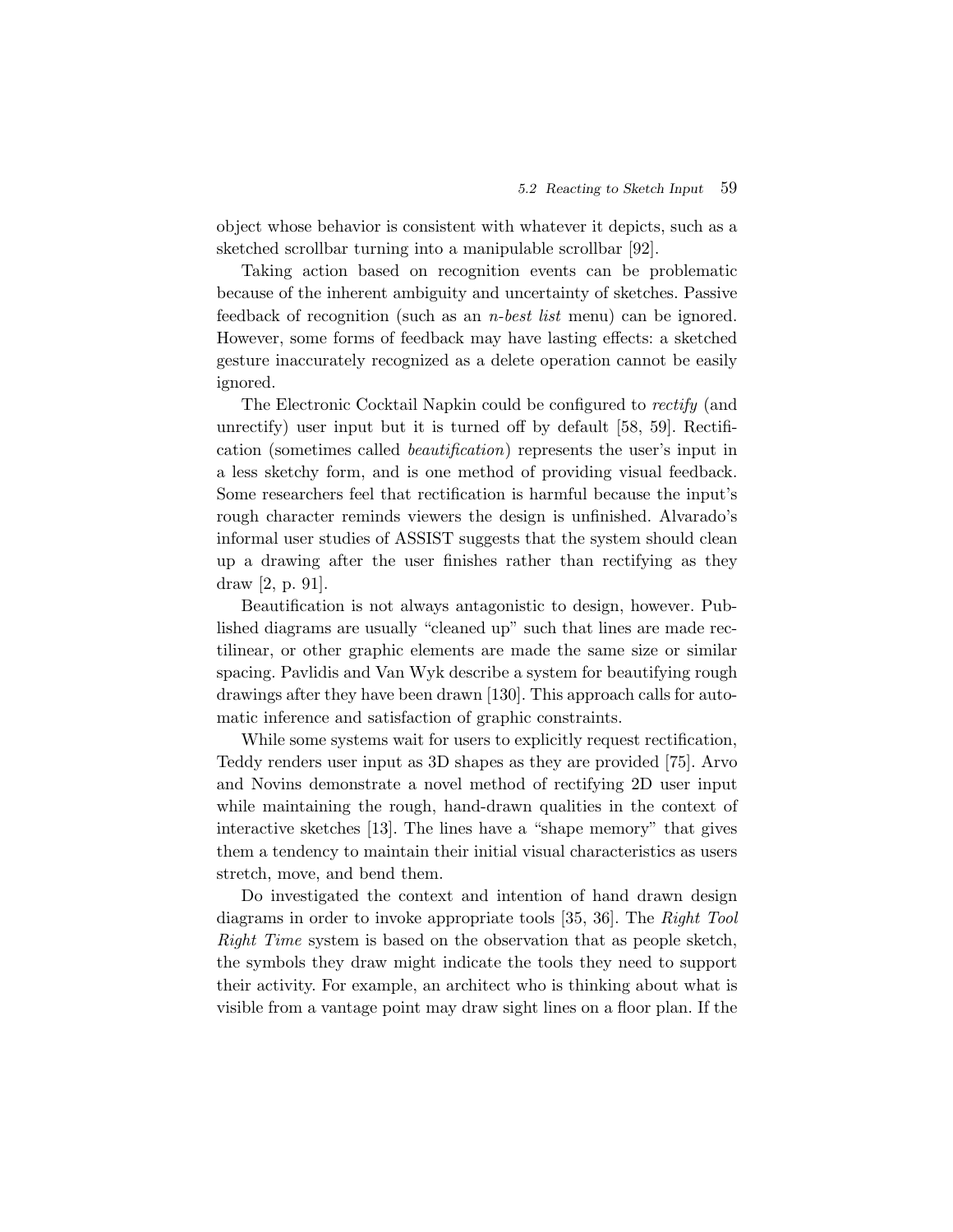sketching program recognizes the user's input as sight lines, it could invoke a visual analysis program to show what can be seen from the indicated point.

# **5.3 Toolkits for Sketch Recognition Systems**

Modern toolkits support programming of standard WIMP applications with a standard set of widgets such as buttons, drop-down lists, and scrollbars. These widgets are designed for use with a keyboard and mouse, using conventional interaction idioms like double clicking and drag-and-drop. Evidence suggests that these interface widgets and techniques are not always appropriate for sketch-based applications [3, 34, 142].

Microsoft's Tablet PC API supports use of a stylus in pen-aware applications. The Tablet PC API excels at measuring and rendering user input. It also provides methods to access various features of freehand input such as sampling point locations, velocity, and pressure. Plimmer and Freeman have developed InkKit, a toolkit for building sketch recognition-based interfaces using the Tablet PC API [133].

SATIN [69] incorporates many engineering aspects of creating sketch-based applications including support for pen-centric widgets like pie menus (Figure 5.1) or pluggable recognizers (like Quill/gdt [102]). SATIN served as the basis for applications like DENIM [99] and SketchySPICE. However, no further applications have been built using this toolkit. A discussion of recognizers from various points of view (users, designers, and programmers) is presented in [70].



(a) Pie menu extension to the Firefox web browser.

(b) Autodesk Maya pie menu.

Fig. 5.1 Pie menu implementations in two applications.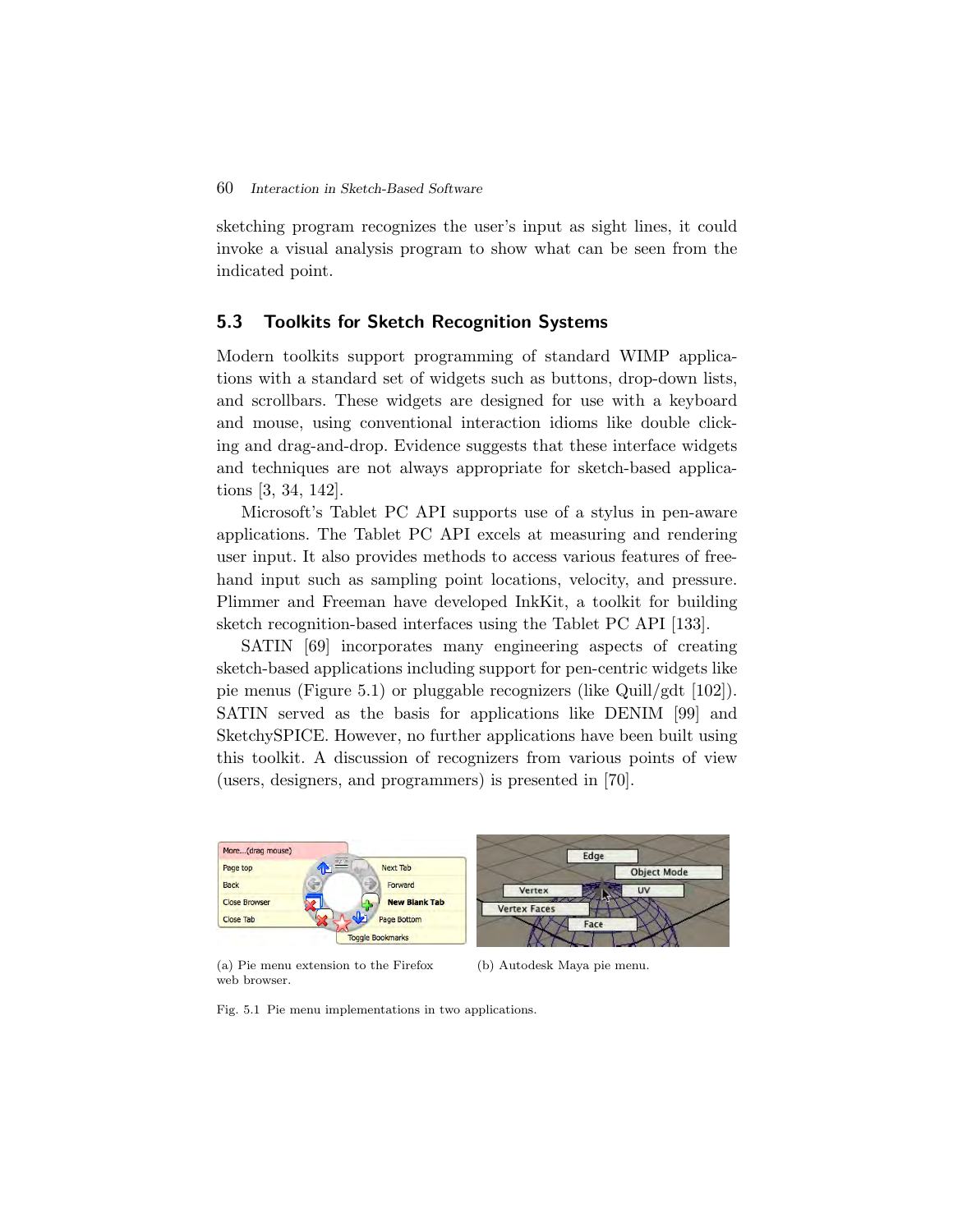The CrossY system features pen-centric user interface components such as those shown in Figure 5.2 [9]. High-level interaction toolkits for sketching incorporate not only widgets, but also support for ambiguity management and alternative recognizers.

BURLAP's mediation strategy (see Section 4.5.4) is part of the OOPS toolkit for managing ambiguity [105].

The Electronic Cocktail Napkin [59] served as a platform for developing other tools such as *Right Tool Right Time* [36], *Stretch-A-Sketch* [57], a Local Area Network designer [86], and others [60].

### **5.4 Sketches and Human–Human Interaction**

People use sketches to interact with other people. When we draw a map to help somebody navigate to a location, the marks we make provide just enough information to communicate the route [169]. Such maps are media for human–human communication, and they serve their purpose well. When people make drawings to communicate everyday, mundane information, they tend to use consistent notation. Even when drawing to illustrate abstract concepts (such as "How a web search engine works") people use a limited visual vocabulary [66].

People interact with their sketches. This goes beyond the physical act of drawing. When we sketch, we make marks on the page, look at them, and potentially see new meanings in our drawing [52, 147]. We interact with sketches differently depending on many factors: size of drawing surface, kind of pen, relevant domain, expected sketch life cycle, how public or private it is, whether we are working alone or collaborating, and so on.

When collaborators work on problems together, they often use shared drawing surfaces like whiteboards or big sheets of paper. Mynatt et al. [117] looked at how people use whiteboards in practice and developed the Flatland system to support those activities. Marks on whiteboards are informal, and depending on their location they may be public. Whiteboards are used to record lists of ideas, items to buy, things to do, and so on. They also serve as an informal record of what is going on in the workplace. A colleague's unerased drawing may spark conversation among others long after the sketch's original purpose has been served.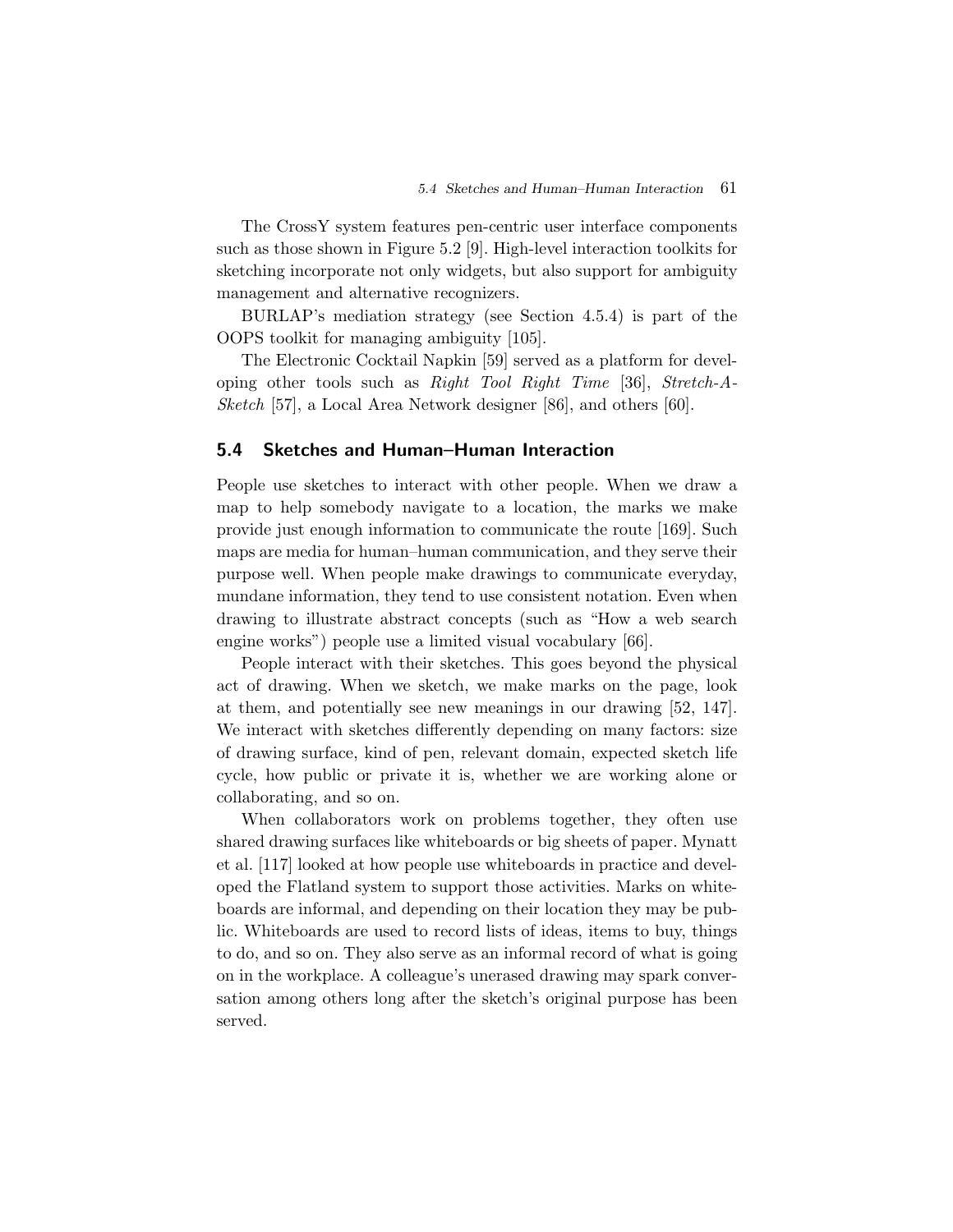# 62 *Interaction in Sketch-Based Software*

Computational whiteboard systems like Flatland, Colab [160], and Tivoli [113, 131] leverage the informal, quick, semi-public properties of traditional whiteboarding practice. At the same time, the marks on the electronic whiteboard become interactive: lists can be sorted, items checked off; text and drawings may be grouped, moved, scaled, and rotated. Physical whiteboards are usable only by those present; computational whiteboards may be used by distributed teams. This functionality has been demonstrated both by commercial collaborative conferencing tools and research prototypes such as the Workspace Navigator [77].

# **5.5 Pen Interaction Techniques for Sketch-Based Systems**

An important consideration for developing new technology is the cognitive load a tool imposes [125]. Oviatt's study of high school mathematics students suggests that using a pen-based application on a tablet computer is significantly worse than working problems using traditional pencil and paper. Using the tablet, students took longer to complete math problems, and they did not like using the technology. Anthony et al. conducted a similar study comparing how students write equations using different input paradigms. The input methods included a standard WIMP interface and freehand writing performed with a computer stylus [8]. They found that students preferred pen input, and hand-wrote equations faster and more accurately than using the keyboard and mouse dialog. Paper and pencil was preferred to electronic writing, but pens of either sort are preferred over keyboard and mouse input. Both studies support the observation that the more attention users must allocate to using the tool, the less attention they can give to the problem at hand.

More natural interaction techniques must be developed in order to reduce cognitive load. Several methods have been shown to work well for pen applications. Marking menus are a good example [87]. Traditional menus provide a list of options, growing downwards and to the right. For pen devices with co-located input and output (such as a Tablet PC) the user's hand may obscure the menu. Pie menus (a type of marking menu) appear centered at the pointer location, with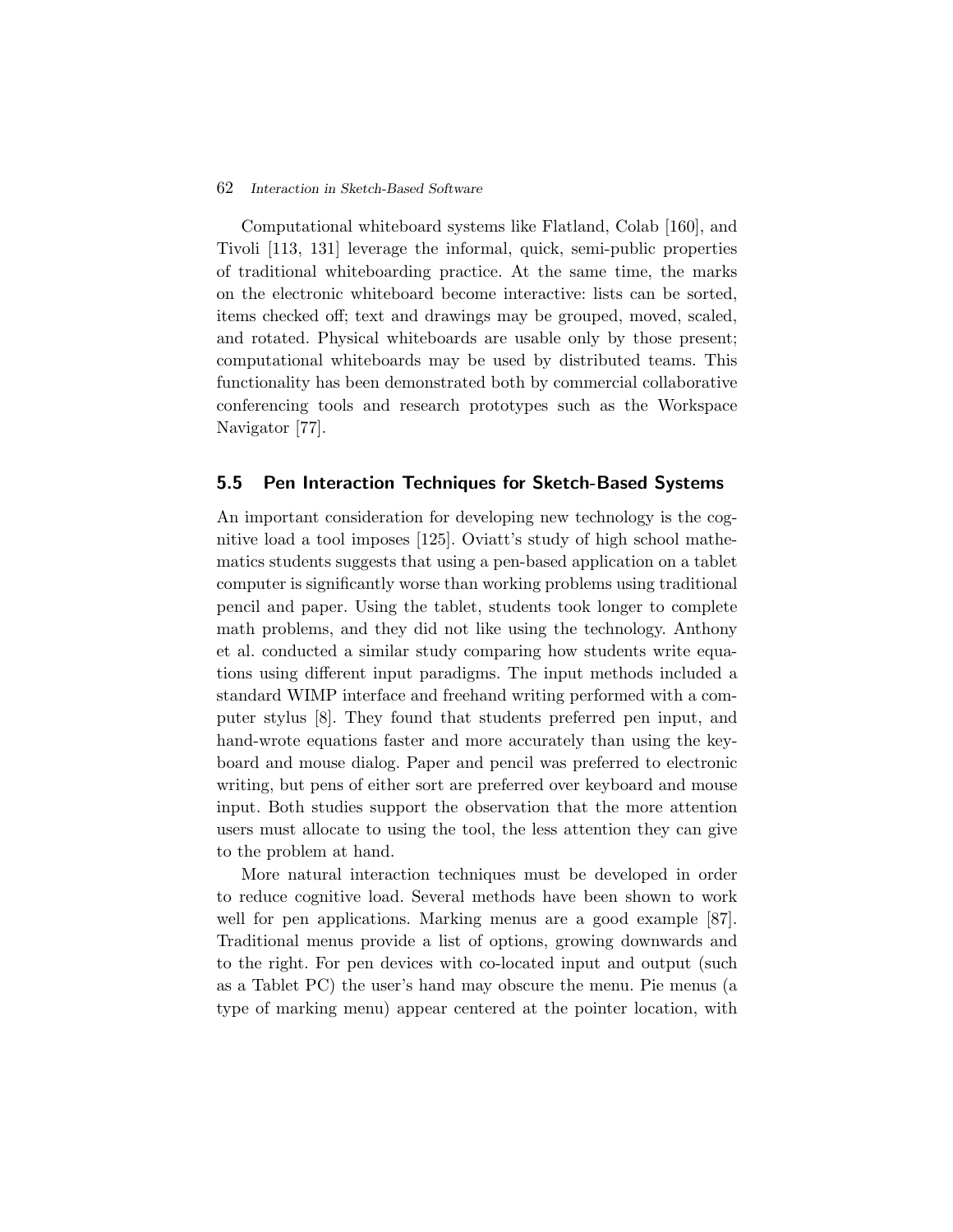options distributed radially (see Figure 5.1). The user's hand may still be partially in the way, but at least part of the menu remains visible. The benefit of the marking menu is that people can learn to perform gestures without reading the option labels if the options appear in consistent locations. The need for a visual menu eventually disappears, leaving only the gesture. Pie menus are used in applications such as Maya [14], games such as the Sims [38], and are available as add-ons to web browsers. This approach works well, but has two drawbacks. First, it is not clear how the menu should be invoked. Second, gestures must be discovered, learned, and remembered.

Ramos et al. [136] further explored the use of pressure data for penbased interaction. In addition to the stylus  $(x, y)$  position, pressure serves as another dimension the user can freely manipulate. For example, pressing lightly may produce a menu with one set of options, while pressing hard offers a different option set. Pressure could be effective as an input modality if used appropriately, including haptic and visual feedback.

Traditional menus are typically invoked by clicking the mouse, applying force orthogonal to the mouse's plane of operation, which does not cause the mouse to move. Some computer styluses have barrel buttons that allow users to "right click," but the force necessary to depress the stylus button is liable to cause unintentional pen movement, leading to mistakes [67].

Hinckley et al. [68] suggest the use of delimiters to trigger marking menus. A delimiter is "something different" in the pen input that the user is otherwise unlikely to draw but is easy to remember. One example delimiter in their Scriboli system is a pigtail mark, a loop made at the end of a selection gesture. This fluid motion lets the user indicate target objects followed by a command to apply to those objects.

Others have developed interface idioms for supporting pen and sketch input. *Gedrics* are gesture-driven icons for pen-based applications [47]. Each Gedric is associated with a class of tasks such as "changing font properties" in a text editor. To invoke a command, the user draws a gesture on a Gedric. The system recognizes the gesture, giving the icon meaning that can be activated by tapping it. On the "font" Gedric, drawing a slanted line might italicize selected text; drawing a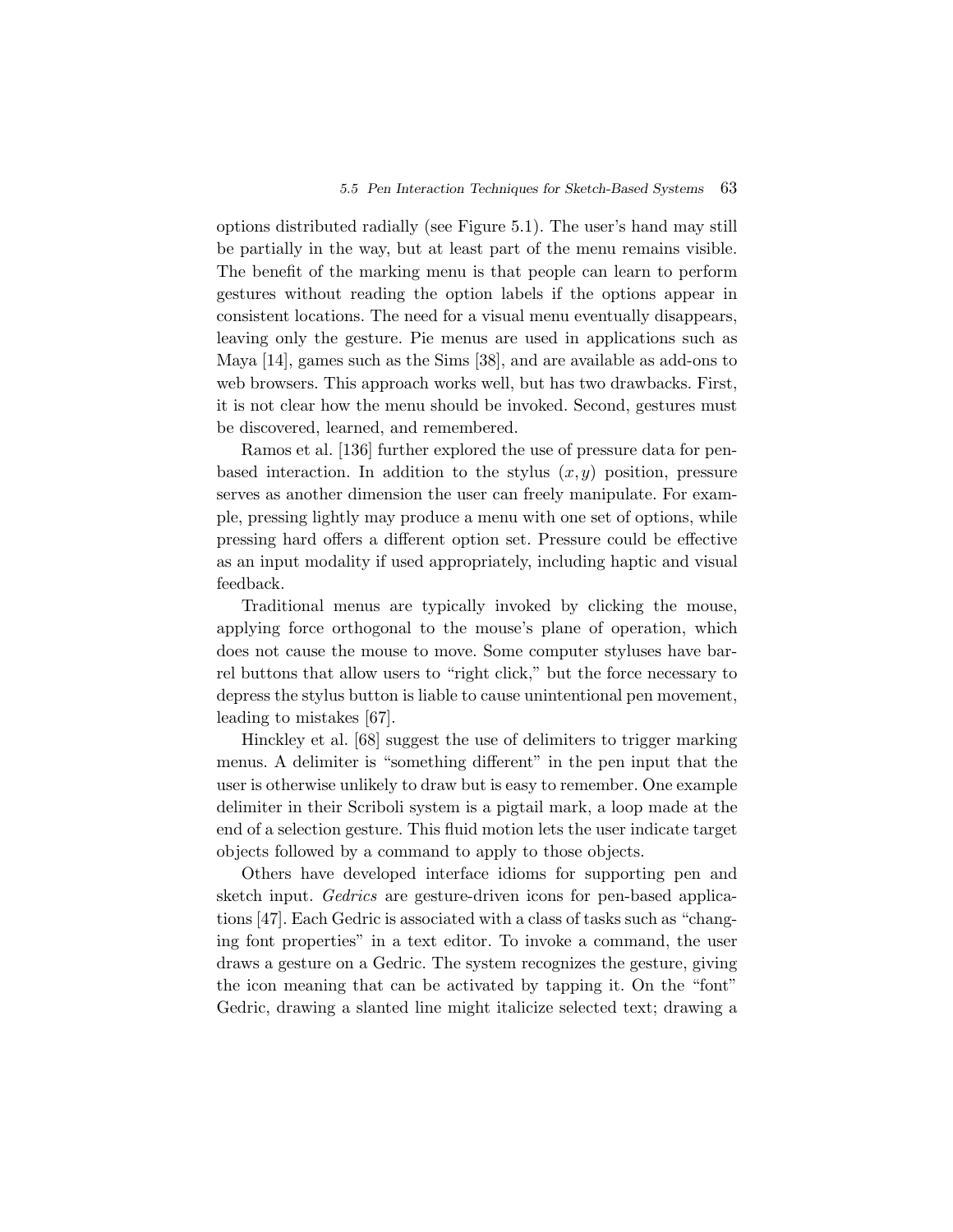#### 64 *Interaction in Sketch-Based Software*

vertical gesture from the bottom to top increases text size. However, while Gedrics help make some operations more convenient and reduce clutter on user interfaces, they also require users to know how to turn their intentions into a gesture.

While pointing and clicking is appropriate for tasks commonly performed with mice, Accot and Zhai suggest "crossing" as an apt technique for stylus interaction [1]. The experimental drawing program CrossY [9] demonstrates interface widgets that support crossing. To activate a CrossY button, the user draws a line from one side of the button to the other. Crossing makes it easy to take multiple actions with a single fluid motion, for example changing pen color and thickness by dragging the pen across adjacent CrossY widgets (see Figure 5.2).

The inherent ambiguity of sketching is also present in pen-based interaction that is not intended to be sketchy, e.g. pressing a button or choosing a menu item. When the user attempts to act on an object the system may have to disambiguate the target. For example, when pressing a button, the pen may accidentally slide off one into another. This is called *target ambiguity* [104, 105].

An alternative to mediating ambiguity is to preempt it. Pegasus and Chateau [72, 74] demonstrate a *suggestive interface* that predicts what the user will draw and shows the outcomes of various possible actions. If a pick-list mediator from BURLAP/OOPS is like asking you to clarify what you have said, a suggestive interface is analogous



Fig. 5.2 CrossY interface widgets let users change multiple parameters with a single stroke — pen color and thickness in this example.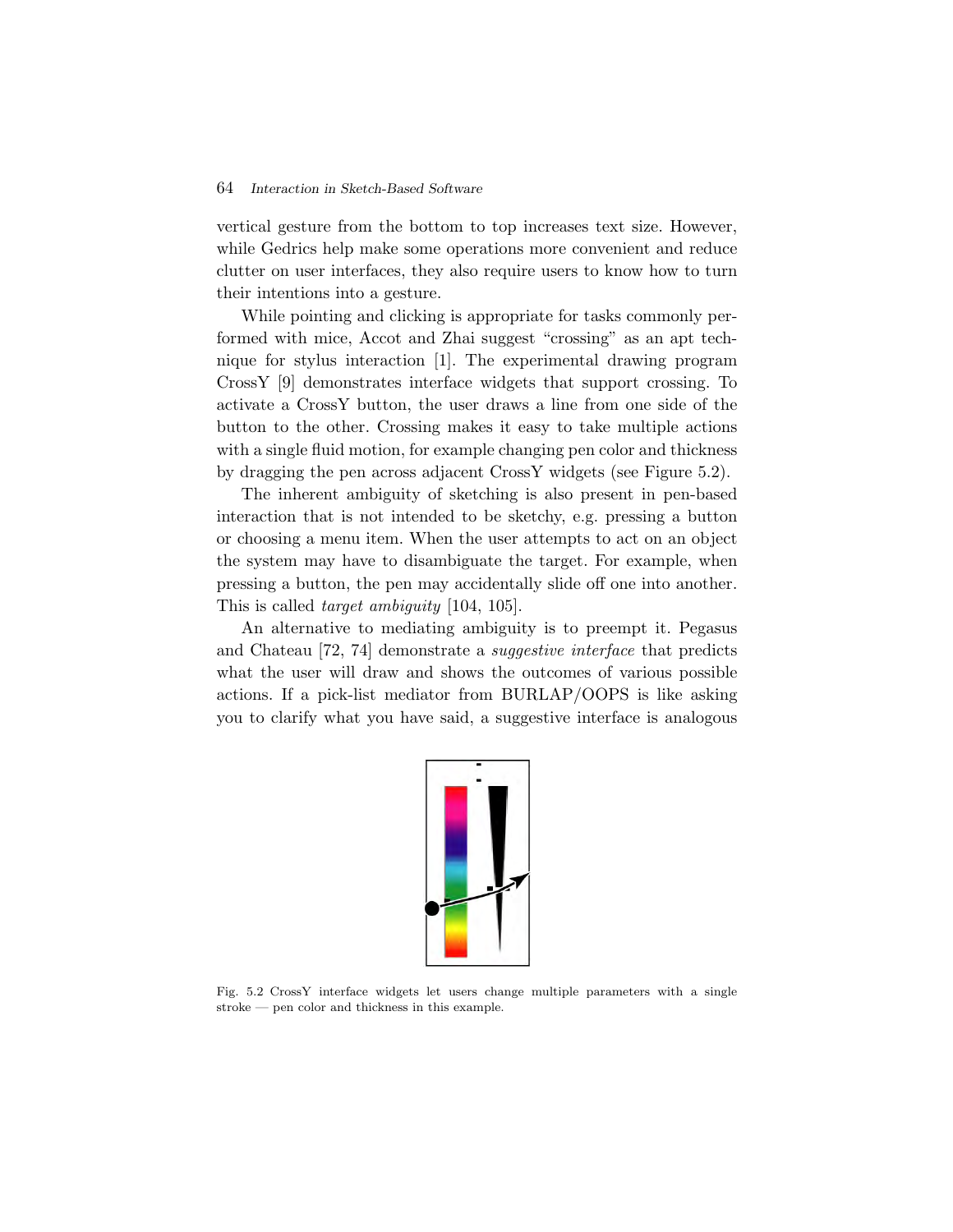to completing your sentence before you finish. For example, Chateau's simplified domain of architectural design [72] is constrained to certain configurations of walls and beams known to produce good results. This technique is appropriate when the domain has a highly regular grammar or when structural properties such as symmetry may be exploited. Tsang and colleagues use a suggestive interface for their 3D sketching system that can model shapes such as aircraft hulls [167]. The system provides an overlay that guides users in providing additional sketch input. Users found this conducive to providing precise input. The system uses the incomplete sketch as a database query, finding similar drawings, and suggests additional geometry that may be appropriate.

Bae's 3D curve modeling system demonstrates how several calligraphic interaction techniques can be used together to provide a highly fluid sketching environment [15]. The system, called ILoveSketch, presents a physical sketchbook metaphor. Note that like Sketchpad, input is provided using a stylus, optionally modified by pressing physical buttons with the nondominant hand (Figure 5.3). The interface lacks the familiar on-screen buttons, scroll bars, and menus. Instead, users give commands with gestures which are often contextsensitive. For example, to browse earlier drawings the user "peels" back virtual pages by dragging a corner; to erase an item the user draws a "scratch-out" gesture. Many techniques implemented in ILoveSketch



Fig. 5.3 ILoveSketch presents an "as natural as possible" sketching system that brings together many calligraphic interaction techniques [15].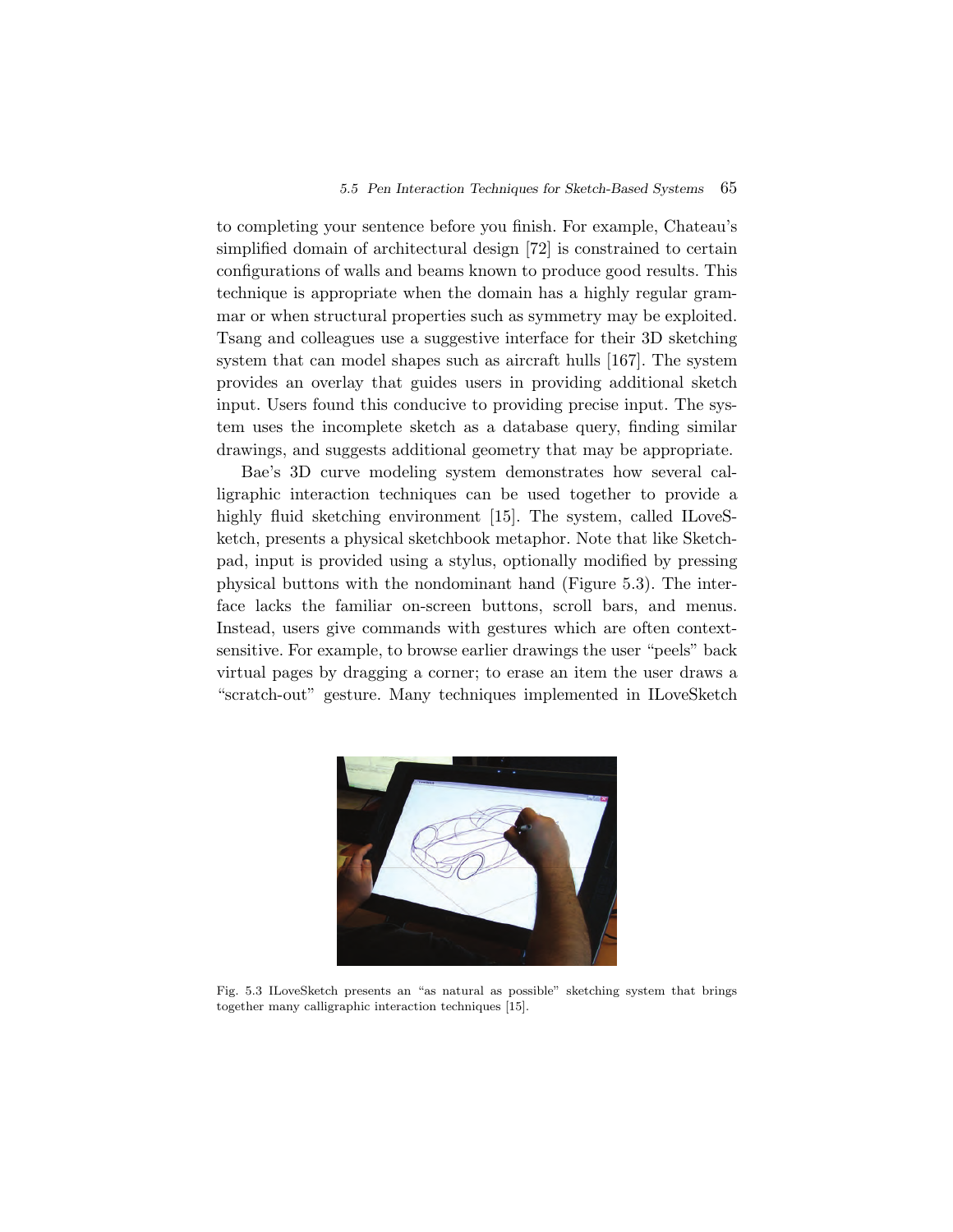# 66 *Interaction in Sketch-Based Software*

address challenges associated with sketching 3D objects. For example, the system infers appropriate viewing angles by rotating or panning based on the user's work.

Alvarado provides a list of seven design guidelines for developing *Sketch Recognition User Interfaces*, or SkRUIs [3]. These guidelines are:

- (1) Display recognition results only when the user is done sketching.
- (2) Provide obvious indications to distinguish free sketching from recognition.
- (3) Restrict recognition to a single domain until automatic domain detection becomes feasible.
- (4) Incorporate pen-based editing.
- (5) Sketching and editing should use distinct pen motions.
- (6) SkRUIs require large buttons.
- (7) The pen must always respond in real time.

While WIMP interfaces have been widely used since the mid-1980s, sketch-based interfaces remain to be adopted. To develop better interaction guidelines, interface design patterns and toolkits, the research community must continue to build and evaluate sketchingcentric applications.

# **5.6 The "mode problem"**

User interfaces often interpret input differently depending on which mode a program is in. For example, a structured graphics program may have input modes such as *select*, *draw line*, or *fill color*. Such a tool allows users to indicate rectangular areas when the selection tool is active. The same program also allows users to draw when the pencil tool is active. In both cases the user presses a mouse button and drags the cursor. But the program interprets user input in terms of the active tool. Sometimes users are unaware of which mode the program is in, or are unsure how to change to the desired mode. Managing modes often introduces cognitive load by forcing users to think about the tool rather than their work. This is called "the mode problem" [164]. It has been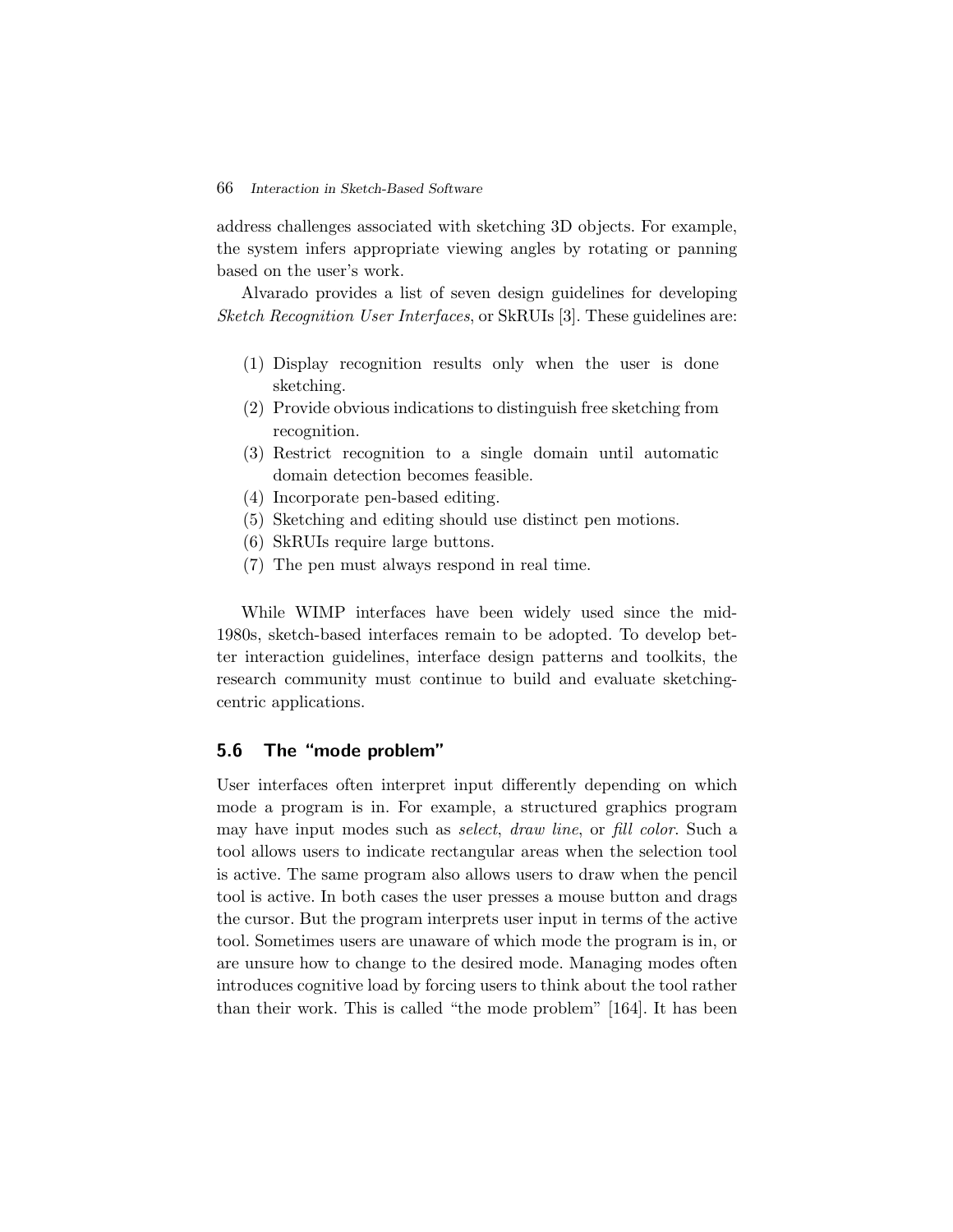a challenge since the beginning of interactive systems and is certainly not particular to sketching software.

Sketchpad, arguably the first sketching system, addressed this by letting the user control the mode with physical controls (buttons, toggle switches, dials) with the left hand [161]. GRAIL users did not explicitly enter modes to edit text and graphics. Instead, the meaning of user input was inferred by analyzing ink and its context [39]. These two early systems represent opposite extremes in ways to address the mode problem. Sketchpad's solution was explicit mode changes using nonpen input; GRAIL's solution was implicit mode changes done only with pen input.

There seems to be no clear "right" way to address the mode problem. Implicit mode changes may seem more natural, but only if the system correctly recognizes the user's intention. Recognition techniques are error-prone. Many systems therefore provide a combination of these two ways or impose drawing conventions.

Saund and Lank explored automatically recognizing mode based on the user's input in context of what has already been drawn [142]. Their *inferred-mode protocol* specifies an approach for analyzing the pen's trajectory and determining if an action may be taken unambiguously. If the user's intention is ambiguous, a mediator (such as those demonstrated by BURLAP [104]) provides the user with methods to resolve ambiguity.

Li et al. [98] compared mode-switching techniques for pen-based user interfaces. These techniques included the pen's button, press and hold, using the nondominant hand to press a physical button, a novel pressure-based method, and using the eraser end of the stylus. Interestingly, using the nondominant hand to switch modes was the fastest, the least error-prone, and best-liked method.

The "press and hold" approach is also used by Schilit et al. [145] who call this a "dwell" gesture. Microsoft Windows for Tablet PCs uses a dwell gesture for invoking right-click menus.

Scriboli's delimiters address the mode problem by allowing users to seamlessly switch between which objects to operate on and which commands to invoke [68]. For sketch-based systems the mode problem arises partly because there are multiple types of pen input. Some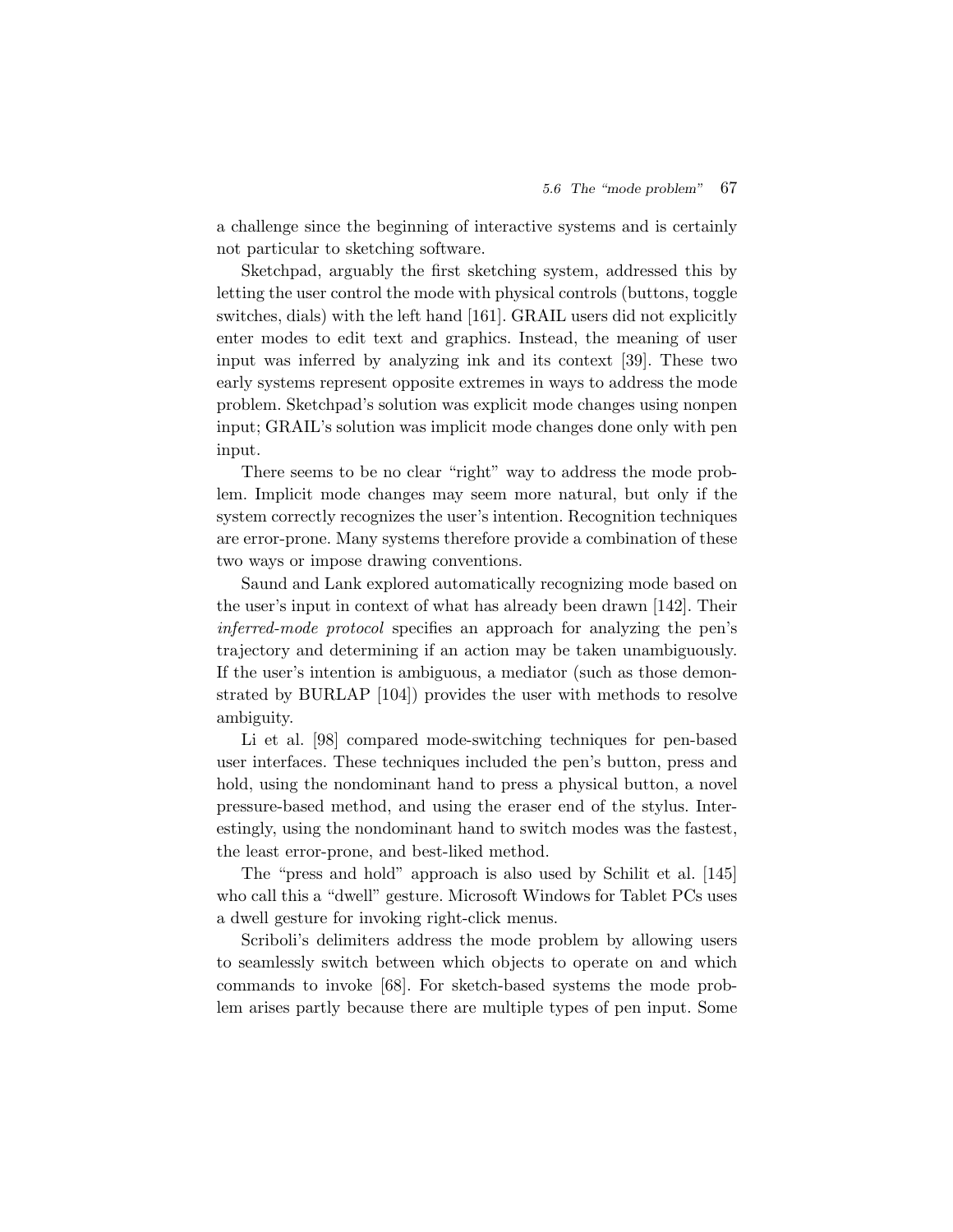#### 68 *Interaction in Sketch-Based Software*

ink is intended to stay on the page and represents words, pictures, or other model elements (*model operations*). Other pen input indicates selections or commands (*environment operations*).

Flow selection [76] allows users to seamlessly change modes from drawing to selecting with a dwell gesture. Subsequent operations (such as moving part of a line) are performed by moving the stylus without lifting up. In the example in Figure 5.4, the selection strength depends on distance to the place the user is pressing and how long the stylus has been held down. Selection strength is then used by subsequent operations such as moving or smoothing.

# **5.7 Application Areas of Sketching**

# **5.7.1 Problem Solving**

Sketching supports everyday problem solving. A homeowner may estimate financial figures on the back of an envelope when managing household funds. A college student may draw a dorm room floor plan with furniture in various configurations to determine what is possible and desirable. Pencil and paper support these quick calculations very well.

One problem solving domain addressed by sketching systems is mathematics. MathPad<sup>2</sup> [94] and MathBrush [89] let students draw pictures of natural phenomena and relate them to equations. For example, a physical system involving a mass on a spring can be represented with a drawing as well as with an equation as in Figure 5.5. The drawing



Fig. 5.4 Flow selection's mode changes done by alternately holding and moving the stylus [76]. Here the user positions the stylus near the middle of the figure's mouth and (b) moves it without lifting the pen (c). The user then holds the stylus still until the curve is smoothed (d) before completing the process by lifting the pen.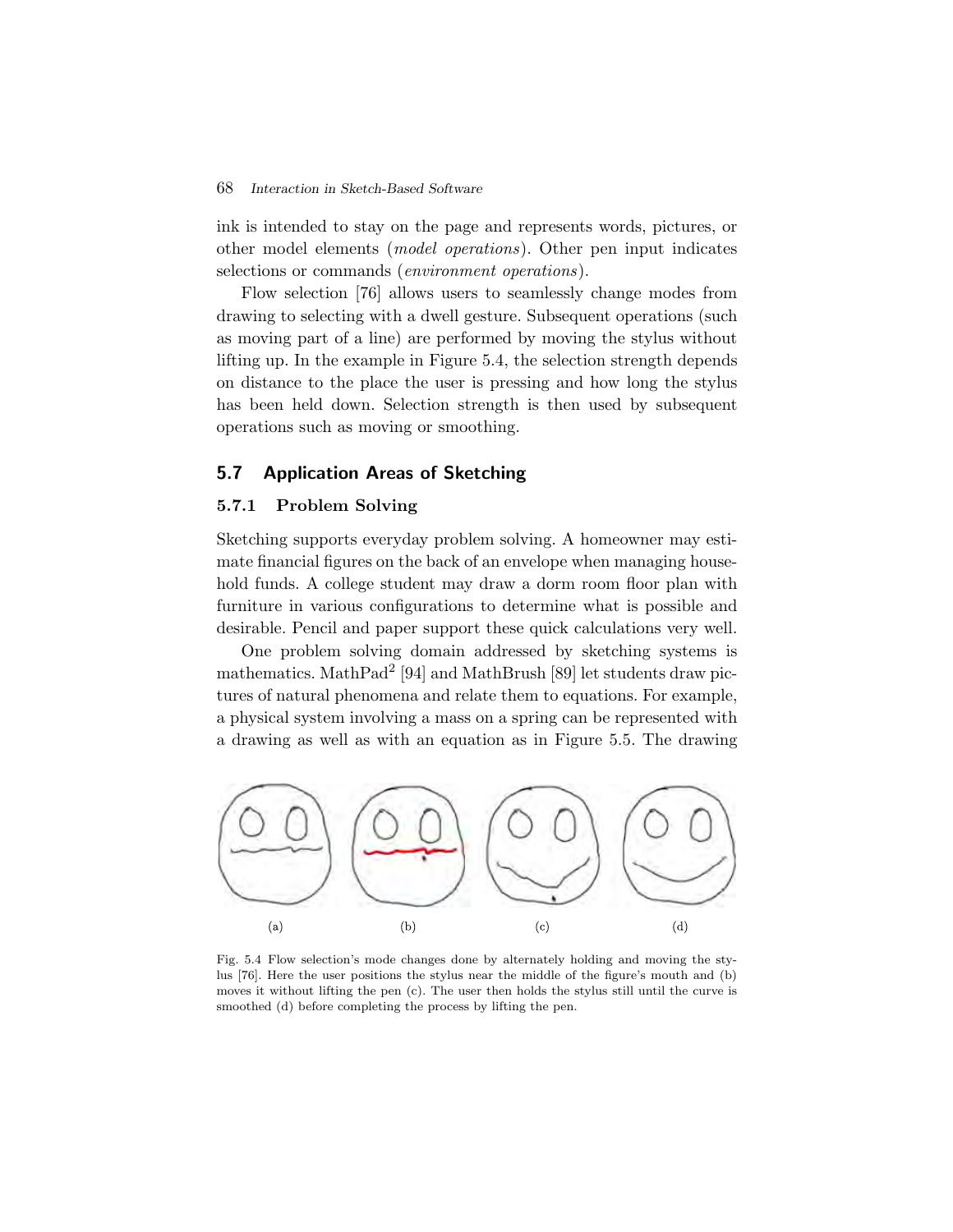

Fig. 5.5 A MathPad<sup>2</sup> sketch showing hand-written equations corresponding to the drawing of the mass-and-spring system at right, which the system can animate.

directly communicates qualitative aspects about the system such as location and size of elements, while the equation governs the quantitative properties such as the weight's mass  $m$ , the spring constant  $k$  and the time parameter's range  $t$ .

Many sketching systems allow users to simulate models. The MathPad<sup>2</sup> sketch in Figure 5.5 can be set into motion using the drawing as the initial condition, and the values  $m, k$ , and t to control the animation.

Another example of problem solving addressed by sketching is editing and annotating written documents using ink based writing or gestures. XLibris is an electronic book that supports users in reading documents and keeping notes on the pages, which the system automatically organizes [145]. XLibris also recognizes certain ink commands as search requests. For example, say an XLibris user reading this paragraph circled, underlined, or highlighted the phrase "electronic book." This action silently triggers a database query. If a strong match is found, a link appears in the margin along with the word's definition.

# **5.7.2 Sketch-Based Prototyping**

Sketching itself can be a form of prototyping. For example, user interface designers often build low-fidelity paper prototypes to use for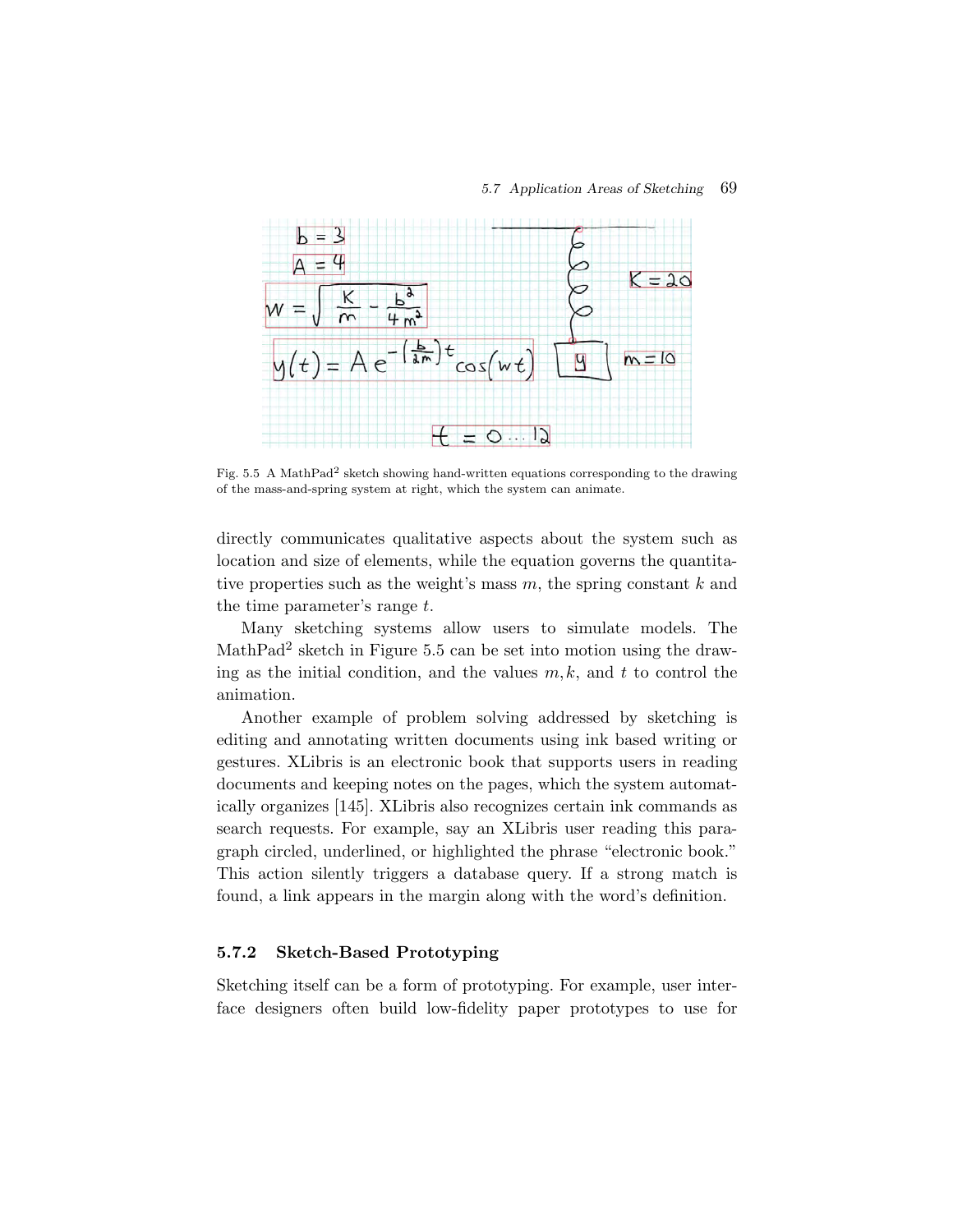### 70 *Interaction in Sketch-Based Software*

cognitive walkthroughs or usabilty studies. The "sketchy" appearance may facilitate brainstorming or encourage people to make multiple interpretations of what the sketch means [36]. Alternately, designers may draw to unambiguously communicate specific designs [122].

Designers draw diagrams of how components fit together in order to better understand how to make things. At some point designers can move past sketching and build something — a user interface, a physical mechanism, a computer program. Before the final product is built, several prototypes are made to help clarify the problem domain, manufacturing constraints, usability issues, and so on. Designers often "go back to the drawing board," iteratively sketching and building prototypes.

Low-fidelity renderings of interfaces encourage discussion on the high-level functions the UI is intended to support. Conversely, highfidelity prototypes encourage discussion of details that are not important during brainstorming or early prototyping [18, 180].

SILK (Sketching Interfaces Like Krazy) allows designers to draw user interfaces and storyboards and then interact with them [92]. SILK recognizes sketches of a limited set of common user interface elements such as buttons, scroll bars, and text areas. It then transforms the sketch into a high-fidelity version of their drawn UI in the look-and-feel of their choice. The user may elect to retain the sketchy look and still interact with the recognized drawing. The sketch-to-prototype process is fast: users created an interface with SILK in one fifth of the time they needed to make the same interface with a structured interface builder.

DENIM is a system for prototyping web sites and individual page layouts [99]. DENIM allows designers to informally and incrementally create structures, first starting at one level of granularity, then moving up or down as appropriate. The ability to "zoom" from level to level is conducive to iterative web site design.

Other sketch-based systems have been developed for prototyping computer-based models including animations with K-Sketch, multimedia authoring with DEMAIS, and software development with MaramaSketch [16, 32, 61]. These tools allow designers to build prototypes or storyboards of dynamic systems by creating sketches according to conventional visual languages.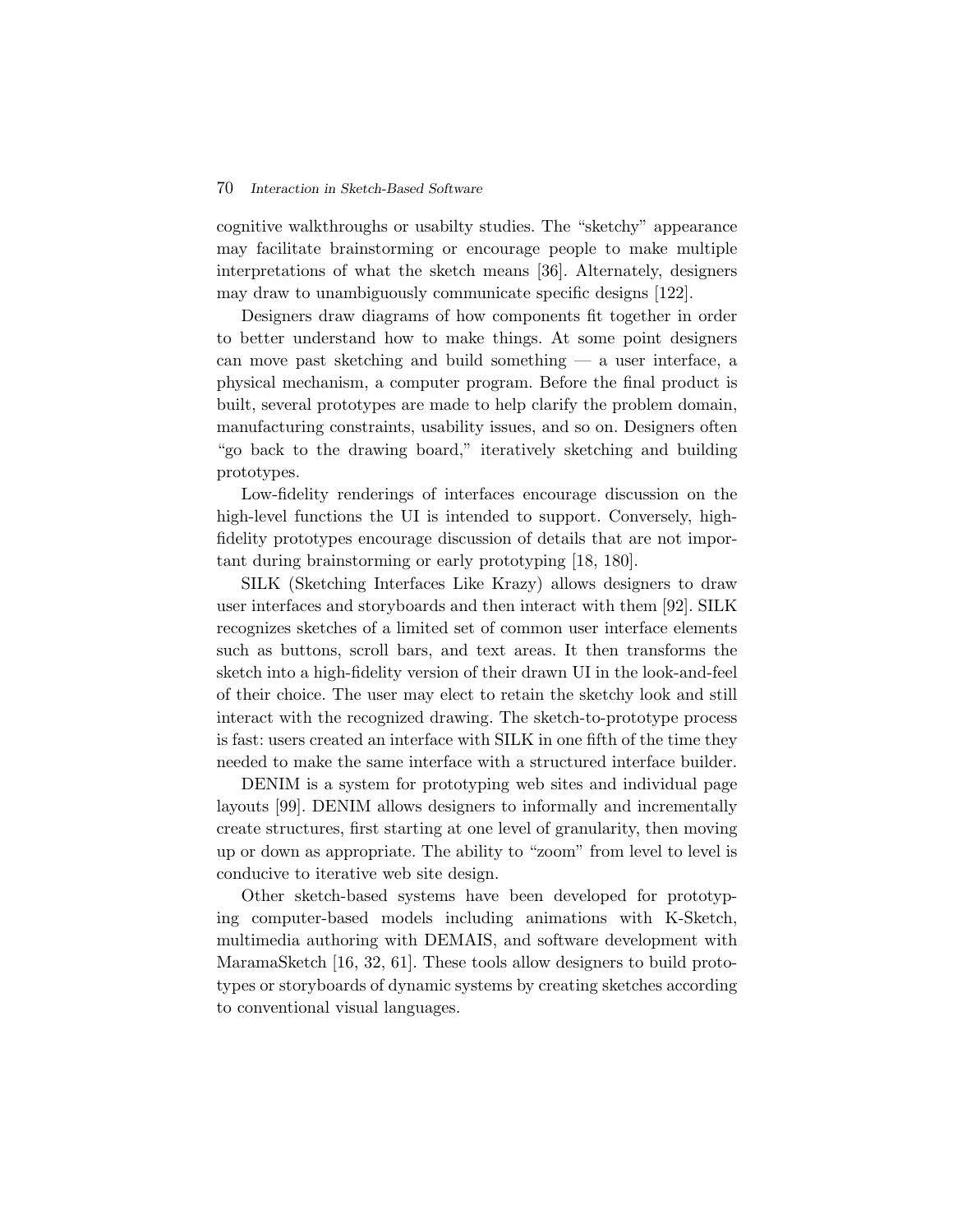One important property of physical sketches is their ability to record how a particular design evolved. Designers often keep journals of drawings and refer to them for reflection. Electronic sketching systems like SILK, ART019 [181], and NetDraw [135] support capturing and retrieving design histories of drawn objects.

# **5.7.3 Sketching 3D Artifacts**

SILK, DENIM, and similar systems explored prototyping designs for electronic media. Another class of sketching systems supports rapid development of physical artifacts. Because physical objects are three dimensional, sketching systems targeting such output frequently involve 3D modeling.

SKETCH [182] is a 3D modeling system that accepts gestural input to perform modeling operations, rather than a traditional menu-based approach. The implementation described assumes a 3-button mouse as input, but the authors suggest that pen input would be better. The multiple buttons are used to address the mode problem, with shape operations performed with the left mouse button and camera operations with the right mouse button. SKETCH-N-MAKE, an "art to part" CAD system, added the ability to produce physical output [19].

SKETCH (and SKETCH-N-MAKE) define the characteristics of the model via a sequence of operations (extruding, cutting, etc.) on an existing model. This approach contrasts with a free-form drawing approach whereby designers draw shapes in 2D and the CAD system derives a 3D model. The free-form approach feels more "natural," approximating and augmenting pencil and paper.

Recently there has been progress in developing prototypes that construct 3D models based on freehand 2D sketches [100, 108]. These systems allow designers to directly specify shapes as they are conventionally drawn, rather than relying on mapping gestures to modeling commands.

Rapid prototyping machinery has become affordable. This gives people additional tools for making things. The *Furniture Factory* and *Designosaur* [124] projects are "sketch-to-fab" systems that enable people, even children, to design simple artifacts such as doll house furniture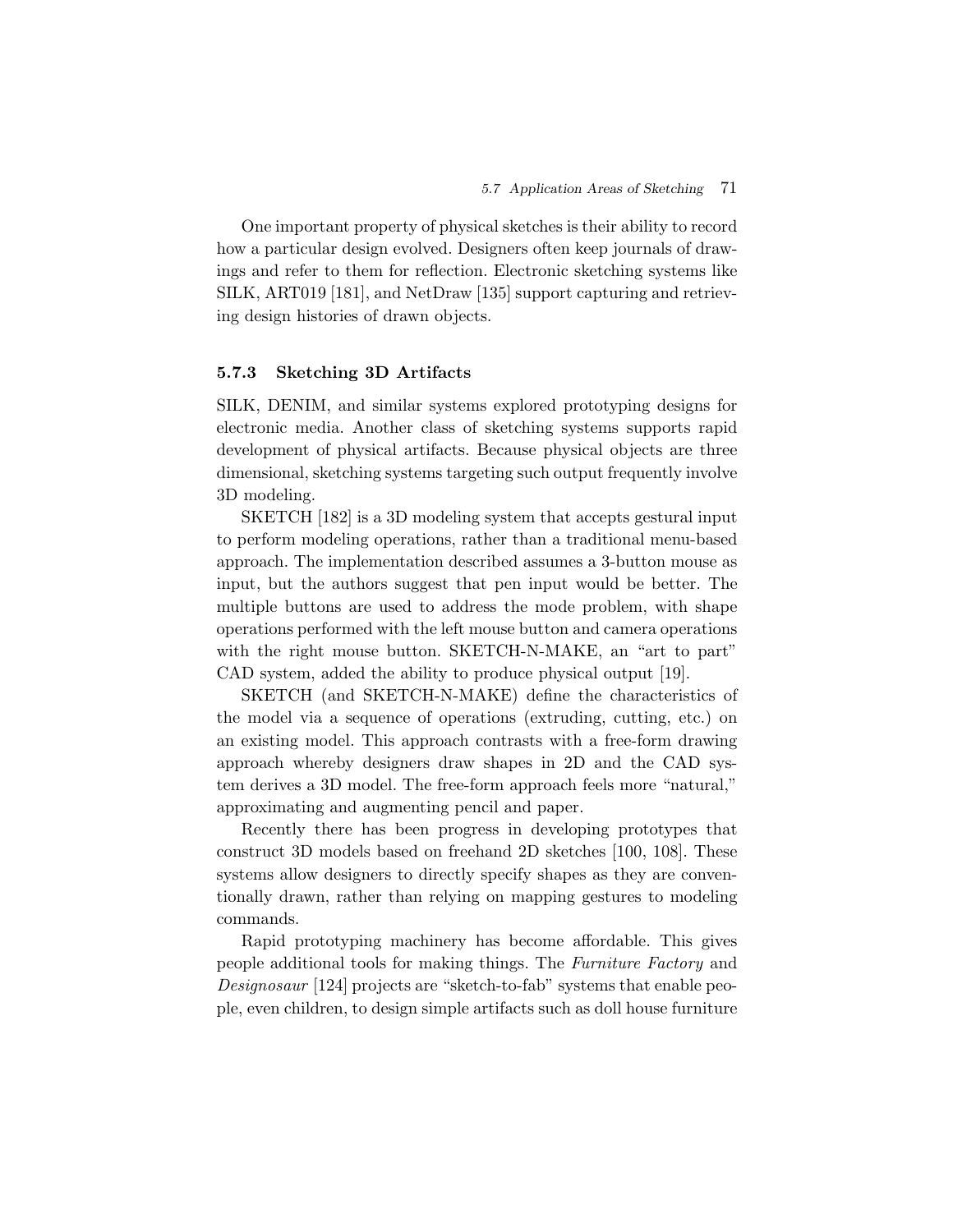# 72 *Interaction in Sketch-Based Software*

or dinosaur skeleton models. The Furniture Factory recognizes the 2D sketch as adjacent orthogonal planes, and selects appropriate jointing, leading to a CAD model suitable for manufacture on a laser cutter. Designosaur users sketch shapes of wooden "bones" and indicate locations for the bones to notch together.

# **5.8 Sketching in Playful Applications**

Most of the systems described above have concerned the production of functional artifacts such as web sites, mechanisms or math equations. We can learn a lot (even about "serious" interactive systems) by building and evaluating systems that are playful.

ART019 [181] explores a novel sketch-based form of interaction for artists. It provides the ability to visualize drawings over time and easily combine model states from different moments in the drawing's creation history. For example, an artist may select a portion of a sketch by *when* strokes were applied, rather than *where* they were applied. DiFiore and Van Reeth [34] describe an interface for artistic sketch input for an animation tool that is as fluid as pencil-and-paper while giving animators the added ability to freely deform and edit drawings in an artful manner.

Crayon Physics Deluxe and Phun are aptly-named sketching programs wherein users draw shapes that are recognized as rigid bodies in a physical simulation [37, 85]. The user controls game play by drawing shapes that interact with one another, subject to physical constraints such as gravity and rigid collisions (see Figure 5.6).

Paulson et al. [129] present a series of entertaining, educational sketch-based systems for children to learn by drawing. Their APPLES system lets users draw elements such as planets, black holes, and arrows representing initial velocity vectors. The recognized drawing then becomes alive, simulating gravitational pull and elastic collisions.

Another playful calligraphic application is Plushie, a system for designing stuffed toys [114]. Plushie users draw shapes that automatically turn into blobby, 3D objects rendered with cartoon-like, nonphotorealistic rendering. The system provides an intuitive drawing environment where people can make engaging, complex 3D models.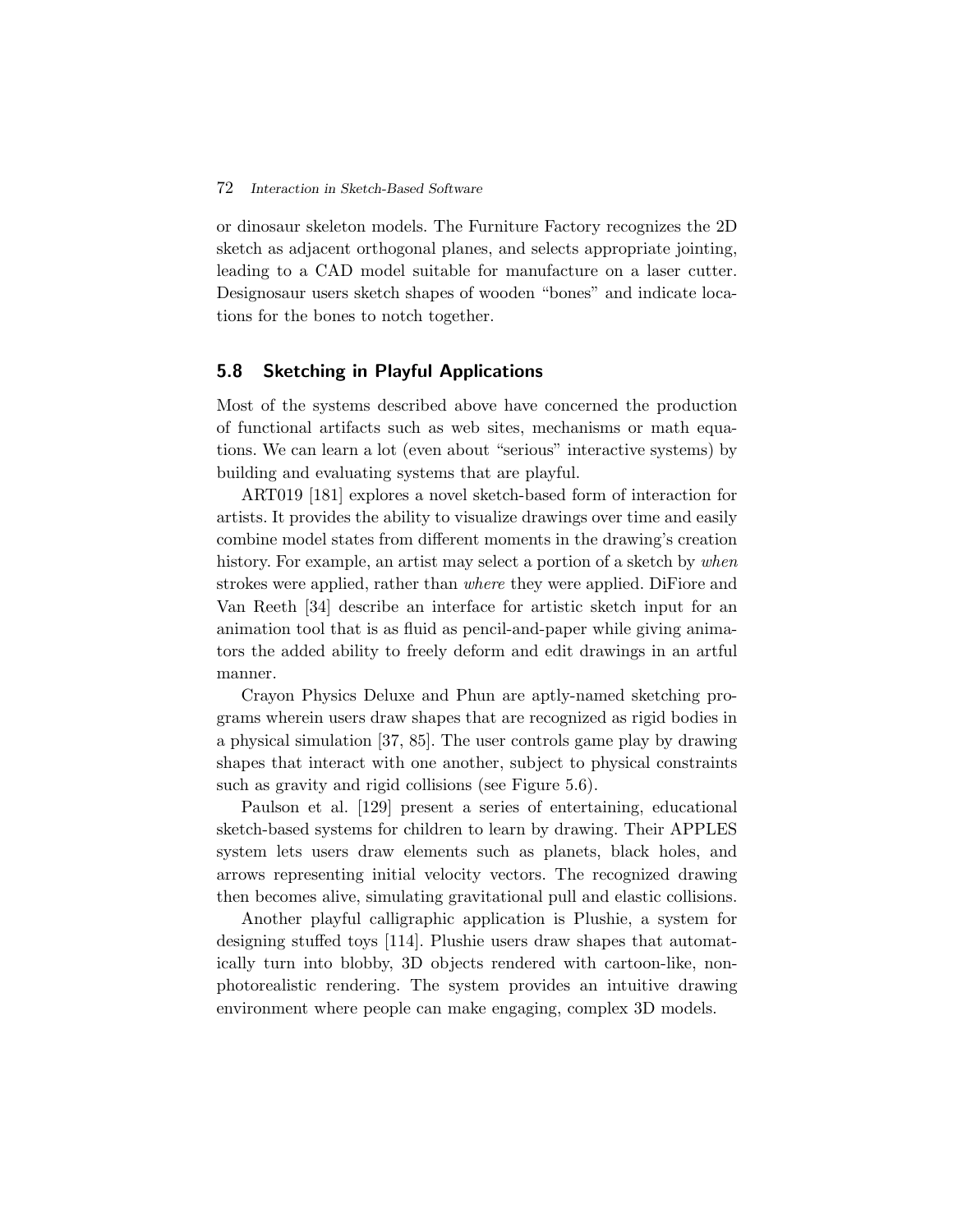#### *5.8 Sketching in Playful Applications* 73



Fig. 5.6 Two entertaining sketch-based physics simulation programs. Note the difference in how the programs render objects.

Like Plushie, FiberMesh builds on prior work by Igarashi and colleagues [73, 118]. FiberMesh enables users to edit 3D free-form models. Users enter one of several modes including deforming, rubbing, erasing, and type change. All strokes remain on the model, giving the user controls for later manipulation.

The "fun" applications presented here provide the basis for serious research. The act of drawing — even if it is a simple doodle — may help to clarify the designer's thoughts [29]. One participant in Nealen's informal user study said, "One great thing about this system is that one can start doodling without having a specific goal in mind, as if doodling on paper. One can just create something by drawing a stroke, and then gradually deform it guided by serendipity, which is very important for creative work [118]."

This section has discussed interaction topics of computational support for sketching. We began by presenting interaction concerning recognition. This includes ways for handling recognition errors, and how the system can react to sketch input and present interpretation results to the user. Several toolkits for developing sketch-based software were presented. Application areas for supporting human communication and design were described, with focus on areas where sketching is particularly useful. We discussed low-level interaction methods such as how users may select and act on objects, or how they may explicitly or implicitly enter modes.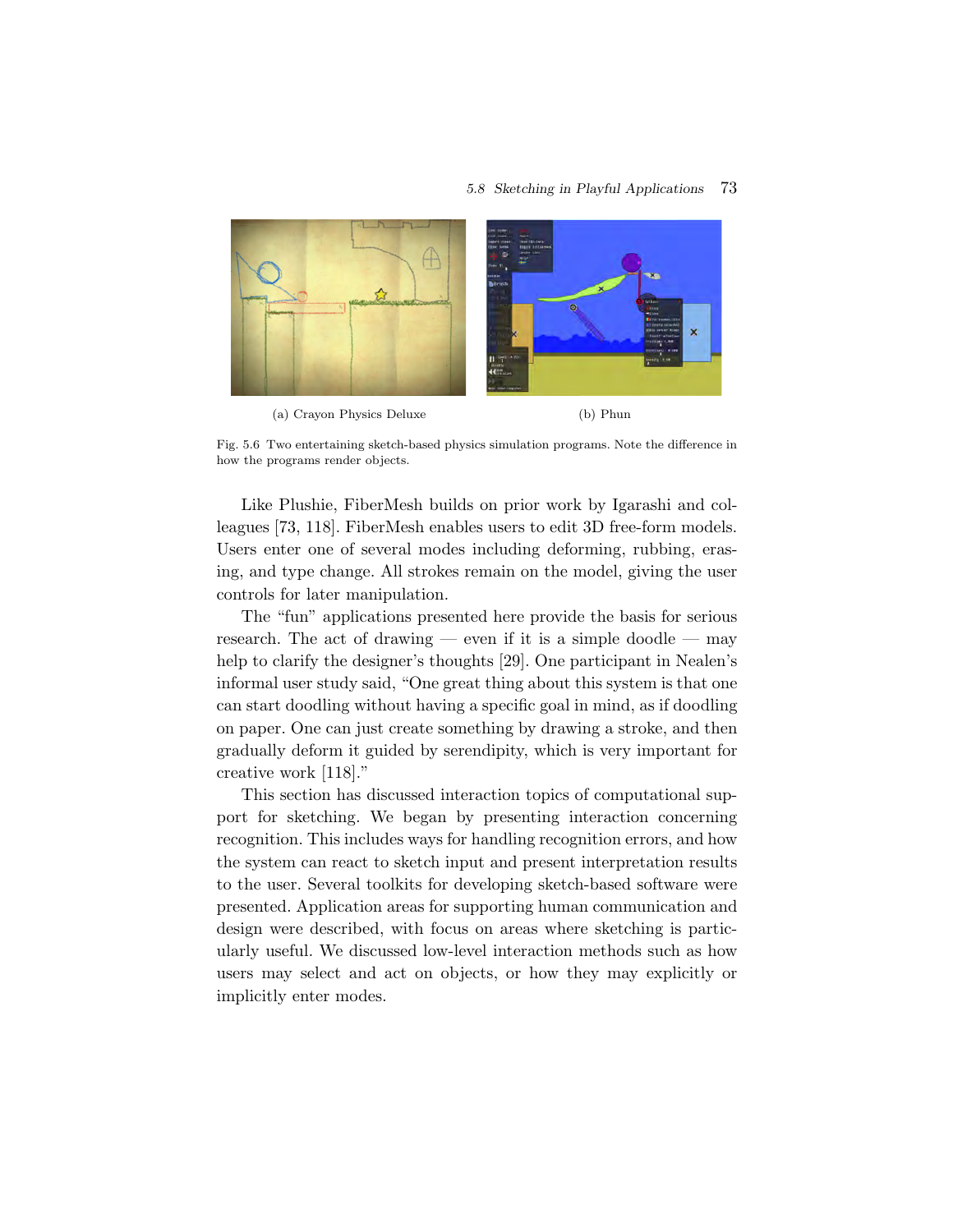# **6**

# **Challenges and Opportunities**

In the preceding five sections we have reviewed work on computational support for sketching in design, beginning with GRAIL and Sketchpad in the 1960s through work that is going on today. We have viewed the field from various aspects: studies of "traditional" design sketching done on paper without benefit of computation; hardware that has been employed for computer supported sketching, techniques for, and management of sketch recognition; and interaction in sketch-based design software. Although we attempt in this review to cover the main themes in computer supported sketching for design, the field has grown large and diverse. We cannot hope to have captured all worthy and relevant work.

Our efforts in assembling this review began with a question: After forty years of research on computational support for sketching, why there are so few real world applications of this technology? Although the mouse has dominated computer interfaces since 1980, we see no sign that in daily life people are ceasing to draw with pencil and marker, on paper, and on whiteboards. Indeed, people draw on every available surface. We posit that if computational support for sketching really worked, it would be more widely adopted in a variety of applications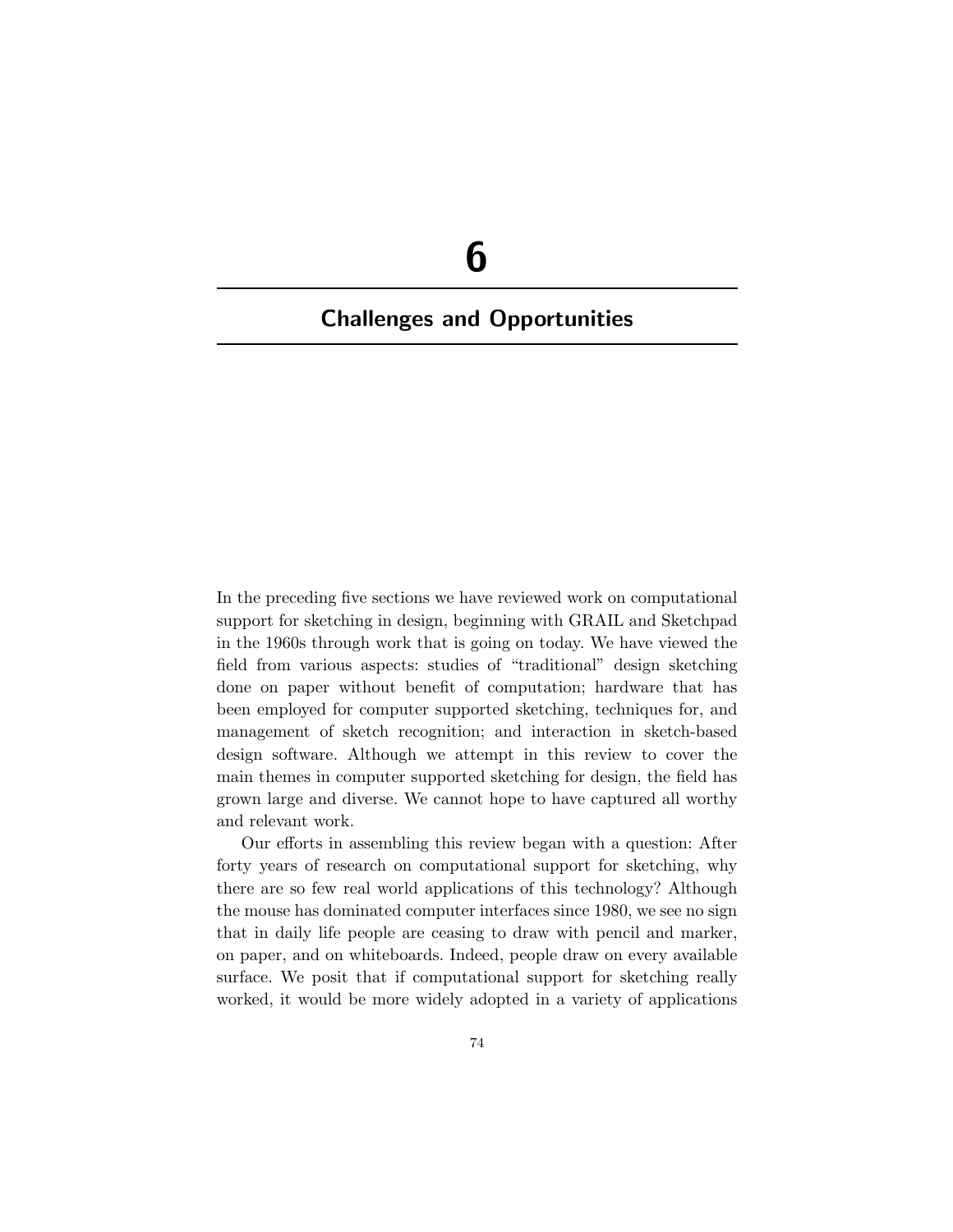and domains. As this has not yet happened, we asked ourselves: What is the state-of-the-art today, and what obstacles must be overcome before freehand sketching interaction will make its way from the research laboratory into the world of everyday use?

We found no simple single answer. However, our review of the literature in this field reveals research directions — and in some cases, challenges — in several areas that if resolved provides opportunities to develop successful real world applications. We summarize these below. Overall we maintain the optimistic outlook that the day of real-world sketching interfaces is still to come — whether just around the corner or a decade or more away. Each year we see a growing number of published papers and research projects. Hardware continues to advance, albeit somewhat more slowly. Further, the research community working on sketch-based interaction is growing both in size and in diversity of backgrounds.

## **6.1 Future Work in Understanding Traditional Sketching**

Sketch-based software for design depends on research in two main areas. The first area is an understanding of the roles and uses of sketching in design: why, when, and how designers make quick drawings, and the role they play in the enterprise of designing. The second area is an understanding of the mechanics of sketching — how people make meaningful marks with a stylus. Research in these closely related topics can foster a better understanding of the computational mechanisms that can be brought to bear to support, in various ways, the processes of sketching for design.

## **6.1.1 Sketching in Design**

The importance of sketching in design is asserted frequently in the literature, though few studies (including our own) go further than observing, as an argument for the authors' pen-based software project, that designers sketch. Yet, if we are to build sketching software that is truly useful for designers, we must gain a more systematic understanding of the ways that designers make diagrams, drawings, and sketches, how these representations serve design reasoning, how and what they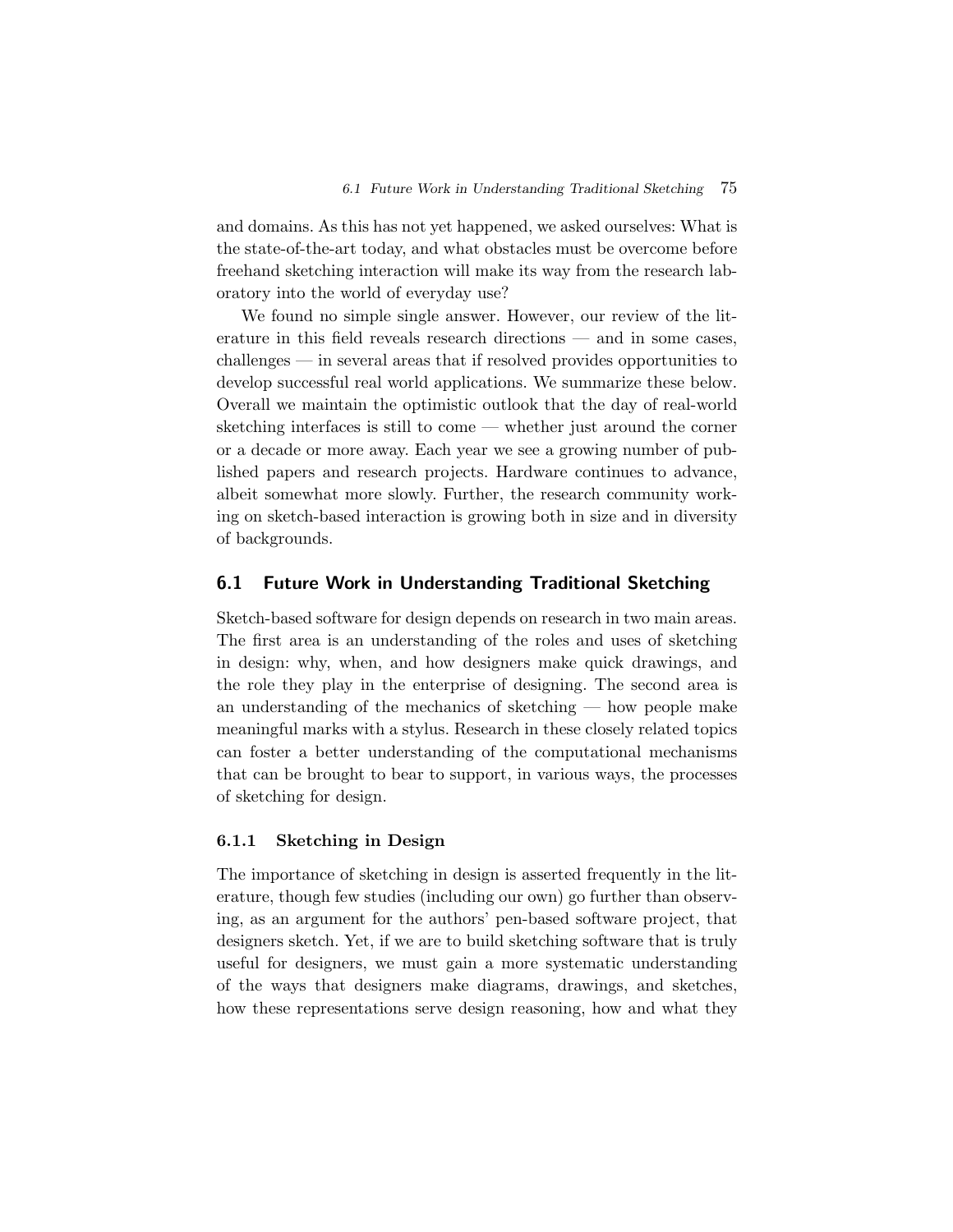#### 76 *Challenges and Opportunities*

communicate, and how they can be integrated with other knowledge and expertise. We cannot entirely separate the study of sketching as medium — from the study of design processes. Thus research in computer support for sketching can benefit by engaging designers and design researchers. Empirical studies of designers sketching, ethnographies, and analyses of user needs have already added to our knowledge. Nevertheless a thorough understanding of the functions of sketching in design will come only when we also engage designers in our quest.

#### **6.1.2 Mechanics of Sketching**

The mechanics of drawing and sketching is the second area where advances in research will lead to real world applications. There is a small but fascinating body of literature on how people draw things: we mentioned van Sommers' studies and there are others. Previously, film and video has been used to look closely at drawing mechanics. Now, pen technologies can fuel empirical studies on drawing ergonomics using Anoto, Wacom, or similar capture devices. These technologies can record drawing behavior that may be analyzed to better understand patterns and preferences for certain kinds of drawing tasks. What sequence do people choose in making a drawing, and what governs this choice? What, if any, is the relationship between pen speed, pressure, and the designer's level of confidence or certainty in the drawing? Answering these and other questions about drawing mechanics can lead, among other things, to software that can more effectively use these input data in building a more accurate model of the designer's actions.

Better knowledge about drawing mechanics can also inform the development of input and output hardware for sketching in design. We have seen hardware platforms move from light pens and CRTs, to expensive tethered digitizing surfaces, to low-cost tablets integrated with displays, digitizing whiteboards, and most recently e-ink and electronic paper. For input technologies, costs drop as resolution, reliability, and portability improve. Output technologies also improve in resolution, color capability, power consumption, and readability under diverse lighting conditions. The relatively recent introduction of Anoto's technology, introduced in 1998, reminds us that radically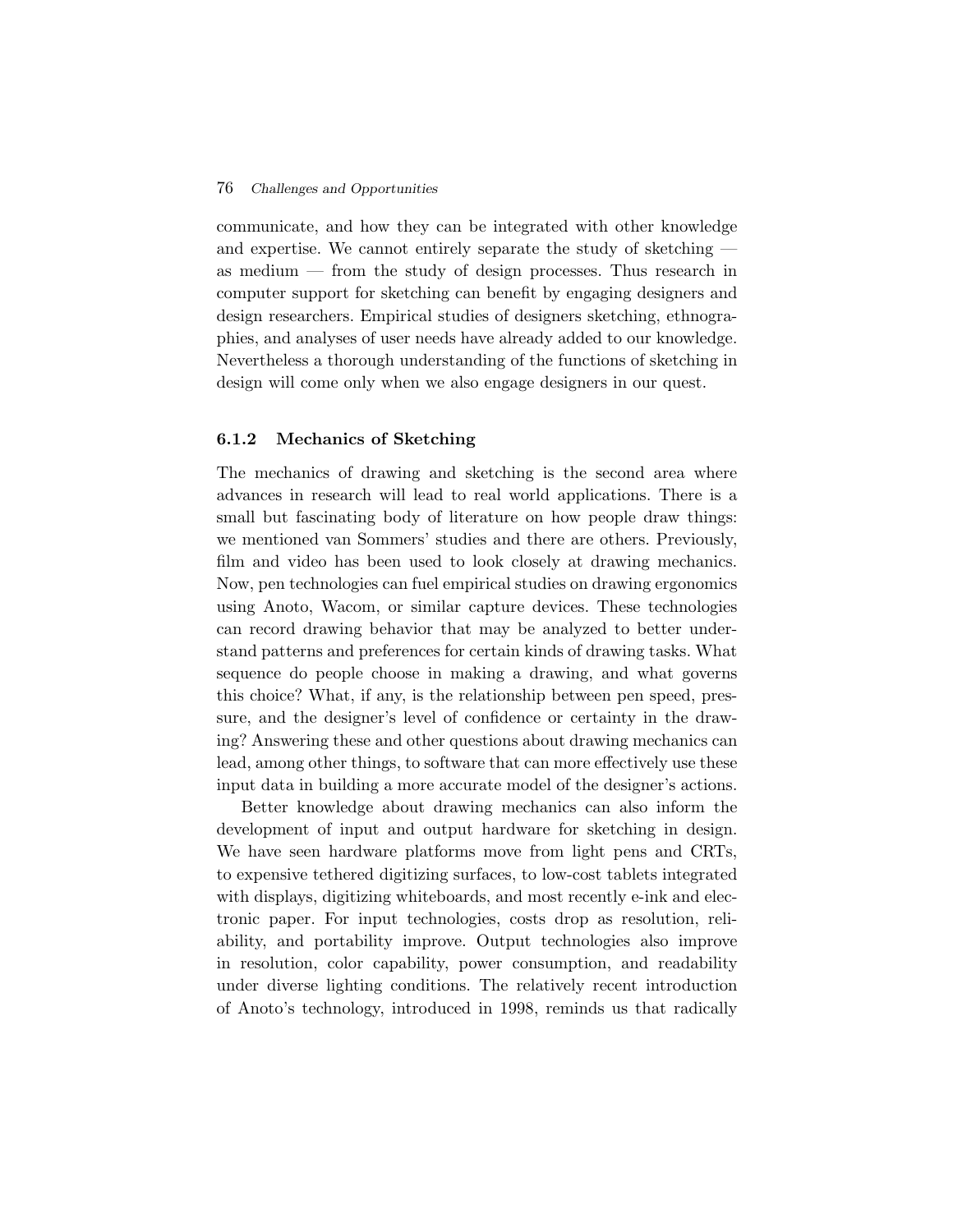different approaches in hardware are possible and can lead to quite different applications. Two-handed interaction [88] is valuable in certain tasks, as is the ability to draw on arbitrary surfaces or in space [146]. It is easy to underestimate the effects of hardware on the performance of sketching systems: subtle ergonomic factors such as display screen parallax or the pen's feel on the drawing surface contribute to user satisfaction. Designers want to be comfortable drawing for extended periods of time, and even casual users are surprisingly sensitive to pen and surface ergonomics.

Under the broad rubric of computational mechanisms to support sketching in design, we have looked at (in Section 4) managing and integrating recognition into sketch-based interfaces, and (in Section 5) interaction techniques specific to sketching.

# **6.2 Future Work in Computational Support for Sketching**

# **6.2.1 Recognition**

Sketch recognition is a cousin to speech and gesture recognition, and there are issues common to all recognition-based interaction, for example segmentation, grouping, and managing conflicts, correction, context, and n-best lists. Generally, the sketch recognition community could benefit from a close comparative study of research on recognition in these other modalities. We found no empirical data on what accuracy rate is acceptable in sketch recognition: How good must a recognizer be? Although this is likely to vary according to user and circumstance, the field would benefit by having benchmark data on acceptable accuracy in sketch recognition, similar to studies of acceptance of handwriting recognition accuracy.

Recognizer training is another area where research could advance support for sketching. Users are reluctant to devote time to training a recognizer, and so methods for incorporating training into ordinary use scenarios would be advantageous. Machine learning techniques might be applied to extract patterns from sketch data obtained from large numbers of users. When is it necessary to train a recognizer for individual users; when can a standard scheme serve all users? And when training is necessary, what interfaces are users most willing to tolerate? How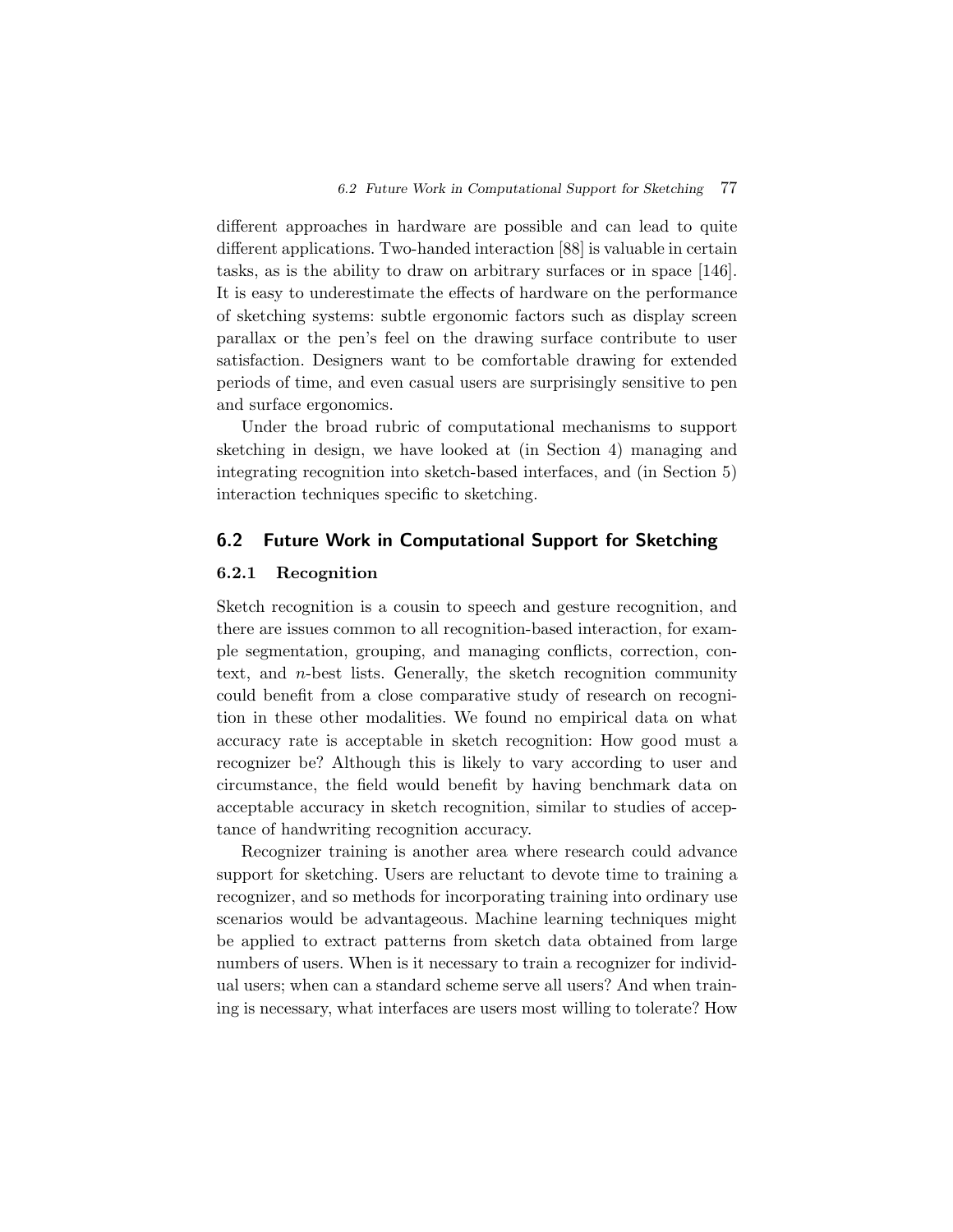#### 78 *Challenges and Opportunities*

can the number of needed training samples be minimized? Comparative usability and performance evaluations of training methods could be helpful.

Also related to recognition, when and under what circumstances should an application attempt recognition? Just how eager or lazy should a recognition engine be? When to be eager; when to be lazy? What heuristics can an application use to determine its recognition strategies? To what extent, and using what methods, can a system's knowledge of context support recognition? And finally, although many different approaches to recognition have been pursued, the challenge of recognizing sketches, whether domain-centric or domain-independent, remains an open problem.

A special (but important) case of sketch recognition is the problem of generating 3D models from 2D sketches. Again, many efforts have tackled particular kinds of 2D-to-3D sketch recognition. Yet specific constraints bound the capabilities of each of these projects: some systems make assumptions of orthonormal geometry; others handle curved surfaces. We are still far from a general purpose system for generating 3D models from sketches. The challenges here include dealing with incomplete drawings (e.g. lines truncated by the edge of the sketch); incorrect drawings (not made to correct isometry or perspective); the use of shading, hatching, and line weight to inform model-construction. Here we also distinguish between projects that aim to recognize and parse projection drawings made according to the traditional conventions, and those (like SKETCH [182] and SketchUp [54]) that use an artificial language of gestural commands to construct models.

#### **6.2.2 Interaction Techniques**

Another broad area where research can advance software support for sketching in design is interaction techniques specifically tuned for the pen. The early work at PARC that produced the WIMP interface led to widely adopted conventions for using the mouse to interact with applications. We have yet to see a similar set of conventions that emerge for using the pen to interact with applications, though as we saw in Section 5, some work has been done along these lines. Pen interaction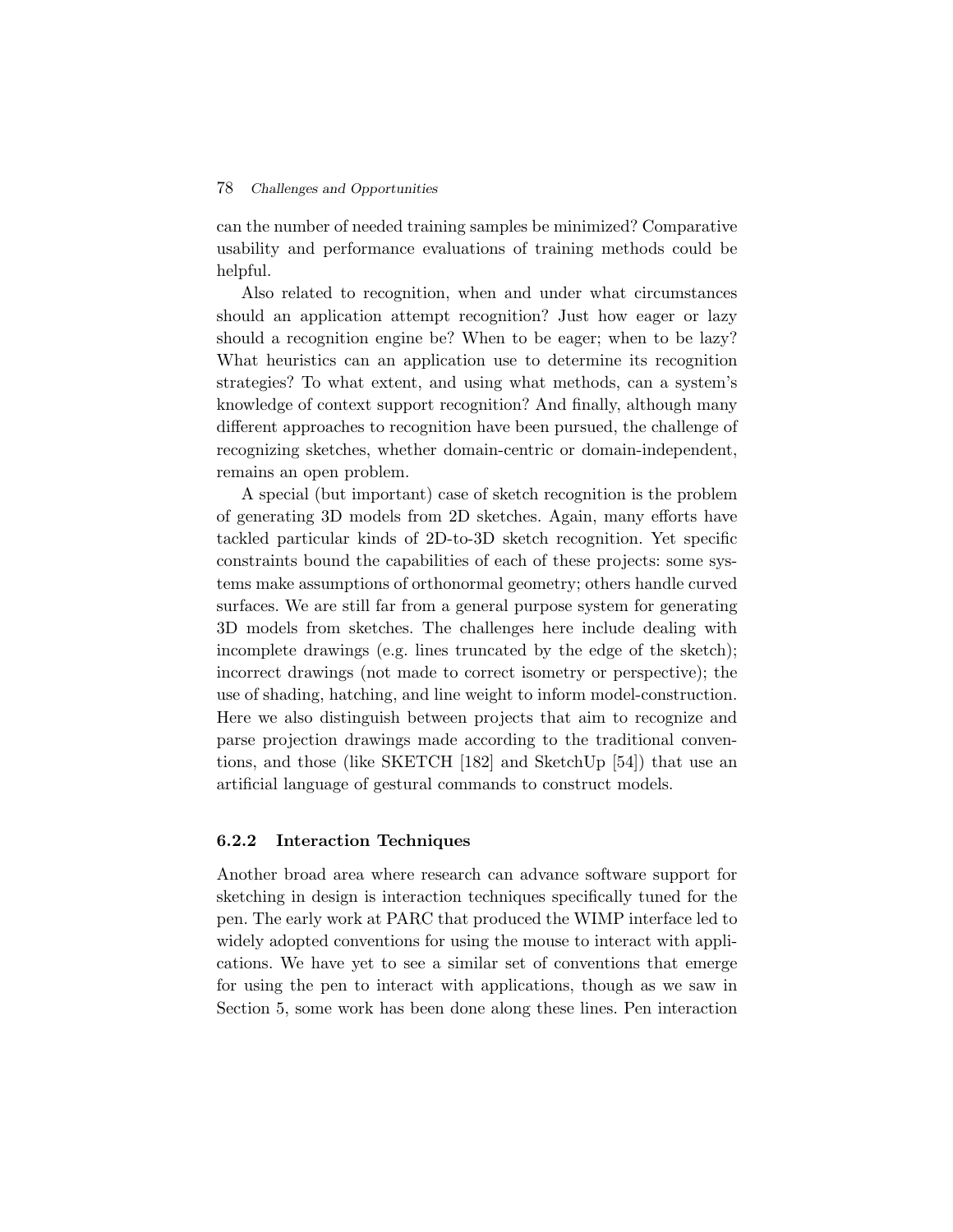techniques might leverage input data such as pressure [136] and pen angle, in addition to the customary position, timing, and pen-up, pendown events. It may be fruitful also to look at the design of screen widgets specifically for use with the pen, rather than assuming that the widgets that work for the mouse are equally suited for pen-based interaction. And work with gestures such as the "pigtail" or the technique of "crossing" screen items suggests that developing and adopting a conventional language of pen gestures may be helpful [9, 68].

Stepping up a level from the pen and screen, support for sketching will require other interaction techniques. For example, managing recognition errors and ambiguities in a sketching program without unduly distracting the designer remains a challenge. Research on interruption management may be useful: the system could assess the user's state and decide when is an appropriate time to query for resolving an error, conflict, or ambiguity.

#### **6.2.3 Application Architectures**

Perhaps one of the greatest obstacles to widespread adoption of sketching interaction is the underlying architecture of application software and the software engineering assumptions that this entails. A strength of sketching is that it can convey decisions on a spectrum from ambiguity and vagueness to precision and certainty. However, as long as the underlying software does not support such a spectrum, it will be difficult to take advantage of this feature. That is, whatever degree of ambiguity or precision the user may wish to convey through the sketch will be resolved before the application gets hold of it. In this review, we have touched many times on the idea that sketches can capture the user's level of commitment and precision, but until application software can use this information, the system's capacity to capture and convey it is wasted. Here we contrast speech and sketch recognition: It is a fair assumption that a speaker has intended to make a specific and precise utterance, and it is the job of the listener to recognize what that was. As we have pointed out, in design this is not always the case.

Sketching, however, does not only happen at the early stages of designing. Designers sketch throughout the process, and so software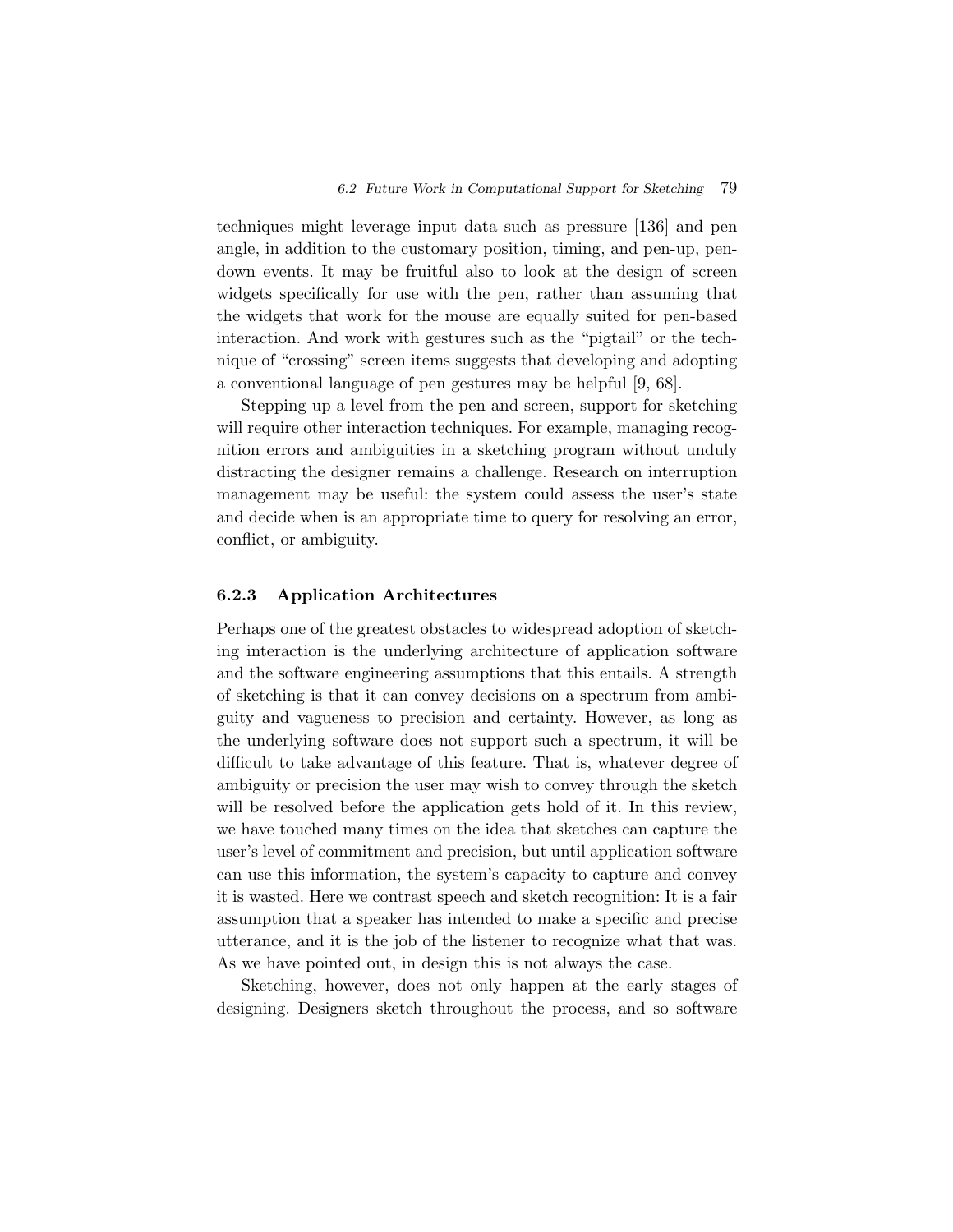#### 80 *Challenges and Opportunities*

must also be able to capture and use sketch input even during later stage design. The earliest, exploratory sketches may convey a wide range of alternatives quickly. Drawings made in concluding phases resolve detail and entail highly precise decision making. Effective sketch-based applications must be able to support designers throughout this process.

In the vein of innovative application architectures that take advantage of sketching input, it is worth remarking that many of the innovations in Sketchpad were programming language ideas, not what we would now see as HCI ideas. The software architecture of Sketchpad a constraint solver at its core, an object-like representation of prototypes and instances — these were deeply integrated into the design of the program. It may take more than wrapping existing applications with a "sketching interface" in order to reap the advantages of penbased interaction.

## **6.2.4 Toolkits**

Most of the systems we reviewed here were built from scratch, using only the most basic device and graphics libraries. Building from the ground up can allow more divergent and potentially innovative work. However, this comes at a heavy cost: a great deal of redundant effort is spent by the sketching research community building similar lowlevel functionality. In order to advance the field and build more robust and sharable sketching applications, programmers can rely on toolkits and libraries to perform many of the mundane and common tasks. Several toolkits have been proposed and developed (e.g. SATIN and InkKit [69, 133]) but these have not gained widespread acceptance. It would be worth looking into why more researchers and developers have not adopted these toolkits. What would be the required characteristics of a successful toolkit for sketching — both research prototypes and full-fledged applications — remains an open question.

# **6.3 Conclusion: In Support of Visual Thinking**

Computational support for sketching has a long and interesting history dating back to the early days of computing. Some of the first graphical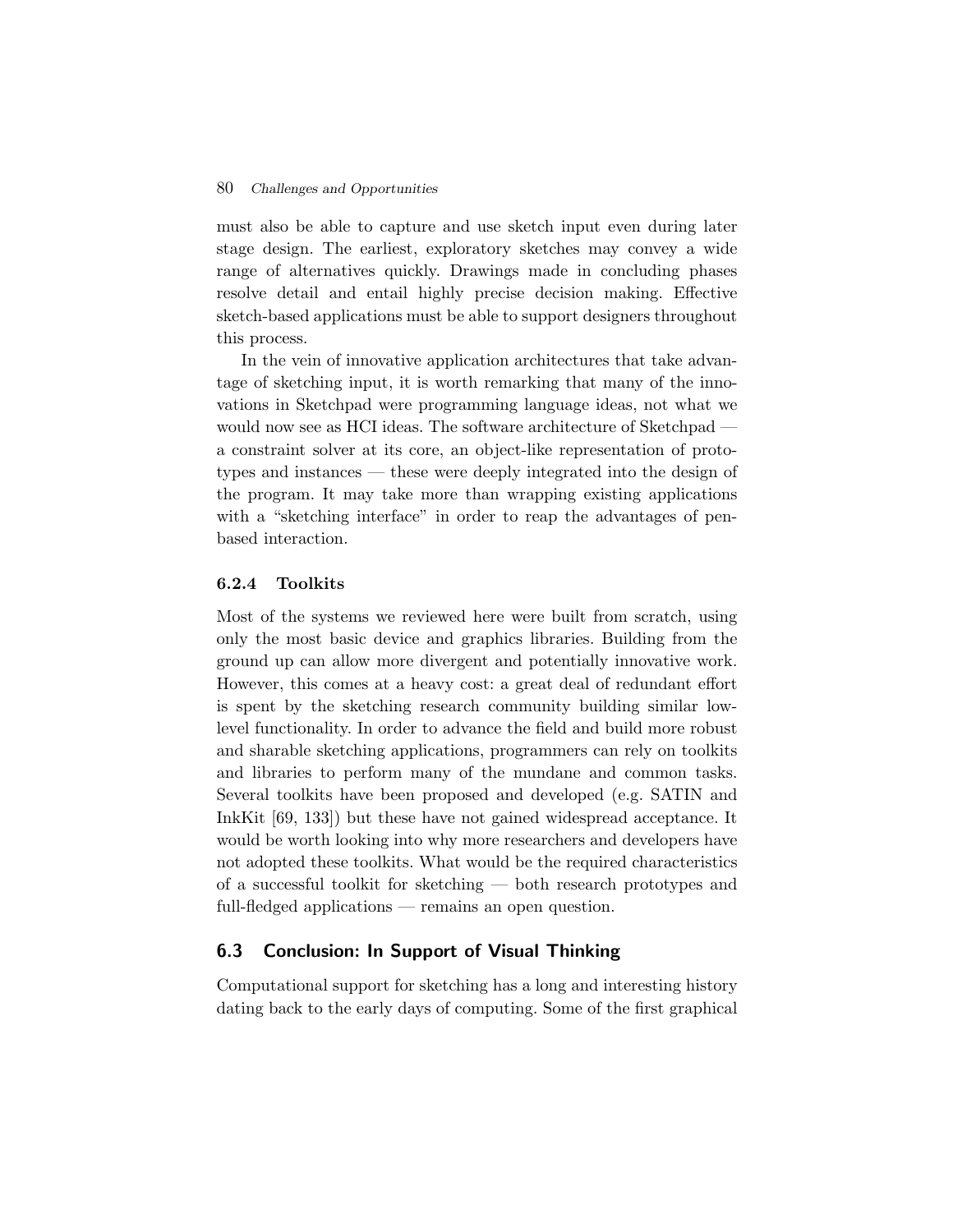interfaces in the 1960s demonstrated compelling features that even today are not wholly integrated into pen computing. Despite advances in hardware (digitizing whiteboards, the Wacom<sup>TM</sup> [173] and Anoto pen technologies, the Tablet PC) sketching remains a niche area. Perhaps it always will. On the other hand, it may be that overcoming a number of obstacles would make pen-based sketch interaction far more attractive in a range of application areas. People, after all, still draw.

Certainly for designers — and by this we mean not only those in the "artistic" or "creative" professions but also chemical, electrical, mechanical engineers, economists, anyone who uses graphical representations in their work — better computer support for sketching would be a boon. Arguably, sketching and diagramming is not just a matter of recording geometry of ideas that have been worked out in the head. Rather, as Arnheim put it, drawing is a medium for visual thinking [11]. Seen in this way, supporting sketching for design goes beyond strategies for more accurately capturing pen strokes or ink, or tuning recognition. Truly inspired work on computational support for sketching will see its task as supporting designers — and all users — in thinking visually.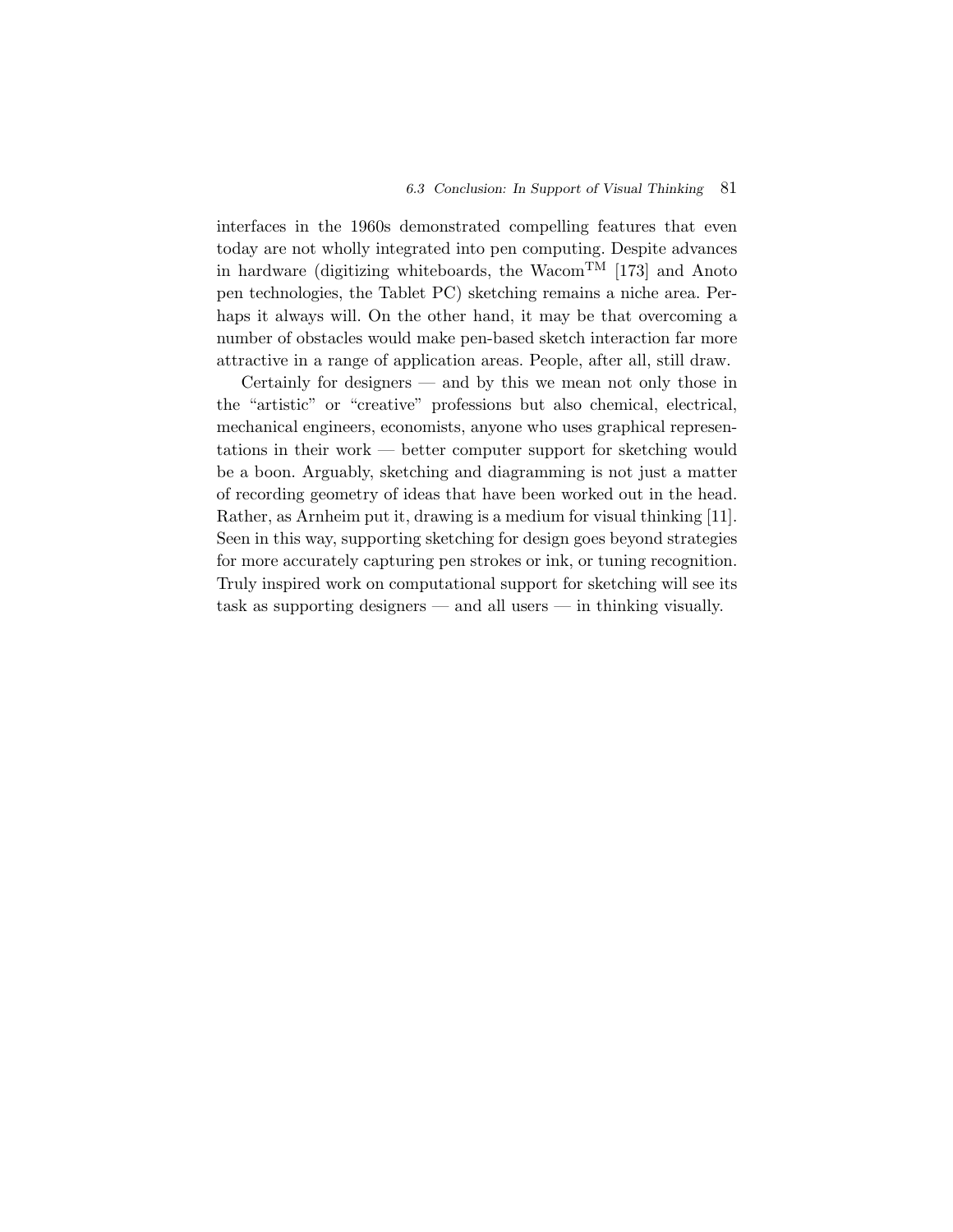- [1] J. Accot and S. Zhai, "More than dotting the i's foundations for crossingbased interfaces," in CHI '02: Proceedings of the SIGCHI Conference on Human Factors in Computing Systems, pp. 73–80, New York, NY, USA: ACM, 2002.
- [2] C. Alvarado, "A natural sketching environment: Bringing the computer into early stages of mechanical design," Master's thesis Massachusetts Institute of Technology, 2000.
- [3] C. Alvarado, "Sketch recognition user interfaces: Guidelines for design and development," in Proceedings of AAAI Fall Symposium on Intelligent Penbased Interfaces, 2004.
- [4] C. Alvarado and R. Davis, "SketchREAD: A multi-domain sketch recognition engine," in UIST '04: Proceedings of the 17th Annual ACM Symposium on User Interface Software and Technology, 2004.
- [5] C. Alvarado and R. Davis, "Dynamically constructed bayes nets for multidomain sketch understanding," in International Joint Conference on Artificial Intelligence, 2005.
- [6] F. Anastacio, M. C. Sousa, F. Samavati, and J. A. Jorge, "Modeling plant structures using concept sketches," in NPAR '06: Proceedings of the 4th International Symposium on Non-photorealistic Animation and Rendering, pp. 105–113, New York, NY, USA: ACM, 2006.
- [7] Anoto, "Development guide for service enabled by anoto functionality," Technical report, Anoto AB, 2002.
- [8] L. Anthony, J. Yang, and K. R. Koedinger, "Evaluation of multimodal input for entering mathematical equations on the computer," in CHI '05: CHI '05 Extended Abstracts on Human Factors in Computing Systems, pp. 1184–1187, New York, NY, USA: ACM, 2005.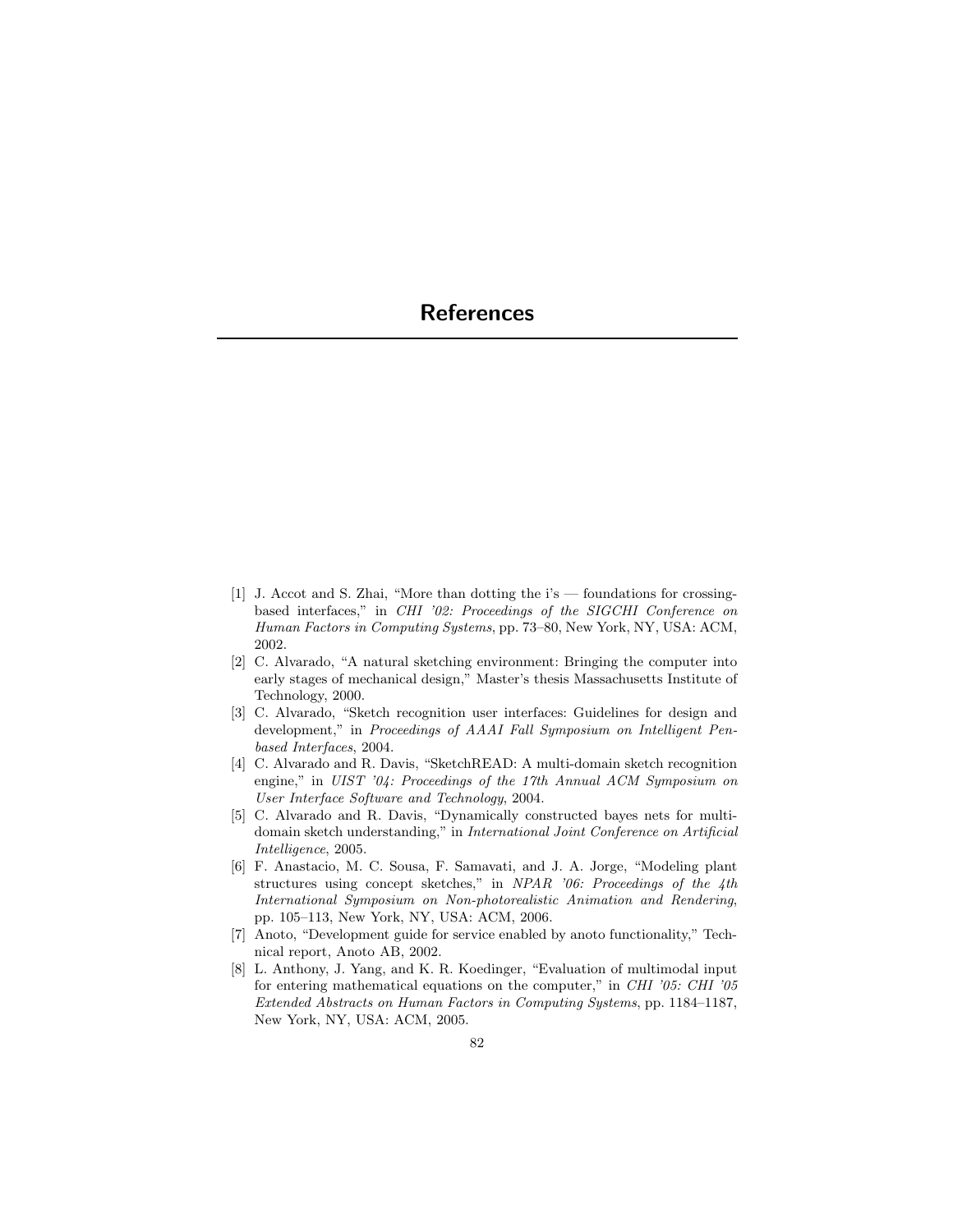- [9] G. Apitz and F. Guimbretière, "CrossY: A crossing-based drawing application," in UIST '04: Proceedings of the 17th Annual ACM symposium on User Interface Software and Technology, pp. 3–12, New York, NY, USA: ACM, 2004.
- [10] Apple Inc., "Apple Inkwell," http://www.apple.com/sg/macosx/features/ inkwell/, 2007.
- [11] R. Arnheim, *Visual Thinking*. London: Faber and Faber, 1969.
- [12] J. Arnowitz, M. Arent, and N. Berger, Effective Prototyping for Software Makers. Morgan Kaufmann, 2006.
- [13] J. Arvo and K. Novins, "Appearance-preserving manipulation of hand-drawn graphs," in GRAPHITE '05: Proceedings of the 3rd International Conference on Computer Graphics and Interactive Techniques in Australasia and South East Asia, pp. 61–68, New York, NY, USA: ACM, 2005.
- [14] Autodesk Inc., "Autodesk Maya," 2008. http://autodesk.com.
- [15] S.-H. Bae, R. Balakrishnan, and K. Singh, "ILoveSketch: As-natural-aspossible sketching system for creating 3D curve models," in Proceedings of UIST'08 (to appear), 2008.
- [16] B. P. Bailey and J. A. Konstan, "Are informal tools better?: comparing DEMAIS, pencil and paper, and authorware for early multimedia design," in CHI '03: Proceedings of the SIGCHI Conference on Human Factors in Computing Systems, pp. 313–320, New York, NY, USA: ACM, 2003.
- [17] O. Bimber, L. M. Encarnacao, and A. Stork, "A multi-layered architecture for sketch-based interaction within virtual environments," Computers and Graphics, vol. 24, pp. 851–867, 2000.
- [18] A. Black, "Visible planning on paper and on screen: The impact of working medium on decision-making by novice graphic designers," Behaviour and Information Technology, vol. 9, no. 4, pp. 283–296, 1990.
- [19] M. Bloomenthal, R. Zeleznik, R. Fish, L. Holden, A. Forsberg, R. Riesenfeld, M. Cutts, S. Drake, H. Fuchs, and E. Cohen, "SKETCH-N-MAKE: Automated machining of CAD sketches," in Proceedings of ASME DETC'98, pp. 1–11, 1998.
- [20] D. Blostein, E. Lank, A. Rose, and R. Zanibbi, "User interfaces for on-line diagram recognition," in GREC '01: Selected Papers from the Fourth International Workshop on Graphics Recognition Algorithms and Applications, pp. 92–103, London, UK: Springer-Verlag, 2002.
- [21] B. Buxton, Sketching User Experiences. Morgan Kaufmann Publishers, 2007.
- [22] X. Chen, S. B. Kang, Y.-Q. Xu, J. Dorsey, and H.-Y. Shum, "Sketching reality: Realistic interpretation of architectural designs," ACM Transations Graphics, vol. 27, no. 2, pp. 1–15, 2008.
- [23] M. B. Clowes, "On seeing things," Artificial Intelligence, vol. 2, pp. 79–116, 1971.
- [24] J. M. Cohen, L. Markosian, R. C. Zeleznik, J. F. Hughes, and R. Barzel, "An interface for sketching 3D curves," in I3D '99: Proceedings of the 1999 Symposium on Interactive 3D Graphics, pp. 17–21, New York, NY, USA: ACM, 1999.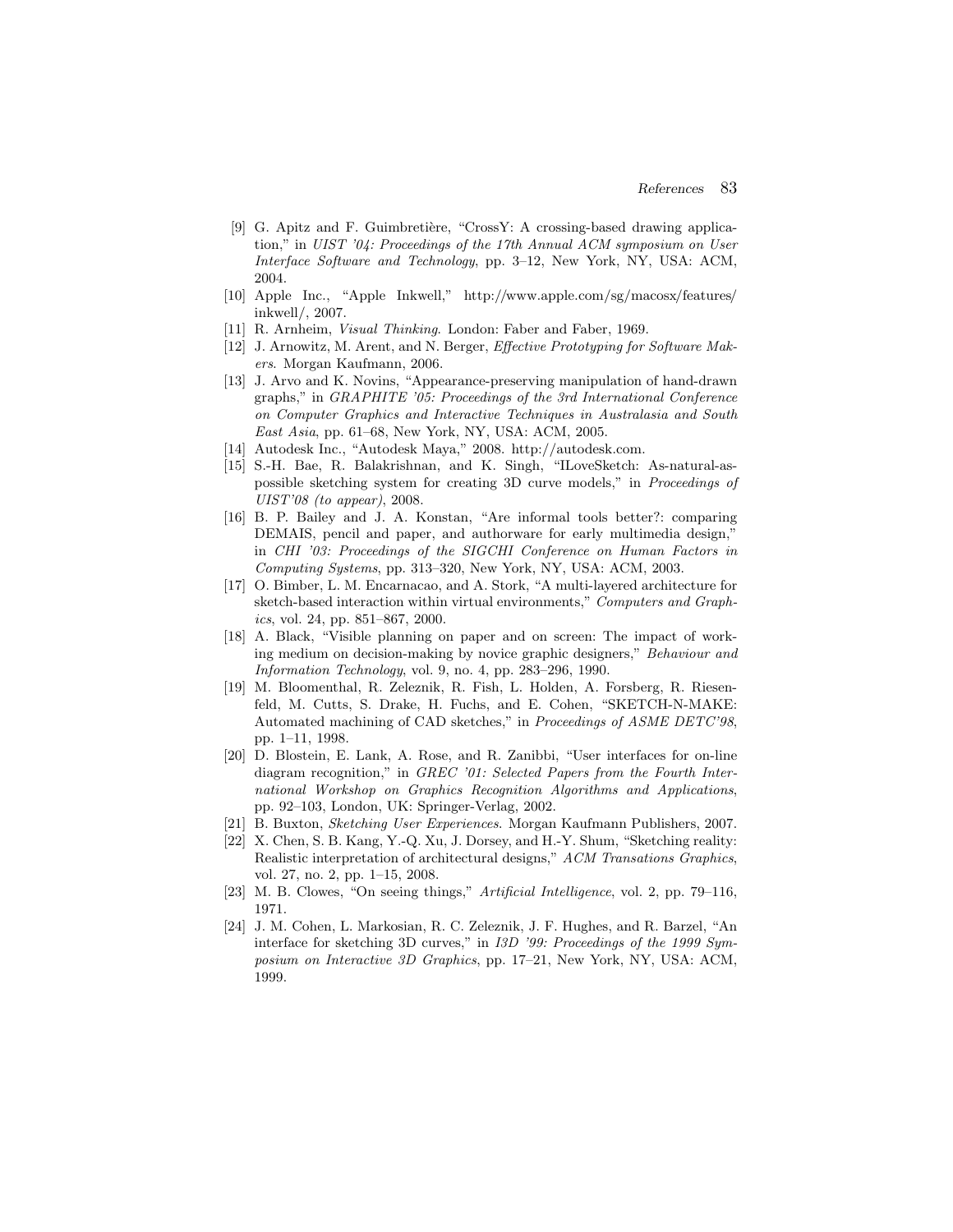- [25] R. Cole, J. Mariani, H. Uszkoreit, A. Zaenen, and V. Zue, Survey of the State of the Art in Human Language Technology. Center for Spoken Language Understanding CSLU, Carnegie Mellon University, 1995.
- [26] G. Costagliola, V. Deufemia, F. Ferrucci, and C. Gravino, "Exploiting XPG for visual languages definition, analysis and development," Electronic Notes in Theoretical Computer Science, vol. 82, no. 3, pp. 612–627, 2003.
- [27] G. Costagliola, V. Deufemia, and M. Risi, "Sketch grammars: A formalism for describing and recognizing diagrammatic sketch languages," in International Conference on Document Analysis and Recognition, 2005.
- [28] N. Cross, "The nature and nurture of design ability," Design Studies, vol. 11, no. 3, pp. 127–140, 1990.
- [29] N. Cross, "Natural intelligence in design," Design Studies, vol. 20, no. 1, pp. 25–39, 1999.
- [30] Cross Pen Computing Group, "CrossPad," 1998. Portable digital notepad.
- [31] R. Davis, "Sketch understanding: Toward natural interaction toward natural interaction," in SIGGRAPH '06: ACM SIGGRAPH 2006 Courses, p. 4, New York, NY, USA: ACM, 2006.
- [32] R. C. Davis, B. Colwell, and J. A. Landay, "K-sketch: A 'kinetic' sketch pad for novice animators," in CHI '08: Proceeding of the Twenty-Sixth Annual SIGCHI Conference on Human Factors in Computing Systems, pp. 413–422, New York, NY, USA: ACM, 2008.
- [33] P. de Bruyne, "Acoustic radar graphic input device," in SIGGRAPH '80: Proceedings of the 7th Annual Conference on Computer Graphics and Interactive Techniques, pp. 25–31, New York, NY, USA: ACM, 1980.
- [34] F. Di Fiore and F. V. Reeth, "A multi-level sketching tool for pencil-and-paper animation," in Sketch Understanding: Papers from the 2002 American Association for Artificial Intelligence (AAAI 2002) Spring Symposium, pp. 32–36, 2002.
- [35] E. Y.-L. Do, The Right Tool at the Right Time: Investigation of Freehand Drawing as an Interface to Knowledge Based Design Tools. PhD thesis, Georgia Institute of Technology, 1998.
- [36] E. Y.-L. Do, "Design sketches and sketch design tools," Knowledge-Based Systems, vol. 18, no. 8, pp. 838–405, 2005.
- [37] E. Ernerfeldt, (Forthcoming), "MS Thesis on Phun," Master's thesis, Umeå University, 2008.
- [38] Electronic Arts Inc., "The Sims," 2008. http://thesims.ea.com.
- [39] T. O. Ellis, J. F. Heafner, and W. L. Sibley, "The GRAIL Project: An experiment in man-machine communications," Technical report, RAND Memorandum RM-5999-ARPA, RAND Corporation, 1969.
- [40] M. Fonseca and J. Jorge, "Using fuzzy logic to recognize geometric shapes interactively," The Ninth IEEE International Conference on Fuzzy Systems, 2000. FUZZ IEEE 2000, vol. 1, pp. 291–296, 2000.
- [41] M. Fonseca, C. Pimentel, and J. Jorge, "CALI: An online scribble recognizer for calligraphic interfaces," in AAAI 2002 Spring Symposium (Sketch Understanding Workshop), pp. 51–58, 2002.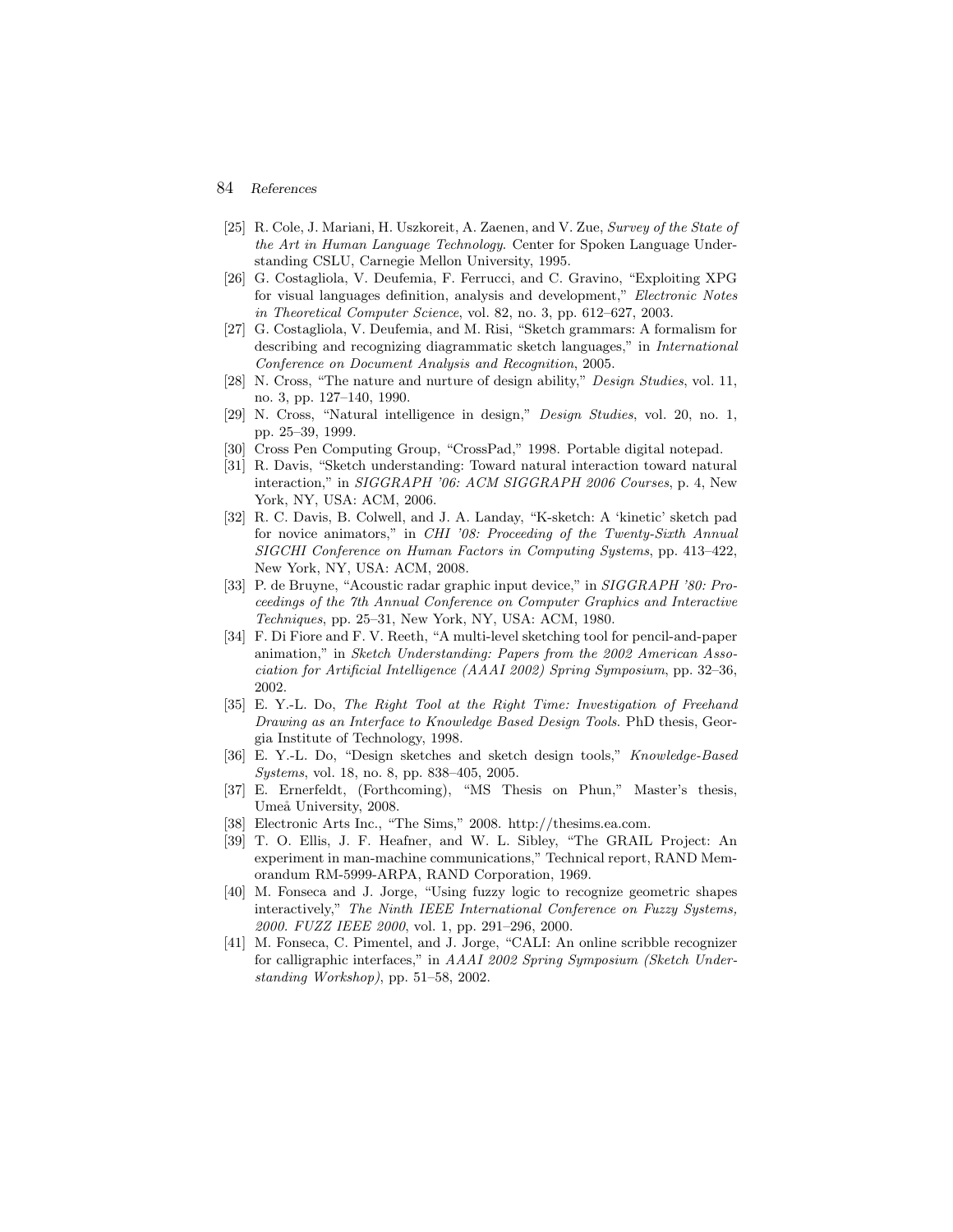- [42] K. D. Forbus, "Exploring spatial cognition through sketch understanding," in Spatial Cognition, http://conference.spatial-cognition.de/sc08/tutorials/T-1, 2008.
- [43] K. D. Forbus, J. Usher, and V. Chapman, "Sketching for military courses of action diagrams," in Proceedings of Intelligent User Interfaces '03, 2003.
- [44] C. Frankish, R. Hull, and P. Morgan, "Recognition accuracy and user acceptance of pen interfaces," in CHI '95: Proceedings of the SIGCHI Conference on Human Factors in Computing Systems, pp. 503–510, New York, NY, USA: ACM Press/Addison-Wesley Publishing Co., 1995.
- [45] R. Futrelle, "Ambiguity in visual language theory and its role in diagram parsing," Proceedings. 1999 IEEE Symposium on Visual Languages, 1999, pp. 172– 175, 1999.
- [46] R. P. Futrelle and N. Nikolakis, "Efficient analysis of complex diagrams using constraint-based parsing," in Proceedings of the Third International Conference on Document Analysis and Recognition (ICDAR'95), 1995.
- [47] J. Geißler, "Gedrics: The next generation of icons," in Proceedings of the 5th International Conference on Human-Computer Interaction (INTERACT'95), 1995.
- [48] L. Gennari, L. B. Kara, and T. F. Stahovich, "Combining geometry and domain knowledge to interpret hand-drawn diagrams," Computers and Graphics, vol. 29, no. 4, pp. 547–562, 2005.
- [49] J. Glasgow, N. H. Narayanan, and B. Chandrasekaran, eds., Diagrammatic Reasoning: Cognitive and Computational Perspectives. MIT Press, 1995.
- [50] V. Goel, Sketches of Thought. Cambridge, MA: MIT Press/A Bradford Book, 1995.
- [51] G. Goldschmidt, "The dialectics of sketching," Creativity Research journal, vol. 4, no. 2, pp. 123–143, 1991.
- [52] G. Goldschmidt, "The backtalk of self-generated sketches," in Spatial and Visual Reasoning in Design, Syndey, Australia: Key Center of Design Computing, 1999.
- [53] N. Goodman, Languages of Art: An Approach to a Theory of Symbols. Indianapolis, Indiana: Hackett, Second ed., 1976.
- [54] Google Inc., "Google Sketchup," 2008. http://www.sketchup.com/.
- [55] I. J. Grimstead and R. R. Martin, "Creating solid models from single 2D sketches," in SMA '95: Proceedings of the Third ACM Symposium on Solid Modeling and Applications, pp. 323–337, New York, NY, USA: ACM, 1995.
- [56] G. F. Groner, "Real-time recognition of handprinted text," Technical report, RM-5016-ARPA, RAND Corporation, 1966.
- [57] M. D. Gross, "Stretch-a-sketch, a dynamic diagrammer," in Proceedings of IEEE Symposium on Visual Languages and Human-Centric Computing, pp. 232–238, 1994.
- [58] M. D. Gross, "The electronic cocktail napkin: A computational environment for working with design diagrams," Design Studies, vol. 17, no. 1, pp. 53–69, 1996.
- [59] M. D. Gross and E. Y.-L. Do, "Ambiguous intentions: A paper-like interface for creative design," in UIST '04: ACM Conference on User Interface Software Technology, pp. 183–192, Seattle, WA, 1996.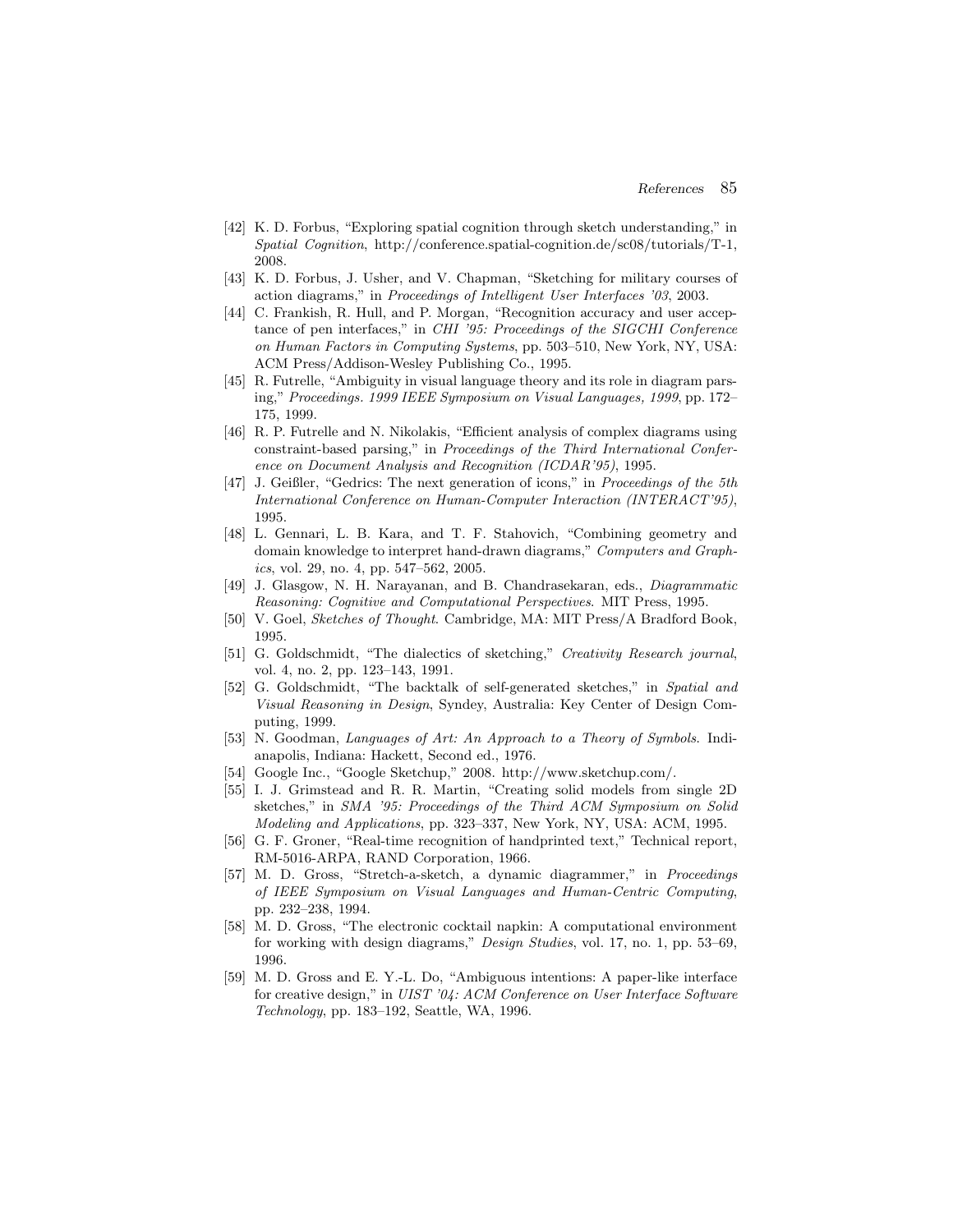- [60] M. D. Gross and E. Y.-L. Do, "Drawing on the back of an envelope," Computers and Graphics, vol. 24, no. 6, pp. 835–849, 2000.
- [61] J. Grundy and J. Hosking, "Supporting generic sketching-based input of diagrams in a domain-specific visual language meta-tool," in  $ICSE$  '07: International Conference on Software Engineering, pp. 282–291, Washington, DC: IEEE Computer Society, 2007.
- [62] F. Guimbretière, "Paper augmented digital documents," in  $UIST$  '03: Proceedings of the 16th Annual ACM Symposium on User Interface Software and Technology, pp. 51–60, New York, NY, USA: ACM, 2003.
- [63] T. Hammond and R. Davis, "LADDER, a sketching language for user interface developers," Elsevier, Computers and Graphics, vol. 29, pp. 518–532, 2005.
- [64] T. Hammond and R. Davis, "Interactive learning of structural shape descriptions from automatically generated near-miss examples," in Intelligent User Interfaces (IUI), pp. 37–40, 2006.
- [65] J. Y. Han, "Low-cost multi-touch sensing through frustrated total internal reflection," in UIST '05: Proceedings of the 18th Annual ACM Symposium on User Interface Software and Technology, pp. 115–118, New York, NY, USA: ACM, 2005.
- [66] D. Hendry, "Sketching with conceptual metaphors to explain computational processes," in IEEE Symposium on Visual Languages/Human-Centric Computing, pp. 95–102, Brighton, UK: IEEE Computer Society Press, 2006.
- [67] K. Hinckley, "Input technologies and techniques," in Handbook of Human-Computer Interaction, (A. Sears and J. A. Jacko, eds.), Lawrence Erlbaum and Associates, 2006.
- [68] K. Hinckley, P. Baudisch, G. Ramos, and F. Guimbretiere, "Design and analysis of delimiters for selection-action pen gesture phrases in scriboli," in CHI '05: Proceedings of the SIGCHI Conference on Human Factors in Computing Systems, pp. 451–460, New York, NY, USA: ACM, 2005.
- [69] J. Hong and J. Landay, "SATIN: A toolkit for informal ink-based applications," CHI Letters (13th Annual ACM Symposium on User Interface Software and Technology: UIST 2000), vol. 2, no. 2, pp. 63–72, 2000.
- [70] J. Hong, J. Landay, A. C. Long, and J. Mankoff, "Sketch recognizers from the end-user's the designer's and the programmer's perspective," in AAAI Spring Symposium on Sketch Understanding, (T. Stahovic, J. Landay, and R. Davis, eds.), Menlo Park, CA: AAAI Press, 2002.
- [71] D. A. Huffman, "Impossible objects as nonsense sentences," Machine Intelligence, vol. 6, pp. 295–323, 1971.
- [72] T. Igarashi and J. F. Hughes, "A suggestive interface for 3D drawing," in UIST '01: Proceedings of the 14th Annual ACM Symposium on User Interface Software and Technology, pp. 173–181, New York, NY, USA: ACM, 2001.
- [73] T. Igarashi and J. F. Hughes, "Smooth meshes for sketch-based freeform modeling," in I3D '03: Proceedings of the 2003 Symposium on Interactive 3D Graphics, pp. 139–142, New York, NY, USA: ACM, 2003.
- [74] T. Igarashi, S. Matsuoka, S. Kawachiya, and H. Tanaka, "Interactive beautification: A technique for rapid geometric design," in UIST '97: Proceedings of the 10th Annual ACM Symposium on User Interface Software and Technology, pp. 105–114, New York, NY, USA: ACM, 1997.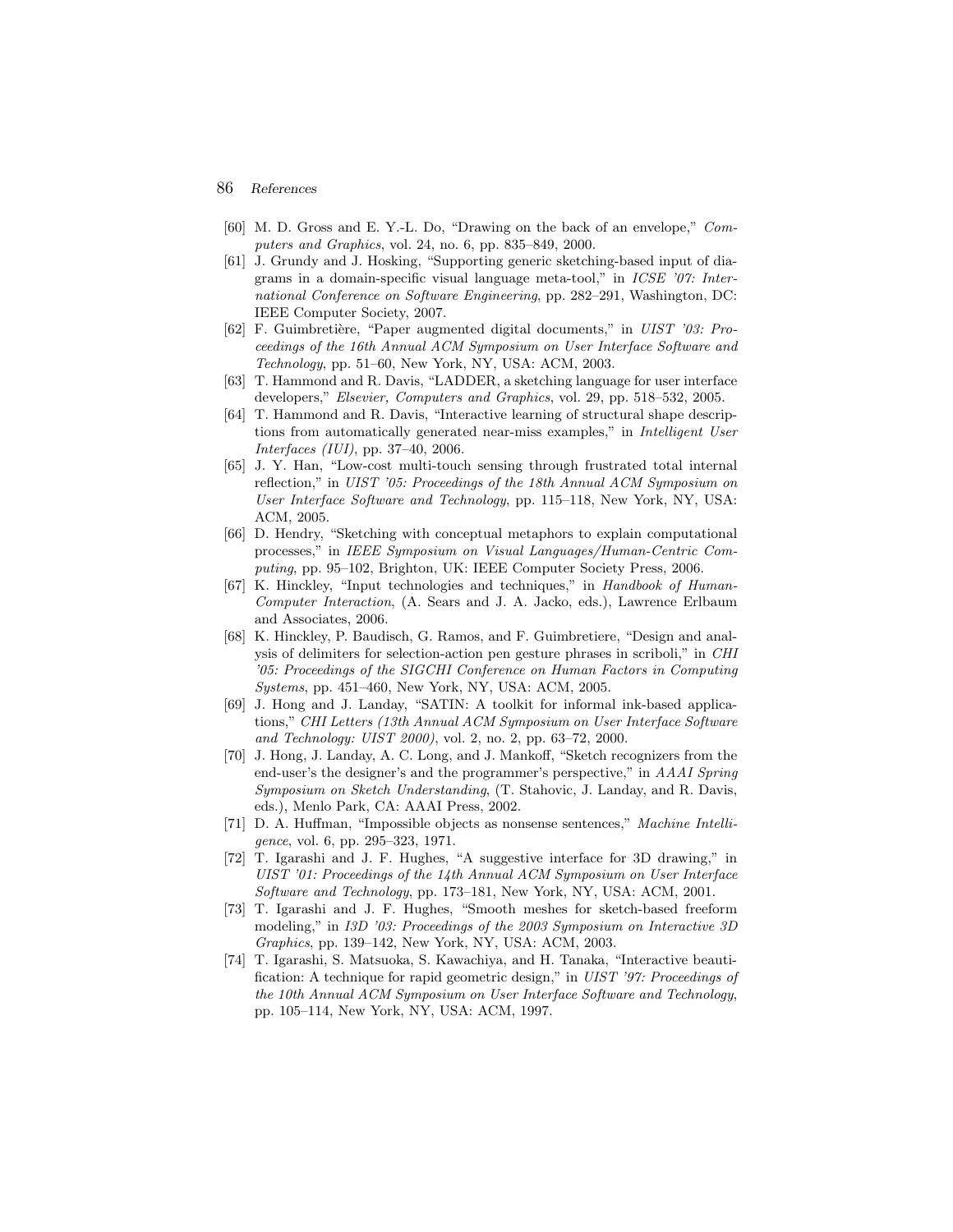- [75] T. Igarashi, S. Matsuoka, and H. Tanaka, "Teddy: A sketching interface for 3D freeform design," in ACM SIGGRAPH'99, pp. 409–416, Los Angeles, California, 1999.
- [76] G. Johnson, M. D. Gross, and E. Y.-L. Do, "Flow selection: A time-based selection and operation technique for sketching tools," in 2006 Conference on Advanced Visual Interfaces, pp. 83–86, Venice, Italy, 2006.
- [77] W. Ju, A. Ionescu, L. Neeley, and T. Winograd, "Where the wild things work: Capturing shared physical design workspaces," in CSCW '04: Proceedings of the 2004 ACM Conference on Computer Supported Cooperative Work, pp. 533–541, New York, NY, USA: ACM, 2004.
- [78] G. Kanizsa, Organization in Vision: Essays on Gestalt Perception. Praeger, New York, 1979.
- [79] L. B. Kara, C. M. D'Eramo, and K. Shimada, "Pen-based styling design of 3D geometry using concept sketches and template models," in SPM '06: Proceedings of the 2006 ACM Symposium on Solid and Physical Modeling, pp. 149–160, New York, NY, USA: ACM, 2006.
- [80] L. B. Kara and T. F. Stahovich, "An image-based, trainable symbol recognizer for hand-drawn sketches," Computers and Graphics, vol. 29, no. 4, pp. 501–517, 2005.
- [81] M. Karam and M. C. Schraefel, "Investigating user tolerance for errors in vision-enabled gesture-based interactions," in AVI '06: Proceedings of the Working Conference on Advanced Visual Interfaces, pp. 225–232, New York, NY, USA: ACM, 2006.
- [82] O. A. Karpenko and J. F. Hughes, "SmoothSketch: 3D free-form shapes from complex sketches," ACM Transactions on Graphics, vol. 25, no. 3, pp. 589– 598, 2006.
- [83] A. Kay, "Alan Kay lecture on early interactive computer systems," http://www.newmediareader.com/cd samples/Kay/index.html, 1986.
- [84] D. H. Kim and M.-J. Kim, "A curvature estimation for pen input segmentation in sketch-based modeling," Computer-Aided Design, vol. 38, no. 3, pp. 238– 248, 2006.
- [85] kloonigames.com, "Crayon physics deluxe," http://www.kloonigames.com/ crayon/, 2008.
- [86] K. Kuczun and M. D. Gross, "Local area network tools and tasks," in ACM Conference on Designing Interactive Systems, pp. 215–221, 1997.
- [87] G. Kurtenbach and W. Buxton, "Issues in combining marking menus and direct manipulation techniques," in Symposium on User Interface Software and Technology, pp. 137–144, ACM, 1991.
- [88] G. Kurtenbach, G. Fitzmaurice, T. Baudel, and B. Buxton, "The design of a GUI paradigm based on tablets, two-hands, and transparency," in CHI '97: Proceedings of the SIGCHI Conference on Human Factors in Computing Systems, pp. 35–42, New York, NY, USA: ACM, 1997.
- [89] G. Labahn, S. MacLean, M. Marzouk, I. Rutherford, and D. Tausky, "A preliminary report on the MathBrush pen-math system," in Maple 2006 Conference, pp. 162–178, 2006.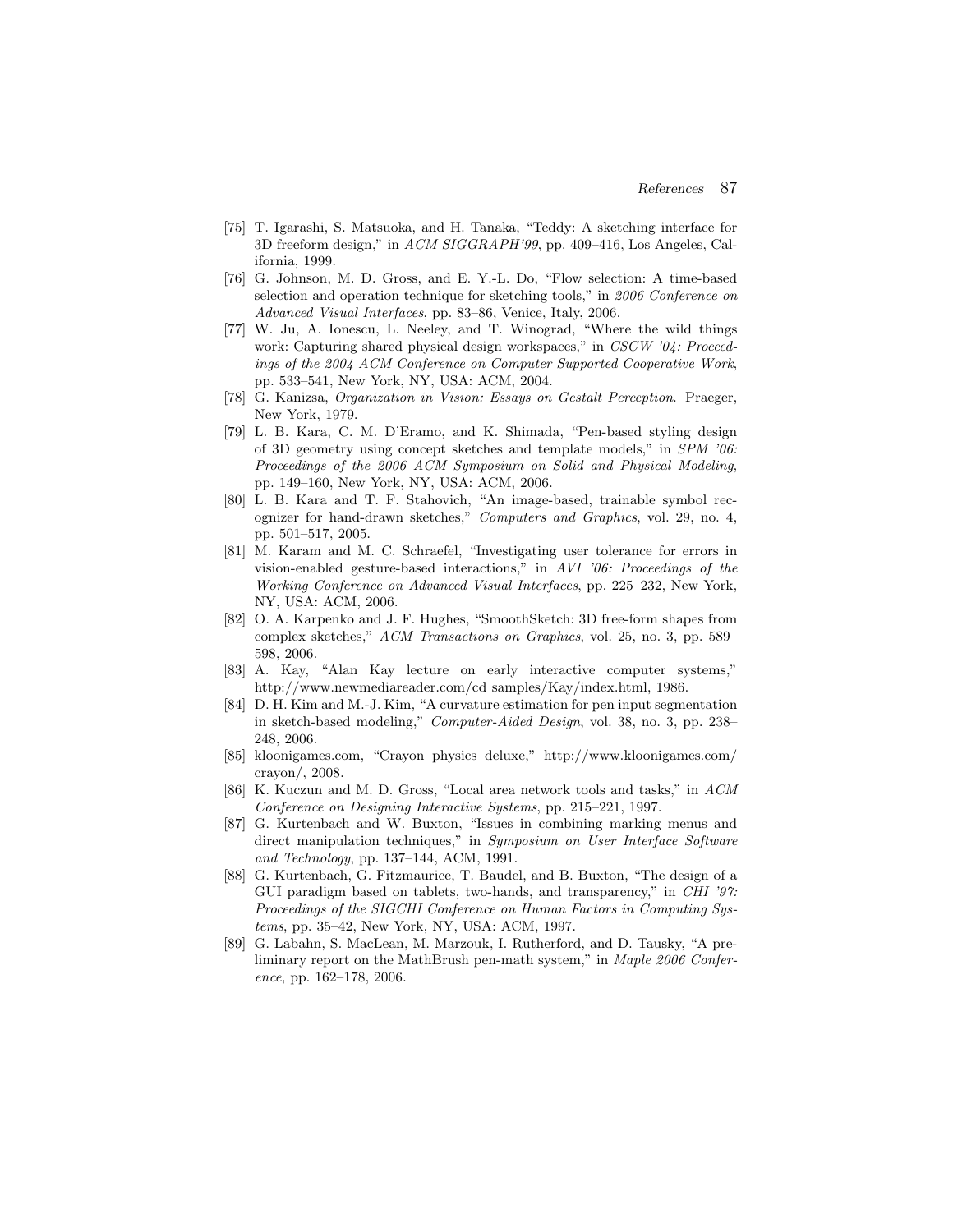- [90] F. Lakin, J. Wambaugh, L. Leifer, D. Cannon, and C. Sivard, "The electronic design notebook: Performing medium and processing medium," Visual Computer: International Journal of Computer Graphics, vol. 5, no. 4, 1989.
- [91] M. LaLomia, "User acceptance of handwritten recognition accuracy," in CHI '94: Conference Companion on Human Factors in Computing Systems, pp. 107–108, New York, NY, USA: ACM, 1994.
- [92] J. A. Landay, "SILK: Sketching interfaces like krazy," in ACM CHI 1996, pp. 398–399, Vancouver, Canada, 1996.
- [93] J. Larkin and H. Simon, "Why a diagram is (Sometimes) worth ten thousand words," Cognitive Science Journal, vol. 11, pp. 65–99, 1987.
- [94] J. LaViola and R. C. Zeleznik, "MathPad<sup>2</sup>: A system for the creation and exploration of mathematical sketches," ACM Transactions on Graphics, vol. 23, no. 3, pp. 432–440, 2004.
- [95] J. Lee, S. Hudson, and P. Dietz, "Hybrid infrared and visible light projection for location tracking," in UIST '07: Proceedings of the 20th Annual ACM Symposium on User Interface Software and Technology, pp. 57–60, New York, NY, USA: ACM, 2007.
- [96] J. C. Lee, "Projector-based location discovery and tracking," PhD thesis, Carnegie Mellon University, 5000 Forbes Ave, Pittsburgh PA, USA, 2008.
- [97] W. Lee, L. B. Kara, and T. F. Stahovich, "An efficient graph-based symbol recognizer," in EUROGRAPHICS Workshop on Sketch-Based Interfaces and Modeling, (T. F. Stahovich and M. C. Sousa, eds.), 2006.
- [98] Y. Li, K. Hinckley, Z. Guan, and J. A. Landay, "Experimental analysis of mode switching techniques in pen-based user interfaces," in CHI 2005, 2005.
- [99] J. Lin, M. Newman, J. Hong, and J. Landay, "DENIM: Finding a tighter fit between tools and practice for web site design," in CHI Letters, pp. 510–517, 2000.
- [100] H. Lipson and M. Shpitalni, "Correlation-based reconstruction of a 3D object from a single freehand sketch," in AAAI 2002 Spring Symposium (Sketch Understanding Workshop), 2002.
- [101] J. Lladós, E. Martí, and J. J. Villanueva, "Symbol recognition by error-tolerant subgraph matching between region adjacency graphs," IEEE Transactions on Pattern Analysis and Machine Intelligence, vol. 23, no. 10, pp. 1137–1143, 2001.
- [102] A. C. Long, J. A. Landay, L. A. Rowe, and J. Michiels, "Visual similarity of pen gestures," in CHI '00: Proceedings of the SIGCHI Conference on Human Factors in Computing Systems, pp. 360–367, New York, NY, USA: ACM, 2000.
- [103] J. V. Mahoney and M. P. J. Fromherz, "Three main concerns in sketch recognition and an approach to addressing them," in Sketch Understanding, Papers from the 2002 AAAI Spring Symposium, 2002.
- [104] J. Mankoff, "Providing integrated toolkit-level support for ambiguity in recognition-based interfaces," in CHI '00: CHI '00 Extended Abstracts on Human Factors in Computing Systems, pp. 77–78, New York, NY, USA: ACM, 2000.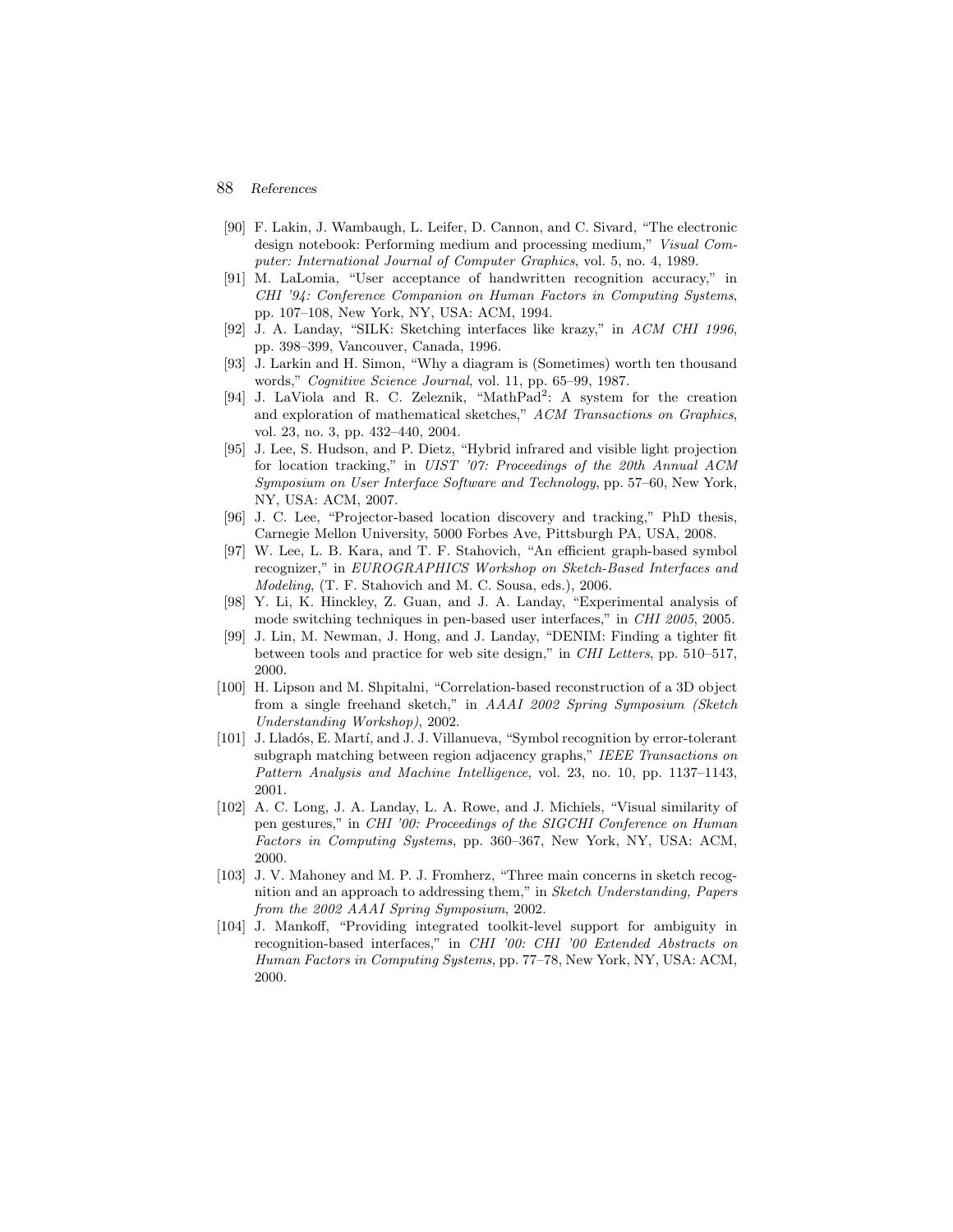- [105] J. Mankoff, G. D. Abowd, and S. E. Hudson, "OOPS: A toolkit supporting mediation techniques for resolving ambiguity in recognition-based interfaces, Computers and Graphics, vol. 24, no. 6, pp. 819–834, 2000.
- [106] D. Marr, "Early processing of visual information," Philosophical Transactions of the Royal Society of London B, vol. 275, pp. 483–519, 1976.
- [107] J. Mas, G. Sánchez, and J. Lladós, "An adjacency grammar to recognize symbols and gestures in a digital pen framework," in Pattern Recognition and Image Analysis, pp. 115–122, Springer, 2005.
- [108] M. Masry, D. Kang, and H. Lipson, "A freehand sketching interface for progressive construction of 3D objects," Computers and Graphics, vol. 29, no. 4, pp. 563–575, 2005.
- [109] A. Meyer, "Pen computing: A technology overview and a vision," SIGCHI Bulletin, vol. 27, no. 3, pp. 46–90, 1995.
- [110] Microsoft Inc., "Surface," http://www.microsoft.com/surface/, 2007.
- [111] J. Mitani, H. Suzuki, and F. Kimura, "3D sketch: Sketch-based model reconstruction and rendering," in IFIP Workshop Series on Geometric Modeling: Fundamentals and Applications, Parma, Italy, 2000.
- [112] T. P. Moran, E. Saund, W. van Melle, A. U. Gujar, K. P. Fishkin, and B. L. Harrison, "Design and technology for collaborage: Collaborative collages of information on physical walls," CHI Letters, vol. 1, no. 1, 1999.
- [113] T. P. Moran, W. van Melle, and P. Chiu, "Spatial interpretation of domain objects integrated into a freeform electronic whiteboard," in Proceedings of UIST'98, 1998.
- [114] Y. Mori and T. Igarashi, "Plushie: An interactive design system for plush toys," in Proceedings of SIGGRAPH 2007, ACM, 2007.
- [115] D. Mumford, "Elastica and computer vision," in Algebraic Geometry and its Applications, (C. L. Bajaj, ed.), Springer-Verlag, New York, 1994.
- [116] B. Myers, S. Y. Park, Y. Nakano, G. Mueller, and A. Ko, "How designers design and program interactive behaviors," in *Proceedings of IEEE Sympo*sium on Visual Languages and Human-Centric Computing, (P. Bottoni, M. B. Rosson, and M. Minas, eds.), pp. 177–184, 2008.
- [117] E. D. Mynatt, T. Igarashi, W. K. Edwards, and A. LaMarca, "Flatland: New dimensions in office whiteboards," in CHI '99: Proceedings of the SIGCHI Conference on Human Factors in Computing Systems, pp. 346–353, New York, NY, USA: ACM, 1999.
- [118] A. Nealen, T. Igarashi, O. Sorkine, and M. Alexa, "FiberMesh: Designing freeform surfaces with 3D Curves," in ACM SIGGRAPH 2007, San Diego, CA: ACM Transactions on Computer Graphics, 2007.
- [119] A. Nealen, O. Sorkine, M. Alexa, and D. Cohen-Or, "A sketch-based interface for detail-preserving mesh editing," in SIGGRAPH '05: ACM SIGGRAPH 2005 Papers, pp. 1142–1147, New York, NY, USA: ACM, 2005.
- [120] N. Negroponte, Soft Architecture Machines. Cambridge, MA: MIT Press, 1975.
- [121] B. Neiman, E. Y.-L. Do, and M. D. Gross, "Sketches and their functions in early design: A retrospective analysis of two houses," in Design Thinking Research Symposium, 1999.
- [122] M. W. Newman and J. A. Landay, "Sitemaps, storyboards, and specifications: A sketch of Web site design practice," in DIS '00: Proceedings of the 3rd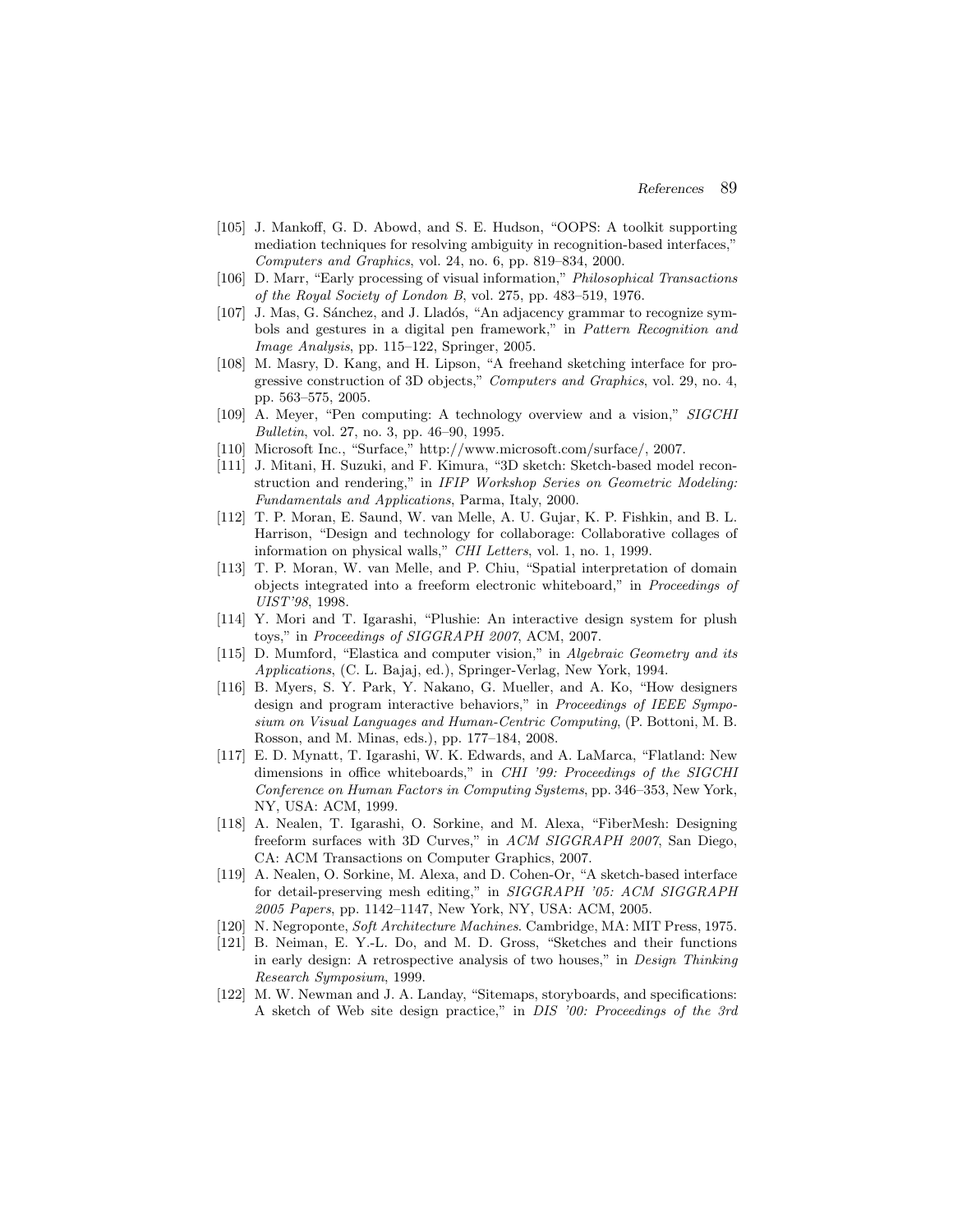Conference on Designing Interactive Systems, pp. 263–274, New York, NY, USA: ACM, 2000.

- [123] W. Newman and R. Sproull, Principles of Interactive Computer Graphics. McGraw-Hill, Second ed., 1979.
- [124] Y. Oh, G. Johnson, M. D. Gross, and E. Y.-L. Do, "The designosaur and the furniture factory: Simple software for fast fabrication," in 2nd International Conference on Design Computing and Cognition (DCC06), 2006.
- [125] S. Oviatt, A. Arthur, and J. Cohen, "Quiet interfaces that help students think," in UIST '06: Proceedings of the 19th Annual ACM Symposium on User Interface Software and Technology, pp. 191–200, New York, NY, USA: ACM, 2006.
- [126] S. Oviatt and P. Cohen, "Multimodal processes that process what comes naturally," Communications on ACM, vol. 43, no. 3, pp. 45–53, 2000.
- [127] Palm Inc., "Palm Digital PDA," http://www.palm.com/, 2007.
- [128] B. Pasternak and B. Neumann, "Adaptable drawing interpretation using object-oriented and constraint-based graphic specification," in Proceedings of the International Conference on Document Analysis and Recognition (ICDAR '93), 1993.
- [129] B. Paulson, B. Eoff, A. Wolin, A. Johnston, and T. Hammond, "Sketch-based educational games: "Drawing" kids away from traditional interfaces," in Interaction Design and Children (IDC 2008) (to appear), 2008.
- [130] T. Pavlidis and C. J. V. Wyk, "An automatic beautifier for drawings and illustrations," SIGGRAPH Computer Graphics, vol. 19, no. 3, pp. 225–234, 1985.
- [131] E. R. Pedersen, K. McCall, T. P. Moran, and F. G. Halasz, "Tivoli: An electronic whiteboard for informal workgroup meetings," in CHI '93: Proceedings of the INTERACT '93 and CHI '93 Conference on Human Factors in Computing Systems, pp. 391–398, New York, NY, USA: ACM, 1993.
- [132] B. Plimmer, "Experiences with digital pen, keyboard and mouse usability," Journal on Multimodal User Interfaces, vol. 2, no. 1, pp. 13–23, July 2008.
- [133] B. Plimmer and I. Freeman, "A toolkit approach to sketched diagram recognition," in Proceedings of HCI 2007, British Computer Society, 2007.
- [134] G. Polya, *How To Solve It.* Princeton University Press, 1945.
- [135] D. Qian and M. D. Gross, "Collaborative design with NetDraw," in Proceedings of CAAD Futures 1999 Conference, vol. CAAD Futures 'Computers in Building', 1999.
- [136] G. Ramos, M. Boulos, and R. Balakrishnan, "Pressure widgets," in CHI '04: Proceedings of the SIGCHI Conference on Human Factors in Computing Systems, pp. 487–494, New York, NY, USA: ACM, 2004.
- [137] H. Rittel and M. Webber, "Dilemmas in a general theory of planning," Policy Sciences, vol. 4, pp. 155–169, 1973.
- [138] D. Rubine, "Specifying gestures by example," SIGGRAPH Computer Graphics, vol. 25, no. 4, pp. 329–337, 1991.
- [139] P. Santos, A. J. Baltzer, A. N. Badre, R. L. Henneman, and M. Miller, "On handwriting recognition performance: Some experimental results," in *Proceed*ings of the Human Factors Society 36th Annual Meeting, pp. 283–287, 1992.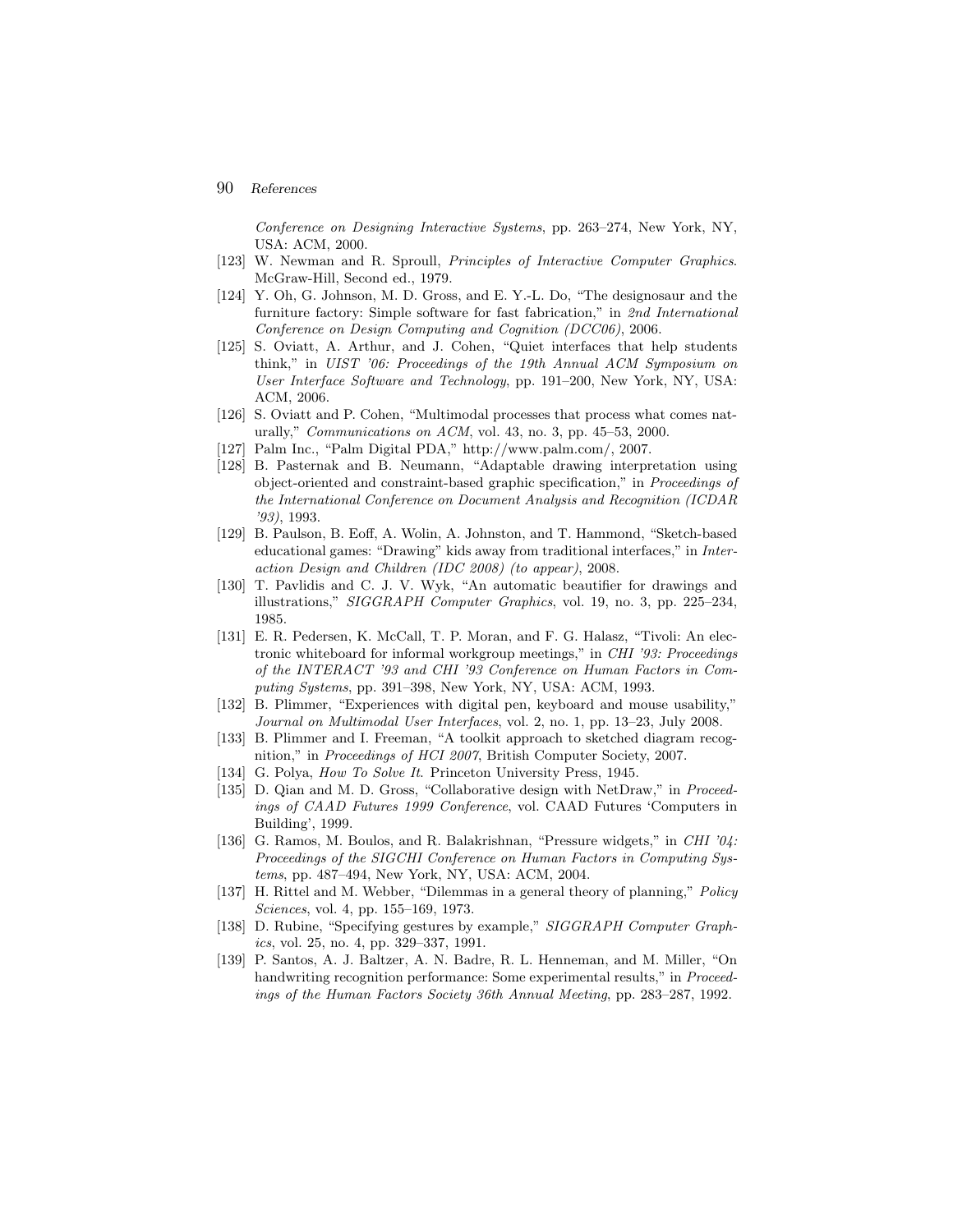- [140] E. Saund, "Bringing the marks on a whiteboard to electronic life," in *CoBuild* '99: Proceedings of the Second International Workshop on Cooperative Buildings, Integrating Information, Organization, and Architecture, pp. 69–78, London, UK: Springer-Verlag, 1999.
- [141] E. Saund, D. Fleet, D. Larner, and J. Mahoney, "Perceptually-supported image editing of text and graphics," in UIST '03: Proceedings of the 16th Annual ACM Symposium on User Interface Software and Technology, pp. 183– 192, New York, NY, USA: ACM, 2003.
- [142] E. Saund and E. Lank, "Stylus input and editing without prior selection of mode," in UIST '03: Proceedings of the 16th Annual ACM Symposium on User Interface Software and Technology, pp. 213–216, New York, NY, USA: ACM, 2003.
- [143] E. Saund, J. Mahoney, D. Fleet, D. Larner, and E. Lank, "Perceptual organization as a foundation for intelligent sketch editing," in AAAI Spring Symposium on Sketch Understanding, pp. 118–125, American Association for Artificial Intelligence, 2002.
- [144] E. Saund and T. P. Moran, "A perceptually-supported sketch editor," in ACM Symposium on User Interface Software and Technology (UIST '94), Marina del Rey, CA, 1994.
- [145] B. N. Schilit, G. Golovchinsky, and M. N. Price, "Beyond paper: Supporting active reading with free form digital ink annotations," in CHI '98: Proceedings of the SIGCHI Conference on Human Factors in Computing Systems, pp. 249–256, New York, NY, USA: ACM Press/Addison-Wesley Publishing Co., 1998.
- [146] S. Schkolne, M. Pruett, and P. Schröder, "Surface drawing: Creating organic 3D shapes with the hand and tangible tools," in CHI '01: Proceedings of the SIGCHI Conference on Human Factors in Computing Systems, pp. 261–268, New York, NY, USA: ACM, 2001.
- [147] D. A. Schon, *The Reflective Practitioner*. Basic Books, 1983.
- [148] D. A. Schon and G. Wiggins, "Kinds of seeing and their functions in designing," Design Studies, vol. 13, no. 2, pp. 135–156, 1992.
- [149] E. Schweikardt and M. D. Gross, "Digital clay: Deriving digital models from freehand sketches," in Digital Design Studios: Do Computers Make A Difference? ACADIA 98, (T. Seebohm and S. V. Wyk, eds.), pp. 202–211, 1998.
- [150] T. Sezgin, T. Stahovich, and R. Davis, "Sketch based interfaces: Early processing for sketch understanding," in The Proceedings of 2001 Perceptive User Interfaces Workshop (PUI'01), 2001.
- [151] T. M. Sezgin, "Sketch interpretation using multiscale stochastic models of temporal patterns," PhD thesis, Massachusetts Institute of Technology, 2006.
- [152] T. M. Sezgin and R. Davis, "Sketch interpretation using multiscale models of temporal patterns," IEEE Computer Graphics and Applications, vol. 27, no. 1, pp. 28–37, 2007.
- [153] M. Shilman, H. Pasula, S. Russell, and R. Newton, "Statistical visual language models for ink parsing," in AAAI Sketch Understanding Symposium, 2001.
- [154] M. Shilman, Z. Wei, S. Raghupathy, P. Simard, and D. Jones, "Discerning structure from freeform handwritten notes," in Proceedings of International Conference on Document Analysis and Recognition (ICDAR) 2003, 2003.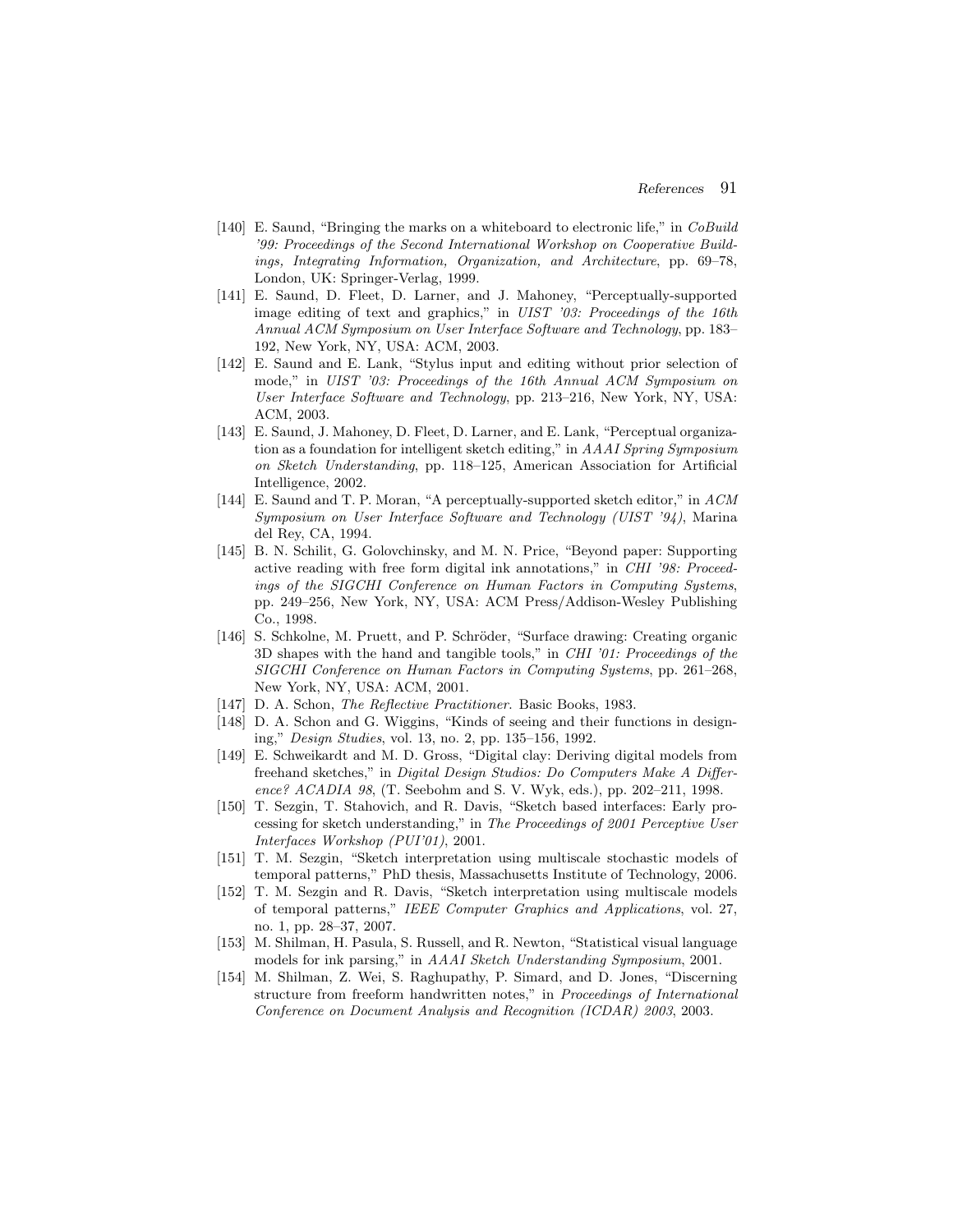- [155] M. Shpitalni and H. Lipson, "Classification of sketch strokes and corner detection using conic sections and adaptive clustering," Transactions of ASME Journal of Mechanical Design, vol. 119, no. 2, pp. 131–135, 1996.
- [156] B. Signer and M. C. Norrie, "PaperPoint: A paper-based presentation and interactive paper prototyping tool," in TEI '07: Proceedings of the 1st International Conference on Tangible and Embedded Interaction, pp. 57–64, New York, NY, USA: ACM, 2007.
- [157] H. A. Simon, "The structure of ill structured problems," Artificial Intelligence, vol. 4, no. 3, pp. 181–201, 1973.
- [158] H. Song, F. Guimbretière, and H. Lipson, "ModelCraft: Capturing freehand annotations and edits on physical 3D models," in UIST '06: Proceedings of the 19th Annual ACM Symposium on User Interface Software and Technology, 2006.
- [159] T. F. Stahovich, "Interpreting the engineer's sketch: A picture is worth a thousand constraints," in 1997 AAAI Symposium on Reasoning with Diagrammatic Representations II, pp. 31–38, 1997.
- [160] M. Stefik, G. Foster, D. G. Bobrow, K. Kahn, S. Lanning, and L. Suchman, "Beyond the chalkboard: Computer support for collaboration and problem solving in meetings," Communications of the ACM, vol. 30, no. 1, pp. 32–47, 1987.
- [161] I. Sutherland, "SketchPad: A man-machine graphical communication system," in Spring Joint Computer Conference, pp. 329–345, 1963.
- [162] M. Suwa and B. Tversky, "What do architects and students perceive in their design sketches? A protocol analysis," Design Studies, vol. 18, pp. 385–403, 1997.
- [163] M. Terry and E. D. Mynatt, "Recognizing creative needs in user interface design," in  $C \& C'02$ : Proceedings of the ACM Conference on Creativity and Cognition, 2002.
- [164] L. Tesler, "The smalltalk environment," Byte, vol. 6, pp. 90–147, 1981.
- [165] C. Thorpe and S. Shafer, "Correspondence in line drawings of multiple views of objects," in Proceedings of IJCAI-83, 1983.
- [166] K. Tombre, C. Ah-Soon, P. Dosch, G. Masini, and S. Tabonne, "Stable and robust vectorization: How to make the right choices," in Graphics Recognition: Recent Advances, (A. Chhabra and D. Dori, eds.), vol. 1941 of Lecture Notes in Computer Science, Springer-Verlag, Berlin, pp. 3–18, 2000.
- [167] S. Tsang, R. Balakrishnan, K. Singh, A. Ranjan, and A. Ranjan, "A suggestive interface for image guided 3D sketching," in CHI '04: Proceedings of the SIGCHI Conference on Human Factors in Computing Systems, pp. 591–598, New York, NY, USA: ACM, 2004.
- [168] B. Tversky, "What do sketches say about thinking?," in AAAI Spring Symposium on Sketch Understanding, (T. Stahovic, J. Landay, and R. Davis, eds.), Menlo Park, CA: AAAI Press, 2002.
- [169] B. Tversky and P. U. Lee, "Pictorial and verbal tools for conveying routes," in COSIT-99, (C. Freksa and D. M. Mark, eds.), Vol. 1661 of Lecture notes in Computer Science, Springer, Stade, Germany, pp. 51–64, 1999.